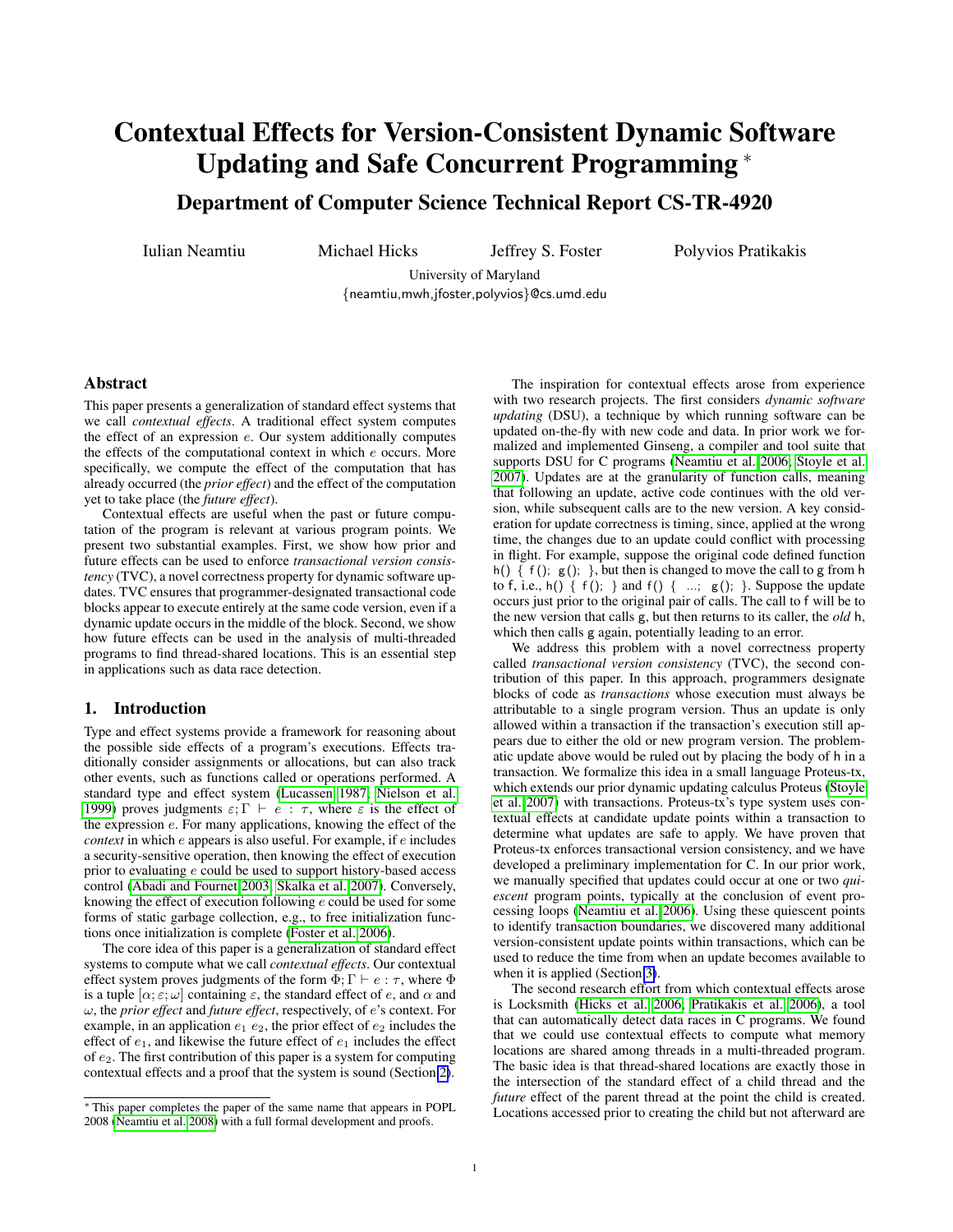| Expressions      |  | $e$ ::= $v  x $ let $x = e$ in $e  e e$                                                                     |
|------------------|--|-------------------------------------------------------------------------------------------------------------|
|                  |  | if $0\ e$ then $e$ else $e$                                                                                 |
|                  |  | ref $e \mid e \mid e = e$                                                                                   |
| Values           |  | $v := n \mid \lambda x.e$                                                                                   |
| Effects          |  | $\alpha, \varepsilon, \omega \quad ::= \quad \emptyset \mid 1 \mid \{L\} \mid \varepsilon \cup \varepsilon$ |
| Contextual Effs. |  | $\Phi$ ::= $[\alpha; \varepsilon; \omega]$                                                                  |
| <b>Types</b>     |  | $\tau$ ::= int   ref $\epsilon$ $\tau$   $\tau \longrightarrow^{\Phi} \tau$                                 |
| Labels           |  |                                                                                                             |

<span id="page-1-1"></span>Figure 1. Contextual effects source language

not shared. The final contribution of this paper is a presentation of our algorithm for computing shared locations as an extension to contextual effects. We used this analysis to compute shared locations in a range of C programs. Our algorithm finds that many locations are thread-local, and hence cannot have races (Section [4\)](#page-9-0).

We believe that contextual effects have many other uses, in particular any application in which the past or future computation of the program is relevant at various program points. The remainder of the paper presents our core contextual type and effect system, followed by its application to transactional version consistency and thread sharing analysis.

# <span id="page-1-0"></span>2. Contextual effects

To begin, we present a core contextual effect system for a simple imperative calculus and prove it sound. Figure [1](#page-1-1) presents our source language, which contains expressions e that consist of values  $v$  (integers or functions); variables; let binding; function application; and the conditional if0, which tests its integer-valued guard against 0. Our language also includes updatable references ref $^L$  e along with dereference and assignment. Here we annotate each syntactic occurrence of ref with a *label* L, which serves as the abstract name for the locations allocated at that program point. We use labels to define contextual effects. For simplicity we do not model recursive functions directly in our language, but they can be encoded using references.

Our system uses two kinds of effect information. An *effect*, written  $\alpha$ ,  $\varepsilon$ , or  $\omega$ , is a possibly-empty set of labels, and may be 1, the set of all labels. A *contextual effect*, written Φ, is a tuple [ $\alpha$ ;  $\varepsilon$ ;  $\omega$ ]. In our system, if e' is a subexpression of e, and e' has contextual effect  $[\alpha; \varepsilon; \omega]$ , then

- The *current effect*  $\varepsilon$  is the effect of evaluating  $e'$  itself.
- The *prior effect*  $\alpha$  is the effect of evaluating e up until we begin evaluating  $e'$ .
- The *future effect*  $\omega$  is the effect of the remainder of the evaluation of  $e$  after  $e'$  is fully evaluated.

Thus  $\varepsilon$  is the effect of e' itself, and  $\alpha \cup \omega$  is the effect of the context in which e' appears—and therefore  $\alpha \cup \epsilon \cup \omega$  contains all locations accessed during the entire reduction of e.

To make contextual effects easier to work with, we introduce some shorthand. We write  $\Phi^{\alpha}$ ,  $\Phi^{\varepsilon}$ , and  $\Phi^{\omega}$  for the prior, current, and future effect components, respectively, of  $\Phi$ . We also write  $\Phi_{\emptyset}$ for the empty effect  $[1; \emptyset; 1]$ —by subsumption, discussed below, an expression with this effect may appear in any context. In what follows, we refer to contextual effects simply as *effects*, for brevity.

#### 2.1 Typing

We now present a type and effect system to determine the contextual effect of every subexpression in a program. Types  $\tau$ , listed at the end of Figure [1,](#page-1-1) include the integer type int; reference types  $ref^{\epsilon}$   $\tau$ , which denote a reference to memory of type  $\tau$  where the reference itself is annotated with a label  $L \in \varepsilon$ ; and function types Typing

(TINT)
$$
\overline{\Phi_{\emptyset}; \Gamma \vdash n : int}
$$
 (TVAR) $\overline{\Phi_{\emptyset}; \Gamma \vdash x : \tau}$   
\n $\Phi_{1}; \Gamma \vdash e_{1} : \tau_{1} \quad \Phi_{2}; \Gamma, x : \tau_{1} \vdash e_{2} : \tau_{2}$   
\n(TLET) $\overline{\Phi_{1} \rhd \Phi_{2} \rhd \Phi}$   
\n $\overline{\Phi_{1} \rhd \Phi_{2} \rhd \Phi}$   
\n $\overline{\Phi_{1}}; \Gamma \vdash e_{1} : int \quad \Phi_{2}; \Gamma \vdash e_{2} : \tau$   
\n $\Phi_{2}; \Gamma \vdash e_{3} : \tau \quad \Phi_{1} \rhd \Phi_{2} \rhd \Phi$   
\n(TIF) $\overline{\Phi_{2}}; \Gamma \vdash e_{3} : \tau \quad \Phi_{1} \rhd \Phi_{2} \rhd \Phi$   
\n $\overline{\Phi_{1}}; \Gamma \vdash \text{tif } e_{1} \text{ then } e_{2} \text{ else } e_{3} : \tau$   
\n(TREF) $\overline{\Phi_{1}}; \Gamma \vdash \text{tif } e : \text{ref}^{\{L\}} \tau$   
\n(TDEF) $\overline{\Phi_{2}}; \Gamma \vdash e_{2} : \text{ref}^{\{L\}} \tau$   
\n(TDEF) $\overline{\Phi_{1}}; \Gamma \vdash e_{1} : \text{ref}^{\epsilon} \tau \quad \Phi_{2} : \Gamma \vdash e_{2} : \tau$   
\n $\Phi_{1}; \Gamma \vdash e_{1} : \text{ref}^{\epsilon} \tau \quad \Phi_{2}; \Gamma \vdash e_{2} : \tau$   
\n(TASSIGN) $\overline{\Phi_{3}^{s}} = \varepsilon \quad \Phi_{1} \rhd \Phi_{2} \rhd \Phi_{3} \rhd \Phi$   
\n(TLSIGN) $\overline{\Phi_{3}}; \Gamma \vdash e_{1} : e_{2} : \tau$   
\n(TLAM) $\overline{\Phi_{\emptyset}; \Gamma \vdash \lambda x . e : \tau' \rightarrow^{\Phi} \tau}$   
\n $\Phi_{1}; \Gamma \vdash e_{1} : \tau_{1} \rightarrow^{\Phi} f \tau_{2} \quad \Phi_{2}; \Gamma \vdash e_{2} : \tau_{1}$   
\n[

$$
\Phi_1 = [\alpha_1; \varepsilon_1; (\varepsilon_2 \cup \omega_2)]
$$
  
\n
$$
\Phi_2 = [(\varepsilon_1 \cup \alpha_1); \varepsilon_2; \omega_2]
$$
  
\n(XFLOW-CTXT)  
\n
$$
\Phi_1 \triangleright \Phi_2 \hookrightarrow \Phi
$$

Subtyping

$$
(SINT) \frac{int \le int}{int \le int} \qquad (SREF) \frac{\tau \le \tau' \quad \tau' \le \tau \quad \varepsilon \subseteq \varepsilon'}{ref^{\varepsilon} \tau \le ref^{\varepsilon'} \tau'}
$$

$$
(SFIUN) \frac{\tau'_1 \le \tau_1 \quad \tau_2 \le \tau'_2 \quad \Phi \le \Phi'}{\tau_1 \longrightarrow^\Phi \tau_2 \le \tau'_1 \longrightarrow^{\Phi'} \tau'_2}
$$

$$
(SCTXT) \frac{\alpha_2 \subseteq \alpha_1 \quad \varepsilon_1 \subseteq \varepsilon_2 \quad \omega_2 \subseteq \omega_1}{[\alpha_1; \varepsilon_1; \omega_1] \le [\alpha_2; \varepsilon_2; \omega_2]}
$$

<span id="page-1-2"></span>Figure 2. Contextual effects type system

 $\tau \longrightarrow^{\Phi} \tau'$ , where  $\tau$  and  $\tau'$  are the domain and range types, respectively, and the function has contextual effect Φ.

Figure [2](#page-1-2) presents our contextual type and effect system. The rules prove judgments of the form  $\Phi$ ;  $\Gamma \vdash e : \tau$ , meaning in type environment Γ, expression e has type  $\tau$  and contextual effect  $\Phi$ . The first two rules, (TINT) and (TVAR), assign the expected types and the empty effect, since values have no effect.

(TLET) types subexpressions  $e_1$  and  $e_2$ , which have effects  $\Phi_1$ and  $\Phi_2$ , respectively, and requires that these effects combine to form  $\Phi$ , the effect of the entire expression. We use a call-by-value semantics, and hence the effect of the let should be the effect of  $e_1$ followed by the effect of  $e_2$ . We specify the sequencing of effects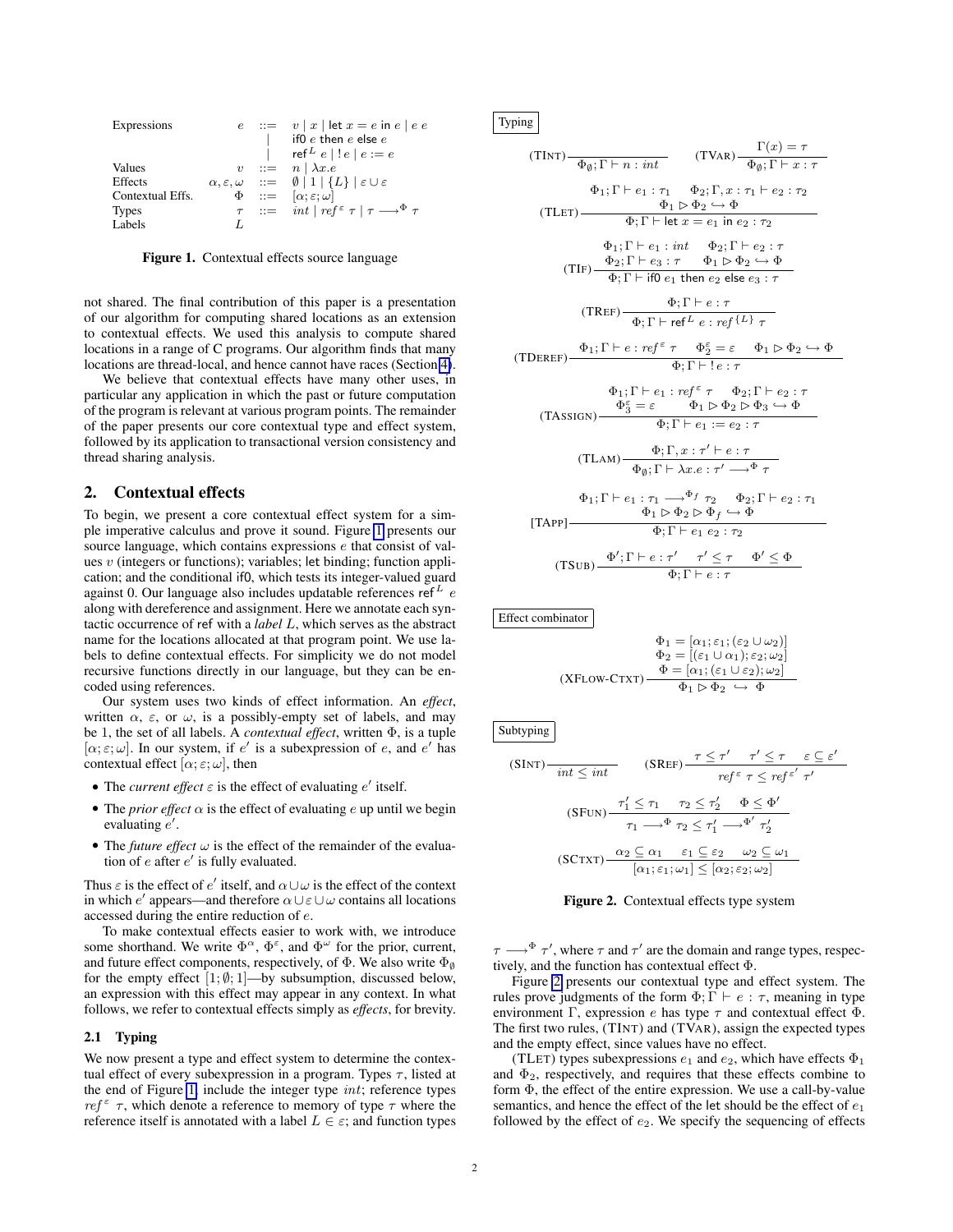with the combinator  $\Phi_1 \rhd \Phi_2 \leftrightarrow \Phi$ , defined by (XFLOW-CTXT) in the middle part of Figure [2.](#page-1-2) Since  $e_1$  happens before  $e_2$ , this rule requires that the future effect of  $e_1$  be  $\varepsilon_2 \cup \omega_2$ , i.e., everything that happens during the evaluation of  $e_2$ , captured by  $\varepsilon_2$ , plus everything that happens after, captured by  $\omega_2$ . Similarly, the past effect of  $e_2$  must be  $\varepsilon_1 \cup \alpha_1$ , since  $e_2$  happens just after  $e_1$ . Lastly, the effect  $\Phi$  of the entire expression has  $\alpha_1$  as its prior effect, since  $e_1$  happens first;  $\omega_2$  as its future effect, since  $e_2$  happens last; and  $\varepsilon_1 \cup \varepsilon_2$  as its current effect, since both  $e_1$  and  $e_2$  are evaluated. We write  $\Phi_1 \triangleright \Phi_2 \triangleright \Phi_3 \hookrightarrow \Phi$  as shorthand for  $(\Phi_1 \triangleright \Phi_2 \hookrightarrow \Phi') \wedge (\Phi' \triangleright \Phi_3 \hookrightarrow \Phi).$ 

(TIF) requires that its branches have the same type  $\tau$  and effect  $\Phi_2$ , which can be achieved with subsumption (below), and uses  $\triangleright$  to specify that  $\Phi_1$ , the effect of the guard, occurs before either branch. (TREF) types memory allocation, which has no effect but places the annotation L into a singleton effect  $\{L\}$  on the output type. This singleton effect can be increased as necessary by using subsumption.

(TDEREF) types the dereference of a memory location of type  $ref^{\epsilon}$   $\tau$ . In a standard effect system, the effect of ! e is the effect of e plus the effect  $\varepsilon$  of accessing the pointed-to memory. Here, the effect of  $e$  is captured by  $\Phi_1$ , and because the dereference occurs after e is evaluated, (TDEREF) puts  $\Phi_1$  in sequence just before some  $\Phi_2$  such that  $\Phi_2$ 's current effect is  $\varepsilon$ . Therefore by (XFLOW-CTXT),  $\Phi^{\varepsilon}$  is  $\Phi_1^{\varepsilon} \cup \varepsilon$ , and e's future effect  $\Phi_1^{\omega}$  must include  $\varepsilon$  and the future effect of  $\Phi_2$ . On the other hand,  $\Phi_2^{\omega}$  is unconstrained by this rule, but it will be constrained by the context, assuming the dereference is followed by another expression. (TASSIGN) is similar to (TDEREF), combining the effects  $\Phi_1$  and  $\Phi_2$  of its subexpressions with a  $\Phi_3$  whose current effect is  $\varepsilon$ .

(TLAM) types the function body e and sets the effect on the function arrow to be the effect of e. The expression as a whole has no effect, since the function produces no run-time effects until it is actually called. (TAPP) types function application, which combines  $\Phi_1$ , the effect of  $e_1$ , with  $\Phi_2$ , the effect of  $e_2$ , and  $\Phi_f$ , the effect of the function.

The last rule in our system, (TSUB), introduces subsumption on types and effects. The judgments  $\tau' \leq \tau$  and  $\Phi' \leq \Phi$  are defined at the bottom of Figure [2.](#page-1-2) (SINT), (SREF), and (SFUN) are standard, with the usual co- and contravariance where appropriate. (SCTXT) defines subsumption on effects, which is covariant in the current effect, as expected, and contravariant in both the prior and future effects. To understand the contravariance, first consider an expression e with future effect  $\omega_1$ . Since future effects should soundly approximate (i.e., be a superset of) the locations that may be accessed in the future, we can use  $e$  in any context that accesses *at most* locations in  $\omega_1$ . Similarly, since past effects approximate locations that were accessed in the past, we can use e in any context that accessed at most locations in  $\alpha_1$ .

#### 2.2 Semantics and Soundness

We now prove that our contextual effect system is sound. The top of Figure [3](#page-2-0) gives some basic definitions needed for our operational semantics. We extend values v to include the form  $r<sub>L</sub>$ , which is a run-time heap location  $r$  annotated with label  $L$ . We need to track labels through our operational semantics to formulate and prove soundness, but these labels need not exist at run-time. We define heaps  $H$  to be maps from locations to values. Finally, we extend typing environments  $\Gamma$  to assign types to heap locations.

The bottom part of Figure [3](#page-2-0) defines a big-step operational semantics for our language. Reductions operate on *configurations*  $\langle \alpha, \omega, H, e \rangle$ , where  $\alpha$  and  $\omega$  are the sets of locations accessed before and after evaluation of  $e$ , respectively;  $H$  is the heap; and  $e$  is the expression to be evaluated. Evaluations have the form

$$
\langle \alpha, \omega, H, e \rangle \longrightarrow_{\varepsilon} \langle \alpha', \omega', H', R \rangle
$$

Values 
$$
v ::= ... | r_L
$$
  
\nHeaps 
$$
H ::= \emptyset | H, r \mapsto v
$$
  
\nEnviroments 
$$
\Gamma ::= \emptyset | \Gamma, x : \tau | \Gamma, r : \tau
$$
  
\n
$$
[ID] \frac{\langle \alpha, \omega, H, e_1 \rangle \longrightarrow_{\epsilon_1} \langle \alpha_1, \omega_1, H_1, \lambda x. e \rangle}{\langle \alpha, \omega, H, e_1 \rangle \longrightarrow_{\epsilon_2} \langle \alpha_2, \omega_2, H_2, v_2 \rangle}
$$
  
\n
$$
[CALL] \frac{\langle \alpha_2, \omega_2, H_2, e[x \mapsto v_2] \rangle \longrightarrow_{\epsilon_2} \langle \alpha_2, \omega_2, H_2, v_2 \rangle}{\langle \alpha, \omega, H, e_1 e_2 \rangle \longrightarrow_{\epsilon_1 \cup \epsilon_2 \cup \epsilon_3} \langle \alpha', \omega', H', v \rangle}
$$
  
\n
$$
[REF] \frac{\langle \alpha, \omega, H, e \rangle \longrightarrow_{\epsilon} \langle \alpha', \omega', H', v \rangle \qquad r \notin dom(H')}{\langle \alpha, \omega, H, ref^L e \rangle \longrightarrow_{\epsilon} \langle \alpha', \omega', (H', r \mapsto v), r_L \rangle}
$$
  
\n
$$
[DEF] \frac{\langle \alpha, \omega, H, e \rangle \longrightarrow_{\epsilon} \langle \alpha', \omega' \cup \{L\}, H', r_L \rangle \qquad r \in dom(H')}{\langle \alpha, \omega, H, e \rangle \longrightarrow_{\epsilon_1} \langle \alpha, \omega' \cup \{L\}, H', r_L \rangle \qquad r \in dom(H')
$$
  
\n
$$
[ \alpha, \omega, H, e_1 \rangle \longrightarrow_{\epsilon_1} \langle \alpha_1, \omega_1, H_1, r_L \rangle
$$
  
\n[ASSIGN] 
$$
[ \frac{\langle \alpha_1, \omega_1, H_1, e_2 \rangle \longrightarrow_{\epsilon_2} \langle \alpha_2, \omega_2 \cup \{L\}, (H_2, r \mapsto v'), v \rangle}{\langle \alpha, \omega, H, e_1 : = e_2 \rangle \longrightarrow_{\epsilon_1} \langle \alpha_1, \omega_1, H_1, v_1 \rangle \qquad v_1 = 0}
$$
  
\n
$$
[IF-T] \frac{\langle \alpha_1, \omega_1, H_1, e_2 \rangle \longrightarrow
$$

#### <span id="page-2-0"></span>Figure 3. Contextual effects operational semantics (partial)

where  $\varepsilon$  is the effect of evaluating e and R is the result of reduction, either a value  $v$  or  $err$ , indicating evaluation failed. Intuitively,  $\alpha$  records a trace of what has happened in the past, and  $\omega$  is a *capability* describing what locations may be accessed in the future. As evaluation proceeds, labels move from the capability  $\omega$  to the trace  $\alpha$ .

The reduction rules are straightforward. [ID] reduces a value to itself without changing the state or the effects. [CALL] evaluates the first expression to a function, the second expression to a value, and then the function body with the formal argument replaced by the actual argument. [REF] generates a fresh location  $r$ , which is bound in the heap to  $v$  and evaluates to  $r<sub>L</sub>$ . [DEREF] reads the location  $r$  in the heap and adds  $L$  to the standard evaluation effect. This rule requires that the future effect after evaluating  $e$  have the form  $\omega' \cup {\hat{L}}$ , i.e., L must be in the capability after evaluating e, but prior to dereferencing the result. Then  $\vec{L}$  is added to  $\alpha^{\prime}$  in the the output configuration of the rule. Notice that  $\omega' \cup \{L\}$  is a standard union, and so L may also be in  $\omega'$ . This allows the same location can be accessed multiple times. [ASSIGN] behaves similarly to [DEREF].

Lastly, [IF-T] and [IF-F] give the two cases for conditionals, and [LET] binds x to the result of evaluating  $e_1$  inside of  $e_2$ . Our semantics also includes rules (not shown) that produce err when the program tries to access a location that is not in the input capability, or when values are used at the wrong type.

Given this operational semantics, we can now prove that the contextual effect system in Figure [2](#page-1-2) is sound. We only state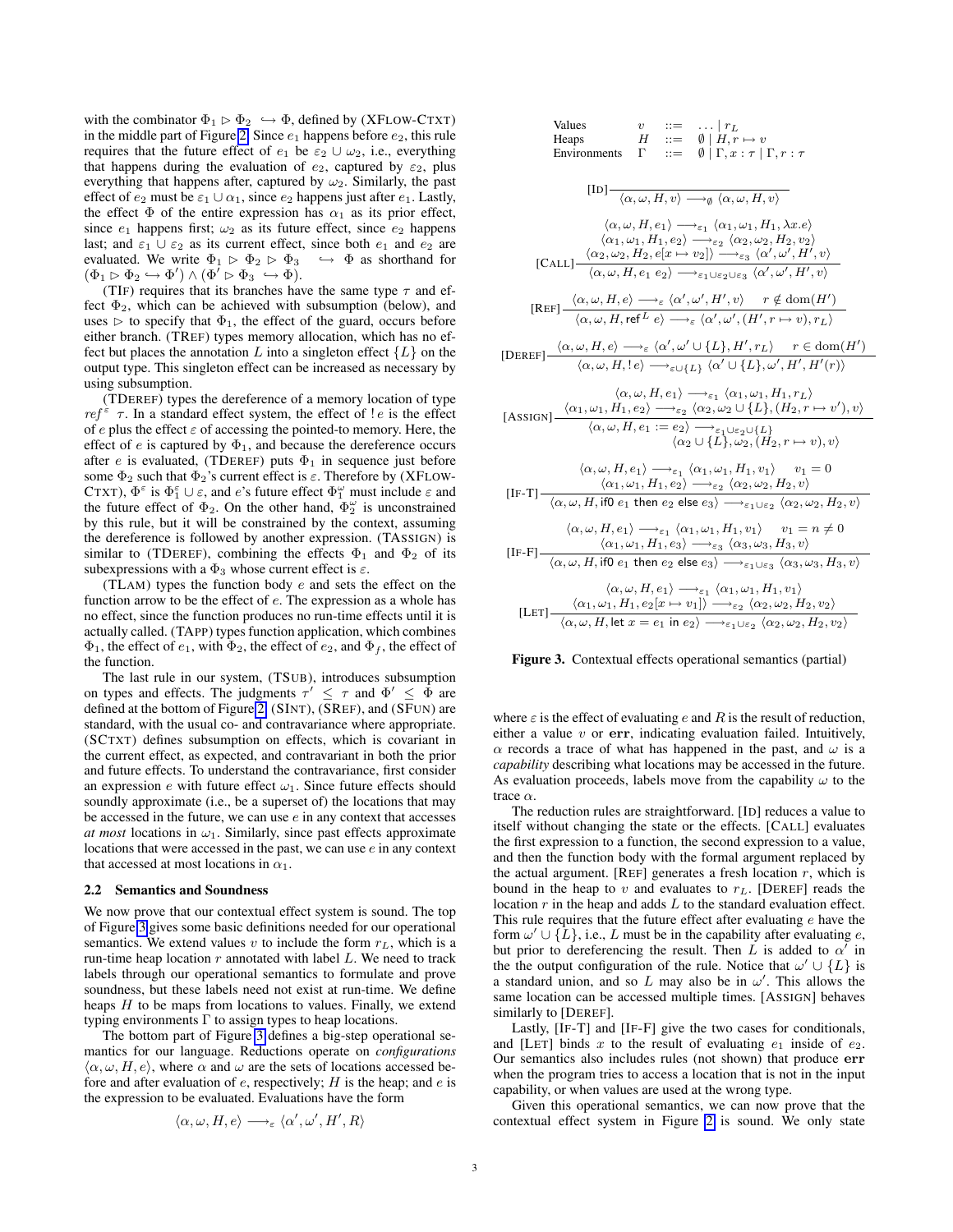our lemmas and theorems here. The proofs can be found in Appendix [A.](#page-13-0)

We begin with a standard definition of heap typing.

<span id="page-3-3"></span>Definition 2.1 (Heap Typing). *We say heap* H *is well-typed under*  $\Gamma$ *, written*  $\Gamma \vdash H$ *, if*  $dom(\Gamma) = dom(H)$  *and if for every*  $r \in \text{dom}(H)$ *, we have*  $\Phi_{\emptyset}$ ;  $\Gamma \vdash H(r) : \Gamma(r)$ *.* 

Given this definition, we show the standard effect soundness theorem, which states that the program does not go wrong and that the standard effect  $\Phi^{\varepsilon}$  captures the effect of evaluation.

<span id="page-3-1"></span>**Theorem 2.2** (Standard Effect Soundness). *If*  $\Phi$ ;  $\Gamma \vdash e : \tau$  *and*  $\Gamma \vdash H$  and  $\langle 1,1, H, e \rangle \longrightarrow_{\varepsilon} \langle 1,1, H', R \rangle$ , then there is a  $\Gamma' \supseteq \Gamma$ *such that R is a value*  $v$  *for which*  $\Phi_0$ ;  $\Gamma' \vdash v : \tau$  *where*  $\Gamma' \vdash H'$ *and*  $\varepsilon \subseteq \Phi^{\varepsilon}$ .

Next, we show the operational semantics is adequate, in that it moves effects from the future to the past during evaluation.

<span id="page-3-2"></span>**Lemma 2.3** (Adequacy of Semantics). *If*  $\langle \alpha, \omega, H, e \rangle \longrightarrow_{\varepsilon}$  $\langle \alpha', \omega', H', v \rangle$  then  $\alpha' = \alpha \cup \varepsilon$  and  $\omega = \omega' \cup \varepsilon$ .

Next we must define what it means for the statically-ascribed contextual effects of some expression e to be sound with respect to the effects of  $e$ 's evaluation. Suppose that  $e_p$  is a program that is well-typed according to typing derivation  $\tilde{T}$  and evaluates to some value  $v$  as witnessed by an evaluation derivation  $D$ . Observe that each term  $e_1$  that is reduced in a subderivation of  $D$  is either a subterm of  $e_p$ , or is derived from a subterm  $e_2$  of  $e_p$  via reduction; in the latter case it is sound to give  $e_1$  the same type and effect that  $e_2$  has in  $\mathcal T$ . To reason about the soundness of the effects, therefore, we must track the static effect of expression  $e_2$  as it is evaluated.

We do this by defining a new *typed operational semantics* that extends standard configurations with a typing derivation of the term in that configuration. The key property of this semantics is that it preserves the effect  $\Phi$  of a term throughout its evaluation, and we prove that given standard evaluation and typing derivations of the original program, we can always construct a corresponding typed operational semantics derivation.

Finally, we prove that given a typed operational semantics derivation, the effect  $\Phi$  in the typing in each configuration conservatively approximates the actual prior and future effect.

Theorem 2.4 (Prior and Future Effect Soundness). *If*

$$
E::\langle T,\alpha,\omega,H,e\rangle\longrightarrow_{\varepsilon}\langle T_{v},\alpha',\omega',H',v\rangle
$$

where  $T$  ::  $\Phi$ ;  $\Gamma$   $\vdash$   $e$  :  $\tau$ ,  $\alpha$   $\subseteq$   $\Phi^{\alpha}$  and  $\omega'$   $\subseteq$   $\Phi^{\omega}$  then *for all sub-derivations*  $E_i$  *of*  $E$ *,*  $E_i$  ::  $\langle T_i, \alpha_i, \omega_i, H_i, e_i \rangle$   $\longrightarrow_{\varepsilon}$  $\langle T_{v_i}, \alpha'_i, \omega'_i, H'_i, v_i \rangle$  where  $T_i :: \Phi_i; \Gamma_i \vdash e_i : \tau_i$ , it will hold that  $\alpha_i \subseteq \Phi_i^{\alpha}$  and  $\omega_i' \subseteq \Phi_i^{\omega}$ .

The proof of the above theorem is by induction on the derivation, starting at the root and working towards the leaves, and relying on Theorem [2.2](#page-3-1) and Lemma [2.3.](#page-3-2)

#### <span id="page-3-4"></span>2.3 Contextual Effect Inference

The typing rules in Figure [2](#page-1-2) form a checking system, but we would prefer to infer effect annotations rather than require the programmer to provide them. Here we sketch the inference process, which is straightforward and uses standard constraint-based techniques.

We change the rules in Figure [2](#page-1-2) into inference rules by making three modifications. First, we make the rules syntax-driven by integrating (TSUB) into the other rules [\(Mitchell 1991\)](#page-12-9); second, we add variables  $\chi$  to represent as-yet-unknown effects; and third, we replace implicit equalities with explicit equality constraints.

The resulting rules are mostly as expected, with one interesting difference for (TAPP). We might expect inlining subsumption into (TAPP) to yield the following rule:

$$
\Phi_1; \Gamma \vdash e_1 : \tau_1 \longrightarrow^{\Phi_f} \tau_2 \qquad \Phi_2; \Gamma \vdash e_2 : \tau'_1
$$
  
\n
$$
(\ast) \frac{\tau'_1 \leq \tau_1 \qquad \Phi_1 \triangleright \Phi_2 \triangleright \Phi_f \hookrightarrow \Phi}{\Phi; \Gamma \vdash e_1 \ e_2 : \tau_2}
$$

However, this would cause the inferred  $\Phi_f$  effect to be larger than necessary if there are multiple calls to the same function. For example, consider the following code, where f is some oneargument function, x, y, and z are references, and A and B identify two program points:

(if0 ... then 
$$
/*A*/(f 1; !x)
$$
 else  $/*B*/(f 2; !y)$ ); !z

If we used rule (\*), then from branch A, we would require  $\{x, z\} \subseteq$  $\Phi_f^{\omega}$ , and from branch B, we would require  $\{y, z\} \subseteq \Phi_f^{\omega}$ , where  $\Phi_f$ is the effect of function f. Putting these together, we would thus have  $\Phi_f^{\omega} = \{x, y, z\}$ . This result is appropriate, since any of those locations may be accessed after some call to f. However, consider the future effect  $\Phi_{A}^{\omega}$  at program point A. By (XFLOW-CTXT),  $\Phi_{A}^{\omega}$  would contain  $\Phi_{f}^{\omega}$ , and yet y will not be accessed once we reach A, since that access is on another branch. The analogous problem happens at program point  $B$ , whose future effect is polluted by  $x$ .

The problem is that our effect system conflates all calls to f. One solution would be to add Hindley-Milner style parametric polymorphism, which would address this particular example. However, even with Hindley-Milner polymorphism we would suffer the same problem at indirect function calls, e.g., in C, calls through function pointers would be monomorphic.

The solution is to notice that inlining subsumption into (TAPP) should not yield (\*), but instead results in the following rule:

$$
\Phi_1; \Gamma \vdash e_1 : \tau_1 \longrightarrow^{\Phi_f} \tau_2 \qquad \Phi_2; \Gamma \vdash e_2 : \tau_1' \n\Phi_f \le \Phi'_f \qquad \tau_1' \le \tau_1 \qquad \Phi'_f \text{ fresh} \n\Phi_1 \rhd \Phi_2 \rhd \Phi'_f \hookrightarrow \Phi \n\Phi; \Gamma \vdash e_1 e_2 : \tau_2
$$

Applied to the above example, (TAPP') results in two constraints on the future effect of  $\Phi_f$ :

$$
\Phi_f^{\omega} \supseteq \Phi_{fA}^{\omega} = \{x, z\} \qquad \Phi_f^{\omega} \supseteq \Phi_{fB}^{\omega} = \{y, z\}
$$

Here  $\Phi_{fA}$  and  $\Phi_{fB}$  are the fresh function effects at the call to f in *A* and *B*, respectively. Notice that we have  $\Phi_f^{\omega} = {\mathbf{x}, \mathbf{y}, \mathbf{z}}$ , as before, since f is called in both contexts. But now  $\Phi_{fA}^{\omega}$  need not contain y, and  $\Phi_{fB}$  need not contain x. Thus with (TAPP'), a function's effect summarizes all of its contexts, but does not cause the prior and future effects from different contexts to pollute each other.

To perform type inference, we apply our inference rules, viewing them as generating the *constraints* C in their hypotheses, given by the following grammar:

$$
C ::= \tau \leq \tau' | \Phi \leq \Phi' | \Phi_1 \triangleright \Phi_2 \hookrightarrow \Phi
$$

We can then solve the constraints by performing graph reachability to find, for each variable  $\chi$ , the set of base effects  $\{L\}$  or 1 that reach it. In practice, these constraints can be solved very efficiently using a toolkit such as Banshee [\(Kodumal and Aiken 2005\)](#page-12-10), which also can be used to build a context-sensitive version of inference using context-free language reachability [\(Pratikakis et al. 2006\)](#page-12-8).

#### <span id="page-3-0"></span>3. Transactional Version Consistency for DSU

In prior work we developed Ginseng, a dynamic software updating (DSU) system for C programs [\(Neamtiu et al. 2006;](#page-12-5) [Stoyle et al.](#page-12-6) [2007\)](#page-12-6). To use Ginseng, programmers construct *dynamic patches* that contain new or updated functions and data. Ginseng applies these patches to the running program, and then subsequent function calls and data accesses apply to the new versions. A key novelty of Ginseng is that it ensures dynamic updates do not violate type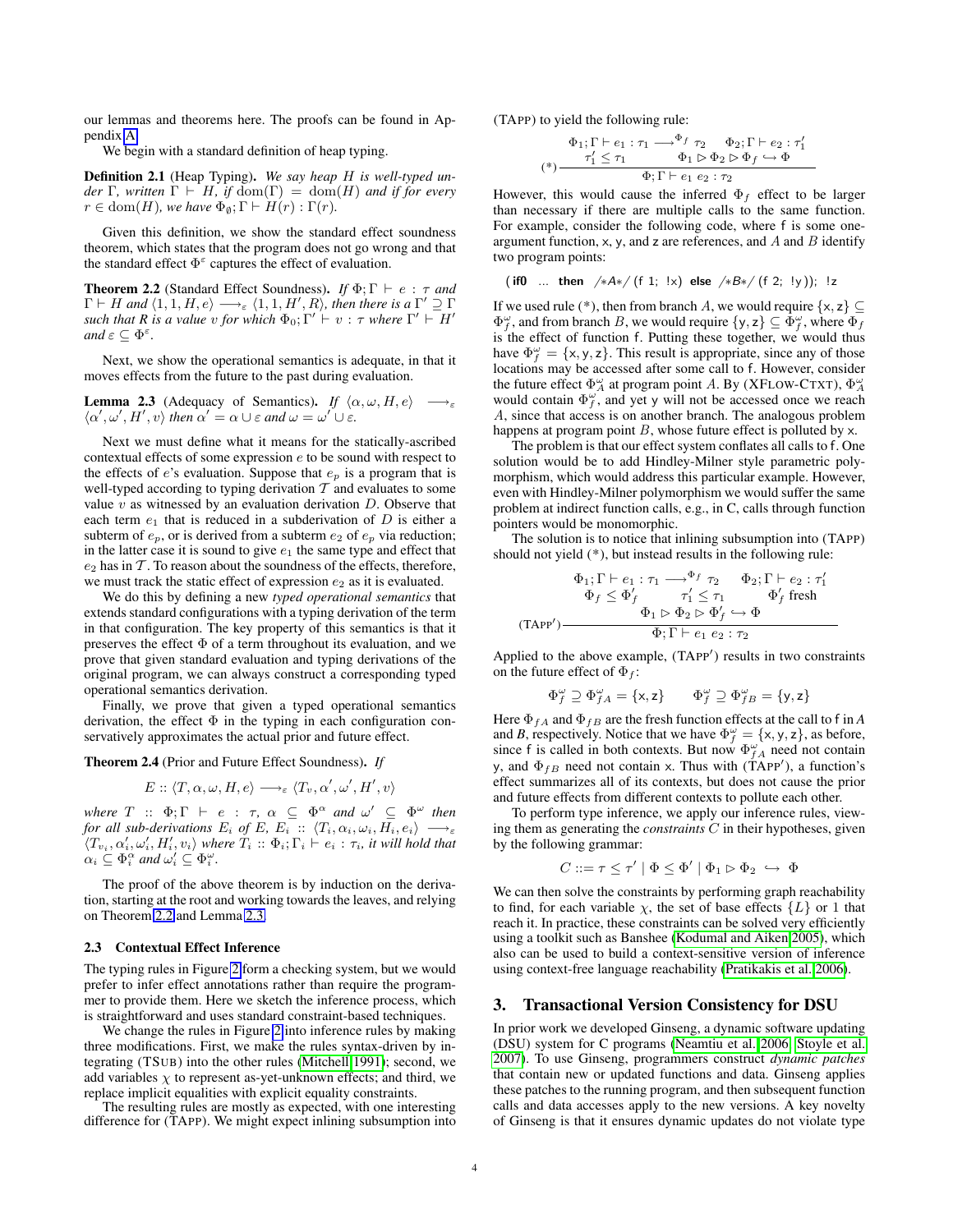

<span id="page-4-0"></span>Figure 4. High-level structure of the vsftpd server

safety while still allowing patches to change function and data types [\(Neamtiu et al. 2006;](#page-12-5) [Stoyle et al. 2007\)](#page-12-6), which is often necessary [\(Baumann et al. 2007;](#page-11-1) [Neamtiu et al. 2005\)](#page-12-11).

However, while type safety is important, it is only one aspect of program correctness. In this section we introduce *transactional version consistency* (TVC), a new property that lets programmers reason more easily about the safety of updates, and show how contextual effects can enforce TVC.

To illustrate the problem with an example, consider Figure [4,](#page-4-0) which sketches the structure of vsftpd, an FTP server which we have dynamically updated using Ginseng [\(Neamtiu et al. 2006\)](#page-12-5). For the moment, ignore the  $tx\{\}$  annotations in the code. In this program, main (lines 1–5) first calls accept loop, whose body (lines 19–30) contains an infinite loop. Each iteration of the loop accepts a connection request (line 23) and forks a child process to handle the requested session (line 24). If forking succeeds, the child returns (line 26) to main, which initializes the session's log (line 3, function not shown) and processes the session (line 4) by calling handle\_sess (lines 7-18). In turn, handle\_sess processes client commands until the session is closed. We show one command processor, handle list (lines 32–36), which is called on line 13. This function creates a log entry (line 33) that is flushed when processing is finished (line 35).

Consider the following update, inspired by actual changes to vsftpd. Rather than flush the log entry at the end of each command processing function (like handle list), the update changes the code to do so in handle\_sess instead, e.g., the call to log\_log on line 35 is moved to line 15. Once this update is applied, the next iteration of the loop will execute the new version of the code.<sup>[1](#page-4-1)</sup>

This update is type safe, but notice that its behavior may be incorrect depending on where it occurs. Suppose Ginseng applies the update after line 15, meaning that future calls to handle list and the handle sess loop body go to the new version. Then everything happens correctly: we have just called the old version of handle list, so logging occurred, and we finish executing the old version of the handle sess loop, and thus do not call log log. The next iteration uses all new code, and so logging continues as usual.

In contrast, suppose the update was applied at line 11. At this point we are executing the old handle sess, but we will call the *new*

| $\begin{array}{c} I \\ 2 \\ 3 \\ 4 \end{array}$ $\begin{array}{c} f() \\ v := 2; \\ g() \end{array}$ $\begin{array}{c} // \{f\} = c \\ f(v) \end{array}$ $\begin{array}{c} f \\ f(v) \end{array}$ | $//$ {f} = $\alpha$ | $\{v, g\} = \omega$ |  |
|---------------------------------------------------------------------------------------------------------------------------------------------------------------------------------------------------|---------------------|---------------------|--|
|                                                                                                                                                                                                   |                     | $\{g\}$             |  |
|                                                                                                                                                                                                   | $// {f,v,g}$        |                     |  |

<span id="page-4-2"></span>Figure 5. A sample transaction

handle\_list, which no longer calls log\_log. Moreover, handle\_list returns to its caller, i.e., the old handle sess, which also does not call log\_log. Thus no log entry is produced for the command.

This example reveals a violation of what we call *version consistency*: due to the timing of the update, we execute part old code and part new code, and the overall result is inconsistent. It is easy to construct other problematic updates that violate program semantics in various ways depending where the update is applied.

Prior to the current work, we maintained version consistency in Ginseng by only allowing updates at programmer-specified positions. In vsftpd, we chose update points on lines 16 and 28, at the end of the connection acceptance and request processing code, just prior to the next iteration of the loop. However, this approach of having one or two well-placed update points may result in less *update availability*, meaning it may take longer for updates to occur once submitted to the program. While this may be reasonable for single-threaded programs with low-latency event processing code, in a multi-threaded program—like an operating system or embedded system—the problem could be quite serious. In particular, we would have to require that all threads reach their update points simultaneously for an update to take place. Since this is unlikely to happen naturally, we could treat update points as synchronization barriers, waiting until all threads have blocked before applying the update [\(Stoyle et al. 2007\)](#page-12-6). However, this will degrade service while waiting for threads to block, and at worst could introduce deadlock.

#### <span id="page-4-3"></span>3.1 Version Consistency via Contextual Effects

To increase update availability while ensuring version consistency, we draw inspiration from recent work on making multi-threaded programming simpler by using *atomic blocks* [\(Harris and Fraser](#page-12-12) [2003\)](#page-12-12). The key benefit of atomic blocks is that the programmer can consider them in isolation, because the language guarantees they will be serializable with respect to the rest of the computation.

Analogously, we allow programmers to specify *transactions* within their code, and we enforce *transactional version consistency* (TVC), meaning that transactions execute as if they were entirely the old version or entirely the new version, no matter where an update actually occurs. For example, in Figure [4,](#page-4-0) we have marked the bodies of the two event-processing loops as transactions by placing them within  $tx\$  blocks (lines 10 and 22), and thus the programmer can consider updates as occurring at lines 10 or 16 in handle sess or lines 22 or 28 in accept loop, which are equivalent to the manually specified locations we used earlier.

We can use contextual effects to enforce TVC while still allowing updates to occur within transactions. To see how, consider the code snippet in Figure [5.](#page-4-2) Comments show the prior and future effects after each statement, where we include both locations accessed and functions called in effects. Suppose we are running this code within a transaction and have just executed line 2, marked with a star, when an update becomes available. At this point the transaction has called f and written to  $v (\alpha = \{f, v\})$ , and will call g in the future ( $\omega = \{g\}$ ). Consider the possible outcomes depending on the effect  $\varepsilon$  of the update, where an update's effect consists of the set of functions and global variables that it adds or changes.

1. If  $\alpha \cap \epsilon = \emptyset$ , e.g., the update only modifies  $g(\epsilon = \{g\})$ , then the update is safe. In our example, this would result in using the

<span id="page-4-1"></span><sup>1</sup> Updates to functions in Ginseng take effect the next time the function is called. To update the body of a long-running loop, programmers specify the loop should be treated as a tail-recursive function, which can then be updated using the normal function update mechanism. Thus the update takes effect at the next iteration of the loop [\(Neamtiu et al. 2006\)](#page-12-5).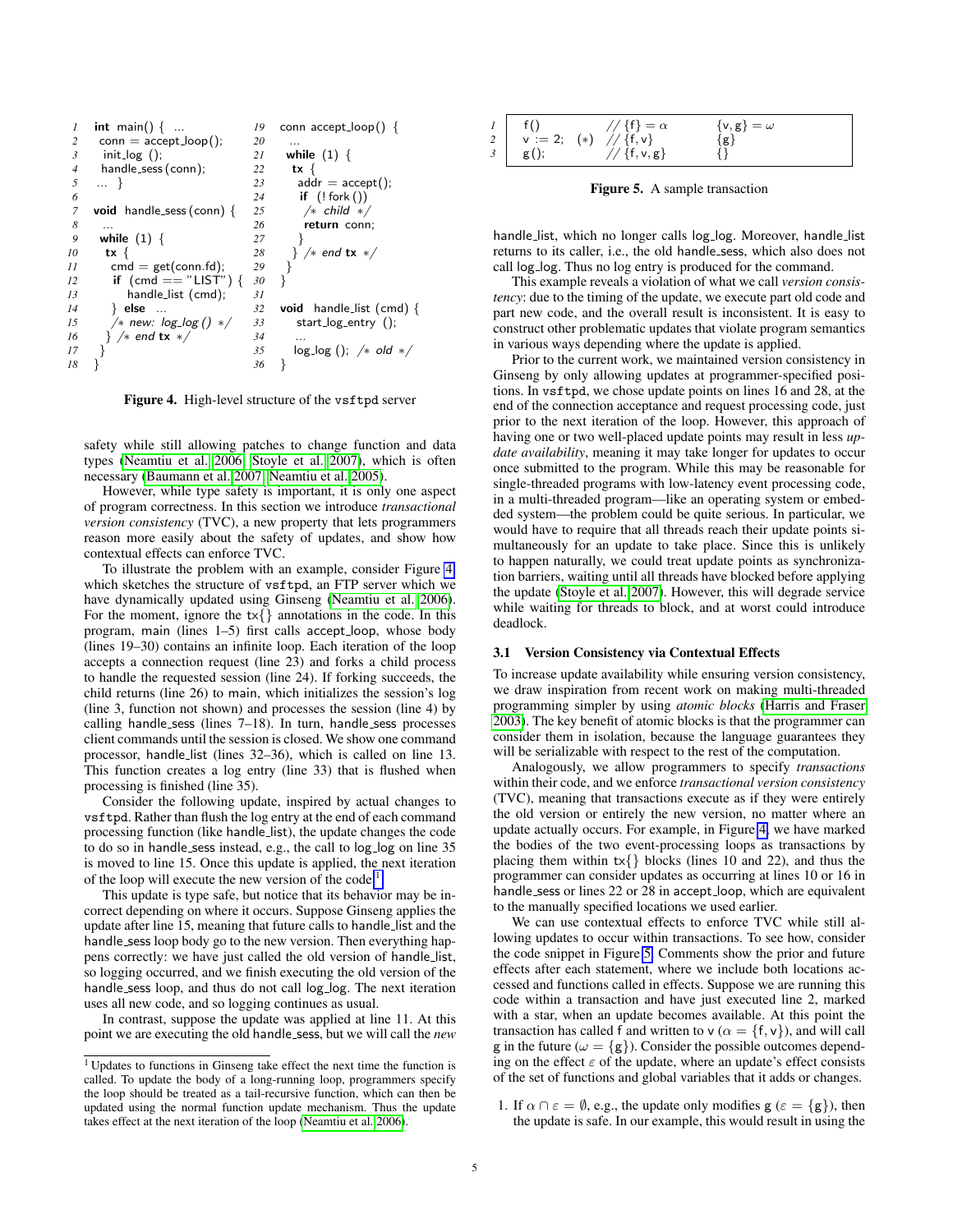| Definitions     |                  | $d \mathbf{u}$            | main $e$<br>var $g = v$ in d<br>fun $f(x) = e$ in d                                                                                     |
|-----------------|------------------|---------------------------|-----------------------------------------------------------------------------------------------------------------------------------------|
| Expressions     |                  |                           | $e$ ::= $v  x $ let $x = e$ in $e  e e$<br>if0 $e$ then $e$ else $e$<br>ref $e \mid !e \mid e := e$<br>tx e   update $^{\alpha,\omega}$ |
| Values          | $\boldsymbol{v}$ | $\mathbf{H} = \mathbf{H}$ | $n \mid z$                                                                                                                              |
| Effects         |                  |                           | $\alpha, \omega, \varepsilon \quad ::= \quad \emptyset \mid 1 \mid \{z\} \mid \varepsilon \cup \varepsilon$                             |
| Global symbols  |                  |                           | $f, g, z \in GSum$                                                                                                                      |
| Dynamic updates |                  |                           | $upd ::= \{chq, add\}$                                                                                                                  |
| Additions       |                  |                           | $add \in GSym \rightarrow (\tau \times b)$                                                                                              |
| Changes         |                  |                           | $chg \in GSym \rightarrow (\tau \times b)$                                                                                              |
| <b>Bindings</b> | b                |                           | $v \mid \lambda x.e$                                                                                                                    |

<span id="page-5-0"></span>Figure 6. Proteus-tx syntax, effects, and updates

new versions of f and v, which are the same as the old versions, with the new version of g. It is as if we applied the update at the beginning of the transaction, and the entire transaction runs under the new version.

- 2. If  $\omega \cap \epsilon = \emptyset$ , e.g., the update only modifies  $f(\epsilon) = \{f\}$ , then the update is also safe. In our example, this would result in using the old versions of f, v, and g. Notice that although we have called f ( $\alpha \cap \epsilon \neq \emptyset$ ), we never call it again after the update. It is as if we applied the update at the end of the transaction, and the whole transaction runs under the old version.
- 3. If  $\alpha \cap \varepsilon \neq \emptyset$  and  $\omega \cap \varepsilon \neq \emptyset$ , e.g., the update modifies f and g, then we cannot apply the update, because that would result in using some old code  $(f)$  and some new code  $(g)$ .

Putting these together, we can apply an update with effect  $\varepsilon$  anywhere in a transaction such that  $\alpha \cap \varepsilon = \emptyset$  or  $\omega \cap \varepsilon = \emptyset$ , where  $\alpha$ and  $\omega$  are the prior and future effects at the update point.

Our transactions are enforced using statically-determined contextual effects as defined in Section [2.](#page-1-0) Alternatively, we could log a transaction's actual effects at run-time and use these to check version consistency. Similar to common implementations of transactional memory [\(Harris and Fraser 2003;](#page-12-12) [Herlihy and Moss 1993\)](#page-12-13), we could optimistically apply an update when it becomes available, and then commit it or roll it back at the end of a transaction depending how the transaction's effect intersects with the effect of the update. This might improve update availability, since contextual effects are conservative approximations of the actual run-time effects. Nevertheless, we believe the benefits of a static approach outweigh the drawbacks. First, the static approach does not pay the overhead of logging, which is unnecessary most of the time since updates are infrequent. Second, there are no restrictions on the use of I/O within transactions; notice that network I/O occurs in both transactions in Figure [4.](#page-4-0) The optimistic approach generally must avoid I/O in transactions to properly roll back if version consistency is violated.

#### 3.2 Syntax

Figure [6](#page-5-0) presents Proteus-tx, which extends the language from Section [2](#page-1-0) to model transactionally version-consistent dynamic updates, adapting the ideas of Proteus, our prior dynamic updating calculus [\(Stoyle et al. 2007\)](#page-12-6). A Proteus-tx program is a definition d, which consists of an expression main e, possibly preceded by definitions of *global symbols*, written f, g, or z and drawn from a set GSym. The definition var  $g = v$  in d binds mutable variable g to v within the scope of d, and the definition fun  $f(x) = e$  in d binds f to a (possibly-recursive) function with formal parameter  $x$ and body e.

(TDVAR) 
$$
\frac{\Phi_{\beta} \Gamma \vdash e : \tau}{\Gamma \vdash \text{main } e}
$$
  
\n(TDVAR) 
$$
\frac{\Phi_{\emptyset}; \Gamma \vdash v : \tau \quad \Gamma, \mathbf{g} : \text{ref}^{\{g\}} \tau \vdash d}{\Gamma \vdash \text{var } \mathbf{g} = v \text{ in } d}
$$
  
\n
$$
\Gamma' = \Gamma, \mathbf{f} : \tau \longrightarrow^{\Phi} \tau' \quad \Phi; \Gamma', x : \tau \vdash e : \tau'
$$
  
\n(TDFUN) 
$$
\frac{\Gamma' \vdash d}{\Gamma \vdash \text{fun } \mathbf{f}(x) = e \text{ in } d}
$$
  
\n(TGVAR) 
$$
\frac{\Gamma(\mathbf{f}) = \tau}{\Phi_{\emptyset}; \Gamma \vdash \mathbf{f} : \tau}
$$
  
\n(TUPDATE) 
$$
\frac{\Phi^{\alpha} \subseteq \alpha' \quad \Phi^{\omega} \subseteq \omega'}{\Phi; \Gamma \vdash \text{update}^{\alpha', \omega'} : \text{int}}
$$
  
\n(TTRANSACT) 
$$
\frac{\Phi_1; \Gamma \vdash e : \tau \quad \Phi^{\alpha} \subseteq \Phi_1^{\alpha} \quad \Phi^{\omega} \subseteq \Phi_1^{\omega}}{\Phi; \Gamma \vdash \text{tx } e : \tau}
$$

<span id="page-5-1"></span>Figure 7. Proteus-tx typing (extends Figure [2\)](#page-1-2)

Expressions e in Proteus-tx have several small differences from the language of Figure [1.](#page-1-1) We add global symbols z to the set of values  $v$ . We also remove anonymous lambda bindings to keep things simpler, for reasons discussed in Section [3.4.](#page-6-0) To mark transactions, we add a form tx e for a transaction whose body is e.

We specify program points where dynamic updates may occur with the term update<sup> $\alpha, \tilde{\omega}$ </sup>, where the annotations  $\alpha$  and  $\omega$  specify the prior and future effects at the update point, respectively. When evaluation reaches update $\alpha, \omega$ , an available update is applied if its contents do not conflict with the future and prior effect annotations; otherwise evaluation proceeds without updating.

A *dynamic update* upd consists of a pair of partial functions chg and add that describe the changes and additions, respectively, of global symbol bindings. The range of these functions is pairs  $(\tau, b)$ , where  $b$  is the new or replacement value (which may be a function  $(\lambda x.e)$  and  $\tau$  is its type. Note that Proteus-tx disallows type-altering updates, though Section [3.6](#page-8-0) explains how they can be supported by employing ideas from our earlier work [\(Stoyle et al. 2007\)](#page-12-6). Also, although our implementation allows state initialization functions, for simplicity we do not model them in Proteus-tx.

Finally, effects in Proteus-tx consist of sets of global symbol names z, which represent either a dereference of or assignment to z (if it is a variable) or a call to z (if it is a function name). Because updates in Proteus-tx can only change global symbols (and do not read or write through their contents), we can ignore the effects of the latter (we use syntax ref e instead of ref<sup>L</sup> e).

# 3.3 Typing

Figure [7](#page-5-1) extends the core contextual effect typing rules from Fig-ure [2](#page-1-2) to Proteus-tx. The first three rules define the judgment  $\Gamma \vdash d$ , meaning definition d is well-typed in environment  $\Gamma$ . (TMAIN) types  $e$  in  $\Gamma$ , where  $e$  may have any effect and any type. (TDVAR) types the value  $v$ , which has the empty effect (since it is a value), and then types  $d$  with  $g$  bound to a reference to  $v$  labeled with effect  $\{g\}$ . The last definition rule, (TDFUN), constructs a new environment  $\Gamma'$  that extends  $\Gamma$  with a binding of f to the function's type. The function body  $e$  is type checked in  $\Gamma'$ , to allow for recursive calls. This rule also requires that f appear in all components of the function's effect  $\Phi$ , written  $\{f\} \subseteq \Phi$ . We add f to the prior effect because f must have been called for its entry to be reached. We add f to the current effect so that it is included in the effect at a call site. Lastly, we add f to the future effect because f is on the call stack and we consider its continued execution to be an effect. Note that this prohibits updates to main(), which is always on the stack. How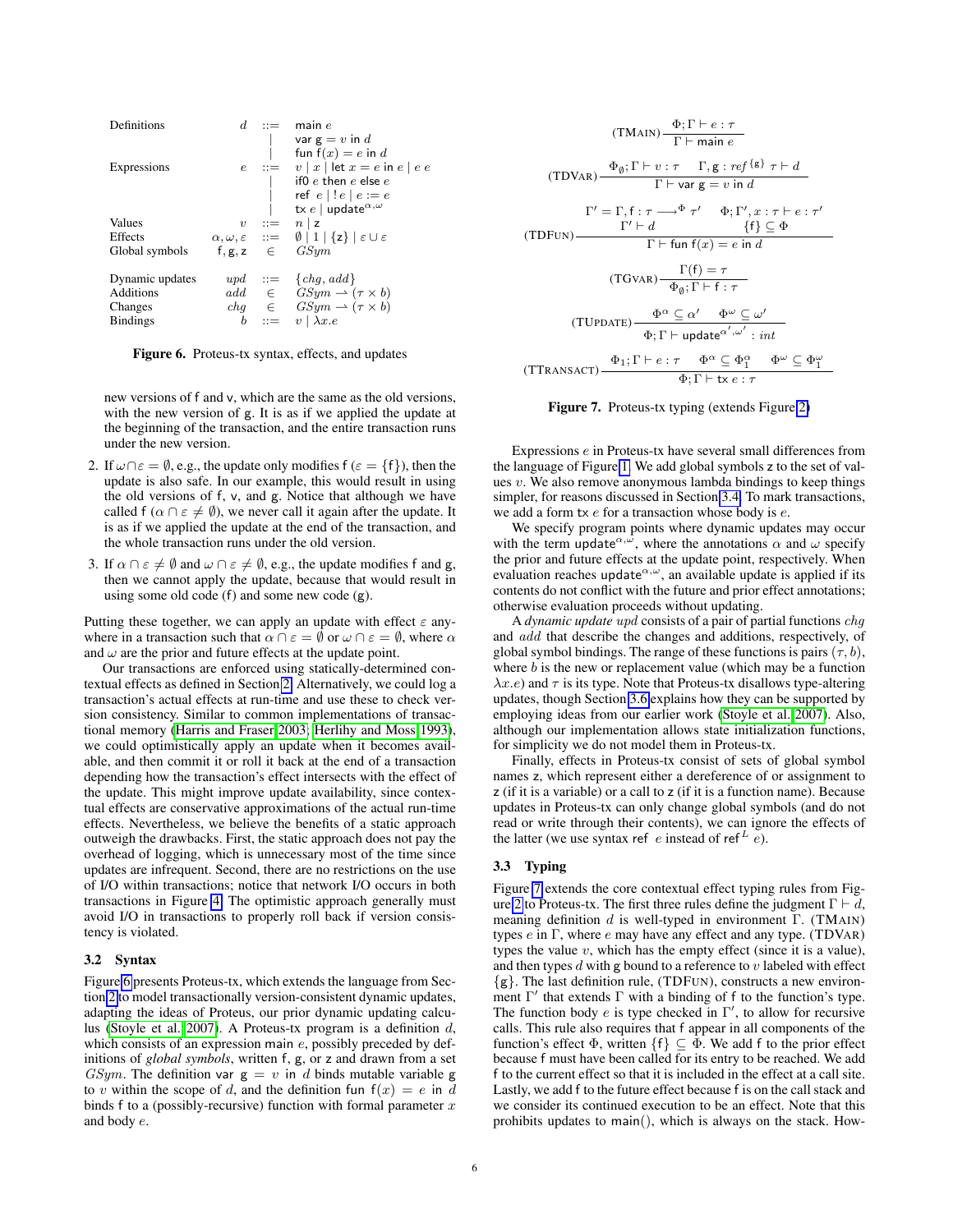ever, we can solve this problem by extracting portions of main() into separate functions, which can then be updated; Ginseng provides support to automate this process [\(Neamtiu et al. 2006\)](#page-12-5). The next rule, (TGVAR), types global variables, which are bound in Γ. The last two rules type the dynamic updating-related elements of Proteus-tx. (TUPDATE) types update by checking that its prior and future effect annotations are supersets of (and thus conservatively approximate) the prior and future effects of the context.

Finally, (TTRANSACT) types transactions. A key design choice here is deciding how to handle nested transactions. In (TTRANS-ACT), we include the prior and future effects of  $\Phi$ , from the outer context, into those of  $\Phi_1$ , from the transaction body. This ensures that an update within a child transaction does not violate version consistency of its parent. However, we do not require the reverse the components of  $\Phi_1$  need not be included in  $\Phi$ . This has two consequences. First, sequenced transactions are free to commit independently. For example, consider the following code

$$
tx {tx { / *A* / }}; /*B*/tx { / *C* / } }
$$

According to (TTRANSACT), the effect at  $B$  is included in the prior and future effects of  $C$  and  $A$ , respectively, but not the other way around. Thus neither transaction's effect propagates into the other, and therefore does not influence any update operations in the other.

The second consequence is that version consistency for a parent transaction ignores the effects of its child transactions. This resembles *open nesting* in concurrency transactions [\(Ni et al. 2007\)](#page-12-14). For example, suppose in the code above that  $A$  and  $C$  contain calls to a hash table T. Without the inner transaction markers, an update to  $T$  available at  $B$  would be rejected, because due to  $A$  it would overlap with the prior effect, and due to  $C$  it would overlap with the future effect. With the inner transactions in place, however, the update would be allowed. As a result, the parent transaction could use the old version of the hash table in A and the new version in C.

This treatment of nested transactions makes sense when inner transactions contain code whose semantics is largely independent of the surrounding context, e.g., the abstraction represented by a hash table is independent of where, or how often, it is used. [\(Bau](#page-11-1)[mann et al. 2007\)](#page-11-1) have applied this semantics to successfully partition dynamic updates to the K42 operating system into independent, object-sized chunks. While we believe open nesting makes sense, we can see circumstances in which closed nesting might be more natural, so we expect to refine our approach with experience.

#### <span id="page-6-0"></span>3.4 Operational Semantics

Figure [8](#page-7-0) defines a small-step operational semantics that reduces configurations  $\langle n; \Sigma; H; e \rangle$ , where n defines the current program version (a successful dynamic update increments n),  $\Sigma$  is the *transaction stack* (explained shortly),  $H$  is the heap, and  $e$  is the active program expression. Reduction rules have the form  $\langle n; \Sigma; H; e \rangle \longrightarrow_{\eta} \langle n'; \Sigma'; H'; e' \rangle$ , where the event  $\eta$  on the arrow is either  $\mu$ , a dynamic update that occurred (discussed below), or  $\varepsilon$ , the effect of the evaluation step.

In our semantics, heaps map references  $r$  and global variables  $z$ to triples  $(\tau, b, \nu)$  consisting of a type  $\tau$ , a binding b (defined in Figure [6\)](#page-5-0), and a *version set* ν. The first and last components are relevant only for global symbols; the type  $\tau$  is used to ensure that dynamic updates do not change the types of global bindings, and the version set  $\nu$  contains all the program versions up to, and including, the current version since the corresponding variable was last updated. When an update occurs, new or changed bindings are given only the current version, while all other bindings have the current version added to their version set (i.e., we preserve the fact that the same binding was used in multiple program versions).

As evaluation proceeds, we maintain a transaction stack  $\Sigma$ , which is a list of pairs  $(n, \sigma)$  that track the currently active transactions. Here  $n$  is the version the program had when the transaction began, and  $\sigma$  is a *trace*. A trace is a set of pairs  $(z, \nu)$ , each of which represents a global symbol access paired with its version set at the time of use. The traces act as a log of dynamic events, and we track them in our semantics so we can prove that all global symbols accessed in a transaction come from the same version.

To evaluate a program d, we first compute  $C(\emptyset, d)$  using the function C shown at the top of Figure [8,](#page-7-0) which yields a pair  $H$ ; e. This function implicitly uses the types derived by typing  $d$  using the rules in Figure [7.](#page-5-1) Then we begin regular evaluation in the configuration  $(0; (0, \emptyset); H; e)$ , i.e., we evaluate e at version 0, with initial transaction stack  $(0, \emptyset)$ , and with the declared bindings H. This causes the top-level expression  $e$  in main  $e$  to be treated as if it were enclosed in a transaction block.

The first several reduction rules in Figure [8](#page-7-0) are straightforward. [LET], [REF], [DEREF], [ASSIGN], [IF-T], and [IF-F] are small-step versions of the rules in Figure [3,](#page-2-0) though normal references no longer have effects. None of these rules affects the current version or transaction stack. [CONG] is standard.

[GVAR-DEREF], [GVAR-ASSIGN], and [CALL] each have effect  $\{z\}$  and add  $(z, \nu)$  to the current transaction's trace, where  $\nu$  is z's current version set. Notice that [CALL] performs dereference and application in one step, finding z in the heap and performing substitution. Since dynamic updates modify heap bindings, this ensures that every function call is to the most recent version. Notice that although both functions and variables are stored in the heap, we assign regular function types to functions ((TDFUN) in Figure [7\)](#page-5-1) so that they cannot be assigned to within a program. Including  $\lambda$ terms in the expression language would either complicate function typing or make it harder to define function updates so we omit them to keep things simpler.

The next several rules handle transactions. [TX-START] pushes the pair  $(n, \emptyset)$  onto the right of the transaction stack, where n is the current version and  $\emptyset$  is the empty trace. The expression tx e is reduced to intx e, which is a new form that represents an activelyevaluating transaction. The form intx e does not appear in source programs, and its type rule matches that of tx e (see Figure [9\)](#page-8-1).

Next, [TX-CONG-1] and [TX-CONG-2] perform evaluation within an active transaction intx  $e$  by reducing  $e$  to  $e'$ . The latter rule applies if e's reduction does not include an update, in which case the effect  $\varepsilon$  of reducing e is treated as  $\emptyset$  in the outer transaction. This corresponds to our model of transaction nesting, which does not consider the effects of inner transactions when updating outer transactions. Otherwise, if an update occurs, then [TX-CONG-1] applies, and we use the function  $U$  to update version numbers on the outermost entry of the transaction stack.  $U$  is discussed shortly.

The key property guaranteed by Proteus-tx, that transactions are version consistent, is enforced by [TX-END], which gets stuck unless trace  $OK(n'', \sigma'')$  holds. This predicate, defined just below the reduction rules, states that every element  $(z, \nu)$  in the transaction's trace  $\sigma''$  satisfies  $n'' \in \nu$ , meaning that when z was used, it could be attributed to version  $n''$ , the version of the transaction. If this predicate is satisfied, [TX-END] strips off intx and pops the top (rightmost) entry on the transaction stack.

The last two rules handle dynamic updates. When update  $\alpha, \omega$ is in redex position, these rules try to apply an available update bundle  $\mu$ , which is a pair (*upd*, *dir*) consisting of an update (from Figure [6\)](#page-5-0) and a *direction* dir that indicates whether we should consider the update as occurring at the beginning or end of the transaction, respectively. If  $updateOK(upd, H, (\alpha, \omega), dir)$  is satisfied for some dir, then [UPDATE] applies and the update occurs. Otherwise [NO-UPDATE] applies, and the update must be delayed.

If [UPDATE] applies, we increment the program's version number and update the heap using  $\mathcal{U}[H]^{upd}_{n+1}$ , defined in the middle-right of Figure [8.](#page-7-0) This function replaces global variables and adds new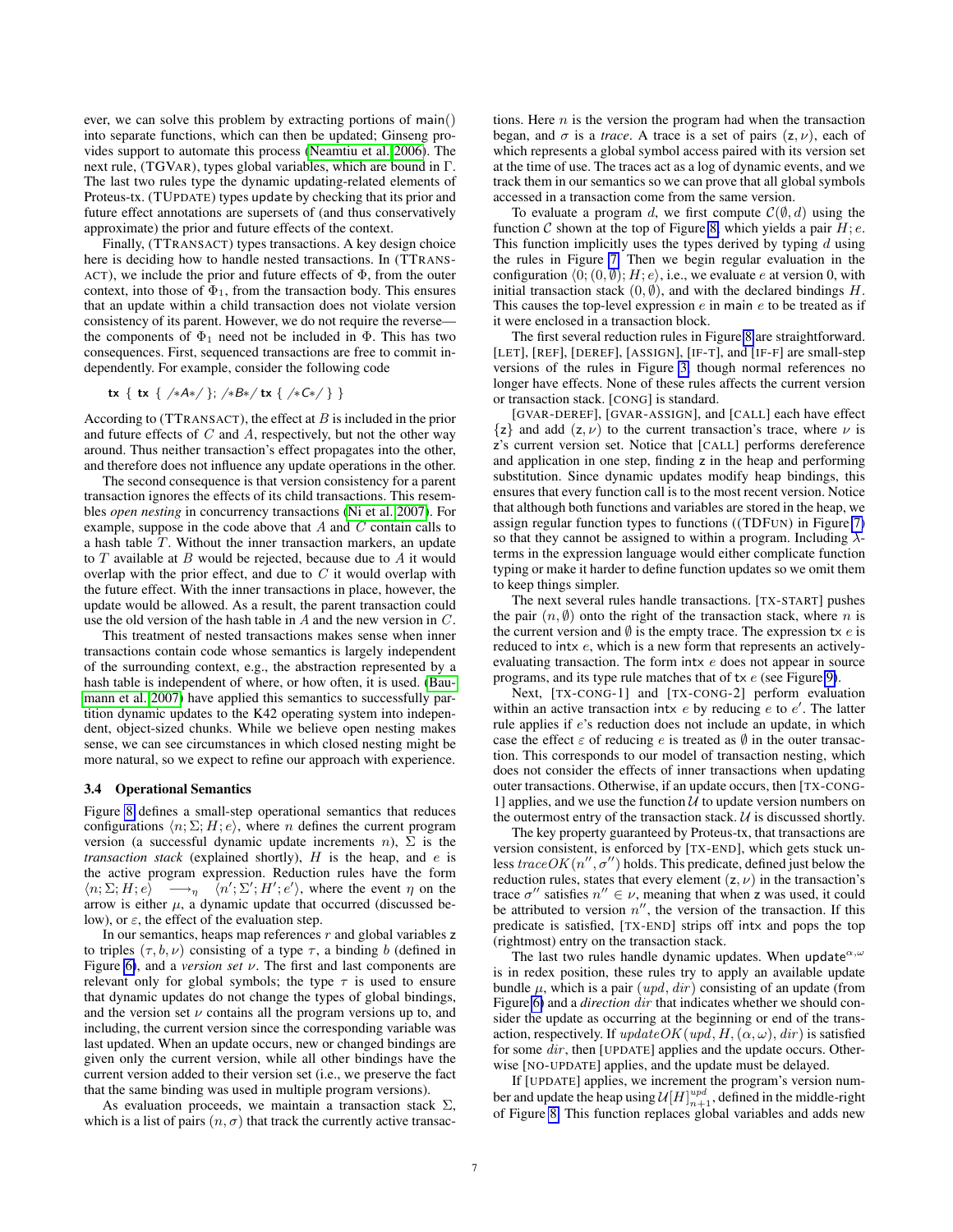Definitions Heaps  $H$  ::=  $\emptyset$  |  $r \mapsto (\cdot, b, \nu), H$  $|\qquad z \mapsto (\tau, \dot{b}, \nu), H$ Version sets  $\nu$  ::=  $\emptyset$  | {n} ∪ *ν*<br>Traces  $\sigma$  ::=  $\emptyset$  | (z, *v*) ∪  $\sigma$  ::=  $\emptyset$  | (z,  $\nu$ ) ∪  $\sigma$ <br>  $\Sigma$  ::=  $\emptyset$  | (n,  $\sigma$ ),  $\Sigma$ Transaction stacks  $\Sigma$  ::= Expressions  $e$  ::= ... | r | intx e Events  $\eta$  ::=  $\varepsilon | \mu$ <br>Update Direction dir ::= bck | fwd Update Direction  $dir ::=$ Update Bundles  $\mu$  ::=  $(upd, dir)$ Compilation  $\overline{\mathcal{C}(H; \text{main } e)}$  = H; e  $\mathcal{C}(H; \mathsf{fun}\; \mathsf{f}(x) = e \; \mathsf{in} \; d) \quad = \mathcal{C}(H, \mathsf{f} \mapsto (\tau \longrightarrow^\Phi \tau', \lambda x. e, \{0\}); d)$  $\mathcal{C}(H; \text{var } g = v \text{ in } d) = \mathcal{C}(H, g \mapsto (\tau, v, \{0\}); d)$ Evaluation Contexts  $\mathbb{E}$  ::=  $\boxed{[] | \mathbb{E} e}$   $v \mathbb{E} | \text{let } x = \mathbb{E} \text{ in } e$  $ref \mathbb{E} | ! \mathbb{E} | \mathbb{E} := e | r := \mathbb{E} | g := \mathbb{E}$ if0  $E$  then  $e$  else  $e$ Computation  $[\overline{\mathsf{LET}}] \quad \langle n; (n', \sigma); H; \mathsf{let}\ x = v \ \mathsf{in}\ e \rangle \ \longrightarrow_{\emptyset} \ \langle n; (n', \sigma); H; e[x \mapsto v] \rangle$  $[\texttt{REF}] \quad \ \langle n; (n',\sigma); H; \textsf{ref} \;\; v \rangle \; \longrightarrow_{\emptyset} \;\; \langle n; (n',\sigma); H[r \mapsto (\cdot, v, \emptyset)]; r \rangle \qquad \qquad r \not\in \mathrm{dom}(H)$  $[DEREF]$  $\langle \sigma, \sigma \rangle; H; !\, r \rangle \longrightarrow_{\emptyset} \langle n; (n^{\prime}) \rangle$  $H(r) = (\cdot, v, \emptyset)$  $[ASSIGN]$  $\langle \sigma, \sigma \rangle; H; r := v \rangle \longrightarrow_{\emptyset} \langle n; (n', \sigma); H[r \mapsto (\cdot, v, \emptyset)]; v \rangle$   $r \in \text{dom}(H)$  $\text{[IF-T]} \quad \langle n; (n', \sigma); H; \text{if0 0 then } e_1 \text{ else } e_2 \rangle \; \longrightarrow_{\emptyset} \; \langle n; (n', \sigma); H; e_1 \rangle$  $\left[\text{IF-F}\right] \quad \langle n; (n',\sigma); H; \text{if0} \; n'' \; \text{then} \; e_1 \; \text{else} \; e_2 \rangle \; \longrightarrow_{\emptyset} \; \langle n; (n',\sigma); H; e_2 \rangle \; \quad n$  $n'' \neq 0$ [CONG]  $\langle n; \Sigma; H; \mathbb{E}[e] \rangle \longrightarrow_{\eta} \langle n'; \Sigma'; H'; \mathbb{E}[e']$  $\langle n; \Sigma; H; e \rangle \longrightarrow_{\eta} \langle n'; \Sigma'; H'; e' \rangle$  $[GVAR-DEREF]$  $\langle \sigma, \sigma \rangle; H; \langle z \rangle \longrightarrow_{\{z\}} \langle n; (n', \sigma \cup (z, \nu)); H; v \rangle$   $H(z) = (\tau, v, \nu)$  $[GVAR-ASSIGN]$  $\langle \sigma, \sigma \rangle; H; z := v \rangle \longrightarrow_{\{z\}} \langle n; (n', \sigma \cup (z, \nu)); H[z \mapsto (\tau, v, \nu)]; v \rangle$   $H(z) = (\tau, v')$  $H(z) = (\tau, v', \nu)$ [CALL]  $\langle n; (n', \sigma); H; z v \rangle \longrightarrow_{\{z\}} \langle n; (n', \sigma \cup (z, \nu)); H; e[x \mapsto v] \rangle$ <br>
START]  $\langle n; (n', \sigma); H; tx e \rangle \longrightarrow_{\emptyset} \langle n; (n', \sigma), (n, \emptyset); H; intx e \rangle$  $[TX-STATET]$  $[TX-CONG-1]$  $\langle \sigma', \sigma \rangle$ ,  $\Sigma$ ;  $H$ ; intx  $e \rangle \longrightarrow_{\mu} \langle n' ; \mathcal{U}[(n'', \sigma)]^{\mu}_{n'}, \Sigma'; H'; \text{intx } e'$  $\langle n; \Sigma; H; e \rangle \longrightarrow_{\mu} \langle n'; \Sigma'; H'; e' \rangle \nonumber \ \langle n; \Sigma; H; e \rangle \longrightarrow_{\varepsilon} \langle n'; \Sigma'; H'; e' \rangle$  $[\text{TX-CONG-2}]$   $\langle n; \Sigma; H; \text{intx } e \rangle \longrightarrow_{\emptyset} \langle n'; \Sigma'; H'; \text{intx } e' \rangle$   $\langle n; \Sigma; H; e \rangle \longrightarrow_{\varepsilon} \langle n; \Sigma; H; H; H \rangle$  $[TX-END]$  $\langle \sigma, \sigma', \sigma', \sigma'' \rangle$ ); H; intx  $v \rangle \longrightarrow_{\emptyset} \langle n; (n', \sigma') \rangle$  $\rangle; H; v\rangle$  trace  $OK(n'', \sigma'')$  $[UPDATE]$  $\langle \sigma, \sigma \rangle; H; \mathsf{update}^{\alpha, \omega} \rangle \ \longrightarrow_{(upd, dir)} \ \langle n+1; \mathcal{U}[(n', \sigma)]^{upd, dir}_{n+1}; \mathcal{U}[H]^{upd}_{n+1};$  $updateOK (upd, H, (\alpha, \omega), dir)$  $[NO-UPDATE]$  $\langle \sigma,\sigma\rangle;H;$  update ${}^{\alpha,\omega}\rangle \hspace{0.1 cm} \longrightarrow_{\emptyset} \hspace{0.1 cm} \langle n;(n',\sigma);H;0\rangle$ 

Update Safety

 $updateOK (upd, H, (\alpha, \omega), dir) =$  $dir = bck \Rightarrow \alpha \cap \text{dom}(upd^{chg}) = \emptyset$  $dir = fwd \Rightarrow \omega \cap \text{dom}(upd^{chg}) = \emptyset$  $\wedge \quad \Gamma = types(H)$  $∧$  Γ<sub>upd</sub> = Γ, types(upd<sup>add</sup>)  $\wedge \quad \forall z \mapsto (\tau, b, \cdot) \in upd^{chg}.$  $(\Phi_{\emptyset}; \Gamma_{upd} \vdash b : \tau \wedge \text{heapType}(\tau, z) = \Gamma(z))$  $\wedge \quad \forall z \mapsto (\tau, b, \cdot) \in upd^{add}.$ .  $(\Phi_{\emptyset}; \Gamma_{upd} \vdash b : \tau \wedge z \notin \text{dom}(H))$ 

Trace Safety  $\overline{traceOK(n, \sigma)} = (\forall (z, \nu) \in \sigma \ldotp n \in \nu)$ 

Heap Updates  $\mathcal{U}[(\mathsf{z}\mapsto(\tau,b,\nu),H)]^{upd}_n=$  $\int$  $\mathcal{L}$  $z \mapsto (\tau, b', \{n\}), U[H]_n^{upd}$ <br>if  $upd^{chg}(z) \mapsto (\tau, b')$  $z \mapsto (\tau, b, \nu \cup \{n\}), U[H]_n^{upd}$ <br>otherwise  $\mathcal{U}[(r \mapsto (\cdot, b, \emptyset), H)]^{upd}_n = (r \mapsto (\cdot, b, \emptyset)), \mathcal{U}[H]^{upd}_n$  $\mathcal{U}[\emptyset]^{upd}_n = \{\mathsf{z} \mapsto (\tau,b,\{n\}) \mid \mathsf{z} \mapsto (\tau,b) \in \mathit{upd}^{\mathit{add}}\}$ 

| Heap Typing Environments                                                                                    |                                                                                               | <b>Trace Stack Updates</b>                                                                  |                                                                                       |
|-------------------------------------------------------------------------------------------------------------|-----------------------------------------------------------------------------------------------|---------------------------------------------------------------------------------------------|---------------------------------------------------------------------------------------|
| $types(\emptyset) = \emptyset$                                                                              |                                                                                               | $\mathcal{U}[(n', \sigma)]^{u\overline{pd}, f\overline{wd}}_{n} \quad = \quad (n', \sigma)$ |                                                                                       |
|                                                                                                             | $types(z \mapsto (\tau, b, \nu), H') = z : heapType(\tau, z), types(H')$                      |                                                                                             |                                                                                       |
| $heapType(\tau_1 \longrightarrow^{\Phi} \tau_2, z) = \tau_1 \longrightarrow^{\Phi} \tau_2 \quad z \in \Phi$ |                                                                                               | $\mathcal{U}[(n', \sigma)]_n^{upd, bck} = (n, \mathcal{U}_t[\sigma]_n^{upd})$               |                                                                                       |
|                                                                                                             | $heapType(\tau, z) = ref^{\{z\}} \tau \quad \tau \neq (\tau_1 \longrightarrow^{\Phi} \tau_2)$ |                                                                                             |                                                                                       |
|                                                                                                             |                                                                                               | $\mathcal{U}_t[\sigma]_n^{upd}$                                                             | $= \{(z, \nu \cup \{n\} \mid z \notin \text{dom}(\text{upd}^{chg})\}\$                |
|                                                                                                             |                                                                                               |                                                                                             | $\cup \{(\mathsf{z}, \nu) \mid \mathsf{z} \in \text{dom}(\text{upd}^{\text{chg}})\}\$ |

<span id="page-7-0"></span>

bindings according to the update. New and replaced bindings' version sets contain only the current version, while unchanged bindings add the current version to their existing version sets.

The  $updateOK()$  predicate is defined just below the reduction rules in Figure [8.](#page-7-0) The first two conjuncts enforce the update safety requirement discussed in Section [3.1.](#page-4-3) There are two cases. If  $dir =$  $bck$ , then we require that the update not intersect the prior effects, so that the update will appear to have happened at the beginning of the transaction. In this case, we need to update the version number of the transaction to be the new version, and any elements in the trace not modified by the update can have the new version added to their version sets, i.e., the past effect can be attributed to the new version. To do this, [UPDATE] applies the function  $\mathcal{U}[(n', \sigma)]_{n+1}^{upd, dir}$ , defined on the bottom right of Figure [8,](#page-7-0) with  $dir = bck$ . The update applies to outer transactions as well, and thus [TX-CONG-1] applies this same version number replacement process across the transaction stack.

In the other case, if  $dir = fwd$ , we require that the remainder of the transaction not be affected by the update, so the update will appear to have happened at the end of the transaction. In this case we need not modify the transaction stack, and hence  $\mathcal{U}[(n', \sigma)]_n^{upd, dir}$  with  $dir = fwd$  simply returns  $(n', \sigma)$ .

The remaining premises of  $updateOK()$  determine whether the update itself is well-formed: each replacement binding must have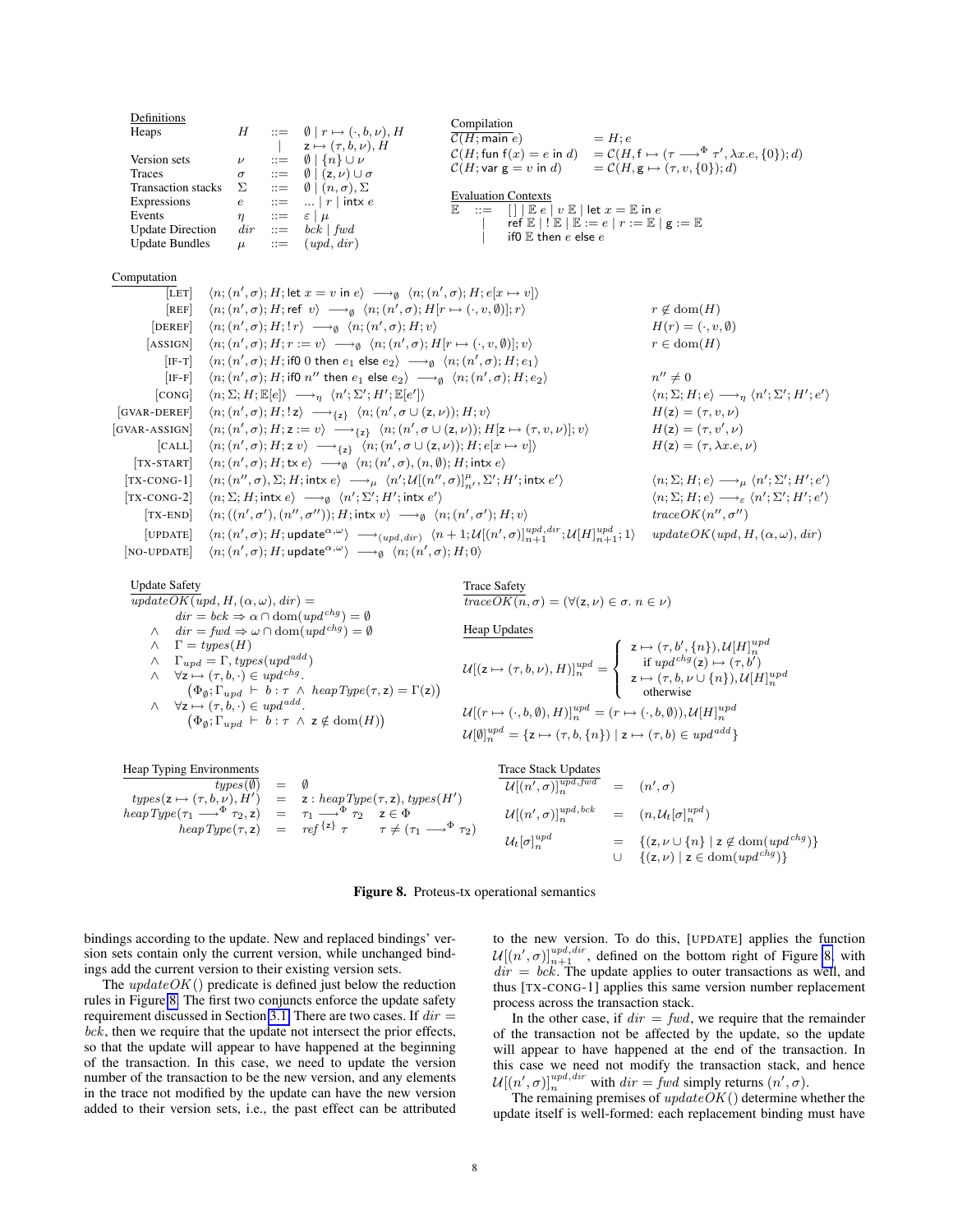Thtrans

\n
$$
\frac{\Phi_1; \Gamma \vdash e : \tau \quad \Phi^\alpha \subseteq \Phi_1^\alpha \quad \Phi^\omega \subseteq \Phi_1^\omega}{\Phi; \Gamma \vdash \text{intx } e : \tau}
$$
\n
$$
\text{dom}(\Gamma) = \text{dom}(H)
$$
\n
$$
\forall z \mapsto (\tau \rightarrow^{\Phi} \tau', \lambda x.e, \nu) \in H.
$$
\n
$$
\Phi; \Gamma, x : \tau \vdash e : \tau' \land \Gamma(z) = \tau \rightarrow^{\Phi} \tau' \land z \in \Phi
$$
\n
$$
\forall z \mapsto (\tau, v, \nu) \in H. \quad \Phi_0; \Gamma \vdash v : \tau \land \Gamma(z) = \text{ref}^{\varepsilon} \tau \land z \in \varepsilon
$$
\n
$$
\forall r \mapsto (\cdot, v, \nu) \in H. \quad \Phi_0; \Gamma \vdash v : \tau \land \Gamma(r) = \text{ref}^{\varepsilon} \tau
$$
\n
$$
\forall z \mapsto (\tau, b, \nu) \in H. \quad n \in \nu
$$
\n
$$
n; \Gamma \vdash H
$$
\n
$$
\mathbf{f} \in \sigma \Rightarrow \mathbf{f} \in \alpha
$$
\n
$$
(\text{TC1}) - \frac{\mathbf{f} \in \varepsilon \Rightarrow n \in \text{ver}(H, \mathbf{f})}{[\alpha; \varepsilon; \omega], \cdot; H \vdash (n, \sigma)}
$$
\n
$$
\Phi', \mathcal{R}; H \vdash \Sigma
$$
\n
$$
\mathbf{f} \in \sigma \Rightarrow \mathbf{f} \in \alpha
$$
\n
$$
(\text{TC2}) - \frac{\mathbf{f} \in \varepsilon \Rightarrow n \in \text{ver}(H, \mathbf{f})}{[\alpha; \varepsilon; \omega], \Phi', \mathcal{R}; H \vdash (n, \sigma), \Sigma}
$$
\n
$$
\text{where } \text{ver}(H, \mathbf{f}) = \nu \text{ iff } H(\mathbf{f}) = (\tau, b, \nu)
$$

<span id="page-8-1"></span>Figure 9. Proteus-tx typing extensions for proving soundness

the same type as the original, and new and added bindings must type check in the context of the updated heap.

#### 3.5 Soundness

We have proven that well-typed Proteus-tx programs are versionconsistent. The main result is that a well-typed, well-formed program either reduces to a value or evaluates indefinitely while preserving typing and version consistency. To prove this we need two additional judgments, shown in Figure [9.](#page-8-1) Heap typing  $n; \Gamma \vdash H$ extends Definition [2.1](#page-3-3) from the core system, where the additional conditions ensure that global symbols are well-typed, have wellformed effects, and include version  $n$  (presumed to be the current version) in their version sets.

Stack well-formedness  $\mathcal{R}: H \vdash \Sigma$  checks that a transaction stack Σ is correctly approximated by a *transaction effect* R, which consists of a list of contextual effects Φ, one for each nested transaction.  $R$  is computed from a typing derivation in a straightforward way according to the function  $\llbracket \Phi \rangle$ ;  $\Gamma \vdash e : \tau \rrbracket = \mathcal{R}$ , extracting  $\Phi_1$ from each occurrence of (TINTRANS) recursively; the rules are not shown due to space constraints. Stack well-formedness ensures two properties. First, it ensures that each element in the trace  $\sigma$  is included in the corresponding prior effect  $\alpha$  (i.e.,  $f \in \sigma \Rightarrow f \in \alpha$ ). As a result, we know that bck updates that rewrite the stack will add the new version to all elements of the trace, since none have changed. Second, it ensures that elements in each transaction's current effect (i.e., the part yet to be executed) have the version of that transaction:  $f \in \varepsilon \Rightarrow n \in ver(H, f)$ .

With this we can prove the core result:

**Theorem 3.1** (Single-step Soundness). *If*  $\Phi$ ;  $\Gamma \vdash e : \tau$  *where*  $\llbracket \Phi \colon \Gamma \vdash e : \tau \rrbracket = \mathcal{R}$ *; and*  $n: \Gamma \vdash H$ *; and*  $\Phi$ *, R; H*  $\vdash \Sigma$ *; and*  $traceOK(\Sigma)$ , then either e is a value, or there exist n', H',  $\Sigma'$ ,  $\Phi'$ , *e'*, and  $\eta$  such that  $\langle n; \Sigma; H; e \rangle \longrightarrow_{\eta} \langle n'; \Sigma'; H'; e' \rangle$  and  $\Phi'; \Gamma' \vdash e' : \tau$  where  $[\Phi'; \Gamma' \vdash e' : \tau] = \mathcal{R}'$ ; and  $n'$ ;  $\Gamma' \vdash H'$ ;<br>and  $\Phi' \mathcal{R}' \vdash H' \vdash \Sigma'$ ; and trace  $OK(\Sigma')$  for some  $\Phi' \Gamma' \mathcal{R}'$  $and \Phi', \mathcal{R'}; H' \vdash \Sigma'$ ; and trace $OK(\Sigma')$  for some  $\Phi', \Gamma', \mathcal{R}'.$ 

The proof is based on progress and preservation lemmas, as is standard. Details are in Appendix [B.](#page-35-0)

From this lemma we can prove soundness:

**Corollary 3.2** (Soundness). *If*  $\Phi$ ;  $\Gamma \vdash e : \tau$  *and*  $0$ ;  $\Gamma \vdash H$  *then*  $\langle 0; (0, \emptyset); H; e \rangle \rightsquigarrow_A \langle n'; (n'', \sigma); H'; v \rangle$  for some value v or else

*evaluates indefinitely, where*  $\rightsquigarrow$   $\cancel{A}$  *is the reflexive, transitive closure of the*  $\longrightarrow$  *n relation such that A is a set of events η.* 

#### <span id="page-8-0"></span>3.6 Transactional Version Consistency for C Programs

We extended Ginseng to implement transactional version consistency for C using contextual effects. In our implementation, transactional blocks are indicated with a special label, and are written DSU TX : {...}. Candidate update points can be inserted either manually or, in our experiment, automatically, as discussed below. To perform effect inference, we first compute a context-sensitive points-to analysis using CIL [\(Necula et al. 2002\)](#page-12-15). Then we generate (context-insensitive) effect constraints (following Section [2.3\)](#page-3-4) using labels derived from the points-to analysis, and we solve the constraints with Banshee [\(Kodumal and Aiken 2005\)](#page-12-10).

After computing the contextual effects, Ginseng transforms the program to make it updatable, and transforms each update point into a call to a function update( $\Delta, \alpha, \omega$ ). Here  $\alpha$  and  $\omega$  are the prior and future effects at the update point, pre-computed by our contextual effect inference, and  $\Delta$  is a set of type names whose definitions cannot be modified and variables whose types cannot be modified. More specifically,  $\Delta$  contains all of those entities that could be accessed—functions f that might be called, variables g that might be dereferenced, and types t whose values might be destructed—by code possibly on the stack at the time of the update, since that code will expect the old version's type [\(Neamtiu et al.](#page-12-5) [2006;](#page-12-5) [Stoyle et al. 2007\)](#page-12-6). When update is called at run time, it checks to see whether an update is available and, if so, applies the update if it is both type safe (i.e., no variable or type in  $\Delta$  has been changed by the update to have a different type) and version consistent (given  $\alpha$  and  $\omega$ ). If an update is not safe, it is delayed and execution continues at the old version.

*Type-altering Updates* Since a function f's type is annotated with its contextual effect  $\Phi$ , a modification to the program that causes f's effect  $\Phi$  to change must be considered a change to f's type. This can occur even when f's code has not changed, e.g., if f calls g and an update changes g's effect. Our implementation handles such changes following the approach of our earlier work [\(Stoyle](#page-12-6) [et al. 2007\)](#page-12-6). In particular, if a variable f's type changes from  $\tau$  to  $\tau'$  due to an update, then if either  $\tau' \leq \tau$  or  $\tau' \nleq \tau$  and  $f \notin \Delta$ , the update is safe and can be applied. In the latter case, although f's type changes in an incompatible way, no active code depends on its type. On the other hand, if  $\tau' \nleq \tau$  and  $f \in \Delta$  then the update may be unsafe, since active code may rely on its type, and thus the update must be delayed.

*State Transformation* Our version consistency condition is slightly more complicated in practice due to *state transformers*. A state transformer is an optional function, supplied by the programmer, that is called at update time to transform old program state into new program state. The programmer writes the state transformer as if it will be run at the beginning or end of a transaction, and our system must ensure that this appearance is true. That is, to allow an update to occur within a transaction, we must ensure that (1) the writes performed by the state transformer do not violate the version consistency of the current program transactions, and (2) the effects of the current transactions do not violate the version consistency of the state transformer itself. We achieve both ends by considering the update changes  $(\text{dom}(upd^{chg}))$  *and* the state transformer's current effect  $\varepsilon_{xf}$  as the effect of the update when performing the usual checks for version consistency.

For example, if an update point update( $\Delta, \alpha, \omega$ ) is reached within a transaction, then if  $\omega \cap (\varepsilon_{xf} \cup \text{dom}(upd^{chg})) = \emptyset$  then the remaining actions of the transaction will not affect the state transformer, and vice versa, and so it is as if the update occurred at the end of the transaction. Likewise, if  $\alpha \cap (\varepsilon_{xf} \cup \text{dom}(upd^{chg})) =$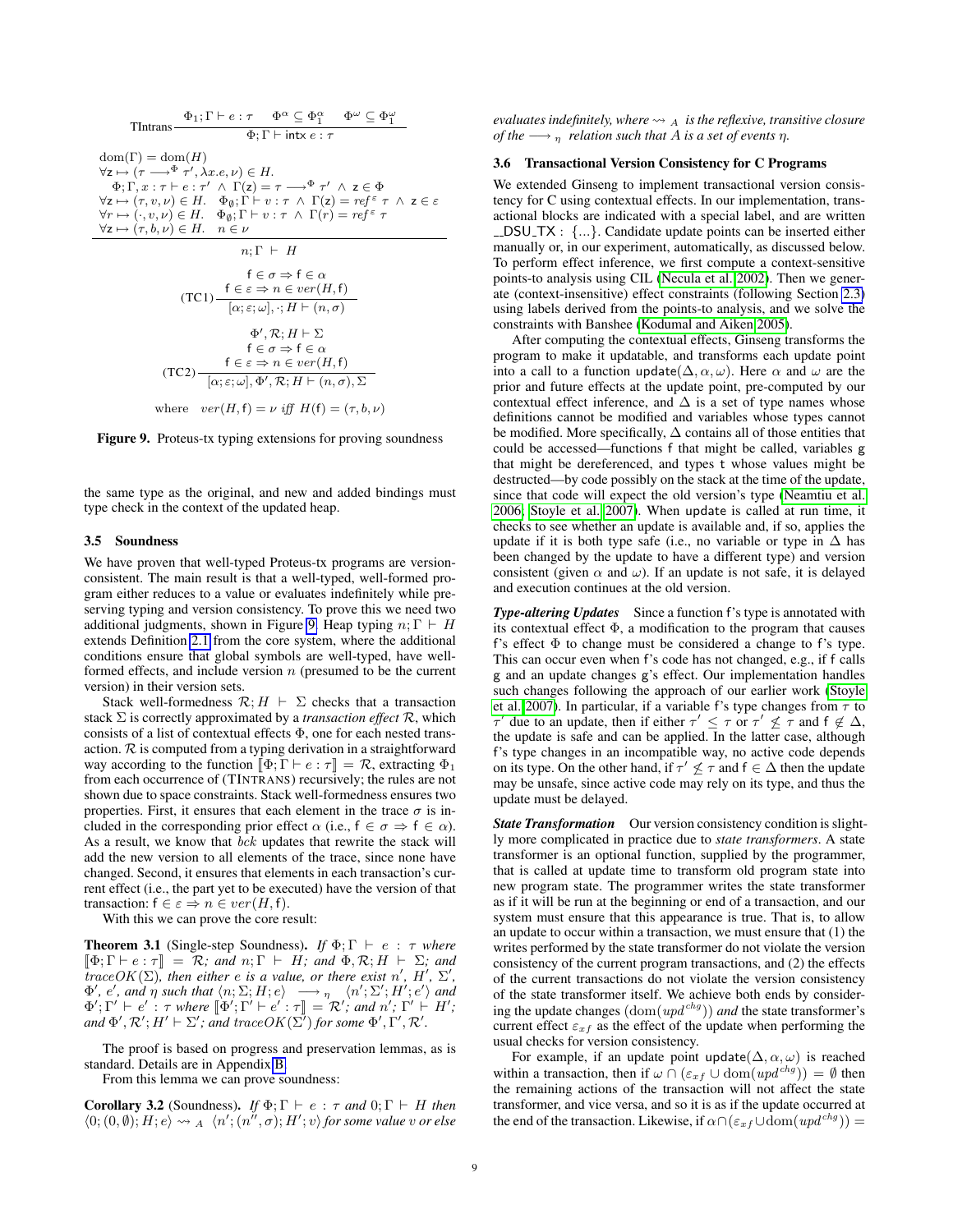$\emptyset$  then the effect of the transaction to this point has no bearing on the execution of the state transformer, and vice versa, so it is as if the update occurred at the beginning of the transaction. Note that because state transformers can also access the heap from global variables we need to include accesses to standard heap references  $(i.e., names L as in Section 2) in our effects.$  $(i.e., names L as in Section 2) in our effects.$  $(i.e., names L as in Section 2) in our effects.$ 

*Non-updatable transactions* When writing a state transformer, the programmer needs to anticipate where it might be applied in the program, i.e., the transformer might need to do different things depending on which transactions have completed (as evidenced by the current state). Thus we have found it is convenient to rule out updates in some transactions, to limit the amount of locationdependent code in a state transformer. For example, in Figure [4,](#page-4-0) we would like to forbid updates from the program start up to the first transaction on line 22, and from the end of the transaction on line 28 to the beginning of the transaction on line 10. Since this code is not run very often, prohibiting transactions in it should not significantly reduce update availability.

Formally, we could support this notion by adding a new form tx<sup>∗</sup> e that has the same type rule and operational semantics as a transaction tx e, but in which no updates are allowed at run time. In the example, however, the regions to which we would like to apply tx<sup>∗</sup> are non-lexically scoped. We could refactor the code to form lexical blocks, but ultimately we plan to support non-lexical transactions in our implementation. For our experiments below, we simulate tx<sup>∗</sup> e transactions by simply not flowing the prior and future effect of the outer context into the tx e blocks (i.e., eliminating the constraints in the hypothesis of (TTRANSACT)). This produces the result we want and is safe because the  $tx e$  blocks in vsftpd are only nested inside the transaction for the top-level expression, and everything else in that expression is effectively in a tx<sup>∗</sup> block.

#### 3.7 Experiments

We measured the potential benefits of transactional version consistency by analyzing 12 dynamic updates to vsftpd. The updates correspond to versions 1.1.0 through 2.0.2. For our experiment, we modified Ginseng to seed the transactions in each vsftpd version with candidate update points. While we could conceivably insert update points at every statement, we found through manual examination that inserting update points just before the return statement of any function reachable from within a transaction provides good coverage. Then we used Ginseng to infer the contextual effects and type modification restrictions at each update point, and computed at how many of them we could safely apply the update.

We conducted our experiments on an Athlon 64 X2 dual core 4600 machine with 4GB of RAM, running Debian, kernel version 2.6.18. Figure [10](#page-9-1) summarizes our results. For each version, we list its size, the time Ginseng takes to pre-compute contextual effects and type modification restrictions, and the number of candidate update points that were automatically inserted. The analysis takes around 10 minutes for the largest example, and we expect that time could be reduced with more engineering effort. The last two columns indicate how many update points are type safe, and how many are both type safe and version consistent, with respect to the update from the version in that row to the next version. Note that determining whether an update is type safe and version consistent is very fast, and so we do not report the time for that computation.

Recall that in our prior work with vsftpd we manually added two update points. From the table, we can see that several additional update points are type safe and version consistent. We manually examined all of these update points. For all program versions except 1.1.0, 1.2.1, and 2.0.2pre2, we found that roughly one-third of the VC-safe update points occur somewhere in the middle of a transaction, providing better potential update availability. Another third

| Version         | LoC    | Time (s) | <b>Upds</b> | <b>Type-safe</b> | VC-safe |
|-----------------|--------|----------|-------------|------------------|---------|
| 1.1.0           | 10,157 | 193      | 344         | 300              | 33      |
| 1.1.1           | 10,245 | 196      | 346         | 19               | 9       |
| 1.1.2           | 10,540 | 234      | 350         | 25               | 8       |
| 1.1.3           | 10,723 | 238      | 354         | 19               | 8       |
| 1.2.0           | 12,027 | 326      | 413         | 31               | 9       |
| 1.2.1           | 12,662 | 264      | 438         | 368              | 146     |
| 1.2.2           | 12,691 | 278      | 439         | 32               | 9       |
| 2.0.0           | 13,465 | 440      | 471         | 392              | 9       |
| 2.0.1           | 13,478 | 420      | 471         | 459              | 9       |
| $2.0.2$ pre $2$ | 13,531 | 632      | 471         | 471              | 9       |
| $2.0.2$ pre $3$ | 14,712 | 686      | 484         | 484              | 8       |
| 2.0.2           | 17,386 | 649      | 471         | 468              | 9       |

<span id="page-9-1"></span>Figure 10. Version consistency analysis results

| 1                                              | let $x = \text{ref } 0, y = \text{ref } 1,$                                                  |
|------------------------------------------------|----------------------------------------------------------------------------------------------|
| 2                                              | $z = \text{ref } 2, w = \text{ref } 3 \text{ in}$                                            |
| 3                                              | $y := 4;$                                                                                    |
| 4                                              | fork $(1x; 1y; 1z);$                                                                         |
| 5                                              | $x := 5;$                                                                                    |
| 6                                              | fork $(z := 2);$                                                                             |
| 7                                              | while $(...)$ fork $(w := (1w) + 1)$                                                         |
| (TFORK)                                        | $\Phi_{ei}; \Gamma \vdash e : \tau$ $\Phi_{ei}^{\varepsilon} \subseteq \Phi_i^{\varepsilon}$ |
| $\Phi_i; \Gamma \vdash \text{fork}^i e : \tau$ |                                                                                              |

<span id="page-9-2"></span>Figure 11. Thread sharing analysis: example and type rule

occur close to or just before the end of a transaction, and the last third occur in dead code, providing no advantage. For the remaining versions, 1.1.0, 1.2.1, and 2.0.2pre2, we found that roughly 10% of the update points are in the middle of transactions, and almost all the remaining ones are close to the end of a transaction, with a few more in dead code.

One reason so many update points tend to occur toward the end of the transaction is due to the field-insensitivity of the alias analysis we used. In vsf tpd, the type vsf session contains a multitude of fields and is used pervasively throughout the code. The fieldinsensitive analysis causes spurious conflicts when one field is accessed early in the transaction but others are accessed later on, as is typical. This pushes the update points to the end of the transaction, following vsf session's last use. We plan to integrate a fieldsensitive alias analysis into Ginseng to remedy this problem.

Interestingly, there are generally far more updates that are exclusively type safe than those that are both type safe and version consistent. We investigated some of these, and we found that the reasons for this varied with the update. For example, the updates that do not change vsf session (e.g.,  $1.1.0$ ) have a high number of type-safe update points, while those that do (e.g., 1.1.1) have far fewer. This makes sense, given vsf\_session's frequent use.

In summary, these results show that many update points are both type safe and version consistent, providing greater availability of updates than via manual placement. We expect still more update availability with a more accurate alias analysis.

### <span id="page-9-0"></span>4. Thread Sharing Analysis

Data race detectors [\(Savage et al. 1997;](#page-12-16) [Flanagan and Freund 2000;](#page-12-17) [Pratikakis et al. 2006;](#page-12-8) [Naik et al. 2006\)](#page-12-18) and other static analysis tools often perform *thread sharing analysis* to identify memory locations that may be accessed by multiple threads (and conversely those locations that are purely thread-local) in a concurrent program. This is useful because only shared locations need to be protected from concurrent access. In this section we show how contextual effects can be used to implement a thread sharing analysis.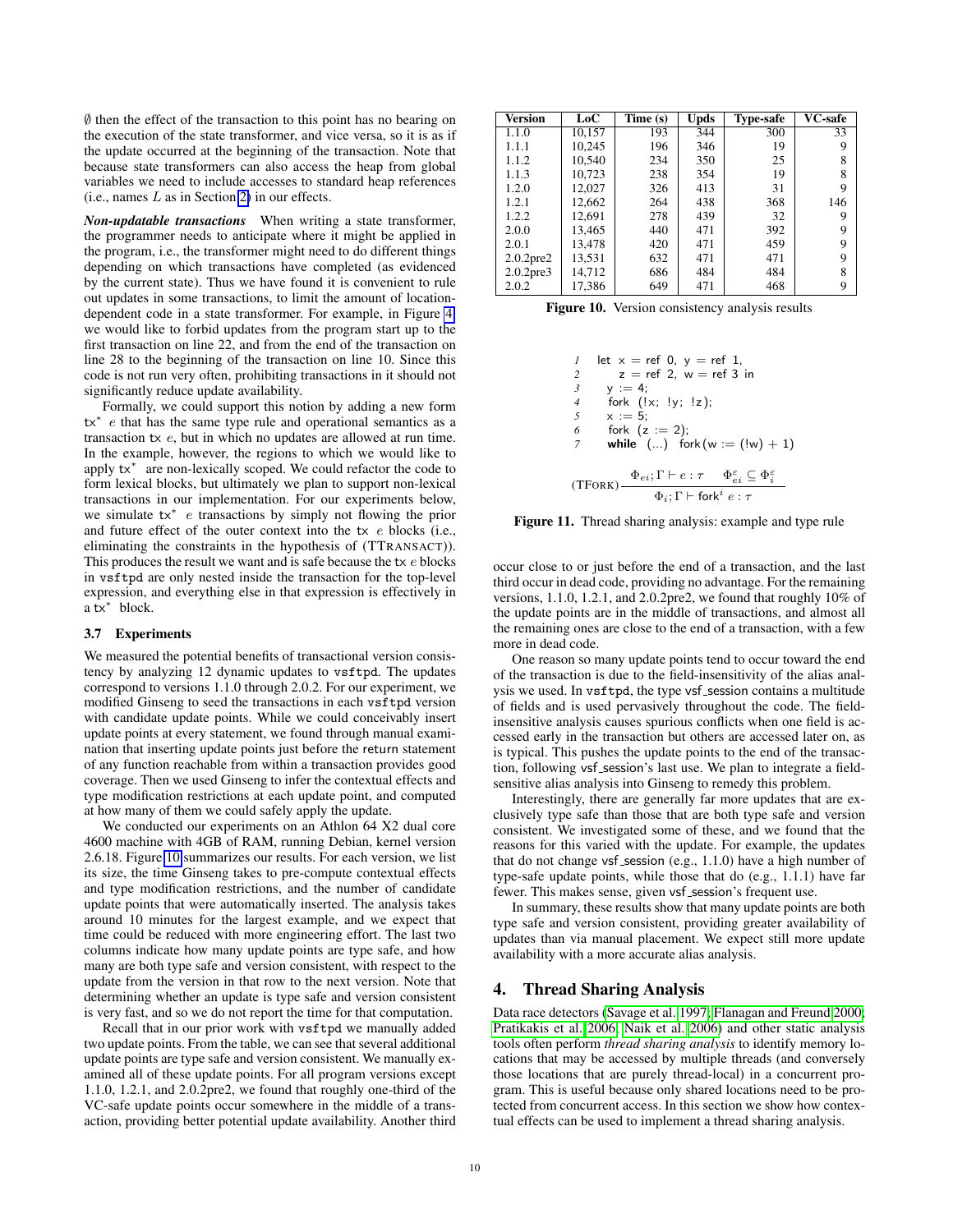We illustrate our analysis with an example. Suppose we have a language construct fork  $e$ , which creates a new thread that evaluates e, and consider the code in the top of Figure [11,](#page-9-2) written in an ML-like language with a while loop. This program creates four updatable references and then manipulates them in the parent thread and various child threads.

One simple but incorrect method for computing sharing would be to compute the (standard) effects of each thread and then intersect them; any location in the intersection of two threads would be considered thread-shared. In this case the effect of the main thread is  $\{x, y\}$  (the writes on lines 3 and 5), and the effects of the threads on lines 4, 6, and 7 are  $\{x, y, z\}$ ,  $\{z\}$ , and  $\{w\}$ , respectively. Thus we would compute that x, y, and z are shared, and that w is not.

The most obvious problem here is that w is determined threadlocal, even though it is shared among the several threads created on line 7. We could solve this problem by performing some kind of analysis to determine which calls to fork might be invoked multiple times, but that adds complexity and does not solve another problem involving precision.

Observe that although  $\times$  and  $\times$  are accessed both by the main thread and the thread created on line 4, their sharing is different. The main thread writes to  $\times$  on line 5 after the child thread on line 4 may have started, hence the read and write may be simultaneous. On the other hand, the write to y on line 3 happens before [\(Lamport](#page-12-19) [1978;](#page-12-19) [Manson et al. 2005\)](#page-12-20) the child thread is created on line 4, and since there is no other write in the parent thread, we can consider y to be thread-local—there are no possible concurrent accesses from different threads.

We can solve both of these problems by using contextual effects rather than regular effects to determine sharing. The idea is simple: a location is thread-shared if it may be accessed by a child thread and by the parent thread, but only *after* the child thread is created and we can use the future effect to compute what happens after thread creation. This takes care of the problems with loops, since the future effect of a fork in a loop will include the back-edge in the loop; and it allows the parent to modify data before a child thread is created without forcing that data to be considered shared. This technique is even more useful when we distinguish read and write effects, which we do in practice, in which case data need only be considered shared if at least one of the potential simultaneous accesses is a write.

# 4.1 Typing

The bottom of Figure [11](#page-9-2) gives the new type rule (TFORK) needed for sharing analysis. This rule types thread creation, where each syntactic occurrence fork<sup>i</sup> e has been named with an index i. In this rule, we compute the effect  $\Phi_{ei}$  of the child thread separately from the effect  $\Phi_i$  of the parent thread. Once we have all such effects, we can compute the set of shared locations as *shared* =  $\bigcup_i (\Phi_{ei}^{\varepsilon} \cap \Phi_i^{\omega})$ . In other words, a location is shared if it is accessed both in the child thread and in the parent thread after a call to fork.

There is one catch, however. Consider z from the example program in Figure [11.](#page-9-2) This particular location is not accessed by the parent thread after it is created, and hence is not (yet) in  $\Phi_i^{\omega}$ , and thus will not be considered shared. To handle this case, sharing among two child threads, we simply add the child's effects to the parent's effects with the constraint  $\Phi_{ei}^{\varepsilon} \subseteq \Phi_i^{\varepsilon}$ . Considering the example again, this causes the write to z on line 6 to be added to the parent thread's effect on the same line, and therefore it will be in the parent's future effect on line 4.

#### 4.2 Implementation and Experiments

We have incorporated our thread sharing analysis into Locksmith [\(Pratikakis et al. 2006\)](#page-12-8), a static analysis tool we developed to find data races in C programs. Locksmith works by enforcing the

| <b>Name</b> | LoC    | Time (s) | <b>Shared</b> | <b>Total</b> | $\%$  |
|-------------|--------|----------|---------------|--------------|-------|
| aget        | 1,914  | 0.40     | 60            | 338          | 18%   |
| ctrace      | 2,212  | 0.25     | 21            | 307          | 7%    |
| engine      | 2,608  | 0.49     | 10            | 390          | 3%    |
| knot        | 1.985  | 0.35     | 29            | 319          | 9%    |
| pfscan      | 1,948  | 0.25     | 26            | 238          | 11%   |
| smtprc      | 8,630  | 2.46     | 128           | 1077         | 12%   |
| eql         | 16.568 | 1.68     | 22            | 240          | 9%    |
| 3c501       | 17,441 | 0.64     | 23            | 353          | 7%    |
| plip        | 19.141 | 0.88     | 64            | 402          | 16%   |
| sundance    | 19,951 | 1.05     | 25            | 633          | $4\%$ |
| wavelan     | 20,085 | 1.14     | 123           | 660          | 19%   |
| hp100       | 20,368 | 1.16     | 24            | 450          | 5%    |
| synclink    | 24,691 | 2.65     | 219           | 1158         | 19%   |

<span id="page-10-1"></span>Figure 12. Sharing analysis results

*guarded-by* pattern: Every shared location in the program must be consistently guarded by some lock. Locksmith requires essentially no annotations, and uses several other analyses in addition to the thread sharing analysis described above. Previous presentations of Locksmith's sharing analysis were informal [\(Pratikakis et al. 2006\)](#page-12-8) or used a different formulation [\(Hicks et al. 2006\)](#page-12-7) (see Section [5\)](#page-10-0), and did not report the effectiveness of the analysis.

Figure [12](#page-10-1) shows the results. We measure the running time, the number of shared locations, and the total number of locations. Here locations include all global variables, syntactic occurrences of malloc, local variables whose address is taken, or fields of locations (our analysis is field sensitive). The results show that contextual effect inference runs very quickly, and is able to determine that many locations in the program are thread-local. On average, only 11% of the total locations are determined to be shared. Thus Locksmith can safely assume that accesses to the remaining 89% of locations need not be guarded by locks, greatly improving the precision of race detection.

# <span id="page-10-0"></span>5. Related Work

#### 5.1 Effect Systems

Several researchers have proposed extending standard effect systems [\(Lucassen 1987;](#page-12-0) [Nielson et al. 1999\)](#page-12-1) to model more complex properties. One common approach is to use traces of actions for effects rather than sets of actions. These traces can be used to check that resources are accessed in the correct order [\(Igarashi and](#page-12-21) [Kobayashi 2002\)](#page-12-21), to statically enforce history-based access control [\(Skalka et al. 2007\)](#page-12-2), and to check communication sequencing [\(Nielson et al. 1999\)](#page-12-1). While these systems can model the ordering of events, they do not compute the prior or future effect at a program point. We believe we could combine trace effects with our approach to create a contextual trace effect system, which we leave for future work.

In prior work [\(Hicks et al. 2006\)](#page-12-7) we introduced *continuation effects*  $\gamma$ , which resemble the union  $\varepsilon \cup \omega$  of our standard and future effects. Judgments in this system have the form  $\gamma$ ;  $\Gamma \vdash e : \tau$ ;  $\gamma'$ , where  $\gamma'$  describes the effect of e's continuation in the remainder of the program, and  $\gamma$  is equivalent to  $\varepsilon \cup \gamma'$  where  $\varepsilon$  is the standard effect of e. The drawback of this formulation is that the standard effect  $\varepsilon$  of e cannot be recovered from  $\gamma$ , since  $(\varepsilon \cup \gamma') - \gamma' \neq \varepsilon$ when  $\varepsilon \cap \gamma' \neq \emptyset$ . This system also does not include prior effects.

Capabilities in Alias Types [\(Smith et al. 2000\)](#page-12-22) and region systems like CL [\(Walker et al. 2000\)](#page-12-23) are likewise related to our standard and future effects. A capability consists of static approximation of the memory locations that are live in the program, and thus may be dereferenced in the current expression or in later evaluation. Because these systems assume their inputs are in continuation passing style (CPS), the effect of a continuation is equivalent to our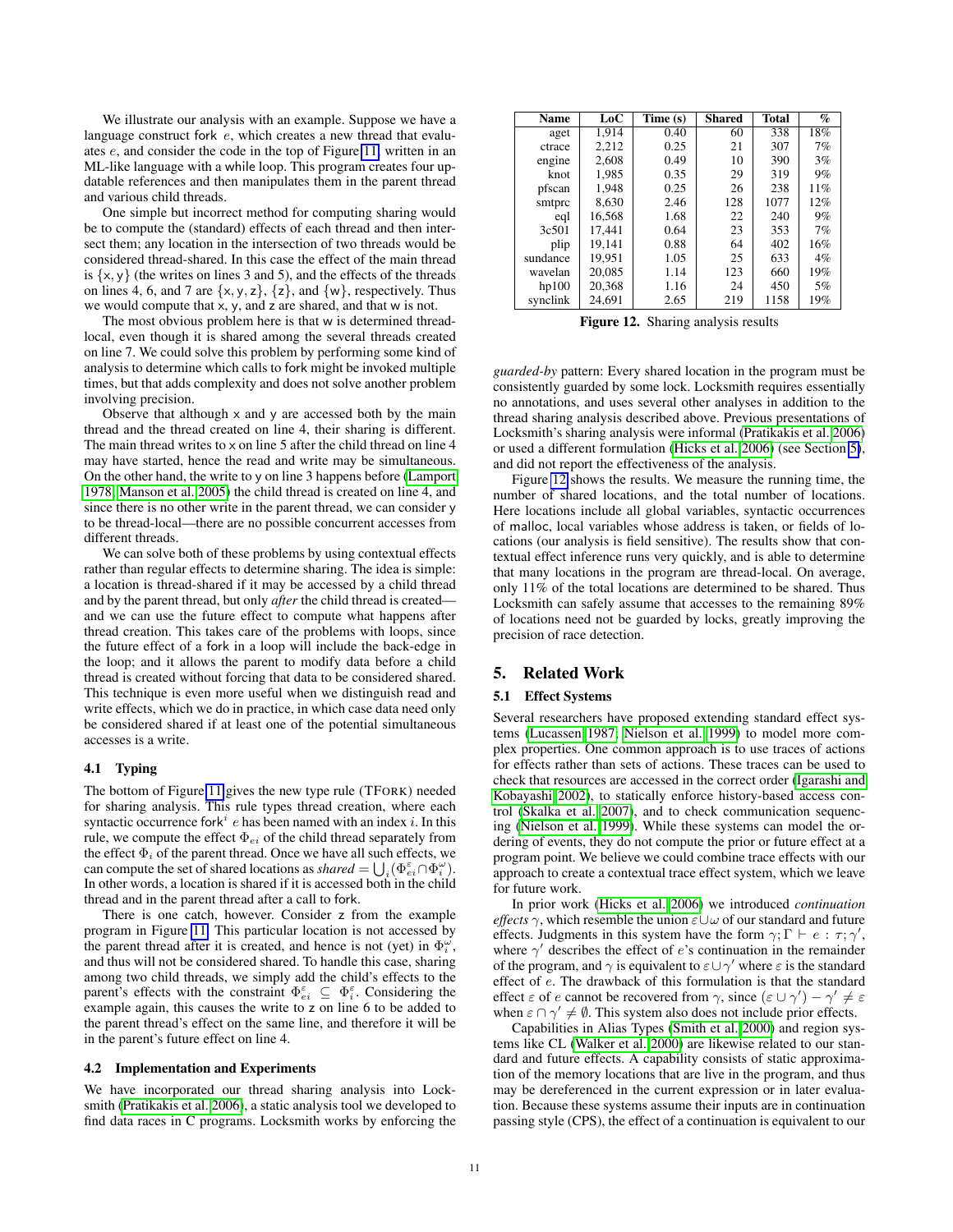future effects. The main differences are that we compute future effects at every program point (rather than only for continuations), that we compute prior effects, and that we do not require the input program to be CPS-converted.

#### 5.2 Correctness of Dynamic Software Updating

Several systems for on-line updates have been proposed. Here we focus on how prior work controls an update's timing to assure its effects are correct.

Most work disallows updates to code that is active, i.e., actually running or referenced by the call stack. The simplest approach to updating active code, taken by several recent systems [\(Gilmore](#page-12-24) [et al. 1997;](#page-12-24) [Makris and Ryu 2007;](#page-12-25) [Chen et al. 2006\)](#page-12-26), is to passively wait for it to become inactive. This can be problematic for multi-threaded programs, since there is a greater possibility that active threads reference a to-be-updated object. To address this problem, [\(Soules et al. 2003\)](#page-12-27) developed a quiescence protocol to support dynamic updating in the object-oriented K42 operating system [\(Baumann et al. 2005,](#page-11-2) [2007\)](#page-11-1). Once an update for an object is proposed, an adaptor object is interposed to block subsequent callers of the object. Once the active threads have exited, the object is upgraded and the blocked callers are resumed. The danger is that dependencies between updated objects could result in a deadlock. While code inactivity is useful, it is not sufficient for ensuring higher-level properties like version consistency. In particular, version consistency may require delaying an update if to-be-updated objects are not currently active but were during the transaction.

[\(Lee 1983\)](#page-12-28) proposed a generalization of the quiescence condition by allowing programmers to specify timing constraints on when elements of an update should occur; recent work by [\(Chen](#page-12-29) [et al. 2007\)](#page-12-29) is similar. As an example, the condition update P, Q when P, M, S idle specifies that procedures P and Q should be updated only when procedures P, M, and S are not active. Lee provides some guidance for using these conditions. For example, if procedure P's type has changed, then an update to it and its callers should occur when all are inactive. Our work uses a program analysis to discover conditions such as these to establish the higher-level transactional version consistency property.

Prior work with Ginseng focused on ensuring that a dynamic update does not introduce type errors when it is applied [\(Neamtiu](#page-12-5) [et al. 2006;](#page-12-5) [Stoyle et al. 2007\)](#page-12-6). For example, the program point just before a call to a function f is restricted from changing the type of f—to allow the update would result in the old code calling the new f at an incompatible type. We developed a static *updatability analysis* that gathers type constraints imposed by the active (old) code at each program point and only allows an update to take place if it satisfies the constraints. This is more fine-grained than Lee's constraints—if the type of a function changes, we can update it even when its callers are active so long as they will not call the updated function directly. Our current work is complementary to this work, as a type-safe update will not necessarily be versionconsistent (as illustrated by the example in Section [3\)](#page-3-0), and depending on how transactions are specified the reverse may also be true.

Our use of transactions to ensure version consistency resembles work by [\(Boyapati et al. 2003\)](#page-12-30) on lazily upgrading objects in a *persistent object store* (POS). Using a type system that guarantees object encapsulation, their system ensures that an object's transformation function, used to initialize the state of a new version based on old state, sees only objects of the old version, which is similar to our version consistency property. How updates interact with application-level transactions is less clear to us. The assumption seems to be that updates to objects are largely semanticallyindependent, so there is less concern about version-related dependencies between objects within a transaction.

### 5.3 Thread Sharing Analysis

Thread sharing analysis is a key part of several tools for analyzing multi-threaded programs. Eraser [\(Savage et al. 1997\)](#page-12-16), a dynamic data race detector, assumes locations are shared after they have been accessed by at least two threads. Our thread-sharing analysis can be seen as a static version of this approach. RCC Java [\(Flanagan](#page-12-17) [and Freund 2000\)](#page-12-17) allows programmers to manually add annotations to mark classes as thread local, so that their fields need not be guarded by locks when accessed.

Chord [\(Naik et al. 2006\)](#page-12-18) uses a thread escape analysis to find shared locations; a location is considered shared if it is reachable from a thread object. This is more conservative than our approach, which allows data to be thread-local as long as it is not used in the parent after a child thread is forked. Chord avoids this problem by discounting constructors when determining thread sharing or data races. A newer version of Chord includes a flow-sensitive sharing analysis [\(Naik and Aiken 2007\)](#page-12-31), but it is not described in detail.

[\(von Praun and Gross 2003\)](#page-12-32) propose a thread sharing analysis for Java. Their system determines that an object is shared if it is accessed by multiple threads, and includes additional reasoning to reduce sharing by taking thread creation and joining into account.

RacerX [\(Engler and Ashcraft 2003\)](#page-12-33) performs deadlock and data race detection for C. RacerX uses a heuristic, statistical approach to decide whether data is likely to be shared, based on how often it is accessed when a lock is held. This is in contrast to our approach, which tries to compute thread sharing in a sound manner.

# 6. Conclusion

We have introduced contextual effects, which extend standard effect systems to capture the effect of the context in which each subexpression appears, i.e., the effect of evaluation both before and after the evaluation of the subexpression. We formalized a core contextual type and effect system and proved it sound. We then used extensions of our core system in two applications. First, we proposed transactional version consistency, a new correctness condition for dynamic software updates. We showed how to use contextual effects to enforce this property while allowing updates to occur more frequently within programs. Second, we used contextual effects to compute locations shared between threads in concurrent programs. We determined shared locations by intersecting the future effect of the parent at thread creation time with the effect of the child. Our experimental results show that our static contextual effect system is useful in both applications. These examples show the utility of contextual effects, and we anticipate they will also prove useful in a variety of other applications.

# Acknowledgments

The authors thank Peter Sewell, Nikhil Swamy, and the anonymous referees for their insightful comments on drafts of this paper. This research was supported in part by National Science Foundation grants CCF-0541036 and CCF-0346989, and the University of Maryland Partnership with the Laboratory for Telecommunications Sciences.

#### References

- <span id="page-11-0"></span>Martin Abadi and Cedric Fournet. Access control based on execution history. In *NDSS*, 2003.
- <span id="page-11-2"></span>Andrew Baumann, Gernot Heiser, Jonathan Appavoo, et al. Providing dynamic update in an operating system. In *USENIX*, 2005.
- <span id="page-11-1"></span>Andrew Baumann, Jonathan Appavoo, Robert W. Wisniewski, et al. Reboots are for hardware: Challenges and solutions to updating an operating system on the fly. In *USENIX*, 2007.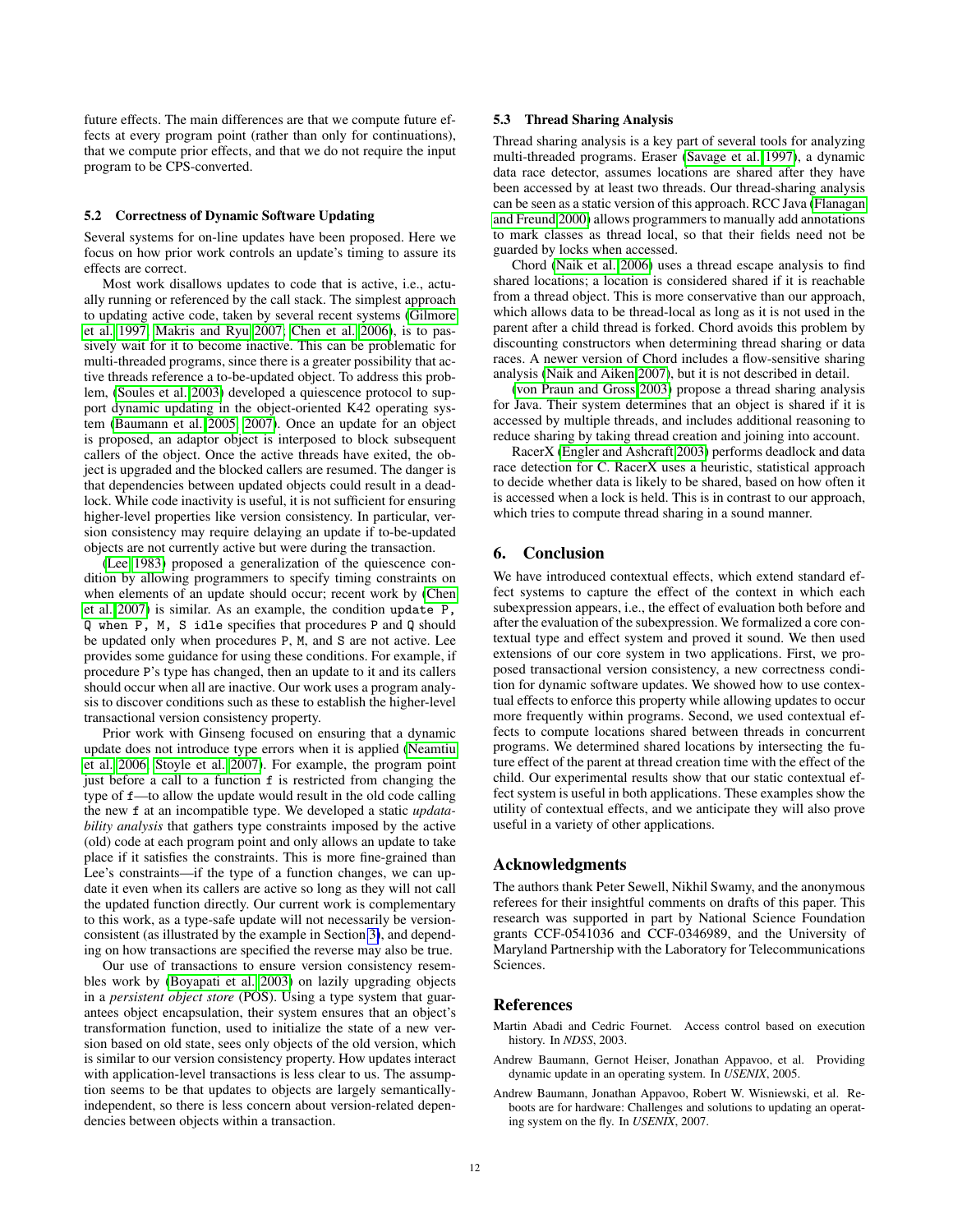- <span id="page-12-30"></span>Chandrasekhar Boyapati, Barbara Liskov, Liuba Shrira, Chuang-Hue Moh, and Steven Richman. Lazy modular upgrades in persistent object stores. In *OOPSLA*, 2003.
- <span id="page-12-26"></span>Haibo Chen, Rong Chen, Fengzhe Zhang, Binyu Zang, and Pen-Chung Yew. Live updating operating systems using virtualization. In *VEE*, 2006.
- <span id="page-12-29"></span>Haibo Chen, Jie Yu, Rong Chen, Binyu Zang, and Pen-Chung Yew. PO-LUS: A POwerful Live Updating System. In *ICSE*, pages 271–281, 2007.
- <span id="page-12-33"></span>Dawson Engler and Ken Ashcraft. RacerX: effective, static detection of race conditions and deadlocks. In *SOSP*, 2003.
- <span id="page-12-17"></span>Cormac Flanagan and Stephen N. Freund. Type-based race detection for Java. In *PLDI*, 2000.
- <span id="page-12-3"></span>Jeffrey S. Foster, Robert Johnson, John Kodumal, and Alex Aiken. Flow-Insensitive Type Qualifiers. *TOPLAS*, 28(6):1035–1087, November 2006.
- <span id="page-12-24"></span>Stephen Gilmore, Dilsun Kirli, and Chris Walton. Dynamic ML without dynamic types. Technical Report ECS-LFCS-97-378, LFCS, University of Edinburgh, 1997.
- <span id="page-12-12"></span>Tim Harris and Keir Fraser. Language support for lightweight transactions. In *OOPSLA*, 2003.
- <span id="page-12-13"></span>M. Herlihy and J. E. B. Moss. Transactional memory: Architectural support for lock-free data structures. In *ISCA*, 1993.
- <span id="page-12-7"></span>Michael Hicks, Jeffrey S. Foster, and Polyvios Pratikakis. Lock Inference for Atomic Sections. In *TRANSACT*, 2006.
- <span id="page-12-21"></span>Atsushi Igarashi and Naoki Kobayashi. Resource Usage Analysis. In *POPL*, Portland, Oregon, 2002.
- <span id="page-12-10"></span>John Kodumal and Alexander Aiken. Banshee: A scalable constraint-based analysis toolkit. In *SAS*, 2005.
- <span id="page-12-19"></span>Leslie Lamport. Time, clocks, and the ordering of events in a distributed system. *CACM*, 21(7):558–565, 1978.
- <span id="page-12-28"></span>Insup Lee. *DYMOS: A Dynamic Modification System*. PhD thesis, Dept. of Computer Science, University of Wisconsin, Madison, April 1983.
- <span id="page-12-0"></span>John M. Lucassen. *Types and Effects: Towards the Integration of Functional and Imperative Programming*. PhD thesis, MIT Laboratory for Computer Science, August 1987. MIT/LCS/TR-408.
- <span id="page-12-25"></span>Kristis Makris and Kyung Dong Ryu. Dynamic and adaptive updates of non-quiescent subsystems in commodity operating system kernels. In *Proc. EuroSys*, March 2007.
- <span id="page-12-20"></span>Jeremy Manson, William Pugh, and Sarita V. Adve. The Java Memory Model. In *POPL*, 2005.
- <span id="page-12-9"></span>John C. Mitchell. Type inference with simple subtypes. *JFP*, 1(3):245–285, July 1991.
- <span id="page-12-31"></span>Mayur Naik and Alex Aiken. Conditional must not aliasing for static race detection. In *POPL*, 2007.
- <span id="page-12-18"></span>Mayur Naik, Alex Aiken, and John Whaley. Effective static race detection for java. In *PLDI*, 2006.
- <span id="page-12-11"></span>Iulian Neamtiu, Jeffrey S. Foster, and Michael Hicks. Understanding Source Code Evolution Using Abstract Syntax Tree Matching. In *MSR'05*, 2005. URL [http://www.cs.umd.edu/~mwh/papers/evolution.](http://www.cs.umd.edu/~mwh/papers/evolution.pdf) [pdf](http://www.cs.umd.edu/~mwh/papers/evolution.pdf).
- <span id="page-12-5"></span>Iulian Neamtiu, Michael Hicks, Gareth Stoyle, and Manuel Oriol. Practical dynamic software updating for C. In *PLDI*, 2006.
- <span id="page-12-4"></span>Iulian Neamtiu, Michael Hicks, Jeffrey S. Foster, and Polyvios Pratikakis. Contextual effects for version-consistent dynamic software updating and safe concurrent programming. In *Proc. POPL*, January 2008. URL <http://www.cs.umd.edu/~mwh/papers/contexteffs.pdf>.
- <span id="page-12-15"></span>George C. Necula, Scott McPeak, Shree P. Rahul, and Westley Weimer. CIL: Intermediate language and tools for analysis and transformation of C programs. *LNCS*, 2304:213–228, 2002.
- <span id="page-12-14"></span>Yang Ni, Vijay S. Menon, Ali-Reza Adl-Tabatabai, et al. Open nesting in software transactional memory. In *PPoPP*, 2007.
- <span id="page-12-1"></span>Flemming Nielson, Hanne R. Nielson, and Chris Hankin. *Principles of Program Analysis*. Springer-Verlag, 1999. ISBN 3540654100.
- <span id="page-12-8"></span>Polyvios Pratikakis, Jeffrey S. Foster, and Michael Hicks. Context-sensitive correlation analysis for detecting races. In *PLDI*, 2006.
- <span id="page-12-16"></span>Stefan Savage, Michael Burrows, Greg Nelson, Patrick Sobalvarro, and Thomas Anderson. Eraser: A Dynamic Data Race Detector for Multi-Threaded Programs. In *SOSP*, 1997.
- <span id="page-12-2"></span>Christian Skalka, Scott Smith, and David Van Horn. Types and trace effects of higher order programs. *JFP*, July 2007. Forthcoming; available online at <http://www.journals.cambridge.org>.
- <span id="page-12-22"></span>Fred Smith, David Walker, and Greg Morrisett. Alias types. In *ESOP*, 2000.
- <span id="page-12-27"></span>Craig A. N. Soules, Jonathan Appavoo, Kevin Hui, et al. System support for online reconfiguration. In *USENIX*, 2003.
- <span id="page-12-6"></span>Gareth Stoyle, Michael Hicks, Gavin Bierman, Peter Sewell, and Iulian Neamtiu. *Mutatis Mutandis*: Safe and flexible dynamic software updating (full version). *TOPLAS*, 29(4):22, August 2007.
- <span id="page-12-32"></span>Christoph von Praun and Thomas R. Gross. Static conflict analysis for multi-threaded object-oriented programs. In *PLDI '03*, 2003.
- <span id="page-12-23"></span>David Walker, Karl Crary, and Greg Morrisett. Typed memory management in a calculus of capabilities. *TOPLAS*, 24(4):701–771, July 2000.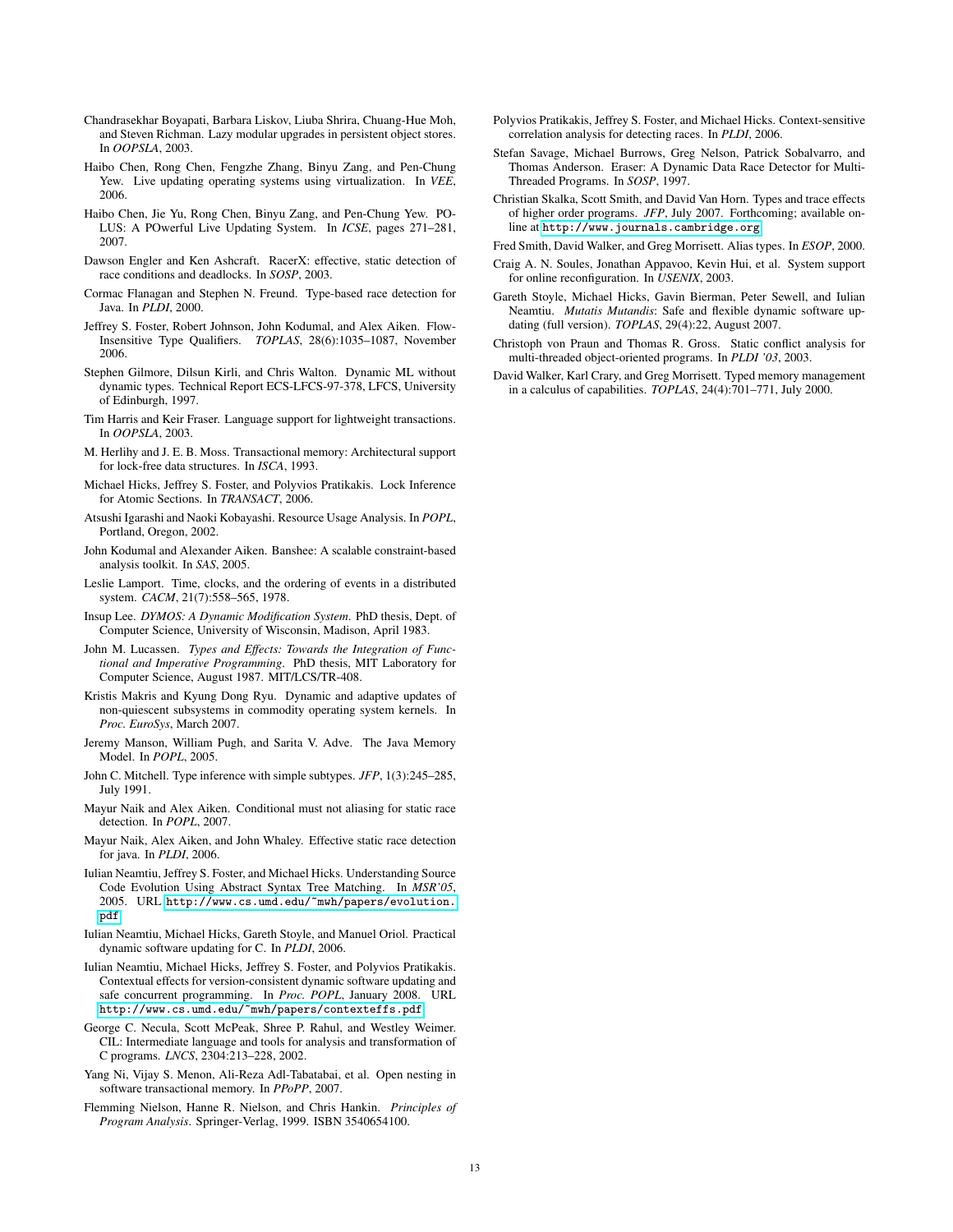# <span id="page-13-0"></span>A. Core Effect System Proofs

We add a typing rule for heap locations:

[TLoc] 
$$
\frac{\Gamma(r) = \tau}{\Phi_{\emptyset}; \Gamma \vdash r_L : ref^{\{L\}} \tau}
$$

We also add a list of evaluation rules that define when a program goes wrong:

$$
\langle \alpha, \omega, H, e_1 \rangle \longrightarrow_{\varepsilon_1} \langle \alpha', \omega', H', v \rangle
$$
  
\n[CALL-W]  $\frac{v \neq \lambda x.e}{\langle \alpha, \omega, H, e_1 e_2 \rangle \longrightarrow_{\emptyset} \langle \alpha, \omega, H, err \rangle}$   
\n
$$
\langle \alpha, \omega, H, e_1 \rangle \longrightarrow_{\varepsilon_1} \langle \alpha_1, \omega_1, H_1, v_1 \rangle
$$
  
\n[IF-W]  $\frac{v_1 \neq n}{\langle \alpha, \omega, H, i\text{f0 } e_1 \text{ then } e_2 \text{ else } e_3 \rangle \longrightarrow_{\emptyset} \langle \alpha, \omega, H, err \rangle}$   
\n
$$
\frac{\langle \alpha, \omega, H, e \rangle \longrightarrow_{\varepsilon} \langle \alpha', \omega', H', r_L \rangle}{r \notin dom(H')}
$$
  
\n[DEREF-H-W]  $\frac{r \notin dom(H')}{\langle \alpha, \omega, H, e \rangle \longrightarrow_{\emptyset} \langle \alpha, \omega, H, err \rangle}$   
\n
$$
\frac{\langle \alpha, \omega, H, e \rangle \longrightarrow_{\varepsilon} \langle \alpha', \omega', H', r_L \rangle}{r \in dom(H')}
$$
  
\n[DEREF-L-W]  $\frac{L \notin \omega'}{\langle \alpha, \omega, H, e_1 \rangle \longrightarrow_{\varepsilon_1} \langle \alpha_1, \omega_1, H_1, r_L \rangle}$   
\n
$$
\frac{\langle \alpha, \omega, H, e_1 \rangle \longrightarrow_{\varepsilon_1} \langle \alpha_1, \omega_1, H_1, r_L \rangle}{r \notin dom(H_2)}
$$
  
\n[ASSIGN-H-W]  $\frac{r \notin dom(H_2)}{\langle \alpha, \omega, H, e_1 \rangle \longrightarrow_{\varepsilon_1} \langle \alpha_1, \omega_1, H_1, r_L \rangle}$   
\n
$$
\frac{\langle \alpha, \omega, H, e_1 \rangle \longrightarrow_{\varepsilon_1} \langle \alpha_1, \omega_1, H_1, r_L \rangle}{r \notin dom(H_2)}
$$
  
\n[ASSIGN-L-W]  $\frac{L \notin \omega_2}{\langle \alpha, \omega, H, e_1 \rangle \longrightarrow_{\varepsilon_2} \langle \alpha_2, \omega_2, H_2, r \mapsto v', \rangle, v \rangle}$   
\n[ASS

**Definition A.1** (Heap Typing). We say heap H is well-typed under  $\Gamma$ , written  $\Gamma \vdash H$ , if

*1.* dom $(\Gamma)$  = dom $(H)$  *and 2. for every*  $r \in \text{dom}(H)$ *, we have*  $\Phi_{\emptyset}$ ;  $\Gamma \vdash H(r) : \Gamma(r)$ *.* 

<span id="page-13-1"></span>Theorem A.2 (Standard Effect Soundness). *If*

*1.*  $\Phi$ ;  $\Gamma \vdash e : \tau$ , 2.  $\Gamma \vdash H$  *and 3.*  $\langle 1, 1, H, e \rangle \longrightarrow_{\varepsilon} \langle 1, 1, H', R \rangle$ 

*then there is a*  $\Gamma' \supseteq \Gamma$  *such that:* 

*1. R is a value v for which*  $\Phi_{\emptyset}$ ;  $\Gamma' \vdash v : \tau$ *,* 2.  $\Gamma' \vdash H'$  and *3.*  $ε ⊆ Φ<sup>ε</sup>$ .

*Proof.* Proof by induction on the evaluation derivation.

case [ID] :

[ID] h1, 1, H, vi −→<sup>∅</sup> h1, 1, H, vi

Then obviously v is a value and  $\Phi$ ;  $\Gamma \vdash v : \tau$  is given from hypothesis. case [CALL] :

From the assumptions, we have an evaluation derivation:

$$
\langle 1, 1, H, e_1 \rangle \longrightarrow_{\varepsilon_1} \langle 1, 1, H_1, \lambda x. e \rangle
$$
  

$$
\langle 1, 1, H_1, e_2 \rangle \longrightarrow_{\varepsilon_2} \langle 1, 1, H_2, v_2 \rangle
$$
  
[CALL] 
$$
\frac{\langle 1, 1, H_2, e[x \mapsto v_2] \rangle \longrightarrow_{\varepsilon_3} \langle 1, 1, H', v \rangle}{\langle 1, 1, H, e_1 e_2 \rangle \longrightarrow_{\varepsilon_1 \cup \varepsilon_2 \cup \varepsilon_3} \langle 1, 1, H', v \rangle}
$$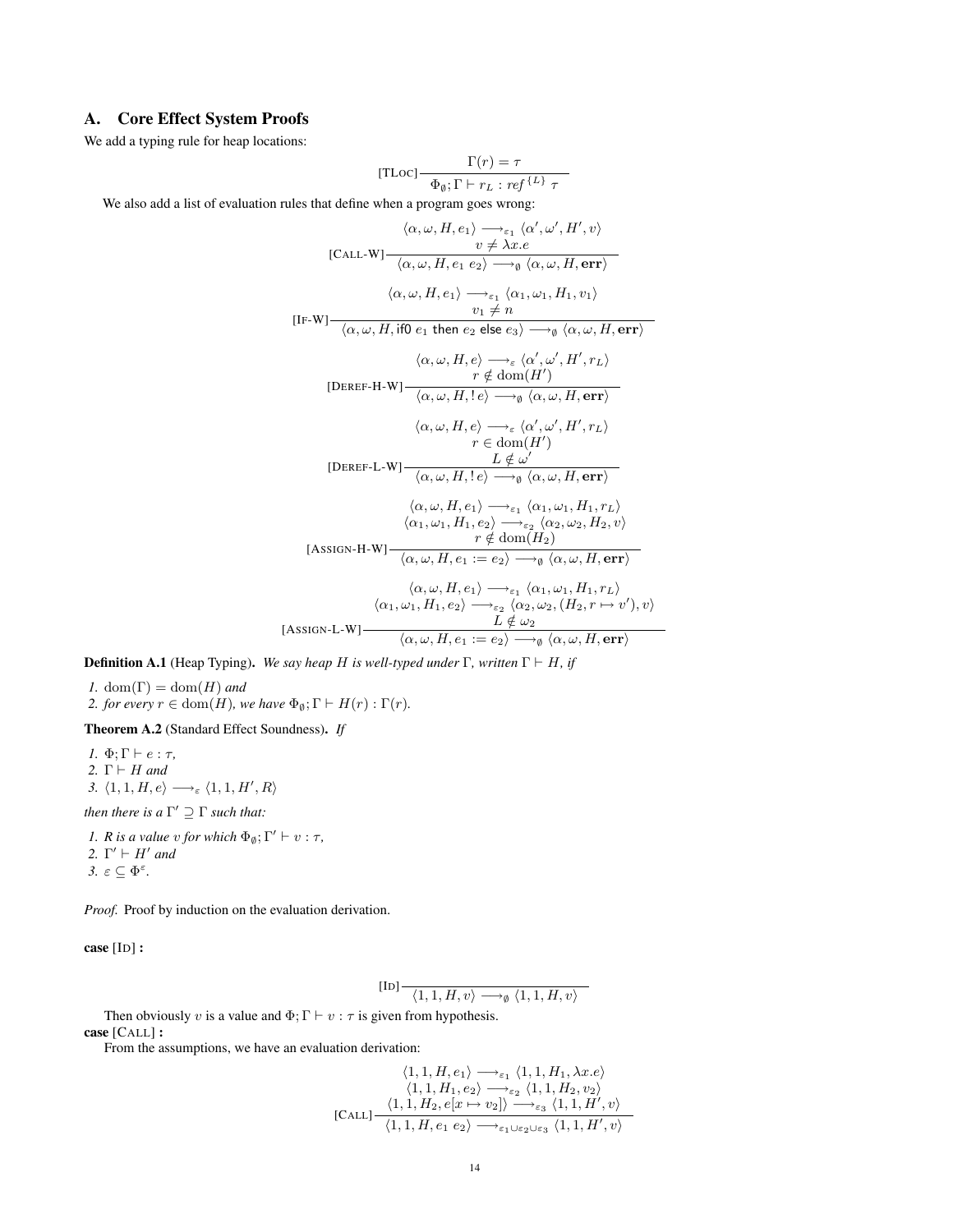and also a typing derivation  $\Phi$ ;  $\Gamma \vdash e_1 \; e_2 : \tau_2$ . The typing derivation could be produced either by [TSUB] or [TAPP]. We show how to handle [TSUB] now and ignore it for the other cases:

$$
\Phi'; \Gamma \vdash e_1 \ e_2 : \tau'
$$
  

$$
\tau' \leq \tau
$$
  
[TSUB] 
$$
\frac{\Phi' \leq \Phi}{\Phi; \Gamma \vdash e_1 \ e_2 : \tau}
$$

Assuming the theorem holds for the premise:

$$
\Gamma' \supseteq \Gamma
$$
\n
$$
\Gamma' \vdash H_1
$$
\n(1)

 $\vdash H_1$  (2)

$$
\varepsilon \subseteq \Phi'^{\varepsilon} \tag{3}
$$

Then from  $\Phi' \leq \Phi$  we get that  $\varepsilon \subseteq \Phi'^{\varepsilon} \subseteq \Phi^{\varepsilon}$ .

In the case that the last rule of the typing derivation is [TAPP]:

$$
\Phi_1; \Gamma \vdash e_1 : \tau_1 \longrightarrow^{\Phi_f} \tau_2
$$

$$
\Phi_2; \Gamma \vdash e_2 : \tau_1
$$

$$
\Phi_1 \rhd \Phi_2 \rhd \Phi_f \hookrightarrow \Phi
$$
[TAPP]

We inductively apply the theorem on the first premise:

 $\Gamma_1 \supseteq \Gamma$  (4)

$$
\Phi_{\emptyset}; \Gamma_1 \vdash \lambda x.e: \tau_1 \longrightarrow^{\Phi_f} \tau_2 \tag{5}
$$

$$
\Gamma_1 \vdash H_1 \tag{6}
$$

$$
\varepsilon_1 \subseteq \Phi_1^{\varepsilon} \tag{7}
$$

From the second premise of [TAPP],  $\Gamma_1 \supseteq \Gamma$  and Lemma [A.7](#page-22-0) we get  $\Phi_2$ ;  $\Gamma_1 \vdash e_2 : \tau_1$ . From this,  $\Gamma_1 \vdash H_1$  and the second premise of the [CALL] rule, we apply the theorem inductively and get:

$$
\Gamma_2 \supseteq \Gamma_1 \tag{8}
$$

$$
\Phi_{\emptyset}; \Gamma_2 \vdash v_2 : \tau_1 \tag{9}
$$

$$
\Gamma_2 \vdash H_2 \tag{10}
$$

$$
\varepsilon_2 \subseteq \Phi_2^{\varepsilon} \tag{11}
$$

Finally, we apply Lemma [A.7](#page-22-0) to get:

<span id="page-14-0"></span>
$$
\Phi_{\emptyset}; \Gamma_2 \vdash \lambda x.e: \tau_1 \longrightarrow^{\Phi_f} \tau_2 \tag{12}
$$

$$
\Phi_{\emptyset}; \Gamma_2 \vdash v_2 : \tau_1 \tag{13}
$$

(14)

From the first we get:

[TLAM] 
$$
\frac{\Phi_f; \Gamma_2, x : \tau_1 \vdash e : \tau_2}{\Phi_{\emptyset}; \Gamma_2 \vdash \lambda x.e : \tau_1 \longrightarrow^{\Phi_f} \tau_2}
$$

From the premise and [\(13\)](#page-14-0) it follows from Lemma [A.6](#page-22-1) that  $\Phi_f$ ;  $\Gamma_2 \vdash e[x \mapsto v_2] : \tau_2$ . Inductively applying the theorem then gives:

$$
\Gamma_3 \supseteq \Gamma_2 \tag{15}
$$

$$
\Gamma_3 \vdash H' \tag{16}
$$

$$
\Phi_a: \Gamma_3 \vdash v : \tau_2 \tag{17}
$$

$$
\varepsilon_3 \subseteq \Phi_f^{\varepsilon} \tag{17}
$$

$$
\varepsilon_3 \subseteq \Phi_f^{\varepsilon} \tag{18}
$$

From  $\Phi_1 \rhd \Phi_2 \rhd \Phi_f \hookrightarrow \Phi$  we get  $\Phi_1^{\varepsilon} \cup \Phi_2^{\varepsilon} \cup \Phi_f^{\varepsilon} = \Phi^{\varepsilon}$ . Finally, we have shown that:

$$
\Gamma_3 \supseteq \Gamma_2 \supseteq \Gamma_1 \supseteq \Gamma \tag{19}
$$

$$
\Gamma_3 \vdash H' \tag{20}
$$

$$
\Phi_{\emptyset}; \Gamma_3 \vdash v : \tau_2 \tag{21}
$$

$$
\varepsilon_1 \cup \varepsilon_2 \cup \varepsilon_3 \subseteq \Phi_1^{\varepsilon} \cup \Phi_2^{\varepsilon} \cup \Phi_f^{\varepsilon} = \Phi^{\varepsilon}
$$
\n(22)

case [REF] :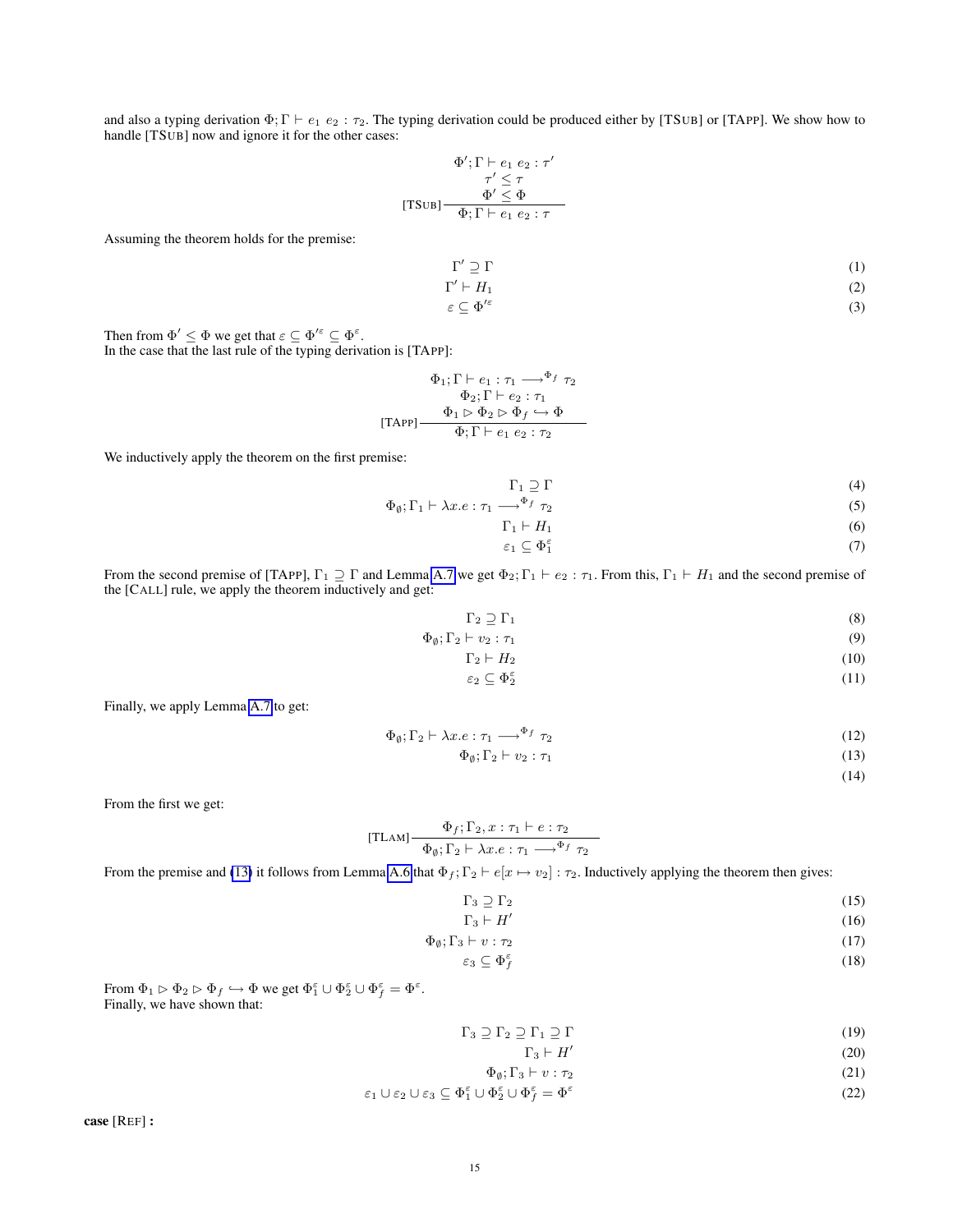From assumptions:

$$
[\text{TREF}] \frac{\Phi; \Gamma \vdash e : \tau}{\sum_{\mathbf{r} \in \mathcal{F}} \mathcal{F} \mathcal{F} \mathcal{F} \mathcal{F} \mathcal{F} \mathcal{F} \mathcal{F} \mathcal{F} \mathcal{F}} \tag{23}
$$

$$
\Phi; \Gamma \vdash \mathsf{ref}^L \ e : \mathsf{ref}^{\{L\}} \ \tau
$$
\n
$$
\Gamma \vdash H \tag{24}
$$

$$
\langle 1, 1, H, e \rangle \longrightarrow_{\varepsilon} \langle 1, 1, H', v \rangle
$$
  

$$
r \notin \text{dom}(H')
$$
 (25)

$$
[REF] \frac{r \notin \text{dom}(H)}{\langle 1,1,H,\text{ref}^L e \rangle \longrightarrow_{\varepsilon} \langle 1,1,(H',r \mapsto v),r_L \rangle}
$$
(25)

Let  $H'' = (H', r \mapsto v)$ .

From the premises of the above derivations we can apply the theorem inductively and get

$$
\Gamma' \supseteq \Gamma \tag{26}
$$

$$
\Phi_{\emptyset};\Gamma' \vdash v:\tau
$$
\n<sup>(27)</sup>

$$
\Gamma' \vdash H' \tag{28}
$$

$$
\varepsilon \subseteq \Phi^{\varepsilon} \tag{29}
$$

From  $\Gamma' \vdash H'$  and  $r \notin \text{dom}(H')$  we have  $r \notin \text{dom}(\Gamma')$ . So, we select  $\Gamma'' = \Gamma', r \mapsto \tau$ . Obviously  $\Gamma'' \supseteq \Gamma' \supseteq \Gamma$ , and  $\Gamma''(r) = \tau$ , from which we get

[TLoc] 
$$
\frac{\Gamma''(r) = \tau}{\Phi_{\emptyset}; \Gamma'' \vdash r_L : ref^{\{L\}} \tau}
$$

Moreover,  $H''(r) = v$ . Also,  $\text{dom}(\Gamma'') = \text{dom}(\Gamma') \cup \{r\} = \text{dom}(H') \cup \{r\} = \text{dom}(H'')$ . From Lemma [A.7](#page-22-0) we get  $\Phi_{\emptyset}; \Gamma'' \vdash v : \tau$ , which means  $\Phi_{\emptyset}$ ;  $\Gamma'' \vdash H''(r) : \Gamma''(r)$ . It follows that  $\Gamma'' \vdash H''$ . case [DEREF] :

From assumptions:

$$
\Phi_1; \Gamma \vdash e : ref^{\varepsilon_1} \tau
$$
\n
$$
\Phi_2^{\varepsilon} = \varepsilon_1
$$
\n
$$
[TDEREF] \xrightarrow{\Phi_1 \rhd \Phi_2 \rhd \Phi} \Phi
$$
\n
$$
\Phi; \Gamma \vdash ! e : \tau
$$
\n(30)

$$
\Gamma \vdash H \tag{31}
$$

$$
\langle 1, 1, H, e \rangle \longrightarrow_{\varepsilon} \langle 1, 1 \cup \{L\}, H', r_L \rangle
$$
  

$$
r \in \text{dom}(H')
$$
 (32)

$$
\text{[DEREF]} \frac{\text{[OEMEF]}}{\langle 1, 1, H, !e \rangle \longrightarrow_{\varepsilon \cup \{L\}} \langle 1 \cup \{L\}, 1, H', H'(r) \rangle} \tag{32}
$$

By applying the theorem inductively we get

<span id="page-15-0"></span>
$$
\Gamma' \supseteq \Gamma \tag{33}
$$
\n
$$
\Gamma' \vdash H' \tag{34}
$$

$$
\Gamma' \vdash H' \tag{34}
$$

$$
\Phi_{\emptyset}; \Gamma' \vdash r_L : ref^{\varepsilon} \tau \tag{35}
$$

$$
\varepsilon \subseteq \Phi_1^{\varepsilon} \tag{36}
$$

From [\(35\)](#page-15-0) and [TLoc] we have:

[TLoc] 
$$
\frac{\Gamma'(r) = \tau}{\Phi_{\emptyset}; \Gamma' \vdash r_L : ref^{\{L\}} \tau}
$$

which means  $\{L\} = \varepsilon_1$  and  $\Gamma'(r) = \tau$ . From  $\Phi_2^{\varepsilon} = \varepsilon_1 = \{L\}$  and  $\Phi_1 \rhd \Phi_2 \hookrightarrow \Phi$  we have  $\Phi^{\varepsilon} = \Phi_1^{\varepsilon} \cup \Phi_2^{\varepsilon} = \Phi_1^{\varepsilon} \cup \{L\}$ . Also, from  $\Gamma' \vdash H'$  and  $r \in \text{dom}(H')$  we have  $\Phi_{\emptyset}$ ;  $\Gamma' \vdash H^{r}(r)$ :  $\Gamma(r)$ . Then, for  $\Gamma'$  it is the case that:

$$
\Gamma' \supseteq \Gamma \tag{37}
$$
\n
$$
\Gamma' \vdash H' \tag{38}
$$

$$
\Gamma' \vdash H' \tag{38}
$$

$$
\Phi_{\emptyset};\Gamma' \vdash H'(r):\tau
$$
\n(39)

$$
\varepsilon \cup \{L\} \subseteq \Phi_1^{\varepsilon} \cup \{L\} = \Phi^{\varepsilon} \tag{40}
$$

case [ASSIGN] :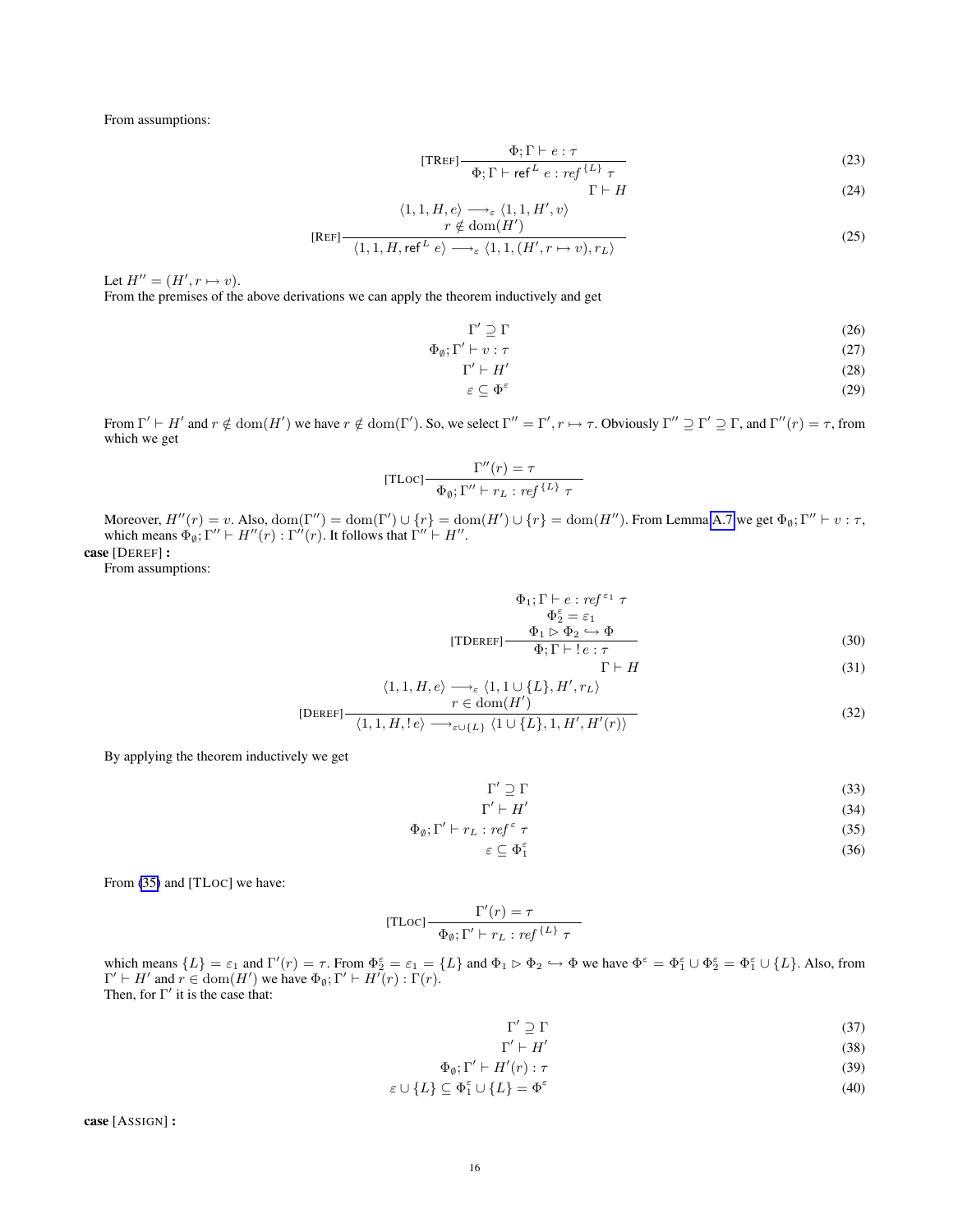From assumption

$$
\Phi_1; \Gamma \vdash e_1 : ref^{\varepsilon} \tau
$$
  
\n
$$
\Phi_2; \Gamma \vdash e_2 : \tau
$$
  
\n
$$
\Phi_3^{\varepsilon} = \varepsilon
$$
  
\n[TASSIGN]  $\frac{\Phi_1 \rhd \Phi_2 \rhd \Phi_3 \hookrightarrow \Phi}{\Phi_1 \rhd \Phi_2 \rhd \Phi_3 \rhd \Phi}$  (41)

 $\Phi$ ;  $\Gamma \vdash e_1 := e_2 : \tau$  $\Gamma \vdash H$  (42)

$$
\langle 1, 1, H, e_1 \rangle \longrightarrow_{\varepsilon_1} \langle 1, 1, H_1, r_L \rangle
$$
  
ssion) 
$$
\langle 1, 1, H_1, e_2 \rangle \longrightarrow_{\varepsilon_2} \langle 1, 1 \cup \{L\}, (H_2, r \mapsto v'), v \rangle
$$
 (43)

[ASSIGN] 
$$
\frac{\langle 1, 1, H, e_1 \rangle = e_2}{\langle 1, 1, H, e_1 \rangle} \xrightarrow{e_2} \xrightarrow{e_1 \cup e_2 \cup \{L\}} \langle 1 \cup \{L\}, 1, (H_2, r \mapsto v), v \rangle
$$
 (43)

We apply the theorem inductively on the first premise:

<span id="page-16-0"></span>
$$
\Gamma_1 \supseteq \Gamma \tag{44}
$$

$$
\Gamma_1 \vdash H_1 \tag{45}
$$

$$
\Phi_{\emptyset}; \Gamma_1 \vdash r_L : ref^{\varepsilon} \tau \tag{46}
$$

$$
\varepsilon_1 \subseteq \Phi_1^{\varepsilon} \tag{47}
$$

From [\(46\)](#page-16-0) and [TLOC] we have

[
$$
[\text{TLoc}] \frac{\Gamma_1(r) = \tau}{\Phi_{\emptyset}; \Gamma_1 \vdash r_L : ref^{\{L\}} \tau}
$$
  

$$
I_1 \text{ we have } \Phi_{\emptyset}; \Gamma_1 \vdash H_1(r) : \tau.
$$

So  $\Phi_3^{\varepsilon} = \varepsilon = \{L\}$  and  $\Gamma_1(r) = \tau$ . From  $\Gamma_1 \vdash H_1$  we have  $\Phi_0$ ;  $\Gamma_1 \vdash H_1(r)$ :  $\tau$ . We then apply the theorem inductively to the second premise:

<span id="page-16-1"></span>
$$
\Gamma_2 \supseteq \Gamma_1 \tag{48}
$$

$$
\Gamma_2 \vdash (H_2, r \mapsto v') \tag{49}
$$

$$
\Phi_{\emptyset}; \Gamma_2 \vdash v : \tau \tag{50}
$$

$$
\varepsilon_2 \subseteq \Phi_2^{\varepsilon} \tag{51}
$$

Using Lemma [A.7](#page-22-0) we get  $\Phi_1; \Gamma_2 \vdash r_L : ref^{\{L\}} \tau$ . From [\(49\)](#page-16-1) we get  $\Phi_\emptyset; \Gamma_2 \vdash v' : \tau$ . Therefore,  $\text{dom}(\Gamma_2) = \text{dom}(H_2, r \mapsto v') =$  $\text{dom}(H_2, r \mapsto v)$ . and for all  $r' \in \text{dom}(H_2) \cup \{r\}$ .  $\Phi_{\emptyset}$ ;  $\Gamma_2 \vdash (H_2, r \mapsto v)(r') : \Gamma_2(r)$ . Finally:

$$
\Gamma_2 \supseteq \Gamma_1 \supseteq \Gamma \tag{52}
$$

$$
\Gamma_2 \vdash (H_2, r \mapsto v) \tag{53}
$$

$$
\Phi_{\emptyset}, \Gamma_2 \vdash v : \tau \tag{54}
$$

$$
\varepsilon_1 \cup \varepsilon_2 \cup \{L\} \subseteq \Phi_1^{\varepsilon} \cup \Phi_2^{\varepsilon} \cup \Phi_3^{\varepsilon} = \Phi^{\varepsilon}
$$
\n
$$
(55)
$$

case [IF-T] : From assumption

$$
\Phi_1; \Gamma \vdash e_1 : int \n\Phi_2; \Gamma \vdash e_2 : \tau \n\Phi_2; \Gamma \vdash e_3 : \tau \n\Phi_1 \rhd \Phi_2 \hookrightarrow \Phi \n(TIF) \neg \overline{\Phi_1 \rhd \Gamma \vdash \text{if0 } e_1 \text{ then } e_2 \text{ else } e_3 : \tau}
$$
\n(56)

$$
\Gamma \vdash H \tag{57}
$$

$$
\langle 1,1,H,e_1\rangle \xrightarrow[v_1=0]{\scriptstyle{\rightarrow}e_1}\langle 1,1,H_1,v_1\rangle
$$

$$
[\text{IF-T}] \frac{\langle 1, 1, H_1, e_2 \rangle \longrightarrow_{\varepsilon_2} \langle 1, 1, H_2, v \rangle}{\langle 1, 1, H, \text{ if } 0 \text{ } e_1 \text{ then } e_2 \text{ else } e_3 \rangle \longrightarrow_{\varepsilon_1 \cup \varepsilon_2} \langle 1, 1, H_2, v \rangle}
$$
(58)

We apply the theorem inductively to the first premise:

$$
\Gamma_1 \supseteq \Gamma \tag{59}
$$

$$
\Gamma_1 \vdash H_1 \tag{60}
$$

$$
\Phi_{\emptyset}; \Gamma_1 \vdash v_1 : int \tag{61}
$$

$$
\varepsilon_1 \subseteq \Phi_1^{\varepsilon} \tag{62}
$$

By Lemma [A.7](#page-22-0) and the second premise of [TIF] we have  $\Phi_2$ ;  $\Gamma_1 \vdash e_2 : \tau$ . So, we can apply the theorem inductively to get:

$$
\Gamma_2 \supseteq \Gamma_1 \tag{63}
$$

$$
\Gamma_2 \vdash H_2 \tag{64}
$$

$$
\Phi_{\emptyset}; \Gamma_2 \vdash v : \tau \tag{65}
$$

$$
\varepsilon_2 \subseteq \Phi_2^{\varepsilon} \tag{66}
$$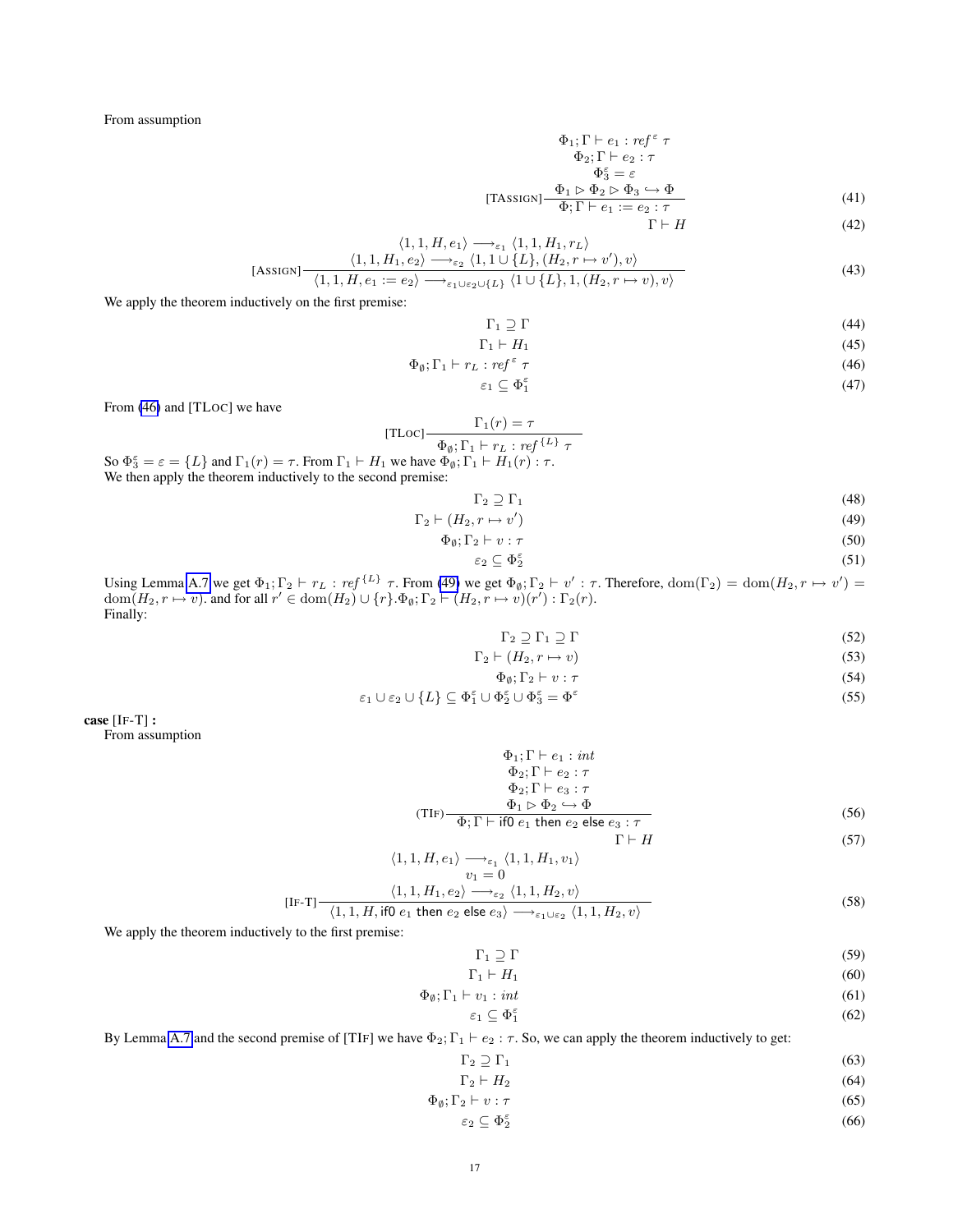From  $\Phi_1 \rhd \Phi_2 \hookrightarrow \Phi$  we have  $\Phi^{\varepsilon} = \Phi_1^{\varepsilon} \cup \Phi_2^{\varepsilon}$ Finally we show

$$
\Gamma_2 \supseteq \Gamma_1 \supseteq \Gamma \tag{67}
$$

$$
\Gamma_2 \vdash H_2 \tag{68}
$$

$$
\Phi_a; \Gamma_2 \vdash v; \tau \tag{69}
$$

$$
\varepsilon_1 \cup \varepsilon_2 \subseteq \Phi_1^{\varepsilon} \cup \Phi_2^{\varepsilon} = \Phi^{\varepsilon} \tag{70}
$$

case [IF-F] : Similar to the above. case [LET] : Similar to [CALL]. case [CALL-W] : Assume:

> [TAPP]  $\Phi_1; \Gamma \vdash e_1 : \tau_1 \longrightarrow^{\Phi_f} \tau_2$  $\Phi_2; \Gamma \vdash e_2 : \tau_1$  $\Phi_1 \rhd \overline{\Phi}_2 \rhd \Phi_f \hookrightarrow \overline{\Phi}$  $\Phi$ ;  $\Gamma \vdash e_1 e_2 : \tau_2$ (71)

$$
\Gamma \vdash H \tag{72}
$$

$$
\langle 1, 1, H, e_1 \rangle \longrightarrow_{\varepsilon_1} \langle 1, 1, H', v \rangle
$$
  
LL-W] $\xrightarrow{v \neq \lambda x.e}$  (73)

$$
[CALL-W] \frac{\langle 1, 1, H, e_1 \ e_2 \rangle \longrightarrow_{\emptyset} \langle 1, 1, H, err \rangle}{\langle 1, 1, H, err \rangle}
$$
(73)

We apply the theorem recursively to the first premise:

<span id="page-17-0"></span>
$$
\Gamma' \supseteq \Gamma \tag{74}
$$

$$
\Gamma' \vdash H' \tag{75}
$$

$$
\Phi_{\emptyset};\Gamma' \vdash v : \tau_1 \longrightarrow^{\Phi_f} \tau_2 \tag{76}
$$

$$
\varepsilon_1 \subseteq \Phi_1^{\varepsilon} \tag{77}
$$

Then the only rule that can create a derivation for [\(76\)](#page-17-0) is [TLAM], meaning  $v = \lambda x.e$ . But we have  $v \neq \lambda x.e$ , a contradiction. Therefore, there is no derivation for  $\langle 1, 1, H, e_1 \ e_2 \rangle \longrightarrow_{\emptyset} \langle 1, 1, H, \text{err} \rangle$  when  $\Gamma \vdash H$  and  $\Phi; \Gamma \vdash e_1 \ e_2 : \tau_2$ . case [IF-W] :

Assume:

$$
\Phi_1; \Gamma \vdash e_1 : int \n\Phi_2; \Gamma \vdash e_2 : \tau \n\Phi_2; \Gamma \vdash e_3 : \tau \n\Phi_1 \rhd \Phi_2 \hookrightarrow \Phi \n(\text{TF}) - \frac{\Phi_1 \rhd \Phi_2 \hookrightarrow \Phi}{\Phi_1 \rhd \text{then } e_2 \rhd \text{else } e_3 : \tau}
$$
\n(78)

$$
\Gamma \vdash H \tag{79}
$$
  

$$
\langle 1, 1, H, e_1 \rangle \longrightarrow_{\varepsilon_1} \langle 1, 1, H_1, v_1 \rangle
$$

$$
[IF-W] \frac{v_1 \neq n}{\langle 1, 1, H, \text{ if } 0 \ e_1 \text{ then } e_2 \text{ else } e_3 \rangle \longrightarrow_{\emptyset} \langle 1, 1, H, \text{err} \rangle}
$$
(80)

We apply the theorem recursively to the first premise:

<span id="page-17-1"></span>
$$
\Gamma' \supseteq \Gamma \tag{81}
$$

$$
\Gamma' \vdash H' \tag{82}
$$

$$
\Phi_{\emptyset};\Gamma' \vdash v_1: \text{int} \tag{83}
$$

$$
\varepsilon_1 \subseteq \Phi_1^{\varepsilon} \tag{84}
$$

Then the only rule that can create a derivation for [\(83\)](#page-17-1) is [TINT], meaning  $v_1 = n$ . But we have  $v_1 \neq n$ , a contradiction. case [DEREF-H-W] :

Proof by contradiction, similar to the previous case. Assume there is a derivation that evaluates to err, under the assumptions:

$$
\Phi_1; \Gamma \vdash e : ref^{\varepsilon_1} \tau
$$
\n
$$
\Phi_2^{\varepsilon} = \varepsilon_1
$$
\n
$$
[TDEREF] \frac{\Phi_1 \rhd \Phi_2 \hookrightarrow \Phi}{\Phi_1 \rhd P : e : \tau}
$$
\n(85)

$$
\Gamma \vdash H \tag{86}
$$

$$
\langle 1, 1, H, e \rangle \longrightarrow_{\varepsilon} \langle 1, 1, H', r_L \rangle
$$
  

$$
r \notin \text{dom}(H')
$$

$$
[DEREF-H-W] \frac{\mu \text{ and } \mu}{\langle 1,1,H,1e \rangle \longrightarrow_{\emptyset} \langle 1,1,H,\text{err} \rangle}
$$
\n(87)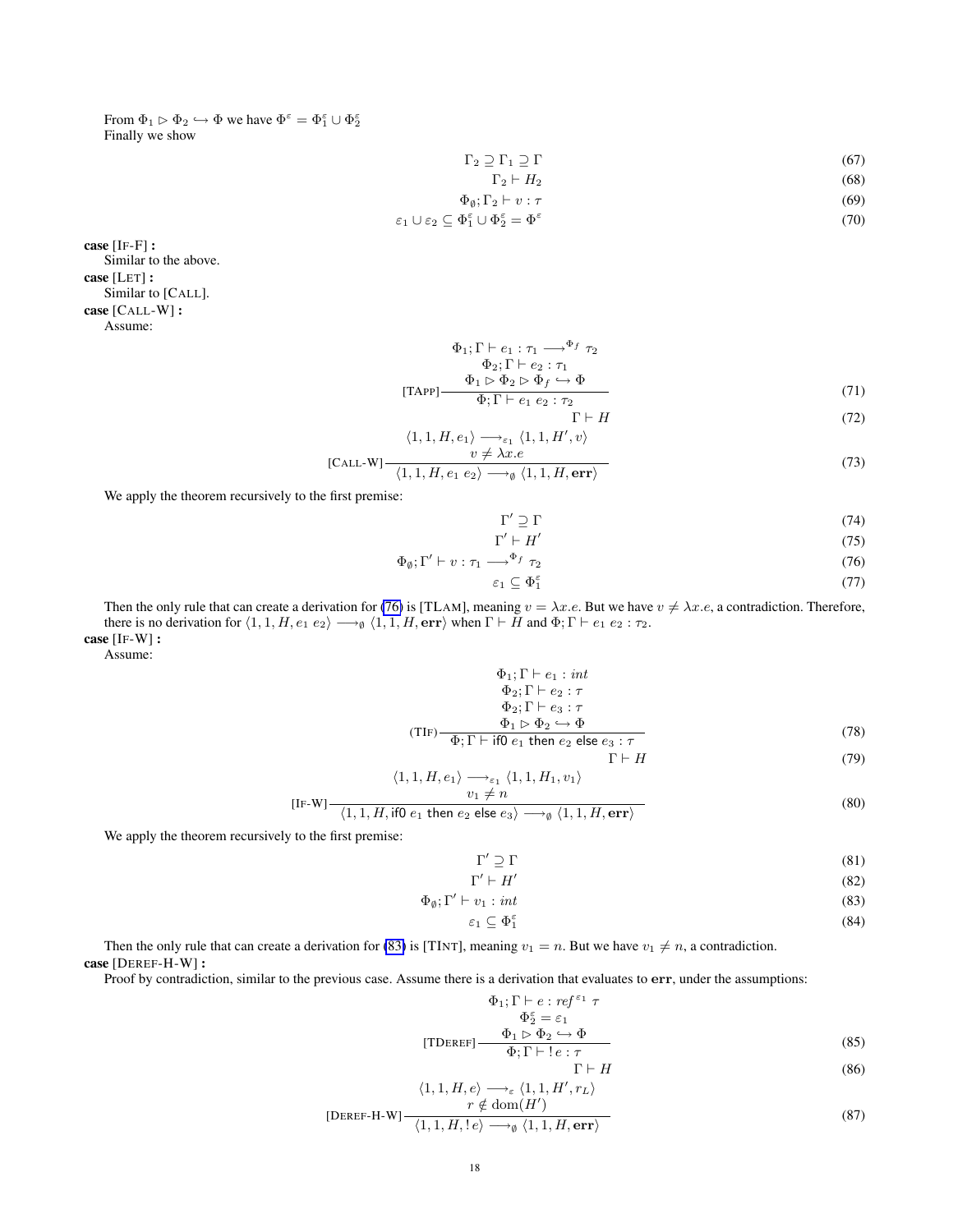We apply the theorem inductively to the premise:

$$
\Gamma' \supseteq \Gamma \tag{88}
$$

<span id="page-18-0"></span>
$$
\Gamma' \vdash H' \tag{89}
$$

$$
\Phi_{\emptyset};\Gamma' \vdash r_L: ref^{\varepsilon_1} \tau \tag{90}
$$

$$
\varepsilon \subseteq \Phi_1^{\varepsilon} \tag{91}
$$

$$
(92)
$$

From [\(89\)](#page-18-0) and [TLOC] we have  $r \in \text{dom}(\Gamma')$ . Then (89) gives  $r \in \text{dom}(H')$ . But we have that  $r \notin \text{dom}(H')$ , a contradiction. Therefore, there is no derivation for  $\langle 1, 1, H, !e \rangle \longrightarrow_{\emptyset} \langle 1, 1, H, err \rangle$  that ends by [DEREF-H-W] when  $\Gamma \vdash H$  and  $\Phi$ ;  $\Gamma \vdash e_1 e_2 : \tau_2$ . case [DEREF-L-W] :

$$
\begin{array}{c} \langle 1,1,H,e\rangle \longrightarrow_{\varepsilon} \langle 1,1,H',r_L\rangle\\ r\in {\rm dom}(H')\\ \text{[DEREF-L-W]} \frac{L\notin 1}{\langle 1,1,H,!e\rangle \longrightarrow_0 \langle 1,1,H,\text{err}\rangle} \end{array}
$$

It is obvious that this rule cannot be applied, as  $L \notin 1$  is tautologically false. case [ASSIGN-H-W] :

$$
\Phi_1; \Gamma \vdash e_1 : ref^{\varepsilon} \tau
$$
  
\n
$$
\Phi_2; \Gamma \vdash e_2 : \tau
$$
  
\n
$$
\Phi_3^{\varepsilon} = \varepsilon
$$
  
\n[TASSIGN]  
\n
$$
\frac{\Phi_1 \rhd \Phi_2 \rhd \Phi_3 \rhd \Phi}{\Phi_1 \rhd \varepsilon_2 : \tau}
$$
  
\n(93)

$$
\Gamma \vdash H \tag{94}
$$

$$
\langle 1, 1, H, e_1 \rangle \longrightarrow_{\varepsilon_1} \langle 1, 1, H_1, r_L \rangle
$$
  
\n
$$
\langle 1, 1, H_1, e_2 \rangle \longrightarrow_{\varepsilon_2} \langle 1, 1, H_2, v \rangle
$$
  
\n
$$
r \notin \text{dom}(H_2)
$$
  
\n(95)

$$
\langle 1, 1, H, e_1 := e_2 \rangle \longrightarrow_{\emptyset} \langle 1, 1, H, \text{err} \rangle
$$

Similarly to the case for [DEREF-H-W], we apply the theorem inductively on the first premise:

<span id="page-18-1"></span>
$$
\Gamma_1 \supseteq \Gamma \tag{96}
$$

$$
\Gamma_1 \vdash H_1 \tag{97}
$$
\n
$$
\Phi_{\emptyset}; \Gamma_1 \vdash r_L : ref^{\varepsilon} \tau \tag{98}
$$

$$
\varepsilon_1 \subseteq \Phi_1^{\varepsilon} \tag{99}
$$

From Lemma [A.7](#page-22-0) we get  $\Phi_2$ ;  $\Gamma_1 \vdash e_2 : \tau$  and apply the theorem on the second premise:

$$
\Gamma_2 \supseteq \Gamma_1 \tag{100}
$$

<span id="page-18-2"></span>
$$
\Gamma_2 \vdash H_2 \tag{101}
$$

$$
\Phi_{\emptyset}; \Gamma_2 \vdash v : \tau \tag{102}
$$

$$
\varepsilon_2 \subseteq \Phi_2^{\varepsilon} \tag{103}
$$

From [\(98\)](#page-18-1) and [TLOC] we have  $r \in \text{dom}(\Gamma_1)$ . Then from [\(100\)](#page-18-2) we have that  $\text{dom}(\Gamma_1) \subseteq \text{dom}(\Gamma_2)$  and from [\(101\)](#page-18-2) we get  $dom(\Gamma_2) = dom(H_2)$ . It follows that  $r \in dom(H_2)$ . But we have  $r \notin dom(H_2)$  from hypothesis, a contradiction. Therefore, there is no derivation for  $\langle 1, 1, H, e_1 := e_2 \rangle \longrightarrow_{\emptyset} \langle 1, 1, H, err \rangle$  that ends by [ASSIGN-H-W] when  $\Gamma \vdash H$  and  $\Phi; \Gamma \vdash e_1 := e_2 : \tau$ . case [ASSIGN-L-W] :

$$
\langle 1,1,H,e_1\rangle \longrightarrow_{\varepsilon_1} \langle 1,1,H_1,r_L\rangle
$$

$$
\langle 1,1,H_1,e_2\rangle \longrightarrow_{\varepsilon_2} \langle 1,1,(H_2,r\mapsto v'),v\rangle
$$
  
[ASSIGN-L-W] 
$$
\frac{L \notin 1}{\langle 1,1,H,e_1:=e_2\rangle \longrightarrow_{\emptyset} \langle 1,1,H,\text{err}\rangle}
$$

It is obvious that this rule cannot be applied, as  $L \notin 1$  is tautologically false.

 $\Box$ 

<span id="page-18-3"></span>**Lemma A.3** (Weakening of evaluation sub-derivations). *Given a derivation*  $\langle \alpha, \omega, H, e \rangle \longrightarrow_{\varepsilon} \langle \alpha', \omega', H', v \rangle$ , there exists a derivation  $\langle \alpha \cup \alpha_w, \omega \cup \omega_w, H, e \rangle \longrightarrow_{\varepsilon} \langle \alpha' \cup \alpha_w, \omega' \cup \omega_w, H', v \rangle$ 

*Proof.* Proof by induction on the derivation.

case [ID] :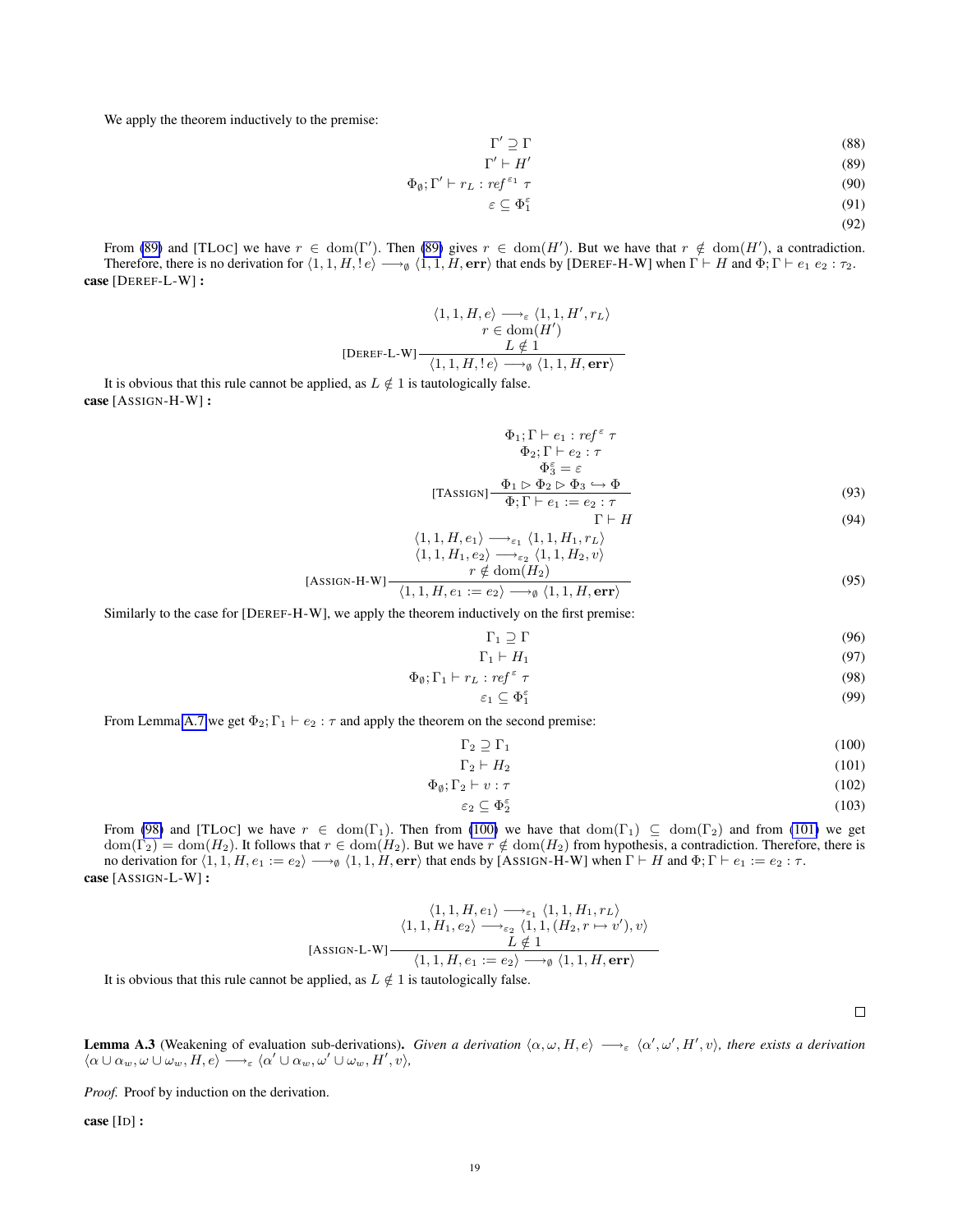Given

$$
\text{[ID]}\dfrac{\cdot}{\langle \alpha, \omega, H, v \rangle \longrightarrow_{\emptyset} \langle \alpha, \omega, H, v \rangle}
$$

then we can apply [ID] again:

$$
\overline{\alpha \cup \alpha_w, \omega \cup \omega_w, H, v} \longrightarrow_{\emptyset} \langle \alpha \cup \alpha_w, \omega \cup \omega_w, H, v \rangle
$$

case [CALL] :

$$
\langle \alpha, \omega, H, e_1 \rangle \longrightarrow_{\varepsilon_1} \langle \alpha_1, \omega_1, H_1, \lambda x. e \rangle
$$
  
\n
$$
\langle \alpha_1, \omega_1, H_1, e_2 \rangle \longrightarrow_{\varepsilon_2} \langle \alpha_2, \omega_2, H_2, v_2 \rangle
$$
  
\n[Call] 
$$
\frac{\langle \alpha_2, \omega_2, H_2, e[x \mapsto v_2] \rangle \longrightarrow_{\varepsilon_3} \langle \alpha', \omega', H', v \rangle}{\langle \alpha, \omega, H, e_1 e_2 \rangle \longrightarrow_{\varepsilon_1 \cup \varepsilon_2 \cup \varepsilon_3} \langle \alpha', \omega', H', v \rangle}
$$

Assuming the lemma holds for the premises:

$$
\langle \alpha \cup \alpha_w, \omega \cup \omega_w, H, e_1 \rangle \longrightarrow_{\varepsilon_1} \langle \alpha_1 \cup \alpha_w, \omega_1 \cup \omega_w, H_1, \lambda x. e \rangle \tag{104}
$$

$$
\langle \alpha_1 \cup \alpha_w, \omega_1 \cup \omega_w, H_1, e_2 \rangle \longrightarrow_{\varepsilon_2} \langle \alpha_2 \cup \alpha_w, \omega_2 \cup \omega_w, H_2, v_2 \rangle \tag{105}
$$

$$
\langle \alpha_2 \cup \alpha_w, \omega_2 \cup \omega_w, H_2, e[x \mapsto v_2] \rangle \longrightarrow_{\varepsilon_3} \langle \alpha' \cup \alpha_w, \omega' \cup \omega_w, H', v \rangle \tag{106}
$$

From these, we can apply [CALL] again to get the wanted

 $[II]$ 

 $\langle \alpha \cup \alpha_w, \omega \cup \omega_w, H, e_1 \ e_2 \rangle \longrightarrow_{\varepsilon_1 \cup \varepsilon_2 \cup \varepsilon_3} \langle \alpha' \cup \alpha_w, \omega' \cup \omega_w, H', v \rangle$ 

case [REF] :

$$
\langle \alpha, \omega, H, e \rangle \longrightarrow_{\varepsilon} \langle \alpha', \omega', H', v \rangle
$$
  

$$
r \notin \text{dom}(H')
$$
  

$$
\langle \alpha, \omega, H, \text{ref}^L e \rangle \longrightarrow_{\varepsilon} \langle \alpha', \omega', (H', r \mapsto v), r_L \rangle
$$

Assuming the lemma holds for the premise:

$$
\langle \alpha \cup \alpha_w, \omega \cup \alpha_w, H, e \rangle \longrightarrow_{\varepsilon} \langle \alpha' \cup \alpha_w, \omega' \cup \alpha_w, H', v \rangle
$$

we can then apply [REF] again to get

$$
\langle \alpha \cup \alpha_w, \omega \cup \omega_w, H, \text{ref}^L e \rangle \longrightarrow_{\varepsilon} \langle \alpha' \cup \alpha_w, \omega' \cup \omega_w, (H, r \mapsto v), r_L \rangle
$$

case [DEREF] :

$$
\begin{aligned}\langle\alpha,\omega,H,e\rangle &\longrightarrow_{\varepsilon}\langle\alpha',\omega'\cup\{L\},H',r_L\rangle\\ r &\in\text{dom}(H')\\ \langle\alpha,\omega,H,!e\rangle &\longrightarrow_{\varepsilon\cup\{L\}}\langle\alpha'\cup\{L\},\omega',H',H'(r)\rangle\end{aligned}
$$

Assuming the lemma holds for the premise we have:

$$
\langle \alpha \cup \alpha_w, \omega \cup \omega_w, H, e \rangle \longrightarrow_{\varepsilon} \langle \alpha' \cup \alpha_w, \omega' \cup \{L\} \cup \omega_w, H', r_L \rangle
$$

Then we can apply [DEREF] again to get the weakened derivation. case [ASSIGN] : case [IF-T] : case [IF-F] : case [LET] : These cases are similar.

 $\Box$ 

**Lemma A.4** (Canonical Derivation). If and only if  $\langle 1, 1, H, e \rangle \longrightarrow_{\varepsilon} \langle 1, 1, H', v \rangle$  then there exists a derivation  $\langle \emptyset, \omega, H, e \rangle \longrightarrow_{\varepsilon}$  $\langle \alpha, \emptyset, H', v \rangle$ , and also  $\omega = \alpha = \varepsilon$ .

*Proof.* The only-if case trivially follows from [A.3](#page-18-3) by adding 1 to both  $\alpha$  and  $\omega$  in the given derivation. We prove the if case by induction on the derivation:

case [ID] : Given

 $\text{[ID]} \longrightarrow \langle 1, 1, H, v \rangle \longrightarrow_{\emptyset} \langle 1, 1, H, v \rangle$ 

then it is also the case that

$$
[\operatorname{ID}] \xrightarrow{\quad} \langle \emptyset, \emptyset, H, v \rangle \longrightarrow_{\emptyset} \langle \emptyset, \emptyset, H, v \rangle
$$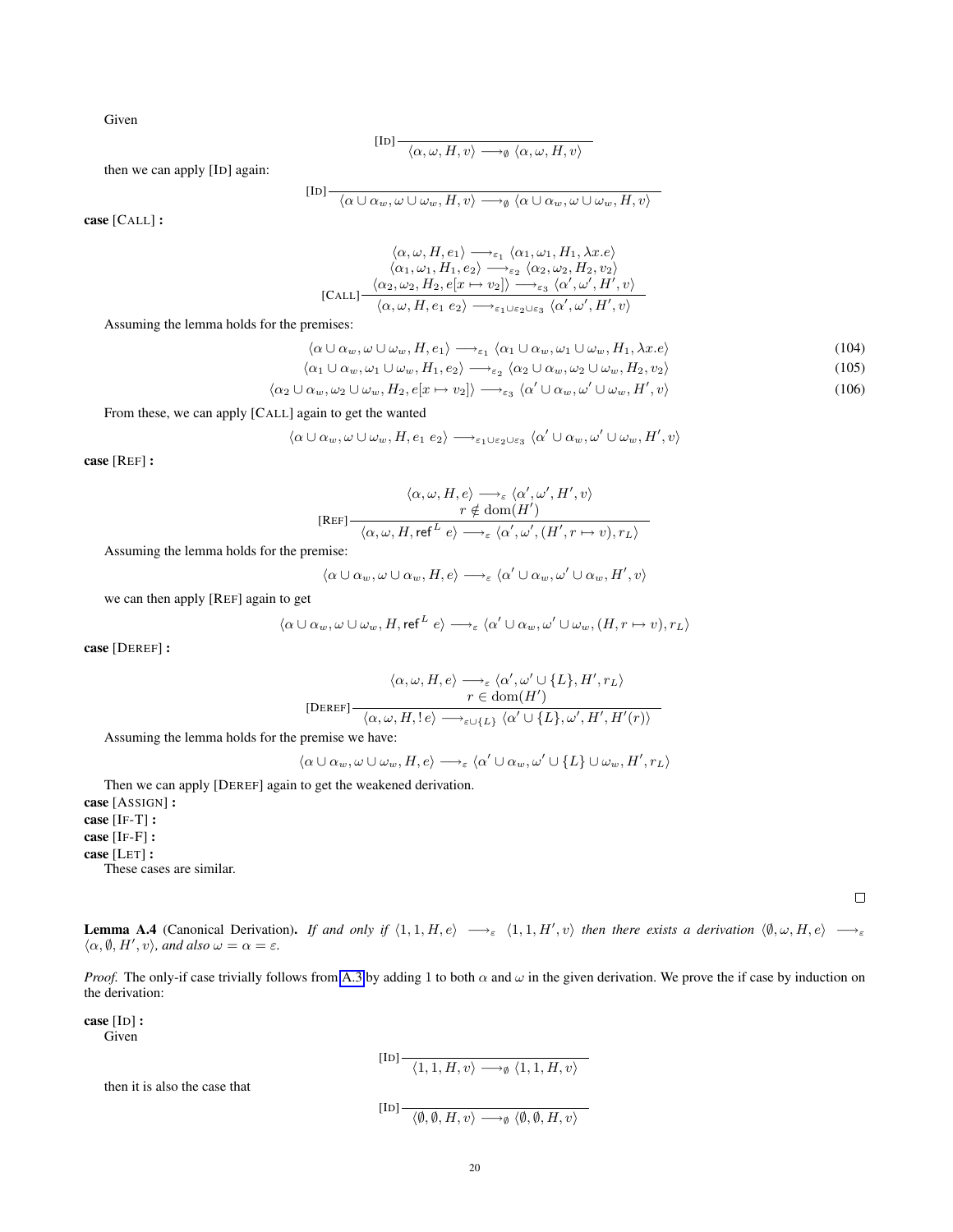case [CALL] :

$$
\langle 1, 1, H, e_1 \rangle \longrightarrow_{\varepsilon_1} \langle 1, 1, H_1, \lambda x. e \rangle
$$
  

$$
\langle 1, 1, H_1, e_2 \rangle \longrightarrow_{\varepsilon_2} \langle 1, 1, H_2, v_2 \rangle
$$
  
[CALL] 
$$
\frac{\langle 1, 1, H_2, e[x \mapsto v_2] \rangle \longrightarrow_{\varepsilon_3} \langle 1, 1, H', v \rangle}{\langle 1, 1, H, e_1 e_2 \rangle \longrightarrow_{\varepsilon_1 \cup \varepsilon_2 \cup \varepsilon_3} \langle 1, 1, H', v \rangle}
$$

Assuming the lemma holds for the premises:

$$
\langle \emptyset, \varepsilon_1, H, e_1 \rangle \longrightarrow_{\varepsilon_1} \langle \varepsilon_1, \emptyset, H_1, \lambda x. e \rangle \tag{107}
$$

$$
\langle \emptyset, \varepsilon_2, H_1, e_2 \rangle \longrightarrow_{\varepsilon_2} \langle \varepsilon_2, \emptyset, H_2, v_2 \rangle \tag{108}
$$

$$
\langle \emptyset, \varepsilon_3, H_2, e[x \mapsto v_2] \rangle \longrightarrow_{\varepsilon_3} \langle \varepsilon_3, \emptyset, H', v \rangle \tag{109}
$$

Then from Lemma [A.3](#page-18-3) we get:

$$
\langle \emptyset, \varepsilon_1 \cup \varepsilon_2 \cup \varepsilon_3, H, e_1 \rangle \longrightarrow_{\varepsilon_1} \langle \varepsilon_1, \varepsilon_2 \cup \varepsilon_3, H_1, \lambda x. e \rangle \tag{110}
$$

$$
\langle \varepsilon_1, \varepsilon_2 \cup \varepsilon_3, H_1, e_2 \rangle \longrightarrow_{\varepsilon_2} \langle \varepsilon_1 \cup \varepsilon_2, \varepsilon_3, H_2, v_2 \rangle \tag{111}
$$

$$
\langle \varepsilon_1 \cup \varepsilon_2, \varepsilon_3, H_2, e[x \mapsto v_2] \rangle \longrightarrow_{\varepsilon_3} \langle \varepsilon_1 \cup \varepsilon_2 \cup \varepsilon_3, \emptyset, H', v \rangle \tag{112}
$$

Then we can apply [CALL] again to get

$$
\langle \emptyset, \varepsilon_1 \cup \varepsilon_2 \cup \varepsilon_3, H, e_1 \ e_2 \rangle \longrightarrow_{\varepsilon_1 \cup \varepsilon_2 \cup \varepsilon_3} \langle \varepsilon_1 \cup \varepsilon_2 \cup \varepsilon_3, \emptyset, H', v \rangle
$$

case [REF] :

$$
\langle 1, 1, H, e \rangle \longrightarrow_{\varepsilon} \langle 1, 1, H', v \rangle
$$
  
\n
$$
r \notin \text{dom}(H')
$$
  
\n
$$
\langle 1, 1, H, \text{ref}^L e \rangle \longrightarrow_{\varepsilon} \langle 1, 1, (H', r \mapsto v), r_L \rangle
$$
  
\n
$$
\text{mise, we can only [BEE] again of set} \langle 1, 1, (H', r \mapsto v), r_L \rangle
$$

Assuming the lemma holds for the premise, we can apply [REF] again and get

$$
\langle \emptyset, \varepsilon, H, \text{ref}^L e \rangle \longrightarrow_{\varepsilon} \langle \varepsilon, \emptyset, (H, r \mapsto v), r_L \rangle
$$

case [DEREF] :

$$
\langle 1,1,H,e\rangle \longrightarrow_{\varepsilon}\langle 1,1\cup\{L\},H',r_L\rangle
$$
  

$$
\Gamma\in \text{dom}(H')
$$
  

$$
\langle 1,1,H,1e\rangle \longrightarrow_{\varepsilon\cup\{L\}}\langle 1\cup\{L\},1,H',H'(r)\rangle
$$

We write  $1 \cup \{L\}$  for clarity in the premise, however  $L \in 1$  so  $1 \cup \{L\} = 1$ . Assuming the lemma holds for the premise we have:

$$
\langle \emptyset, \varepsilon, H, e \rangle \longrightarrow_{\varepsilon} \langle \varepsilon, \emptyset, H', r_L \rangle
$$

We apply Lemma [A.3](#page-18-3) to get

$$
\langle \emptyset, \varepsilon \cup \{L\}, H, e \rangle \longrightarrow_{\varepsilon} \langle \varepsilon, \emptyset \cup \{L\}, H', r_L \rangle
$$

Then, we can apply [DEREF] again to get:

$$
\langle \emptyset, \varepsilon \cup \{L\}, H, !\, e \rangle \longrightarrow_{\varepsilon \cup \{L\}} \langle \varepsilon \cup \{L\}, \emptyset, H', H'(r) \rangle
$$

case [ASSIGN] :

$$
\langle 1, 1, H, e_1 \rangle \longrightarrow_{\varepsilon_1} \langle 1, 1, H_1, r_L \rangle
$$
  
[ASSIGN]  $\frac{\langle 1, 1, H_1, e_2 \rangle \longrightarrow_{\varepsilon_2} \langle 1, 1 \cup \{L\}, (H_2, r \mapsto v'), v \rangle}{\langle 1, 1, H, e_1 := e_2 \rangle \longrightarrow_{\varepsilon_1 \cup \varepsilon_2 \cup \{L\}} \langle 1 \cup \{L\}, 1, (H_2, r \mapsto v), v \rangle}$   
= 1, since  $L \in 1$ . Assuming the lemma holds for the premises we get:

where obviously  $1 \cup \{L\} = 1$ , since  $L \in 1$ . Assuming the lemma holds for the premises we g

$$
\langle \emptyset, \varepsilon_1, H, e_1 \rangle \longrightarrow_{\varepsilon_1} \langle \varepsilon_1, \emptyset, H_1, r_L \rangle \tag{113}
$$

$$
\langle \emptyset, \varepsilon_2, H_1, e_2 \rangle \longrightarrow_{\varepsilon_2} \langle \varepsilon_2, \emptyset, (H_2, r \mapsto v'), v \rangle \tag{114}
$$

Applying Lemma [A.3](#page-18-3) we get:

$$
\langle \emptyset, \varepsilon_1 \cup \varepsilon_2 \cup \{L\}, H, e_1 \rangle \longrightarrow_{\varepsilon_1} \langle \varepsilon_1, \varepsilon_2 \cup \{L\}, H_1, r_L \rangle \tag{115}
$$

$$
\langle \varepsilon_1, \varepsilon_2 \cup \{L\}, H_1, e_2 \rangle \longrightarrow_{\varepsilon_2} \langle \varepsilon_1 \cup \varepsilon_2, \{L\}, (H_2, r \mapsto v'), v \rangle \tag{116}
$$

Then we can apply [ASSIGN] again to get:

$$
\langle \emptyset, \varepsilon_1 \cup \varepsilon_2 \cup \{L\}, H, e_1 := e_2 \rangle \longrightarrow_{\varepsilon_1 \cup \varepsilon_2 \cup \{L\}} \langle \varepsilon_1 \cup \varepsilon_2 \cup \{L\}, \emptyset, (H_2, r \mapsto v), v \rangle
$$

case [IF-T] :

$$
\langle 1,1,H,e_1\rangle \xrightarrow{\quad \ \ \, \cdot } \langle 1,1,H_1,v_1\rangle \\ v_1=0 \\[1em] \dfrac{\langle 1,1,H_1,e_2\rangle \xrightarrow{\quad \ \ \, \cdot } \langle 1,1,H_2,v\rangle}{\langle 1,1,H,i{\rm{f0}}\ e_1\ {\rm{then}}\ e_2\ {\rm{else}}\ e_3\rangle \xrightarrow{\quad \ \ \, \cdot } \langle 1,1,H_2,v\rangle}
$$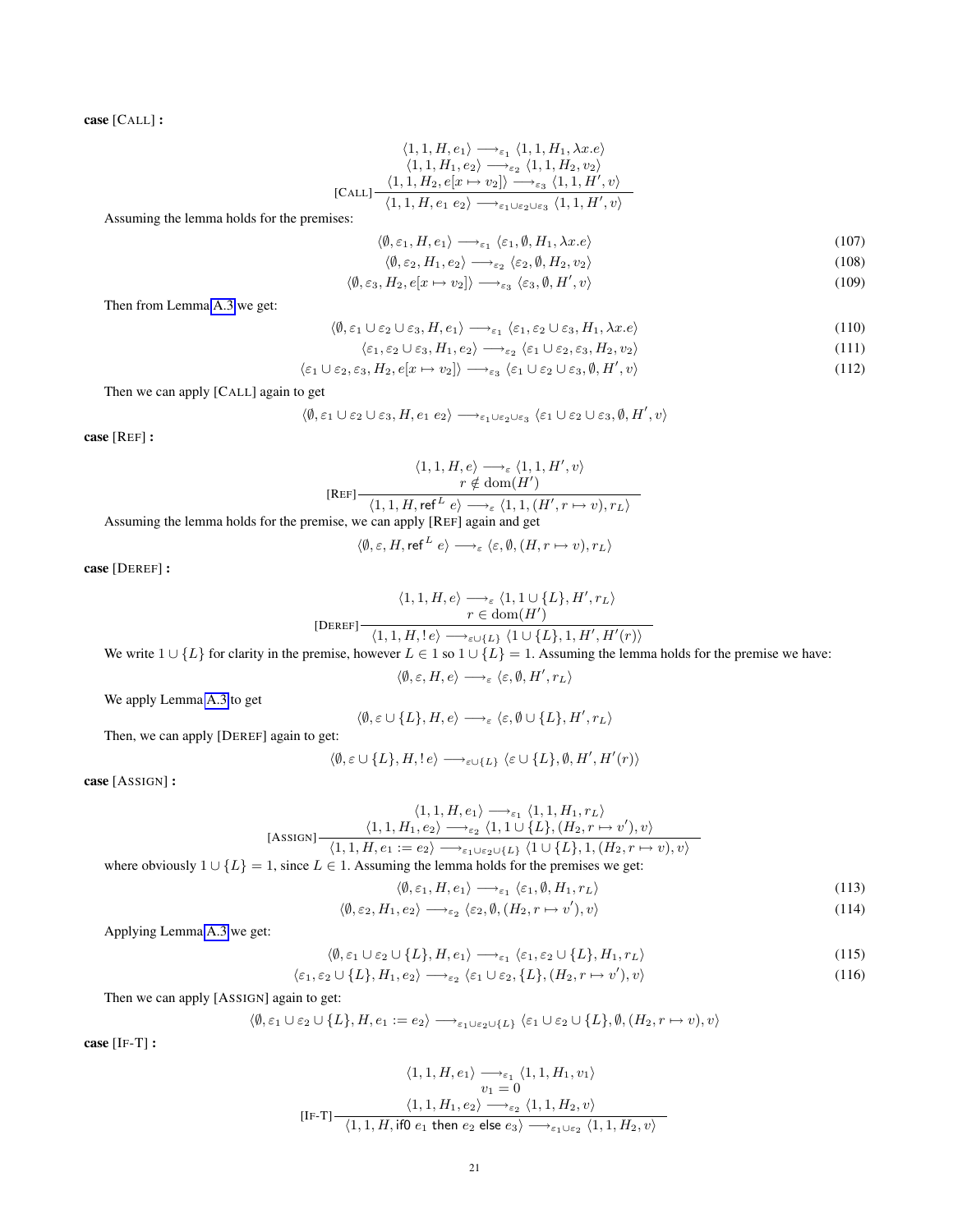Assuming the lemma holds for the premises we have:

$$
\langle \emptyset, \varepsilon_1, H, e_1 \rangle \longrightarrow_{\varepsilon_1} \langle \varepsilon_1, \emptyset, H_1, v_1 \rangle \tag{117}
$$

$$
\langle \emptyset, \varepsilon_2, H_1, e_2 \rangle \longrightarrow_{\varepsilon_2} \langle \varepsilon_2, \emptyset, H_2, v \rangle \tag{118}
$$

We can transform these with Lemma [A.3](#page-18-3) to:

$$
\langle \emptyset, \varepsilon_1 \cup \varepsilon_2, H, e_1 \rangle \longrightarrow_{\varepsilon_1} \langle \varepsilon_1, \varepsilon_2, H_1, v_1 \rangle \tag{119}
$$

$$
\langle \varepsilon_1, \varepsilon_2, H_1, e_2 \rangle \longrightarrow_{\varepsilon_2} \langle \varepsilon_1 \cup \varepsilon_2, \emptyset, H_2, v \rangle \tag{120}
$$

then we apply [IF-T] again to get:

$$
\langle \emptyset, \varepsilon_1 \cup \varepsilon_2, H, \text{if} 0 \ e_1 \text{ then } e_2 \text{ else } e_3 \rangle \longrightarrow_{\varepsilon_1 \cup \varepsilon_2} \langle \varepsilon_1 \cup \varepsilon_2, \emptyset, H_2, v \rangle
$$

case [IF-F] : Similar to the above. case [LET] : Similar to [CALL].

<span id="page-21-1"></span>Lemma A.5 (Adequacy of Semantics). *If*

 $\langle \alpha, \omega, H, e \rangle \longrightarrow_{\varepsilon} \langle \alpha', \omega', H', v \rangle$ 

*then*

*1.*  $\alpha' = \alpha \cup \varepsilon$ *2.*  $\omega = \omega' \cup \varepsilon$ 

*Proof.* Proof by induction on the evaluation derivation.

case [ID] :

$$
[\text{ID}] \xrightarrow{\langle \alpha, \omega, H, v \rangle \longrightarrow_{\emptyset} \langle \alpha, \omega, H, v \rangle}
$$

Obviously,  $\alpha = \alpha \cup \emptyset$ ,  $\omega = \omega \cup \emptyset$ . case [CALL] :

$$
\langle \alpha, \omega, H, e_1 \rangle \longrightarrow_{\varepsilon_1} \langle \alpha_1, \omega_1, H_1, \lambda x. e \rangle
$$

$$
\langle \alpha_1, \omega_1, H_1, e_2 \rangle \longrightarrow_{\varepsilon_2} \langle \alpha_2, \omega_2, H_2, v_2 \rangle
$$

$$
[\text{CALL}] \frac{\langle \alpha_2, \omega_2, H_2, e[x \mapsto v_2] \rangle \longrightarrow_{\varepsilon_3} \langle \alpha', \omega', H', v \rangle}{\langle \alpha, \omega, H, e_1 \ e_2 \rangle \longrightarrow_{\varepsilon_1 \cup \varepsilon_2 \cup \varepsilon_3} \langle \alpha', \omega', H', v \rangle}
$$

Assuming the lemma holds for the premises, we have:

<span id="page-21-0"></span>
$$
\alpha_1 = \alpha \cup \varepsilon_1 \tag{121}
$$

$$
\alpha_2 = \alpha_1 \cup \varepsilon_2 \tag{122}
$$
\n
$$
\alpha' = \alpha_1 \cup \varepsilon_2 \tag{123}
$$

$$
\alpha' = \alpha_2 \cup \varepsilon_3 \tag{123}
$$

$$
\omega = \omega_1 \cup \varepsilon_1 \tag{124}
$$
\n
$$
\omega_1 = \omega_2 \cup \varepsilon_2 \tag{125}
$$

$$
1 - \omega_2 \cup \varepsilon_2 \tag{123}
$$

$$
\omega_2 = \omega' \cup \varepsilon_3 \tag{126}
$$

From [\(123\)](#page-21-0), [\(122\)](#page-21-0), [\(121\)](#page-21-0) we have  $\alpha' = \alpha_2 \cup \varepsilon_3 = (\alpha_1 \cup \varepsilon_2) \cup \varepsilon_3 = \alpha \cup \varepsilon_1 \cup \varepsilon_2 \cup \varepsilon_3$ . Similarly, from [\(124\)](#page-21-0), [\(125\)](#page-21-0), [\(126\)](#page-21-0) we get:  $\omega = \omega' \cup \varepsilon_1 \cup \varepsilon_2 \cup \varepsilon_3$ . case [REF] :

$$
\langle \alpha, \omega, H, e \rangle \longrightarrow_{\varepsilon} \langle \alpha', \omega', H', v \rangle
$$
  
\n
$$
r \notin \text{dom}(H')
$$
  
\n
$$
\langle \alpha, \omega, H, \text{ref}^L e \rangle \longrightarrow_{\varepsilon} \langle \alpha', \omega', (H', r \mapsto v), r_L \rangle
$$

This case is trivially proven by induction hypothesis for the premise. case [DEREF] :

$$
\langle \alpha, \omega, H, e \rangle \longrightarrow_{\varepsilon} \langle \alpha', \omega' \cup \{L\}, H', r_L \rangle
$$
  
[DEREF] 
$$
\frac{r \in \text{dom}(H')}{\langle \alpha, \omega, H, !e \rangle \longrightarrow_{\varepsilon \cup \{L\}} \langle \alpha' \cup \{L\}, \omega', H', H'(r) \rangle}
$$
  
:

From induction hypothesis we have:

$$
\alpha' = \alpha \cup \varepsilon \tag{127}
$$
\n
$$
\omega = (\omega' \cup \{L\}) \cup \varepsilon \tag{128}
$$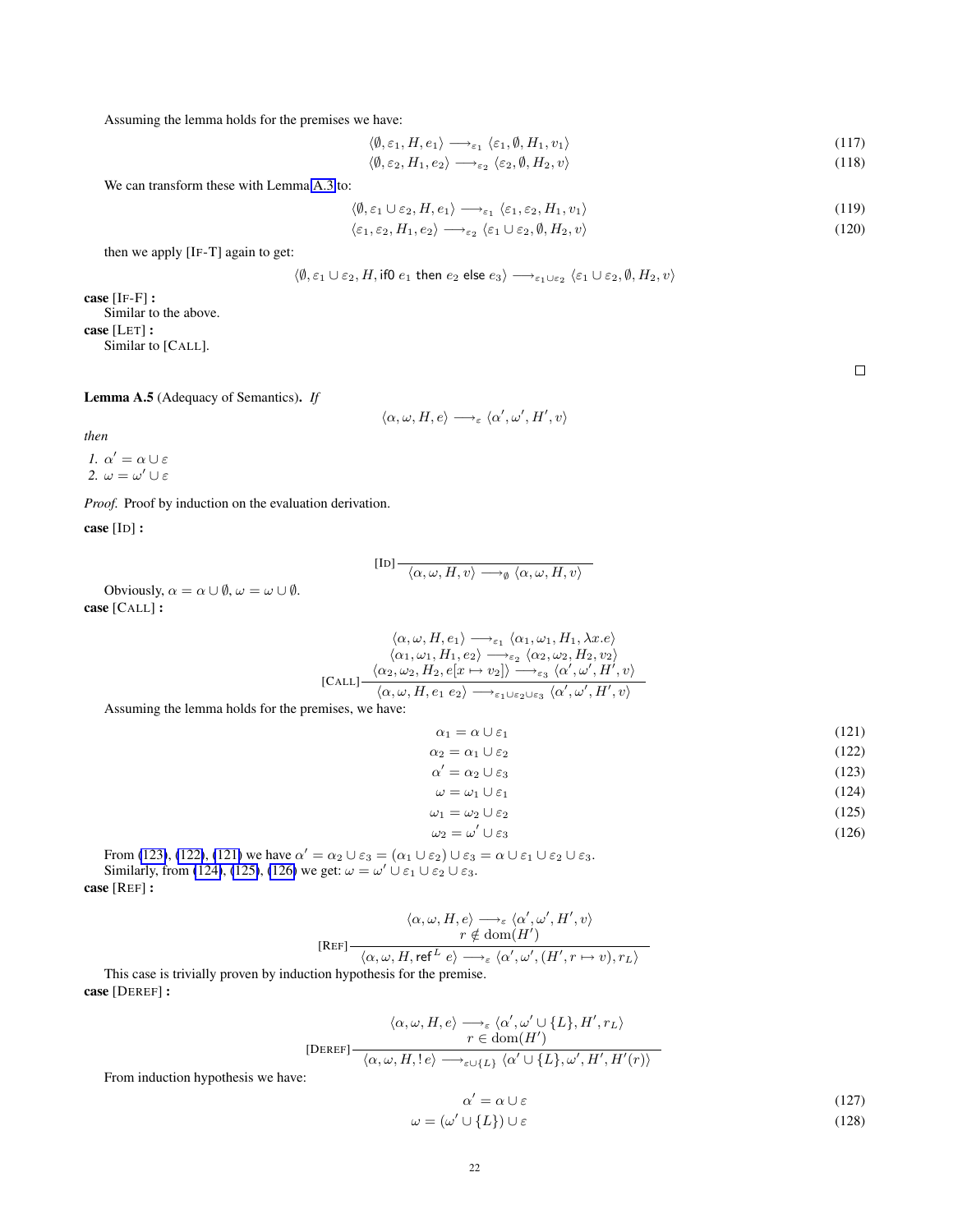By adding  ${L}$  to both sides of the above equations and parenthesizing for readability, we get

$$
\alpha' \cup \{L\} = \alpha \cup (\varepsilon \cup \{L\})\tag{129}
$$

$$
\omega = \omega' \cup (\varepsilon \cup \{L\}) \tag{130}
$$

which proves the case. case [ASSIGN] :

$$
\langle \alpha, \omega, H, e_1 \rangle \longrightarrow_{\varepsilon_1} \langle \alpha_1, \omega_1, H_1, r_L \rangle
$$
  
[ASSIGN] 
$$
\frac{\langle \alpha_1, \omega_1, H_1, e_2 \rangle \longrightarrow_{\varepsilon_2} \langle \alpha_2, \omega_2 \cup \{L\}, (H_2, r \mapsto v'), v \rangle}{\langle \alpha, \omega, H, e_1 := e_2 \rangle \longrightarrow_{\varepsilon_1 \cup \varepsilon_2 \cup \{L\}} \langle \alpha_2 \cup \{L\}, \omega_2, (H_2, r \mapsto v), v \rangle}
$$

From the induction hypothesis we have:

$$
\alpha_1 = \alpha \cup \varepsilon_1 \tag{131}
$$

$$
\alpha_2 = \alpha_1 \cup \varepsilon_2 \tag{132}
$$

$$
\omega = \omega_1 \cup \varepsilon_1 \tag{133}
$$

$$
\omega_1 = (\omega_2 \cup \{L\}) \cup \varepsilon_2 \tag{134}
$$

From the first two we have  $\alpha_2 = \alpha \cup \varepsilon_1 \cup \varepsilon_2$  therefore  $\alpha_2 \cup \{L\} = \alpha \cup \varepsilon_1 \cup \varepsilon_2 \cup \{L\}.$ From the second two we have  $\omega = \omega_2 \cup \varepsilon_1 \cup \varepsilon_2 \cup \{L\}.$ 

case [IF-T] :

#### [IF-T]  $\langle \alpha, \omega, H, e_1 \rangle \longrightarrow_{\varepsilon_1} \langle \alpha_1, \omega_1, H_1, v_1 \rangle \quad v_1 = 0$  $\langle \alpha_1, \omega_1, H_1, e_2 \rangle \longrightarrow_{\varepsilon_2} \langle \alpha_2, \omega_2, H_2, v \rangle$  $\langle \alpha, \omega, H, \mathsf{if0} \; e_1 \; \mathsf{then} \; e_2 \; \mathsf{else} \; e_3 \rangle \longrightarrow_{\varepsilon_1 \cup \varepsilon_2} \langle \alpha_2, \omega_2, H_2, v \rangle$

From induction on the premises we have

$$
\alpha_1 = \alpha \cup \varepsilon_1 \tag{135}
$$

$$
\alpha_2 = \alpha_1 \cup \varepsilon_2 \tag{136}
$$

$$
\omega = \omega_1 \cup \varepsilon_1 \tag{137}
$$

$$
\omega_1 = \omega_2 \cup \varepsilon_2 \tag{138}
$$

The first two give  $\alpha_2 = \alpha \cup \varepsilon_1 \cup \varepsilon_2$ The last two give  $\omega = \omega_2 \cup \varepsilon_1 \cup \varepsilon_2$ case [IF-F] : Similar to the above. case [LET] : Similar to [CALL].

<span id="page-22-1"></span>Lemma A.6 (Substitution). *If*

# $\Phi ; \Gamma , x : \tau \vdash e : \tau'$  $\Phi_\emptyset; \Gamma \vdash v : \tau$

*then*

 $\Phi$ ;  $\Gamma \vdash e[x \mapsto v] : \tau'$ 

*Proof.* Proof is straightforward by induction on the typing derivation.

<span id="page-22-0"></span>**Lemma A.7** (Weakening of environment). *If*  $\Phi$ ;  $\Gamma \vdash e : \tau$  *and*  $\Gamma' \supseteq \Gamma$  *then*  $\Phi$ ;  $\Gamma' \vdash e : \tau$ .

*Proof.* Proof is straightforward by induction on the typing derivation.

Definition A.8 (Canonical typing). *We say that a typing derivation is canonical when*

*1. It ends with [TSub] and the rule above [TSub] is not [TSub] again*

*2. All sub-derivations of the rule above [TSub] are canonical.*

**Lemma A.9** (Construct canonical typing). *If there exists a typing derivation proving the judgment*  $\Phi$ ;  $\Gamma \vdash e : \tau$  *then there exists a canonical typing derivation that proves it as well.*

*Proof.* Trivial.

 $\Box$ 

 $\Box$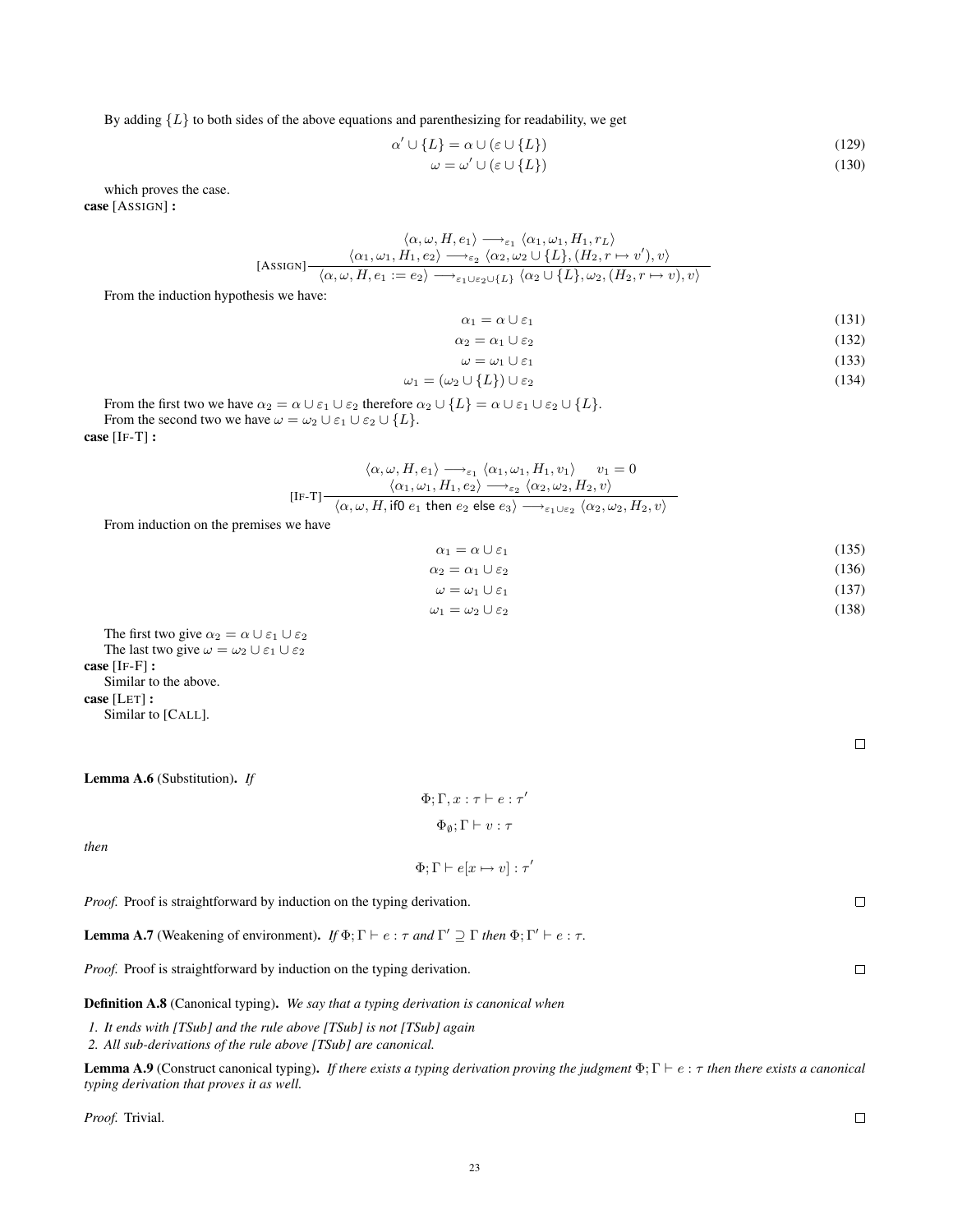**Definition A.10** (Substitution). Given  $T_e$  ::  $[\Phi_e; \Gamma, x : \tau \vdash e : \tau']$  and a canonical typing derivation  $T_v$  ::  $[\Phi_\emptyset; \Gamma \vdash v : \tau]$ , we define a *substitution algorithm*

SUBST  $([T_e], [T_v])$ 

*that constructs a canonical typing derivation for*

$$
\Phi_e; \Gamma \vdash e[x \mapsto v] : \tau'
$$

*based on the substitution lemma.*

$$
\text{SUBST}\left([\Phi;\Gamma,x:\tau\vdash n:int], [\Phi_{\emptyset};\Gamma\vdash v:\tau]\right) = \begin{pmatrix}\n[T\text{INT}]\quad \frac{\Phi_{\emptyset};\Gamma\vdash n:int}{\Phi_{\emptyset}\subseteq \Phi} \\
\text{TSub}\,\frac{int\leq int}{\Phi;\Gamma\vdash n:int}\n\end{pmatrix}
$$

$$
\text{SUBST}\left([\Phi;\Gamma,x:\tau\vdash x:\tau],\begin{bmatrix}T'_v::\Phi_\emptyset;\Gamma\vdash v:\tau'\\ \Phi_\emptyset\leq\Phi_\emptyset\\\tau'\leq\tau\\\hline T_v::\Phi_\emptyset;\Gamma\vdash v:\tau\\\end{bmatrix}\right)\right\} \qquad = \qquad \left(\begin{array}{c}T'_v::\Phi_\emptyset;\Gamma\vdash v:\tau'\\ \Phi_\emptyset\leq\Phi\\\tau'\leq\tau\\\hline \Phi;\Gamma\vdash v:\tau\\\end{array}\right)
$$

$$
\text{SUBST}\left(\left[(\text{TVAR} / \frac{(\Gamma, x : \tau)(y) = \tau'}{\Phi_{\emptyset}; \Gamma, x : \tau \vdash y : \tau'}\right], [\Phi_{\emptyset}; \Gamma \vdash v : \tau]\right) \text{ where } x \neq y \qquad = \qquad \left(\begin{array}{c} [\text{TVAR} / \frac{\Gamma(y) = \tau'}{\Phi_{\emptyset}; \Gamma \vdash y : \tau'} \\ \Phi_{\emptyset} \leq \Phi_{\emptyset} \\ \tau' \leq \tau' \\ \Phi_{\emptyset}; \Gamma \vdash y : \tau' \end{array}\right)
$$

$$
\text{SUBST}\left(\begin{bmatrix} T_1::\Phi_1;\Gamma,x:\tau\vdash e_1:\tau_1\longrightarrow^{\Phi_f}\tau_2\\ T_2::\Phi_2;\Gamma,x:\tau\vdash e_2:\tau_1\\ \hline\Phi_1\vartriangleright\Phi_2\vartriangleright\Phi_f\hookrightarrow\Phi\\ \hline\Phi;\Gamma,x:\tau\vdash e_1\ e_2:\tau_2\end{bmatrix},\begin{bmatrix} T_v::\Phi_\emptyset;\Gamma\vdash v:\tau\end{bmatrix}\right)\right\} = \begin{bmatrix} \text{SUBST}\left(\begin{bmatrix} T_1\end{bmatrix},\begin{bmatrix} T_v\end{bmatrix})\\ \hline \Phi_1\vartriangleright\Phi_2\vartriangleright\Phi_f\hookrightarrow\Phi\\ \hline\Phi;\Gamma\vdash e_1\ e_2[x\mapsto v]:\tau_2\end{bmatrix}
$$

*The other cases are similar and follow the substitution lemma.*

Definition A.11 (Weakening). *Similarly to substitution, we define a weakening function, that constructs a weakened typing derivation using a given* Γ 0 *(following the structure of the proof of the weakening lemma):*

$$
\text{WEAKEN}\left(\left[\Phi;\Gamma \vdash e:\tau\right],\Gamma'\right) = \left(\Phi;\Gamma' \vdash e:\tau\right)
$$

*Given*  $\Gamma' \supseteq \Gamma$ *, we define:* 

$$
\text{WEAKEN}\left(\left[\text{TVAR}\right] - \frac{\Gamma(x) = \tau}{\Phi; \Gamma + n : int}, \Gamma'\right) = \left(\text{TVAR}\right) - \frac{\Gamma'(x) = \tau}{\Phi; \Gamma' + n : int}\right)
$$
\n
$$
\text{WEAKEN}\left(\left[\text{TVAR}\right] - \frac{\Gamma(x) = \tau}{\Phi; \Gamma + x : \tau}\right], \Gamma'\right) = \left(\text{TVAR}\right) - \frac{\Gamma'(x) = \tau}{\Phi; \Gamma' + x : \tau}\right)
$$
\n
$$
\text{WEAKEN}\left(\left[\text{Tr}\left(\frac{\Gamma(x) = \tau}{\Phi; \Gamma + x : \tau}\right), \Gamma'\right] = \left(\text{WEAKEN}\left(\frac{\Gamma(x) = \tau}{\Phi; \Gamma' + x : \tau}\right)\right)
$$
\n
$$
\text{WEAKEN}\left(\frac{\Gamma(x) = \tau}{\Phi; \Gamma' + x : \tau}\right)
$$
\n
$$
\frac{\Phi_1 \triangleright \Phi_2 \triangleright \Phi_f \rightarrow \Phi}{\Phi; \Gamma + e_1 e_2 : \tau_2}\right], \Gamma'\right) = \left(\text{TRPP}\right) - \frac{\Phi_1 \triangleright \Phi_2 \triangleright \Phi_f \rightarrow \Phi}{\Phi; \Gamma' + e_1 e_2 : \tau_2}
$$

*The other cases are similar.*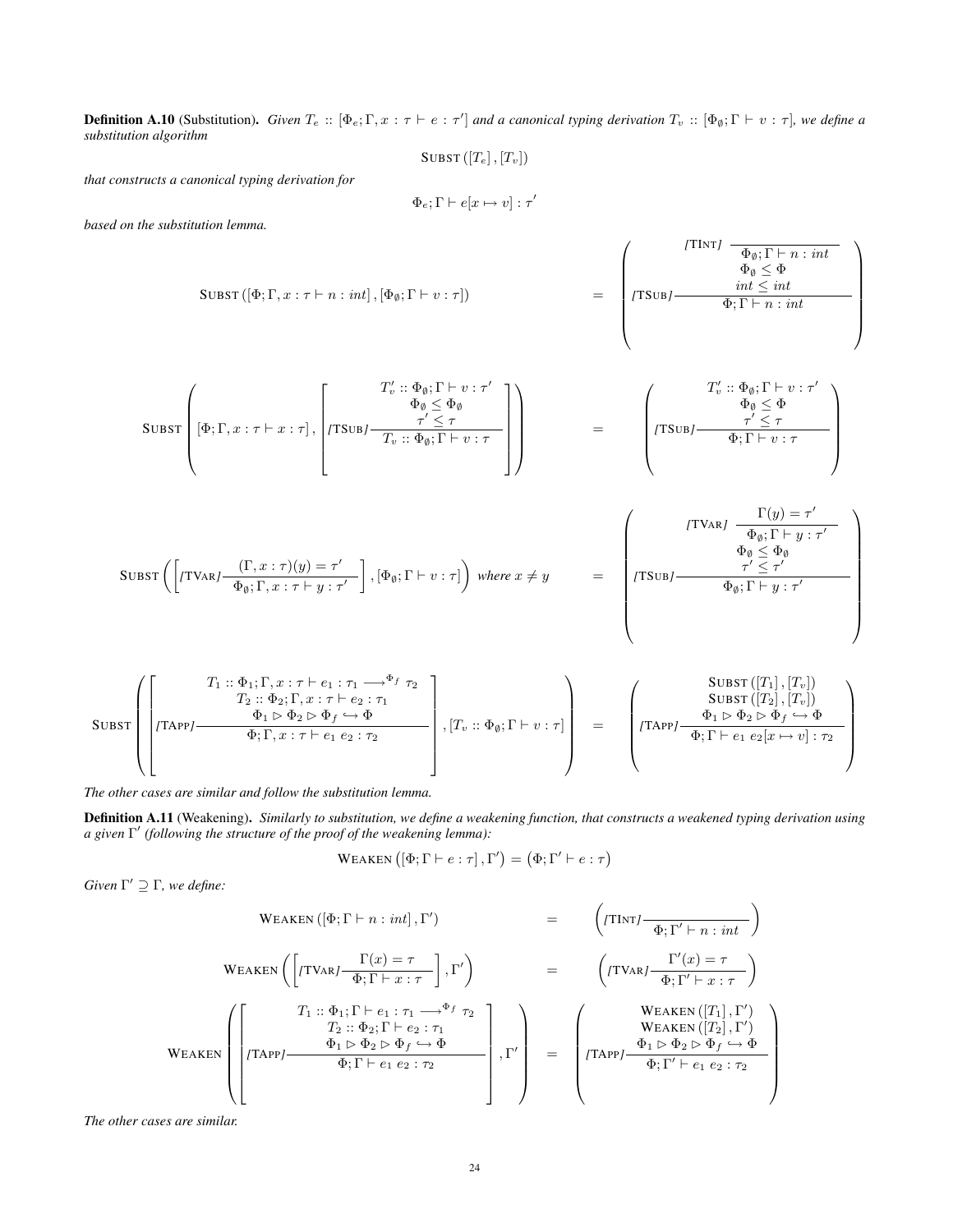$\frac{[\text{ID-A}] \rightarrow \gamma T, \alpha, \omega, H, v}{\langle T, \alpha, \omega, H, v \rangle \rightarrow \gamma} \langle T', \alpha, \omega, H, v \rangle$ where [TSUB]  $\Phi_{\emptyset}; \Gamma \vdash v : \tau'$  $\tau' \leq \tau$  $\Phi_{\emptyset} \leq \Phi$  $T :: Φ; Γ ⊢ v : τ$ and  $T' :: \Phi_{\emptyset}; \Gamma \vdash v : \tau$ 

<span id="page-24-0"></span>Figure 13. Typed operational semantics for values

*Soundness proof strategy* To prove the soundness of the contextual effect system, we must show that the effect Φ of a term e approximates the trace  $\alpha$  and promise  $\omega$  of its evaluation. Note, however, that as the program reduces to a value, individual subterms might change through substitutions. It is therefore not always obvious which Φ in the typing derivation for the original term corresponds to a subterm produced during evaluation. To make this connection explicit, we define a *typed operational semantics* that annotates each state in the evaluation with a typing derivation. Our semantics is "natural," in the sense that as subterms are modified by substitutions, our semantics "preserves" the  $\Phi$ associated with them.

Note that since the terms might change during evaluation, the typing derivations that we use to annotate the evaluation need not be parts of the original typing—but the Φ's that show up in the new typings always are. By defining this new semantics, we can easily express soundness for contextual effects: the  $\Phi$  assigned to an evaluated term by our semantics always overapproximates the  $\alpha$  and  $\omega$  for the term at runtime. To show the soundness property is not vacuous, we also need to show that we can always construct such a typed operational semantics derivation, given any ordinary evaluation derivation and typing derivation.

*Typed operational semantics* Typed evaluations have the form:

$$
\langle T, \alpha, \omega, H, e \rangle \longrightarrow_{\emptyset} \langle T', \alpha', \omega', H', v \rangle
$$

where  $T$  is a canonical typing derivation for the expression  $e$  that is evaluated:

 $\Phi$ : Γ  $\vdash e : \tau$ 

and  $T'$  is a canonical typing derivation for the result of the evaluation:

$$
\Phi_\emptyset; \Gamma' \vdash v : \tau
$$

Since T is a canonical derivation, it must end with an application of [TSUB] which follows the "normal" typing of the value  $v$ . Since  $v$ is a value, T' can always use  $\Phi_{\emptyset}$  to type it, which simplifies the rules. The new environment  $\Gamma'$  is not in general the same as  $\Gamma$ , because it might contain extra typings for pointers r that are created during the evaluation of  $e$ , but we will show that it is always a superset of Γ. The type of the value is always the same as the type  $\tau$  of e.

Fig. [13](#page-24-0) presents the typed evaluation rule for values. As in the untyped operational semantics, a value  $v$  evaluates to itself without changing the state of the heap, or the trace or promise sets. We have added a typing  $T$  in the input state and a typing  $T'$  in the output state. Note that we list the constraints on typing derivations  $T$  and  $T'$  after the rule, even though they are actually premises of the rule, to improve readability and reduce the complexity of the presentation. We follow this practice for the rest of the annotated evaluation rules, writing the constraints on typing derivations  $T$  that annotate states after the rule as side conditions.

A more interesting case is the rule for typed semantics of the evaluation of function calls [CALL-A], shown in Fig. [14.](#page-25-0) As before, we annotate the first and last state of each evaluation (both in the conclusion and the premises of the rule) with a typing. For the conclusion, we require the typing T of the application to be canonical (ending with [TSUB], followed by [TAPP]). We require the typing for the evaluation of  $e_1$  in the first premise to be the same as in the premise of T, this way forcing  $\Phi_1$  to be the same between the typing of  $e_1$  in the premise and the typing of  $e_1$  as a subterm of the conclusion. Note that this constraint is essentially the definition of which  $\Phi$  in the typing of the superterm is the "correct" one to use for a subterm. In other words, this constraint specifies that  $\Phi_1$  in the typing T is the effect of the evaluation of  $e_1$ . This way, we assign static effects  $\Phi$  from the static typing of a term to the evaluations of its sub-terms. We can then prove that this assignment is indeed sound, i.e. the  $\Phi_1$  we selected for the evaluation of  $e_1$  provides a sound approximation for the actual contextual effect of the evaluation of  $e_1$ .

We require the typing  $T'_1$  of the result of the first premise to be canonical (ending with [TSUB]) followed by [TLAM] since the result is a lambda-term. The typing  $T_1$  uses environment  $\Gamma'$  which will be a superset of  $\Gamma$ , possibly with extra bindings. We annotate the second premise of the typed evaluation with a typing  $T_2$ , constructed by weakening  $T_1$  to use  $\Gamma'$ . The partial function WEAKEN ( $\parallel$ ,) is only applicable when  $\Gamma' \supseteq \Gamma$ . We cannot directly use  $T_2$  to annotate the initial state of the second premise, because we need to maintain the invariant that the environment in each state types all the locations of the heap at that state. For that reason we constrain  $T_2$  to be a weakened version of  $T_2$ , and later prove that  $\Gamma'$  is always a superset of  $\Gamma$  and therefore the weakening is well defined and  $T'_2$  is a valid derivation. In any case  $T_2$  and  $T'_2$ share the same  $\Phi_2$  from the original typing, which we later prove that correctly approximates the contextual effects of the evaluation in the second premise.

As before, we annotate the resulting state of the second premise with a canonical derivation  $T_2'$ , which types the resulting value  $v_2$  under environment  $\Gamma_2$  to produce the same type  $\tau_1$  as  $T_2$ . As before, we do not need to constrain  $\Gamma_2$ , since we can prove that  $\Gamma_2 \supseteq \Gamma_1$ .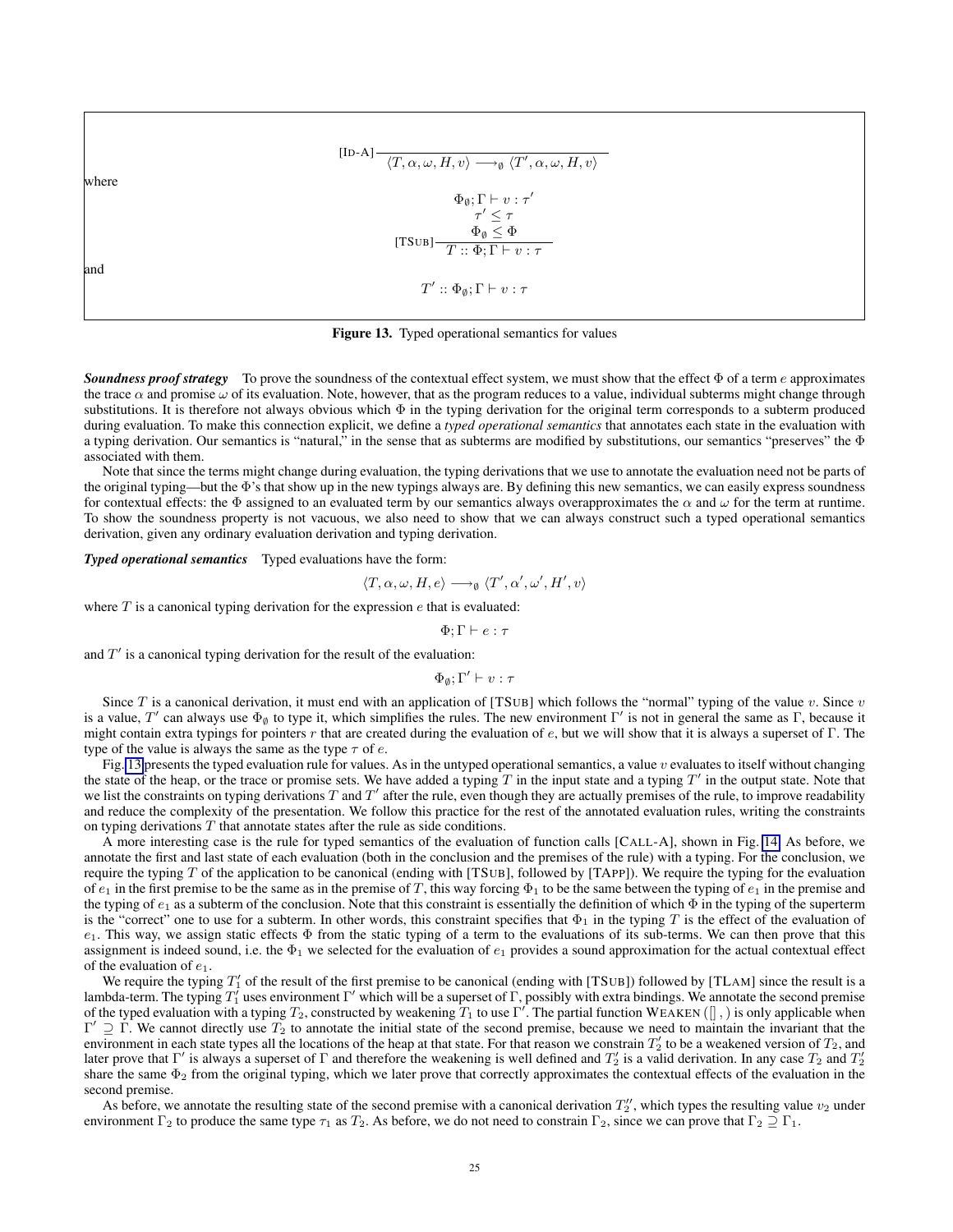$$
(T_1, \alpha, \omega, H, e_1) \rightarrow_{e_1} (T'_1, \alpha_1, \omega_1, H_1, \lambda x, e)
$$
  
\n
$$
(T'_2, \alpha_1, \omega_1, H_1, e_2) \rightarrow_{e_2} (T'_2, \alpha_2, \omega_2, H_2, v_2)
$$
  
\n
$$
[CAL, A] \xrightarrow{(T_3, \alpha_2, \omega_2, H_2, e[x \to v_2]) \rightarrow_{e_3} (T_v, \alpha', \omega', H', v)}
$$
  
\nwhere  
\n
$$
T_1 \dots \Phi_1; \Gamma \vdash e_1; \tau_1 \rightarrow_{e_1} \tau_2
$$
  
\n
$$
T_2 \dots \Phi_2; \Gamma \vdash e_2; \tau_2
$$
  
\n
$$
[T\Lambda\text{PP}] \xrightarrow{\Phi} \Phi_1 \vdash \Phi_2 \vdash \Phi_2 \vdash \Phi_2
$$
  
\n
$$
\frac{\tau_2 \le \tau'}{T_1 \cdot \Theta_1; \Gamma \vdash e_1, e_2; \tau'_2}
$$
  
\n
$$
[T\text{SUB}] \xrightarrow{\Phi_1 \vdash \Phi_2 \vdash \Phi_1 \vdash \Phi_2}
$$
  
\n
$$
\frac{\tau_1 \cdot \Phi_1' \cdot \Gamma \vdash e_1, e_2; \tau'_1}{\Phi_0; \Gamma \vdash e_1, e_2; \tau'_1}
$$
  
\n
$$
[T\text{SUB}] \xrightarrow{\tau_1 \vdash \Phi_1' \vdash \Phi_2' \vdash \Phi_1' \vdash e_1' \tau'_2}
$$
  
\n
$$
[T\text{SUB}] \xrightarrow{\tau_1 \vdash \Phi_1' \vdash \Phi_2' \vdash \Phi_1' \vdash e_1' \tau'_2}
$$
  
\n
$$
T'_1 \dots \Psi_1' \Gamma_1 \vdash \lambda x, e; \tau_1 \xrightarrow{\Phi_1' \tau_2}
$$
  
\n
$$
\frac{\tau'_2}{\Phi_0; \Gamma_1 \vdash \lambda x, e; \tau_1 \xrightarrow{\Phi_1' \tau_2}
$$
  
\nand  
\n
$$
T'_2 \dots \Psi_1' \vdash e_2' \vdash \tau'_1
$$
  
\nand  
\n $$ 

<span id="page-25-0"></span>Figure 14. Typed operational semantics for function call

Interestingly, the third premise of the [CALL] evaluation does not reduce a term that exists in the superterm, but instead the term that results from substituting  $x$  with  $v$  in  $e$ , where  $e$  is the body of the lambda term of the first premise. Therefore, there is no straightforward way to use an existing typing derivation from the sub-derivations of  $T$  to annotate the third evaluation. Instead, we construct the correct typing derivation from the premises of  $T_f$  (the typing of the lambda term) and  $T''_2$  (the typing of  $v_2$ ). We define a partial function SUBST  $([T], [T'])$ that constructs a typing for  $e[v \mapsto x]$  given appropriate typings for e and v, similarly to the weakening function. We later prove that it can be applied and will construct a typing for the term under  $\Phi_f$ , the effect used to type the body of the function in  $T'_1$ . Note that this is one of the few cases where we need the typing that annotates the result of a typed evaluation. Finally, we annotate the result of the third premise of the evaluation with  $T_v$ , a typing of v under  $\Phi_\emptyset$  and  $\Gamma_3$ , which we will show is a superset of  $\Gamma_2$ , to give the same type  $\tau'$  as T.

Definition A.12 (Consistent type state). *A typed operational semantics state*

$$
\langle T, \alpha, \omega, H, e \rangle
$$
  
where  

$$
T :: \Phi; \Gamma \vdash e : \tau
$$
  
is consistent, written  

$$
\vdash \langle T, \alpha, \omega, H, e \rangle
$$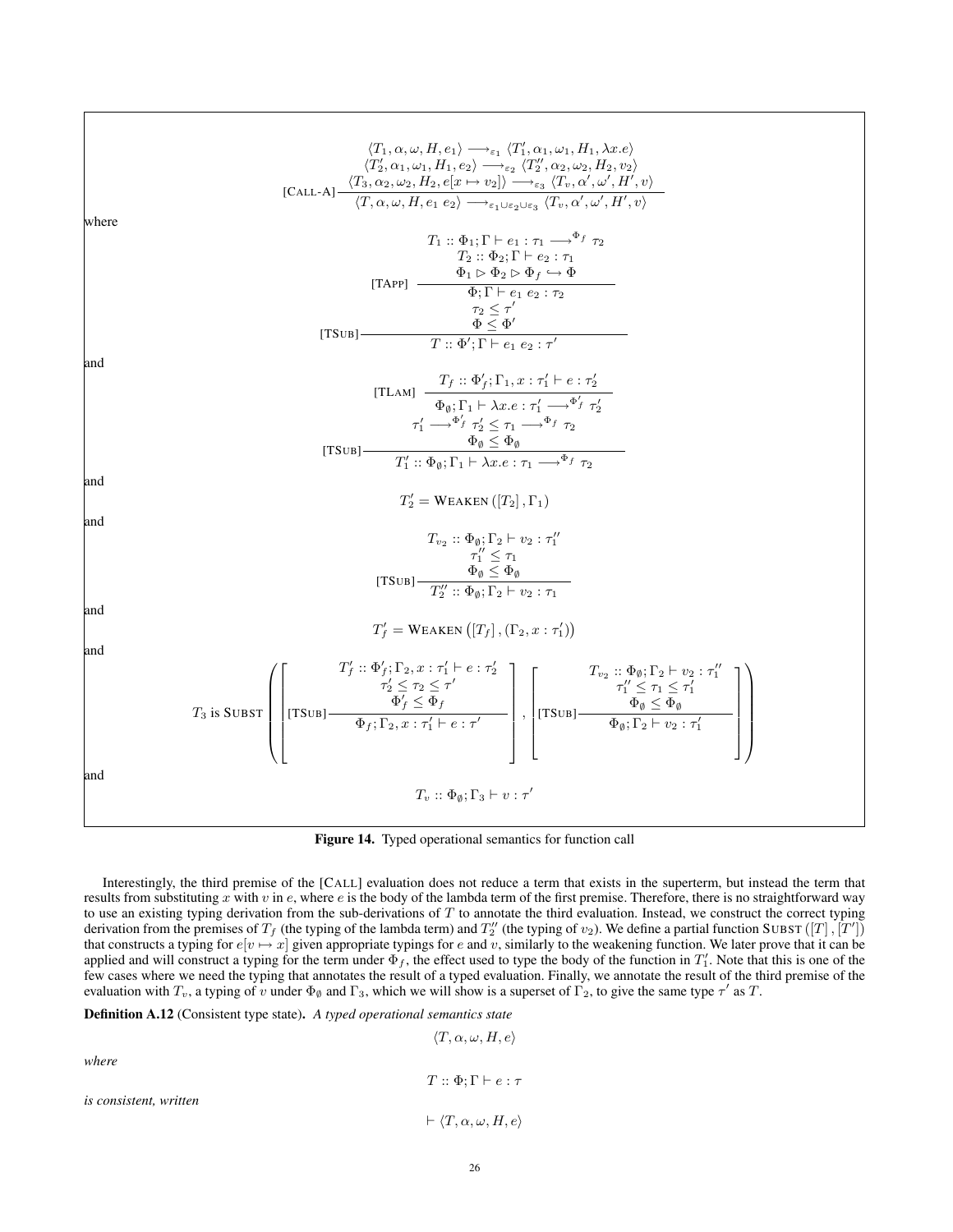

Figure 15. Typed operational semantics for reference



Figure 16. Typed operational semantics for dereference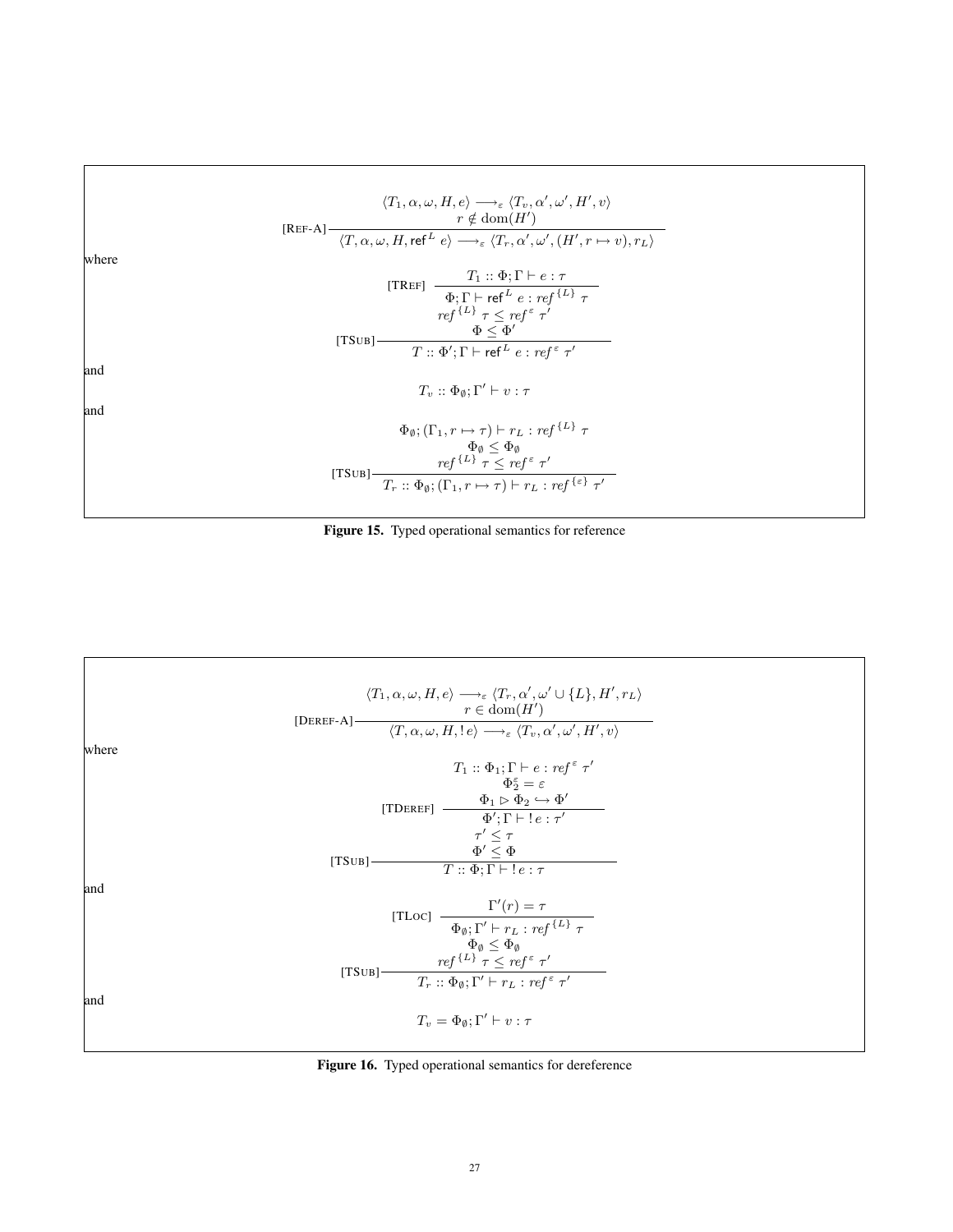[IF-T-A]  $\langle T_1, \alpha, \omega, H, e_1 \rangle \longrightarrow_{\varepsilon_1} \langle T_{v_1}, \alpha_1, \omega_1, H_1, v_1 \rangle$  $v_1 = 0$  $\langle T_2', \alpha_1, \omega_1, H, e_2 \rangle \longrightarrow_{\varepsilon_1} \langle T_v, \alpha_2, \omega_2, H_2, v \rangle$  $\langle T, \alpha, \omega, H, \text{if}0 \ e_1 \text{ then } e_2 \text{ else } e_3 \rangle \longrightarrow_{\varepsilon_1 \cup \varepsilon_2} \langle T_v, \alpha_2, \omega_2, H_2, v \rangle$ where [TIF]  $T_1 :: \Phi_1; \Gamma \vdash e_1 : int$  $T_2 :: \Phi_2; \Gamma \vdash e_2 : \tau$  $T_3 :: \Phi_2; \Gamma \vdash e_3 : \tau$  $\Phi_1 \rhd \overline{\Phi}_2 \hookrightarrow \overline{\Phi}$  $T :: \Phi ; \Gamma \vdash$  if0  $e_1$  then  $e_2$  else  $e_3 : \tau$ and  $T_{v_1}$ ::  $\Phi_{\emptyset}$ ;  $\Gamma_1 \vdash v_1$ : int and  $T_2' = \text{WEAKEN}\left(\left[T_2\right], \Gamma_1\right)$ and  $T_v$  ::  $\Phi_{\emptyset}$ ;  $\Gamma_2 \vdash v : \tau$ [IF-F-A]  $\langle T_1, \alpha, \omega, H, e_1 \rangle \longrightarrow_{\varepsilon_1} \langle T_{v_1}, \alpha_1, \omega_1, H_1, v_1 \rangle$  $v_1 \neq 0$  $\langle T_2', \alpha_1, \omega_1, H, e_3 \rangle \longrightarrow_{\varepsilon_2} \langle T_v, \alpha_2, \omega_2, H_2, v \rangle$  $\langle T, \alpha, \omega, H,$  if0  $e_1$  then  $e_2$  else  $e_3\rangle \longrightarrow_{\varepsilon_1\cup\varepsilon_2} \langle T_v, \alpha_2, \omega_2, H_2, v\rangle$ where [TIF]  $T_1 :: \Phi_1; \Gamma \vdash e_1 : int$  $T_2 :: \Phi_2; \Gamma \vdash e_2 : \tau$  $T_3 :: \Phi_2; \Gamma \vdash e_3 : \tau$  $\Phi_1 \rhd \Phi_2 \hookrightarrow \Phi$  $T :: \Phi ; \Gamma \vdash$  if0  $e_1$  then  $e_2$  else  $e_3 : \tau$ and  $T_{v_1} :: \Phi_{\emptyset}; \Gamma_1 \vdash v_1 : \text{int}$ and  $T_{2}' = \text{WEAKEN}\left(\left[T_{2}\right], \Gamma_{1}\right)$ and  $T_v$  ::  $\Phi_{\emptyset}$ ;  $\Gamma_2 \vdash v : \tau$ Figure 17. Typed operational semantics for conditional

*if*

 $\Gamma \vdash H$ 

 $T :: \Phi; \Gamma \vdash e : \tau$ 

# <span id="page-27-0"></span>Lemma A.13 (Environment grows, types do not). *If*

 $\langle T, \alpha, \omega, H, e \rangle \longrightarrow_{\varepsilon} \langle T_v, \alpha', \omega', H', v \rangle$ 

*and*

*and*

$$
T_v\,::\Phi';\Gamma'\vdash v:\tau'
$$

*then*  $Γ' ⊇ Γ$ 

*and*

*Proof.* Trivial.

 $\Box$ 

 $\tau=\tau'$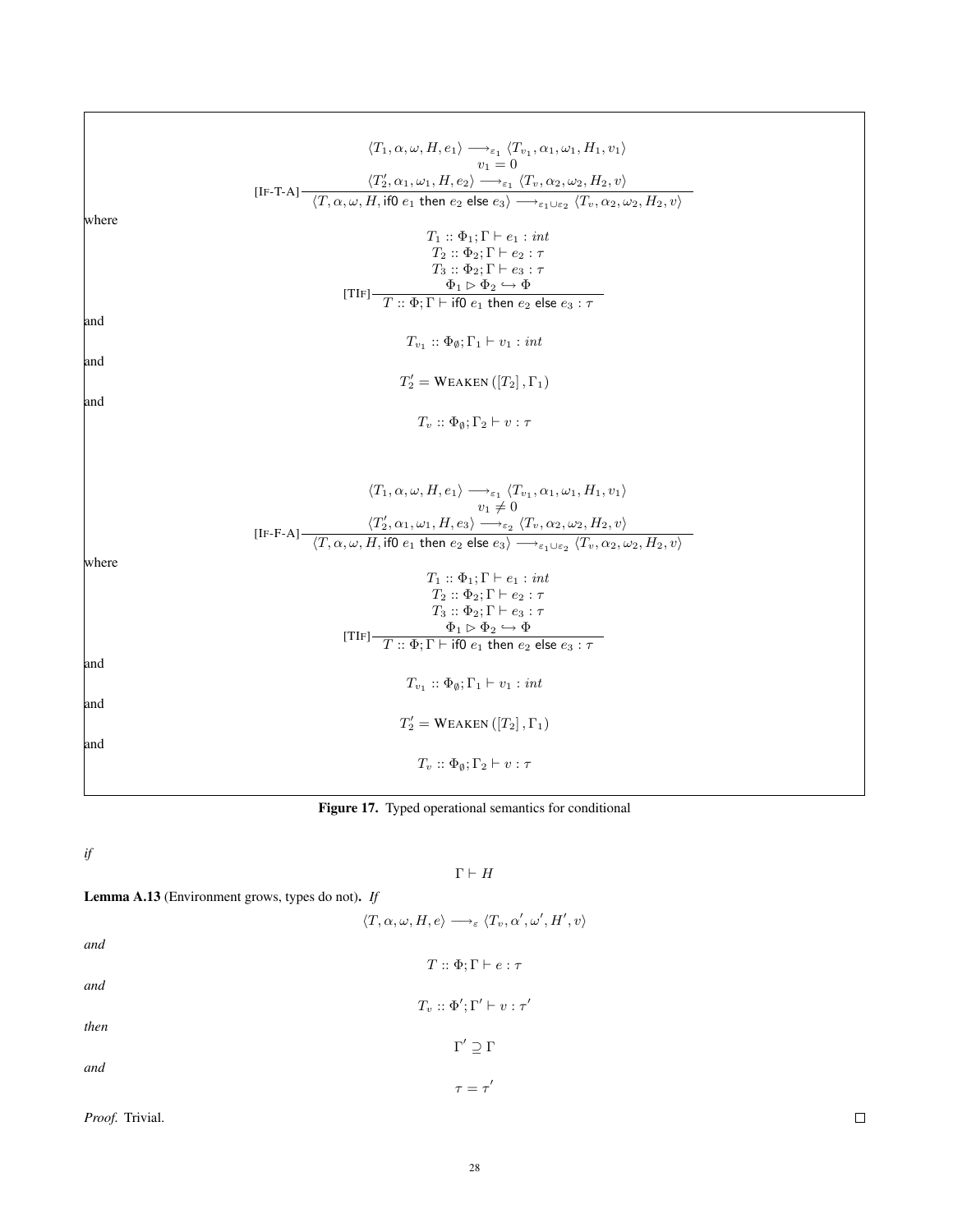wher

and

and

and

and

|    | $\langle T_1, \alpha, \omega, H, e_1 \rangle \longrightarrow_{\varepsilon_1} \langle T_{v_1}, \alpha_1, \omega_1, H_1, v_1 \rangle$<br>[LET-A] $\frac{\langle T_2', \alpha_1, \omega_1, H_1, e_2[x \mapsto v_1] \rangle}{\langle T, \alpha, \omega, H \rangle} \rightarrow_{\epsilon_1} \frac{\langle T_v, \alpha', \omega', H', v \rangle}{\langle T, \alpha, \omega, H \rangle}$ |  |
|----|------------------------------------------------------------------------------------------------------------------------------------------------------------------------------------------------------------------------------------------------------------------------------------------------------------------------------------------------------------------------------------|--|
| re | $T_1 :: \Phi_1 : \Gamma \vdash e_1 : \tau_1$<br>$T_2 :: \Phi_2; \Gamma, x : \tau_1 \vdash e_2 : \tau_2$<br>[TAPP] $\frac{\Phi_1 \triangleright \Phi_2 \hookrightarrow \Phi'}{\Phi'; \Gamma \vdash \text{let } x = e_1 \text{ in } e_2 : \tau_2}$<br>$\tau_2 \leq \tau$<br>[TSUB] $\frac{\Phi' \leq \Phi}{T :: \Phi; \Gamma \vdash \text{let } x = e_1 \text{ in } e_2 : \tau}$     |  |
|    | $T_{v_1}$ : $\Phi_{\emptyset}$ ; $\Gamma_1 \vdash v_1 : \tau_1$                                                                                                                                                                                                                                                                                                                    |  |
|    | $T_v$ : $\Phi_0$ : $\Gamma_2 \vdash v : \tau_2$                                                                                                                                                                                                                                                                                                                                    |  |
|    | $T_2' = \text{WEAKEN}([T_2], (\Gamma_1, x : \tau_1))$                                                                                                                                                                                                                                                                                                                              |  |
|    | $T_2'' =$ SUBST $([T_2'], [T_{v_1}])$                                                                                                                                                                                                                                                                                                                                              |  |

Figure 18. Typed operational semantics for let

Lemma A.14 (Consistent typed states). *If*

 $\langle T, \alpha, \omega, H, e \rangle \longrightarrow_{\varepsilon} \langle T_v, \alpha', \omega', H', v \rangle$ *and*  $\vdash \langle T, \alpha, \omega, H, e \rangle$ *then*  $\vdash \langle T_v, \alpha', \omega', H', v \rangle$ *Proof.* case [ID-A] : Given  $\langle T, \alpha, \omega, H, v \rangle \longrightarrow_{\varepsilon} \langle T, \alpha, \omega, H, v \rangle$ and  $\vdash \langle T, \alpha, \omega, H, v \rangle$ then obviously  $\vdash \langle T, \alpha, \omega, H, v \rangle$ case [CALL-A] : Given [CALL-A]  $\langle T_1, \alpha, \omega, H, e_1 \rangle \longrightarrow_{\varepsilon_1} \langle T'_1, \alpha_1, \omega_1, H_1, \lambda x. e \rangle$  $\langle T_2', \alpha_1, \omega_1, H_1, e_2 \rangle \longrightarrow_{\varepsilon_2} \langle T_2'', \alpha_2, \omega_2, H_2, v_2 \rangle$  $\langle T_3, \alpha_2, \omega_2, H_2, e[x \mapsto v_2] \rangle \longrightarrow_{\varepsilon_3} \langle T_v, \alpha', \omega', H', v \rangle$  $\langle T, \alpha, \omega, H, e_1 \ e_2 \rangle \longrightarrow_{\varepsilon_1 \cup \varepsilon_2 \cup \varepsilon_3} \langle T_v, \alpha', \omega', H', v \rangle$ where  $[TSUB]$ -[TAPP]  $\frac{\Phi_1 \triangleright \Phi_2 \triangleright \Phi_f \hookrightarrow \Phi_1}{\Phi_1 \triangleright \Phi_2 \triangleright \Phi_3}$  $T_1 :: \Phi_1; \Gamma \vdash e_1 : \tau_1 \longrightarrow^{\Phi_f} \tau_2$  $T_2 :: \Phi_2; \Gamma \vdash e_2 : \tau_1$  $\Phi$ ;  $\Gamma \vdash e_1 e_2 : \tau_2$  $\tau_2 \leq \tau'$  $\Phi \leq \Phi'$  $T :: \Phi'; \Gamma \vdash e_1\ e_2 : \tau'$ and  $\vdash \langle T, \alpha, \omega, H, e_1 \ e_2 \rangle$ we have  $\Gamma \vdash H$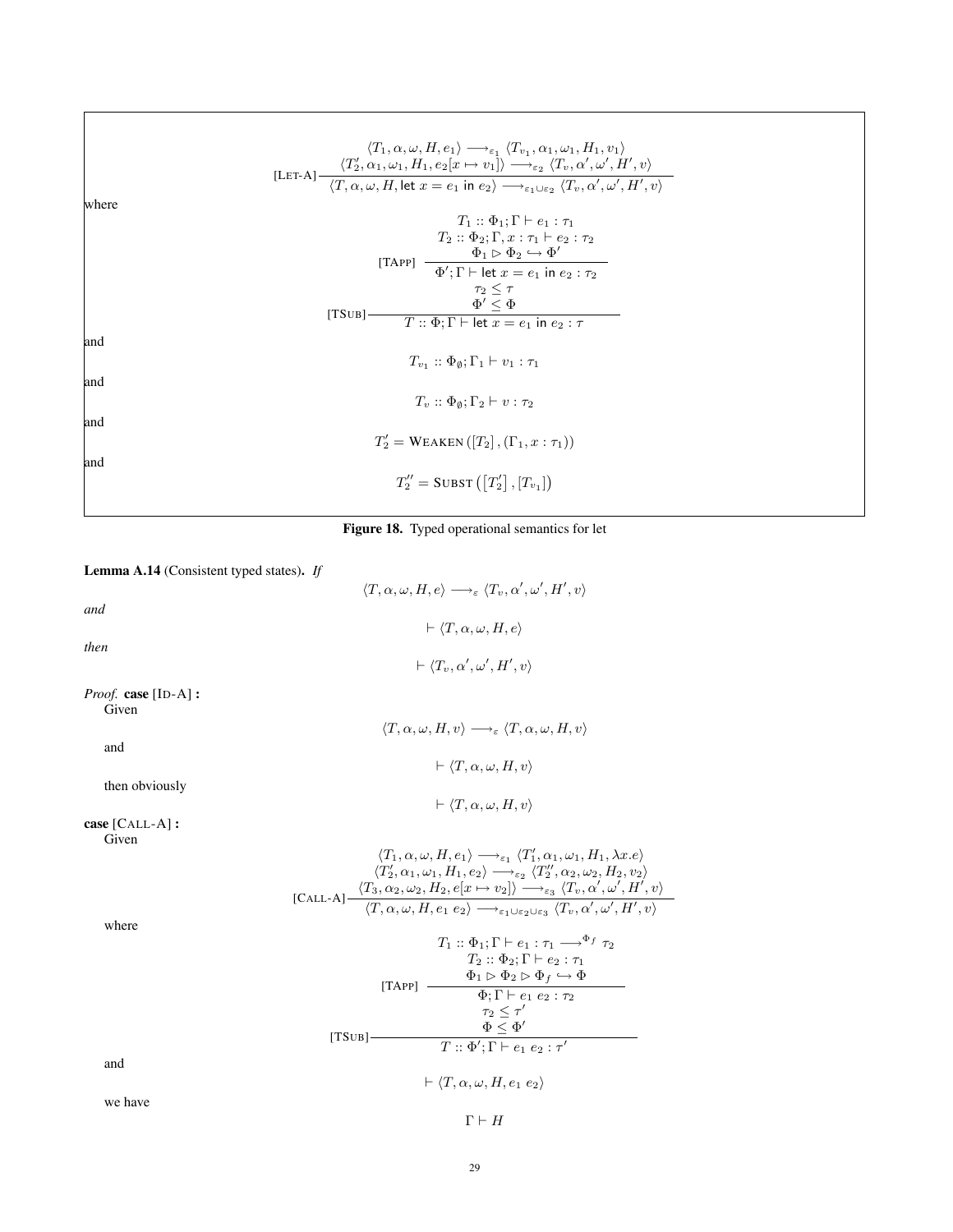| From that and $T_1$ we have                                    |                                                                                                                                                                                                                                                                                                                                                           |  |
|----------------------------------------------------------------|-----------------------------------------------------------------------------------------------------------------------------------------------------------------------------------------------------------------------------------------------------------------------------------------------------------------------------------------------------------|--|
| Therefore, by induction we get                                 | $\vdash \langle T_1, \alpha, \omega, H, e_1 \rangle$                                                                                                                                                                                                                                                                                                      |  |
|                                                                | $\vdash \langle T_1', \alpha_1, \omega_1, H_1, \lambda x. e \rangle$                                                                                                                                                                                                                                                                                      |  |
| where                                                          | $T_1' :: \Phi_{\emptyset}; \Gamma_1 \vdash \lambda x.e : \tau_1 \longrightarrow^{\Phi_f} \tau_2$                                                                                                                                                                                                                                                          |  |
| which gives                                                    | $\Gamma_1 \vdash H_1$                                                                                                                                                                                                                                                                                                                                     |  |
| and                                                            |                                                                                                                                                                                                                                                                                                                                                           |  |
| Also, lemma A.13 gives $\Gamma_1 \supseteq \Gamma$ , therefore | $T_f :: \Phi'_f; \Gamma, x : \tau'_1 \vdash e : \tau'_2$                                                                                                                                                                                                                                                                                                  |  |
|                                                                | $T_2' = \text{WEAKEN}([T_2], \Gamma_1)$                                                                                                                                                                                                                                                                                                                   |  |
| gives                                                          | $\vdash \langle T'_2, \alpha_1, \omega_1, H_1, e_2 \rangle$                                                                                                                                                                                                                                                                                               |  |
| By induction we get                                            | $\vdash \langle T''_2, \alpha_2, \omega_2, H_2, v_2 \rangle$                                                                                                                                                                                                                                                                                              |  |
| where                                                          |                                                                                                                                                                                                                                                                                                                                                           |  |
|                                                                | $T''_2 :: \Phi_{\emptyset}; \Gamma_2 \vdash v_2 : \tau_1$<br>$\Gamma_2 \vdash H_2$                                                                                                                                                                                                                                                                        |  |
| and lemma A.13 gives $\Gamma_2 \supseteq \Gamma_1$ , therefore | $T'_f$ = WEAKEN $([T_f], \Gamma_2, x : \tau'_1)$                                                                                                                                                                                                                                                                                                          |  |
| is                                                             |                                                                                                                                                                                                                                                                                                                                                           |  |
| From $T_2''$ and $\tau_1 \leq \tau_1'$ we get                  | $T'_f :: \Phi'_f; \Gamma_2, x : \tau'_1 \vdash e : \tau'_2$                                                                                                                                                                                                                                                                                               |  |
|                                                                | $T''_2 :: \Phi_{\emptyset}; \Gamma_2 \vdash v_2 : \tau'_1$                                                                                                                                                                                                                                                                                                |  |
| Then with                                                      | $T_3 =$ SUBST $( T_f' ] , [ T_2''' ] )$                                                                                                                                                                                                                                                                                                                   |  |
| we have                                                        | $\vdash \langle T_3, \alpha_2, \omega_2, H_2, e[x \mapsto v_2] \rangle$                                                                                                                                                                                                                                                                                   |  |
| and by induction                                               |                                                                                                                                                                                                                                                                                                                                                           |  |
| case [REF-A] :                                                 | $\vdash \langle T_v, \alpha', \omega', H', v \rangle$                                                                                                                                                                                                                                                                                                     |  |
| Given                                                          |                                                                                                                                                                                                                                                                                                                                                           |  |
|                                                                | $\begin{array}{c} \langle T_1, \alpha, \omega, H, e \rangle \longrightarrow_{\varepsilon} \langle T_v, \alpha', \omega', H', v \rangle \\ r \notin \operatorname{dom}(H') \\ \hline \langle T, \alpha, \omega, H, \operatorname{ref}^L e \rangle \longrightarrow_{\varepsilon} \langle T_r, \alpha', \omega', (H', r \mapsto v), r_L \rangle \end{array}$ |  |
| and                                                            |                                                                                                                                                                                                                                                                                                                                                           |  |
| Similarly to the above, we get                                 | $\vdash \langle T, \alpha, \omega, H, \mathsf{ref}^L e \rangle$                                                                                                                                                                                                                                                                                           |  |
|                                                                | $\vdash \langle T_1, \alpha, \omega, H, e \rangle$                                                                                                                                                                                                                                                                                                        |  |
| and by induction                                               | $\vdash \langle T_v, \alpha', \omega', H', v \rangle$                                                                                                                                                                                                                                                                                                     |  |

where  $T_v$ ::  $\Phi_{\emptyset}$ ;  $\Gamma' \vdash v : \tau$ . Then for  $\Gamma'' = (\Gamma', r \mapsto \tau \ H'' = (H', r \mapsto v)$  we have  $\Gamma'' \vdash H''$  Also  $\Gamma'' \supseteq \Gamma'$  and from lemma [A.13](#page-27-0) we get  $\Gamma' \supseteq \Gamma$ , therefore  $\vdash \langle T_r, \alpha', \omega', H'', r_L \rangle$ 

case Other :

The remaining cases are similar.

<span id="page-29-0"></span>Lemma A.15 (A typed evaluation derivation exists). *If*

 $T :: \Phi : \Gamma \vdash e : \tau$ 

*and*

 $D::\langle \alpha, \omega, H, e \rangle \longrightarrow_{\varepsilon} \langle \alpha', \omega', H', v \rangle$ *and*  $\vdash \langle \alpha, \omega, H, e \rangle$ *then there exists*  $T_v$  *such that*  $\langle T, \alpha, \omega, H, e \rangle \longrightarrow_{\varepsilon} \langle T_v, \alpha', \omega', H', v \rangle$ 

30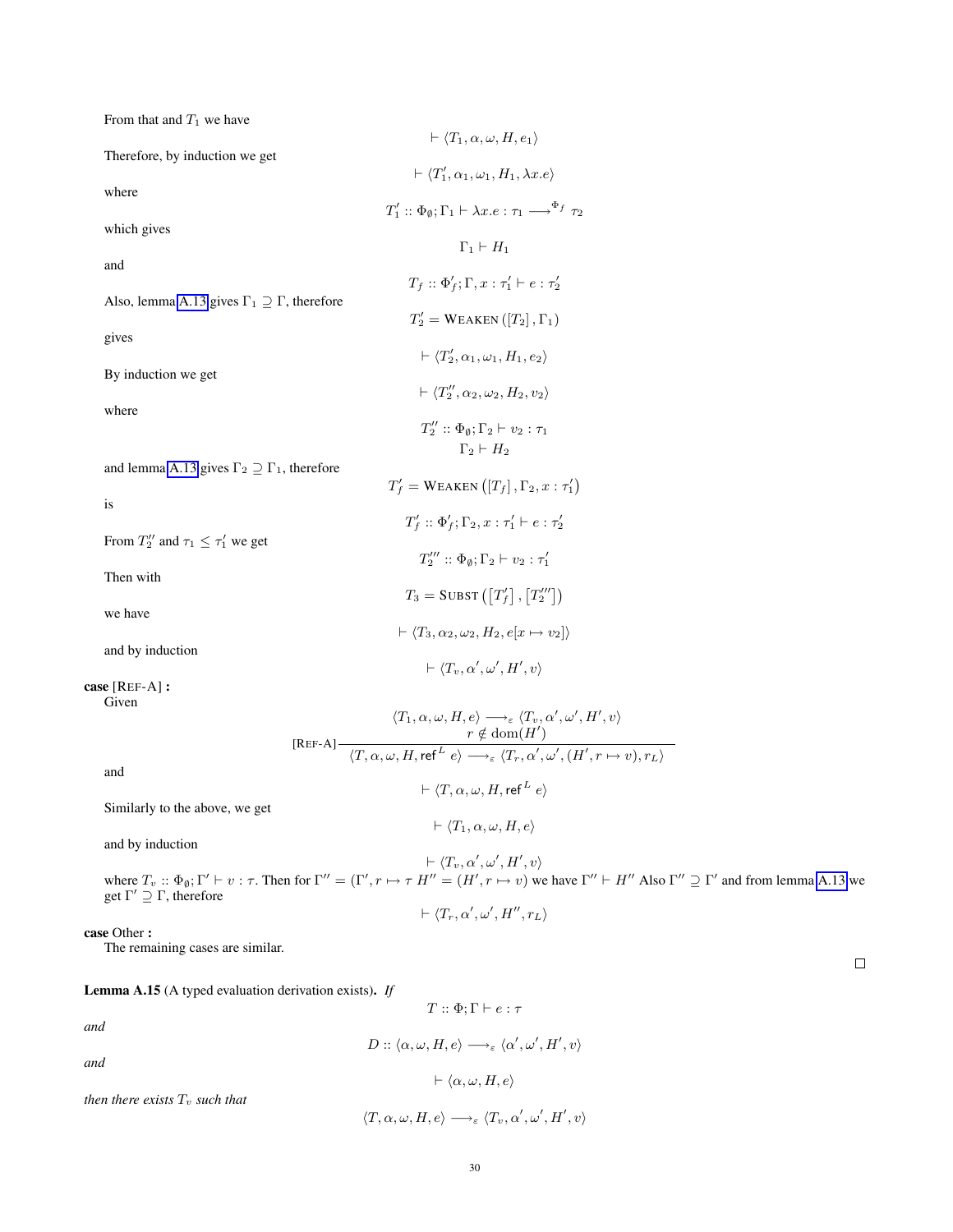# *Proof.* case [ID] :

Given

$$
T::\Phi ;\Gamma \vdash v : \tau
$$

 $D$  ::  $\langle \alpha, \omega, H, v \rangle \longrightarrow_{\emptyset} \langle \alpha, \omega, H, v \rangle$ 

and

From [ID-A] we get

$$
\langle T, \alpha, \omega, H, v \rangle \longrightarrow_{\emptyset} \langle T, \alpha, \omega, H, v \rangle
$$

# case [CALL] :

The assumptions are:

$$
T_1 :: \Phi_1; \Gamma \vdash e_1 : \tau_1 \longrightarrow^{\Phi_f} \tau_2
$$

$$
T_2 :: \Phi_2; \Gamma \vdash e_2 : \tau_1
$$

$$
\Phi_1 \rhd \Phi_2 \rhd \Phi_f \hookrightarrow \Phi
$$

$$
\overline{\Phi_1 \rhd \cdots \rhd \cdots \rhd \cdots \rhd \cdots \rhd \cdots}
$$

$$
T_2 \leq \tau'
$$

$$
\overline{\Phi \leq \Phi'}
$$

$$
T :: \Phi'; \Gamma \vdash e_1 \ e_2 : \tau'
$$

and

$$
D_1 :: \langle \alpha, \omega, H, e_1 \rangle \longrightarrow_{\varepsilon_1} \langle \alpha_1, \omega_1, H_1, \lambda x.e \rangle
$$
  
\n
$$
D_2 :: \langle \alpha_1, \omega_1, H_1, e_2 \rangle \longrightarrow_{\varepsilon_2} \langle \alpha_2, \omega_2, H_2, v_2 \rangle
$$
  
\n
$$
D_3 :: \langle \alpha_2, \omega_2, H_2, e[x \mapsto v_2] \rangle \longrightarrow_{\varepsilon_3} \langle \alpha', \omega', H', v \rangle
$$
  
\nand  $\Gamma \vdash H$ . From  $T_1$ ,  $D_1$  and  $\Gamma \vdash H$ , by induction we have:  $E_1 :: \langle T_1, \alpha, \omega, H, e_1 \rangle \longrightarrow_{\varepsilon_1} \langle T'_1, \alpha_1, \omega_1, H_1, \lambda x.e \rangle$  where

[TLAM] 
$$
\frac{T_f :: \Phi'_f; \Gamma_1, x : \tau'_1 \vdash e : \tau'_2}{\Phi_{\emptyset}; \Gamma_1 \vdash \lambda x. e : \tau'_1 \longrightarrow^{\Phi'_f} \tau'_2}
$$

$$
\tau'_1 \longrightarrow^{\Phi'_f} \tau'_2 \leq \tau_1 \longrightarrow^{\Phi_f} \tau_2
$$

$$
\frac{\Phi_{\emptyset} \leq \Phi_{\emptyset}}{T'_1 :: \Phi_{\emptyset}; \Gamma_1 \vdash \lambda x. e : \tau_1 \longrightarrow^{\Phi_f} \tau_2}
$$

is a canonical typing,  $\Gamma_1 \supseteq \Gamma$  and  $\Gamma_1 \vdash H_1$ . From  $T_2$  and  $\Gamma_1 \supseteq \Gamma$  we get  $T_2' = \text{WEAKEN}([T_2], \Gamma_1)$ . From  $T_2'$ ,  $D_2$ , and  $\Gamma_1 \vdash H_1$ , we get by induction:  $E_2 :: \langle T_2', \alpha_1, \omega_1, H_1, e_2 \rangle \longrightarrow_{\varepsilon_2} \langle T_{v_2}, \alpha_2, \omega_2, H_2, v_2 \rangle$  where  $T_{v_2} :: \Phi_\emptyset; \Gamma_2 \vdash v_2 : \tau_1$ ,  $\Gamma_2 \supseteq \Gamma_1$  and  $\Gamma_2 \vdash H_2$ . From  $\tau_1' \longrightarrow^{\Phi_f'} \tau_2' \leq \tau_1 \longrightarrow^{\Phi_f} \tau_2$  we get  $\tau_1 \leq \tau_1', \tau_2' \leq \tau_2$  and  $\Phi_f' \leq \Phi_f$ , therefore

$$
T_{v_2} :: \Phi_{\emptyset}; \Gamma_2 \vdash v_2 : \tau_1
$$

$$
\tau_1 \leq \tau'_1
$$

$$
\Phi_{\emptyset} \leq \Phi_{\emptyset}
$$

$$
T_2' :: \Phi_{\emptyset}; \Gamma_2 \vdash v_2 : \tau'_1
$$

Also, from  $\Gamma_2 \supseteq \Gamma_1$  we get a  $T'_f = W$ EAKEN  $([T_f], \Gamma_2)$ . Then we construct  $T'_3 = SUBST([T'_f], [T''_2])$  such that  $T'_3 :: \Phi'_f; \Gamma_2 \vdash e[x \mapsto y]$  $[v_2] : \tau'_2$ . Finally, from  $\tau'_2 \leq \tau_2$  we construct  $T_3$ :

$$
T'_3 :: \Phi'_f; \Gamma_2 \vdash e[x \mapsto v_2] : \tau'_2
$$

$$
\tau'_2 \leq \tau_2
$$

$$
\Phi'_f \leq \Phi_f
$$
[TSUB] 
$$
T_3 :: \Phi_f; \Gamma_2 \vdash e[x \mapsto v_2] : \tau_2
$$

From the last and induction, we get  $\langle T_3, \alpha_2, \omega_2, H_2, e[x \mapsto v_2] \rangle \longrightarrow_{\varepsilon_3} \langle T_v, \alpha', \omega', H', v \rangle$  where  $T_v :: \Phi_{\emptyset}; \Gamma_3 \vdash v : \tau_2, \Gamma_3 \supseteq \Gamma_2$  and  $\Gamma_3 \vdash H'.$ 

So, we can apply [CALL-A] to get

$$
\langle T_1, \alpha, \omega, H, e_1 \rangle \longrightarrow_{\varepsilon_1} \langle T'_1, \alpha_1, \omega_1, H_1, \lambda x. e \rangle
$$
  

$$
\langle T_2, \alpha_1, \omega_1, H_1, e_2 \rangle \longrightarrow_{\varepsilon_2} \langle T_{v_2}, \alpha_2, \omega_2, H_2, v_2 \rangle
$$
  
[CALL-A]
$$
\frac{\langle T_3, \alpha_2, \omega_2, H_2, e[x \mapsto v_2] \rangle \longrightarrow_{\varepsilon_3} \langle T_v, \alpha', \omega', H', v \rangle}{\langle T, \alpha, \omega, H, e_1 \ e_2 \rangle \longrightarrow_{\varepsilon_1 \cup \varepsilon_2 \cup \varepsilon_3} \langle T_v, \alpha', \omega', H', v \rangle}
$$

case [REF] :

Given

[TREF] 
$$
\frac{T_1 :: \Phi'; \Gamma \vdash e : \tau'}{\Phi; \Gamma \vdash \mathsf{ref}^L e : \mathsf{ref}^{\{L\}} \tau'}
$$

$$
\Phi' \leq \Phi
$$

$$
\mathsf{[TSUB]} \frac{\mathsf{ref}^{\{L\}} \tau' \leq \mathsf{ref}^{\varepsilon'} \tau}{T :: \Phi; \Gamma \vdash \mathsf{ref}^L e : \mathsf{ref}^{\varepsilon'} \tau}
$$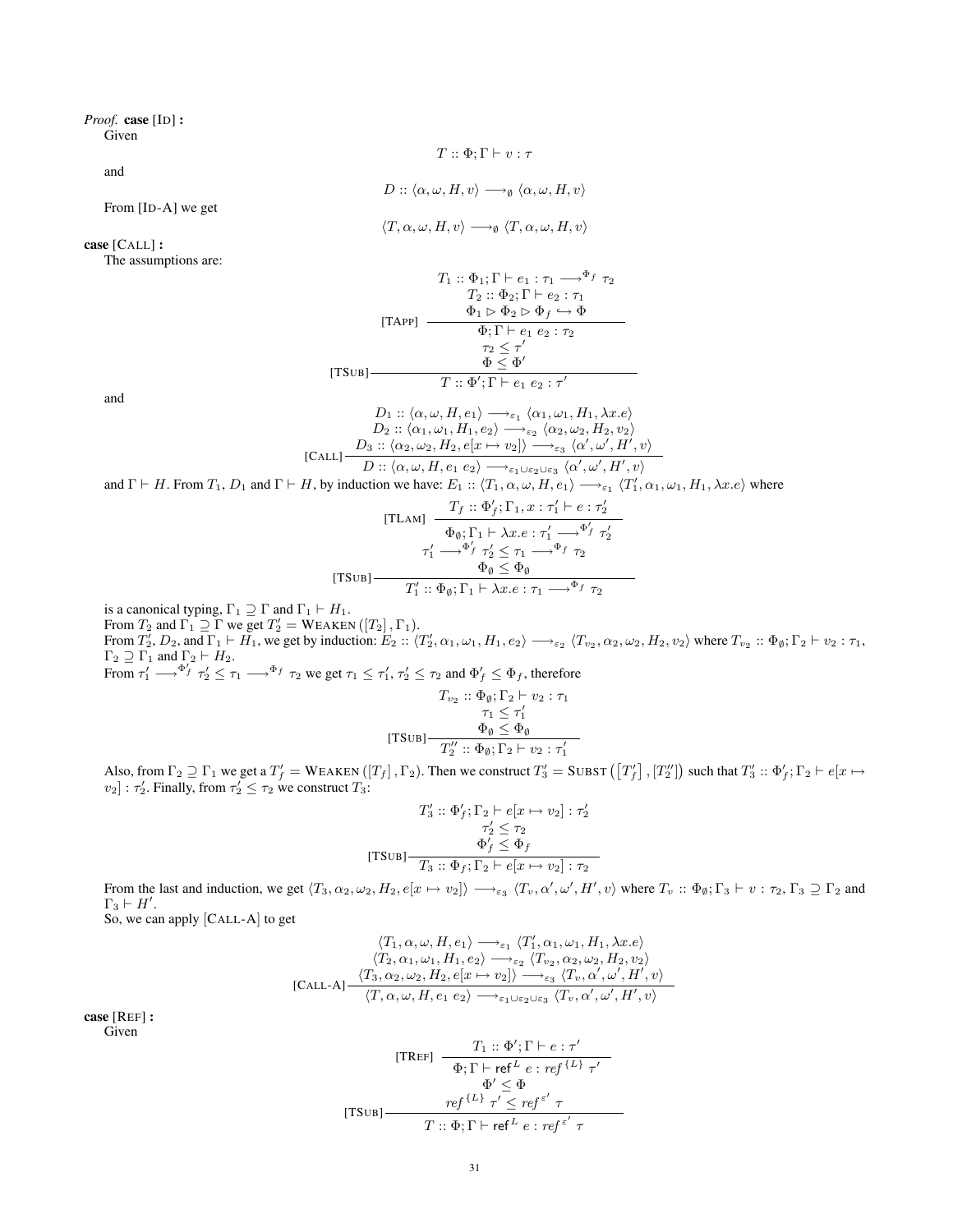and

$$
\begin{array}{c}D_1::\langle \alpha,\omega,H,e\rangle \longrightarrow_{\varepsilon}\langle \alpha',\omega',H',v\rangle\\r\notin\mathrm{dom}(H')\\ \hline D::\langle \alpha,\omega,H,\mathsf{ref}^L\;e\rangle\longrightarrow_{\varepsilon}\langle \alpha',\omega',(H',r\mapsto v),r_L\rangle\end{array}
$$

and  $\Gamma \vdash H$ By induction,  $T_1$  and  $D_1$  we have

$$
\langle T_1, \alpha, \omega, H, e \rangle \longrightarrow_{\varepsilon} \langle T_v, \alpha', \omega', H', v \rangle
$$

where  $T_v$ ::  $\Phi_\emptyset$ ;  $\Gamma' \vdash e : \tau'$  is a canonial typing,  $\Gamma' \supseteq \Gamma$  and  $\Gamma' \vdash H'$ We extend  $\Gamma'$  and  $H'$  to define  $\Gamma'' = (\Gamma', \Gamma \mapsto \tau')$  and  $H'' = (H', \Gamma \mapsto \nu)$  respectively. Then clearly  $\Gamma'' \supseteq \Gamma'$  and  $\Gamma'' \vdash H''$ . Therefore we can apply [REF-A],  $\langle T, \alpha, \omega, H, e \rangle \longrightarrow_{\varepsilon} \langle T_r, \alpha', \omega', (H', r \mapsto v), r_L \rangle$  where

[TLoc] 
$$
\frac{\Gamma''(r) = \tau'}{\Phi_{\emptyset}; \Gamma'' \vdash r_L : ref^{\{L\}} \tau'}
$$

$$
ref^{\{L\}} \tau' \leq ref^{\epsilon'} \tau
$$

$$
\frac{\Phi_{\emptyset} \leq \Phi_{\emptyset}}{T_r :: \Phi_{\emptyset}; \Gamma'' \vdash r_L : ref^{\{\epsilon\}} \tau}
$$

 $\Gamma' \supseteq \Gamma$  and  $\Gamma'' \vdash H''$ case [DEREF] : Given

$$
\Phi_1; \Gamma \vdash e : ref^{\epsilon_1} \tau'
$$

$$
\Phi_2^{\epsilon} = \varepsilon_1
$$

$$
\text{[TDEREF]} \quad \frac{\Phi_1 \rhd \Phi_2 \hookrightarrow \Phi'}{\Phi'; \Gamma \vdash ! e : \tau'}
$$

$$
\tau' \leq \tau
$$

$$
\Phi' \leq \Phi
$$

$$
\Phi; \Gamma \vdash ! e : \tau
$$

and

$$
[{\rm DEREF}] \frac{D_1 :: \langle \alpha, \omega, H, e \rangle \longrightarrow_{\varepsilon} \langle \alpha', \omega' \cup \{L\}, H', r_L \rangle \qquad r \in \text{dom}(H')}{D :: \langle \alpha, \omega, H, !e \rangle \longrightarrow_{\varepsilon \cup \{L\}} \langle \alpha' \cup \{L\}, \omega', H', H'(r) \rangle}
$$

and  $\Gamma \vdash H$ . By induction,  $T_1$  and  $D_1$  we have

$$
\langle T_1,\alpha,\omega,H,e\rangle \longrightarrow_\varepsilon \langle T_r,\alpha',\omega' \cup \{L\},H',r_L\rangle
$$

where

[TLoc] 
$$
\frac{\Gamma'(r) = \tau'}{\Phi_{\emptyset}; \Gamma' \vdash r_L : ref^{\varepsilon'} \tau'}
$$

$$
\Phi_{\emptyset} \leq \Phi_{\emptyset}
$$

$$
[TSUB] \frac{ref^{\varepsilon'} \tau' \leq ref^{\varepsilon} \tau}{T_r :: \Phi_{\emptyset}; \Gamma' \vdash r_L : ref^{\varepsilon} \tau}
$$

and  $\Gamma' \vdash H'$ .

From  $\Gamma' \vdash H'$  we have  $r \in \text{dom}(H') = \text{dom}(\Gamma')$  and

$$
T_v :: \Phi_{\emptyset}; \Gamma' \vdash H'(r) : \Gamma'(r)
$$

Now we can apply [DEREF-A]:

$$
\langle T_1, \alpha, \omega, H, e \rangle \longrightarrow_{\varepsilon} \langle T_r, \alpha', \omega' \cup \{L\}, H', r_L \rangle
$$
  

$$
r \in \text{dom}(H')
$$
  

$$
\langle T, \alpha, \omega, H, !e \rangle \longrightarrow_{\varepsilon} \langle T_v, \alpha', \omega', H', v \rangle
$$

case [ASSIGN] : Similar to [DEREF]. case [IF-T] : Given

$$
D_1 :: \langle \alpha, \omega, H, e_1 \rangle \longrightarrow_{\varepsilon_1} \langle \alpha_1, \omega_1, H_1, v_1 \rangle \qquad v_1 = 0
$$
  
\n
$$
D_2 :: \langle \alpha_1, \omega_1, H_1, e_2 \rangle \longrightarrow_{\varepsilon_2} \langle \alpha_2, \omega_2, H_2, v \rangle
$$
  
\n
$$
D :: \langle \alpha, \omega, H, \text{ if } 0 \text{ } e_1 \text{ then } e_2 \text{ else } e_3 \rangle \longrightarrow_{\varepsilon_1 \cup \varepsilon_2} \langle \alpha_2, \omega_2, H_2, v \rangle
$$
  
\n
$$
T_1 :: \Phi_1, \Gamma \vdash e_1 : \text{ int}
$$
  
\n
$$
T_2 :: \Phi_2; \Gamma \vdash e_2 : \tau
$$
  
\n
$$
T_3 :: \Phi_2; \Gamma \vdash e_3 : \tau
$$
  
\n
$$
[TIF] \longrightarrow T :: \Phi; \Gamma \vdash \text{ if } e_1 \text{ then } e_2 \text{ else } e_3 : \tau
$$

and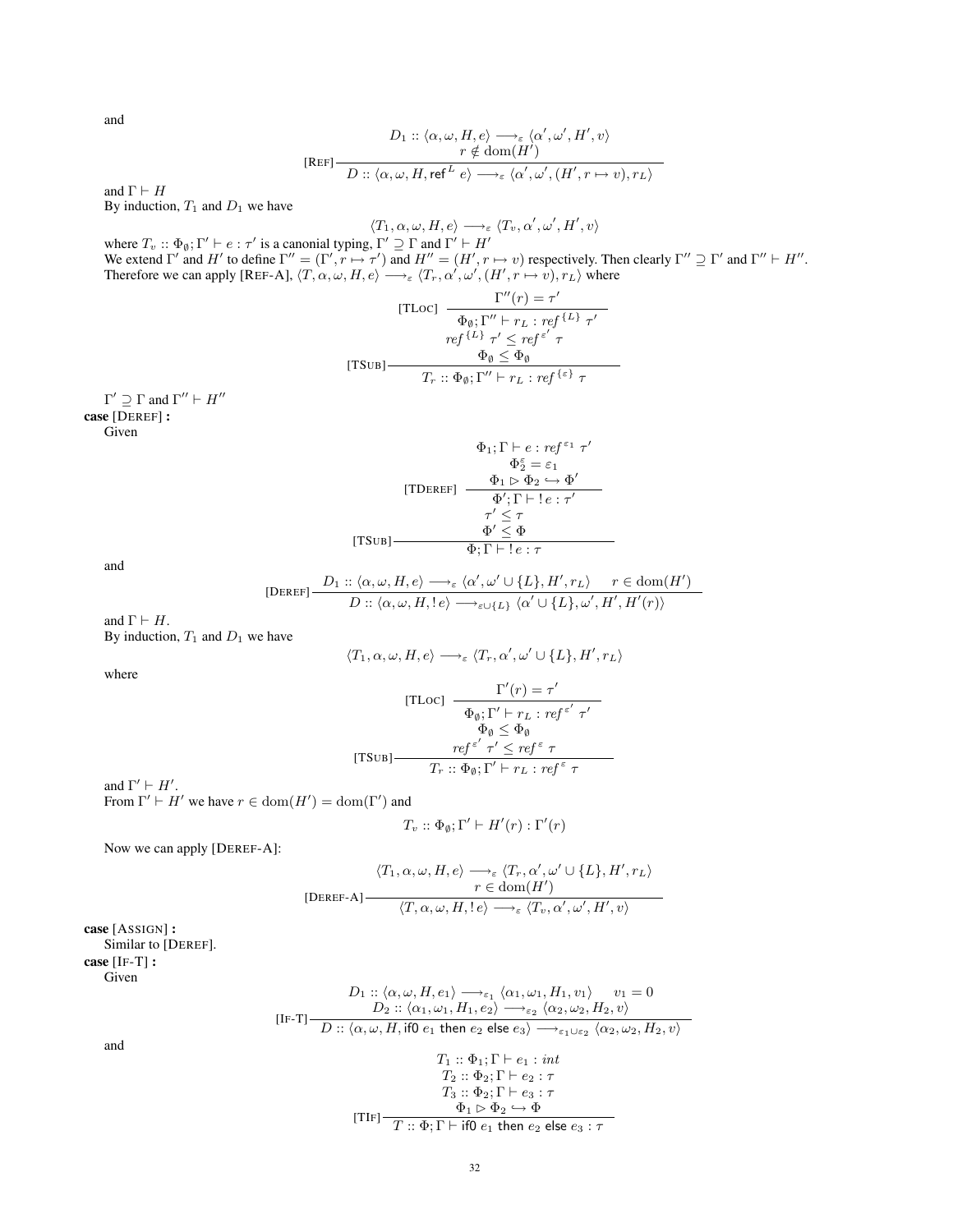and  $\Gamma \vdash H$ . By induction,  $D_1$  and  $T_1$  we have

 $\langle T_1, \alpha, \omega, H, e_1 \rangle \longrightarrow_{\varepsilon_1} \langle T_{v_1}, \alpha_1, \omega_1, H_1, v_1 \rangle$ 

where

[TINT] 
$$
\frac{1}{\Phi_{\emptyset}; \Gamma_1 \vdash v_1 : \text{int}}
$$

$$
\overbrace{v_{\emptyset}}^{\Phi_{\emptyset}} \leq \Phi_{\emptyset}
$$
  
[TSUB] 
$$
\overbrace{r_{v_1} :: \Phi_{\emptyset}; \Gamma_1 \vdash v_1 : int}
$$

and  $\Gamma_1 \supset \Gamma$  and  $\Gamma_1 \vdash H_1$ . We have  $\Gamma_1 \supseteq \Gamma$ , so we get  $T_2' = \text{WEAKEN}([T_2], \Gamma_1) :: \Phi_2; \Gamma_1 \vdash e_2 : \tau$ . By induction,  $T'_2$  and  $D_2$  we get

$$
\langle T_2', \alpha_1, \omega_1, H, e_1 \rangle \longrightarrow_{\varepsilon_1} \langle T_v, \alpha_2, \omega_2, H_2, v \rangle
$$

where

$$
T_v :: \Phi_\emptyset; \Gamma_2 \vdash v : \tau
$$

and  $\Gamma_2 \supseteq \Gamma_1$  and  $\Gamma_2 \vdash H_2$ . Then we can apply [IF-T-A] to get

$$
\langle T_1, \alpha, \omega, H, e_1 \rangle \longrightarrow_{\varepsilon_1} \langle T_{v_1}, \alpha_1, \omega_1, H_1, v_1 \rangle
$$
  
\n
$$
v_1 = 0
$$
  
\n
$$
\langle T_2', \alpha_1, \omega_1, H, e_1 \rangle \longrightarrow_{\varepsilon_1} \langle T_v, \alpha_2, \omega_2, H_2, v \rangle
$$
  
\n
$$
\langle T, \alpha, \omega, H, \text{if} 0 \ e_1 \text{ then } e_2 \text{ else } e_3 \rangle \longrightarrow_{\varepsilon_1 \cup \varepsilon_2} \langle T_v, \alpha_2, \omega_2, H_2, v \rangle
$$

case [IF-F] : Similar to [IF-T]. case [LET] : Similar to [CALL].

<span id="page-32-0"></span>Lemma A.16 (The typed evaluation derivation is complete w.r.t. the evaluation). *If*

$$
E::\langle T,\alpha,\omega,H,e\rangle\longrightarrow_{\varepsilon}\langle T_v,\alpha',\omega',H',v\rangle
$$

*Then*

$$
\langle \alpha, \omega, H, e \rangle \longrightarrow_{\varepsilon} \langle \alpha', \omega', H', v \rangle
$$

*Proof.* Trivial. Sketch: all typed evaluation rules have a corresponding untyped evaluation rule, we can convert each typed evaluation rule to its corresponding untyped by just removing the annotation T.  $\Box$ 

<span id="page-32-1"></span>Theorem A.17 (Prior and Future Effect Soundness). *If*

$$
E::\langle T,\alpha,\omega,H,e\rangle \longrightarrow_{\varepsilon} \langle T_v,\alpha',\omega',H',v\rangle
$$

 $T :: \Phi; \Gamma \vdash e : \tau$ 

 $\alpha \subseteq \Phi^{\alpha}$ 

 $\omega'\subseteq \Phi^\omega$ 

 $T_i :: \Phi_i; \Gamma_i \vdash e_i : \tau_i$ 

 $\alpha_i \subseteq \Phi_i^{\alpha}$ 

 $\omega_i' \subseteq \Phi_i^\omega$ 

*where*

*and*

*and*

then for all sub-derivations 
$$
E_i
$$
 of  $E$ ,

$$
E_i :: \langle T_i, \alpha_i, \omega_i, H_i, e_i \rangle \longrightarrow_{\varepsilon} \langle T_{v_i}, \alpha'_i, \omega'_i, H'_i, v_i \rangle
$$

*where*

*it will hold that*

*and*

*Proof.* case [ID-A] : Given

$$
\begin{aligned} \text{[ID-A]} \quad & \xrightarrow{\qquad} E :: \langle T, \alpha, \omega, H, v \rangle \longrightarrow_{\emptyset} \langle T, \alpha, \omega, H, v \rangle \\ & \qquad \qquad T :: \Phi; \Gamma \vdash e : \tau \\ & \alpha \subseteq \Phi^{\alpha} \\ & \omega' \subseteq \Phi^{\omega} \end{aligned}
$$

There are no sub-derivations, therefore the lemma holds vacuously.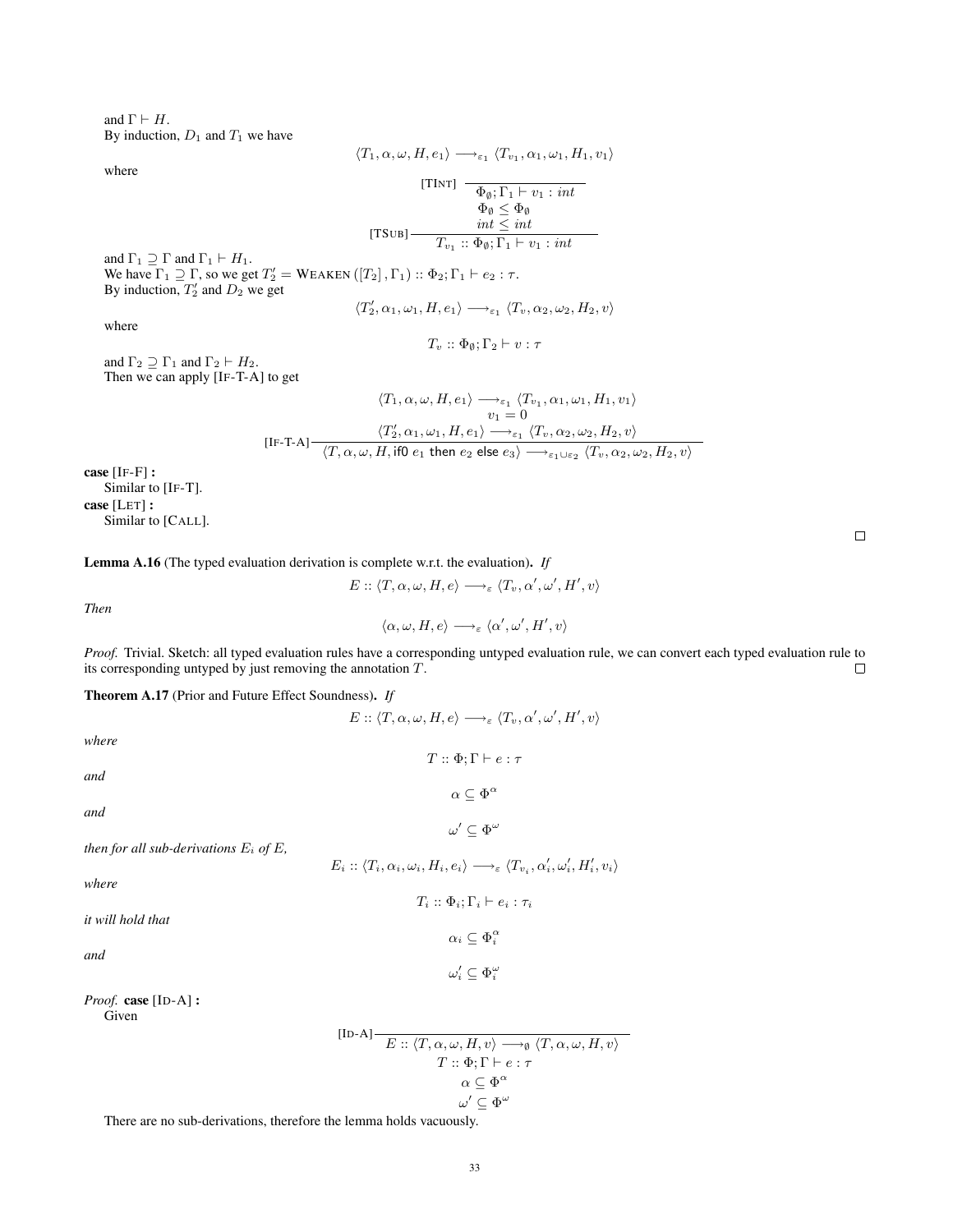case [CALL-A] : Given

$$
E_1 :: \langle T_1, \alpha, \omega, H, e_1 \rangle \longrightarrow_{\varepsilon_1} \langle T_1', \alpha_1, \omega_1, H_1, \lambda x. e \rangle
$$
  
\n
$$
E_2 :: \langle T_2', \alpha_1, \omega_1, H_1, e_2 \rangle \longrightarrow_{\varepsilon_2} \langle T_2'', \alpha_2, \omega_2, H_2, v_2 \rangle
$$
  
\n[Call-A]  
\n
$$
\frac{E_3 :: \langle T_3, \alpha_2, \omega_2, H_2, e[x \mapsto v_2] \rangle \longrightarrow_{\varepsilon_3} \langle T_v, \alpha', \omega', H', v \rangle}{E :: \langle T, \alpha, \omega, H, e_1 \ e_2 \rangle \longrightarrow_{\varepsilon_1 \cup \varepsilon_2 \cup \varepsilon_3} \langle T_v, \alpha', \omega', H', v \rangle}
$$
  
\n
$$
T :: \Phi; \Gamma \vdash e_1 \ e_2 : \tau'
$$
  
\n
$$
\alpha \subseteq \Phi^{\alpha}
$$
  
\n
$$
\omega' \subseteq \Phi^{\omega}
$$
  
\n
$$
T_1 :: \Phi_1; \Gamma \vdash e_1 : \tau_1 \longrightarrow^{\Phi_f} \tau_2
$$
  
\n
$$
T_2 :: \Phi \circ \Gamma \vdash e_2 : \tau
$$

$$
T_2 :: \Phi_2; \Gamma \vdash e_2 : \tau_1
$$

$$
T_2' = \text{WEAKEN} ([T_2], \Gamma_1)
$$

$$
T_3 :: \Phi_f; \Gamma_2 \vdash e[x \mapsto v_2] : \tau'
$$

Using Destruction of the typed evaluation (Lemma [A.16\)](#page-32-0), we get the corresponding untyped evaluation to  $E$ . We can then use Weakening of evaluations (Lemma [A.3\)](#page-18-3) to relax  $\alpha$  and  $\omega$  to 1, we can apply Standard Effect soundness (Theorem [A.2\)](#page-13-1) to get  $\varepsilon_1 \subseteq \Phi_1^{\varepsilon}$ 

|                                             | $\varepsilon_2 \subseteq \Phi_2^\varepsilon$                                                                                                      |
|---------------------------------------------|---------------------------------------------------------------------------------------------------------------------------------------------------|
|                                             | $\varepsilon_3 \subseteq \Phi_f^{\varepsilon}$                                                                                                    |
| From                                        |                                                                                                                                                   |
|                                             | $\Phi_1 \triangleright \Phi_2 \triangleright \Phi_f \hookrightarrow \Phi$                                                                         |
| we get                                      |                                                                                                                                                   |
|                                             | $\Phi_1^{\alpha} = \Phi^{\alpha}$                                                                                                                 |
|                                             | $\Phi^{\alpha}_{2} = \Phi^{\alpha} \cup \Phi^{\varepsilon}_{1}$                                                                                   |
|                                             | $\Phi_{f}^{\alpha} = \Phi^{\alpha} \cup \Phi_{1}^{\varepsilon} \cup \Phi_{2}^{\varepsilon}$                                                       |
| and                                         |                                                                                                                                                   |
|                                             | $\Phi_1^\omega = \Phi^\omega \cup \Phi_2^\varepsilon \cup \Phi_f^\varepsilon$                                                                     |
|                                             | $\Phi_2^{\omega} = \Phi^{\omega} \cup \Phi_f^{\varepsilon}$                                                                                       |
|                                             | $\Phi^{\omega}_{f}=\Phi^{\omega}$                                                                                                                 |
| From Traces and Promises (Lemma A.5) we get |                                                                                                                                                   |
|                                             | $\alpha_1 = \alpha \cup \varepsilon_1$                                                                                                            |
|                                             | $\alpha_2 = \alpha \cup \varepsilon_1 \cup \varepsilon_2$                                                                                         |
| and                                         |                                                                                                                                                   |
|                                             | $\omega_1 = \omega \cup \varepsilon_2 \cup \varepsilon_3$                                                                                         |
|                                             | $\omega_2 = \omega \cup \varepsilon_3$                                                                                                            |
| Therefore, for $E_1$                        |                                                                                                                                                   |
|                                             | $\alpha \subseteq \Phi^{\alpha} = \Phi_1^{\alpha}$                                                                                                |
|                                             | $\omega_1 = \omega \cup \varepsilon_2 \cup \varepsilon_3 \subseteq \Phi^\omega \cup \Phi_2^\varepsilon \cup \Phi_f^\varepsilon = \Phi_1^\omega$   |
|                                             | We can now apply the lemma inductively on $E_1$ to get that then for all sub-derivations $E_i$ of $E_1$ ,                                         |
|                                             | $E_i :: \langle T_i, \alpha_i, \omega_i, H_i, e_i \rangle \longrightarrow_{\varepsilon} \langle T_{v_i}, \alpha'_i, \omega'_i, H'_i, v_i \rangle$ |
| where                                       |                                                                                                                                                   |
|                                             | $T_i :: \Phi_i ; \Gamma_i \vdash e_i : \tau_i$                                                                                                    |
| it will hold that                           |                                                                                                                                                   |
|                                             | $\alpha_i \subseteq \Phi_i^{\alpha}$                                                                                                              |
| and                                         |                                                                                                                                                   |
|                                             | $\omega'_i \subset \Phi_i^{\omega}$                                                                                                               |
| For $E_2$                                   |                                                                                                                                                   |
|                                             | $\alpha_1 = \alpha \cup \varepsilon_1 \subseteq \Phi^\alpha \cup \Phi_1^\varepsilon = \Phi_2^\alpha$                                              |

 $\omega_2 = \omega \cup \varepsilon_3 \subseteq \Phi^\omega \cup \Phi_f^\varepsilon = \Phi_2^\omega$ 

Similarly to  $E_1$ , we can now apply induction to get the wanted property for all sub-derivations of  $E_2$ . For  $\mathcal{E}_3$  $\Phi_{f}^{\alpha}$ 

$$
\begin{aligned} \alpha_2 = \alpha \cup \varepsilon_1 \cup \varepsilon_2 &\subseteq \Phi^\alpha \cup \Phi_1^\varepsilon \cup \Phi_2^\varepsilon = \Phi_f^\alpha \\ \omega' = \omega \subseteq \Phi^\omega = \Phi_f^\omega \end{aligned}
$$

As before, we can now apply induction to get the wanted property for all sub-derivations of  $E_3$ .

and

From [CALL-A] we have: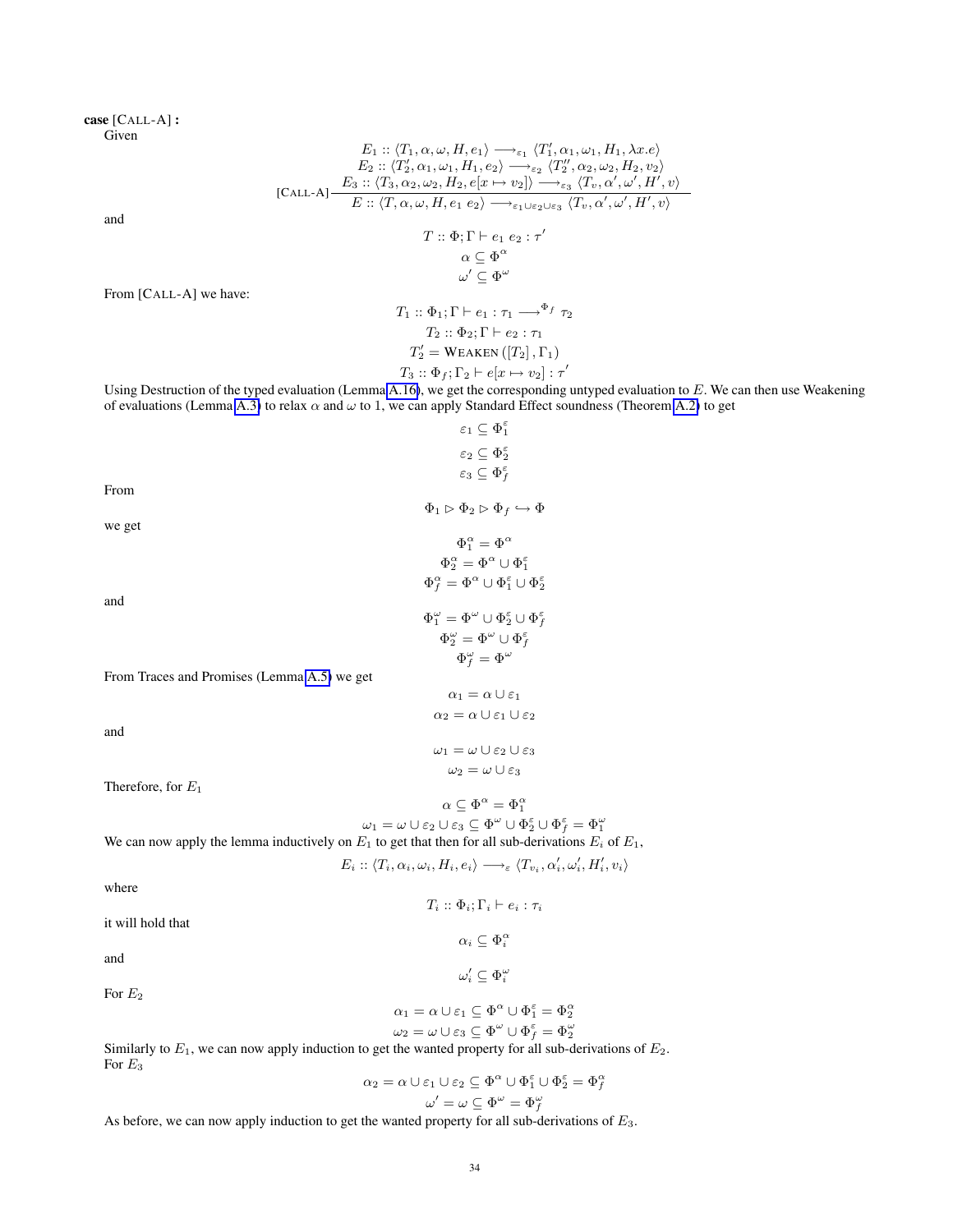case [REF-A] : From [REF-A] we have

$$
E_1 :: \langle T_1, \alpha, \omega, H, e \rangle \longrightarrow_{\varepsilon} \langle T_v, \alpha', \omega', H', v \rangle
$$
  
\n
$$
[REF-A]
$$
  
\n
$$
E :: \langle T, \alpha, \omega, H, ref^L e \rangle \longrightarrow_{\varepsilon} \langle T_r, \alpha', \omega', (H', r \mapsto v), r_L \rangle
$$
  
\n
$$
T :: \Phi; \Gamma \vdash ref^L e : ref^{\varepsilon} \tau
$$
  
\n
$$
\alpha \subseteq \Phi^{\alpha}
$$
  
\n
$$
\omega' \subseteq \Phi^{\omega}
$$
  
\nFrom the premises of [REF-A]  
\n
$$
T_1 :: \Phi'; \Gamma \vdash e : \tau'
$$
  
\n
$$
\Phi' \leq \Phi
$$
  
\nClearly, for  $E_1$  we have from the last  
\n
$$
\alpha \subset \Phi^{\alpha} \subset \Phi'^{\alpha}
$$

Clearly, for  $E_1$  we have from

$$
\alpha \subseteq \Phi^{\alpha} \subseteq \Phi'^{\alpha}
$$

$$
\omega' \subseteq \Phi^{\omega} \subseteq \Phi'^{\omega}
$$

Similarly to the previous case, we get the wanted property for all sub-derivations by induction. case [DEREF-A] :

$$
E_1 :: \langle T_1, \alpha, \omega, H, e \rangle \longrightarrow_{\varepsilon} \langle T_r, \alpha', \omega' \cup \{L\}, H', r_L \rangle
$$
  
\n[DEREF-A]  
\n
$$
E :: \langle T, \alpha, \omega, H, l e \rangle \longrightarrow_{\varepsilon} \langle T_v, \alpha', \omega', H', v \rangle
$$
  
\n
$$
T :: \Phi; \Gamma \vdash l e : \tau
$$
  
\n
$$
\alpha \subseteq \Phi^{\alpha}
$$
  
\n
$$
\omega' \subseteq \Phi^{\omega}
$$
  
\nFrom the premises  
\n
$$
\Phi_2^{\varepsilon} = \varepsilon
$$
  
\n
$$
\Phi_1 \rhd \Phi_2 \hookrightarrow \Phi'
$$
  
\n
$$
\Phi_1^{\varepsilon} \leq \Phi
$$
  
\n
$$
ref^{\{L\}} \tau \leq ref^{\varepsilon} \tau'
$$
  
\nTherefore  
\n
$$
\Phi_1^{\alpha} = \Phi'^{\alpha}
$$
  
\n
$$
\Phi_1^{\alpha} = \Phi'^{\alpha}
$$
  
\n
$$
\Phi_1^{\alpha} = \Phi'^{\alpha}
$$
  
\nFor  $E_1$  we have  
\n
$$
\alpha \subseteq \Phi^{\alpha} \subseteq \Phi'^{\alpha} = \Phi_1^{\alpha}
$$
  
\n
$$
\omega' \cup \{L\} \subseteq \Phi^{\omega} \cup \varepsilon \subseteq \Phi'^{\omega} \cup \Phi_2^{\varepsilon} = \Phi_1^{\omega}
$$

As before, we get the wanted property for all sub-derivations by induction.

case Other :

Therefore

For  $E_1$  we have

The other cases are similar.

**Theorem A.18** (Contextual Effect Soundness). *Given a program*  $e_p$  *with no free variables, its typing*  $T$  *and its canonical evaluation*  $D$ *, we can construct a typed evaluation* E *such that for every sub-derivation*

$$
E::\langle T,\alpha,\omega,H,e\rangle \longrightarrow_{\varepsilon} \langle T_v,\alpha',\omega',H',v\rangle
$$

*in*  $\mathcal{E}$ , where  $T :: \Phi$ ;  $\Gamma \vdash e : \tau$ , *it is always the case that*  $\alpha \subseteq \Phi^{\alpha} \varepsilon \subseteq \Phi^{\varepsilon}$  and  $\omega \subseteq \Phi^{\omega'}$ .

*Proof.* Sketch: Follows as a corollary from Lemmas [A.17](#page-32-1) and [A.15,](#page-29-0) with initial  $\Gamma_p = \emptyset$  and  $H_p = \emptyset$ . Since  $\mathcal D$  is canonical, it is  $\alpha_p = \omega'_p = \emptyset$ for the whole program (base case) and by induction we get the theorem for all sub-derivations.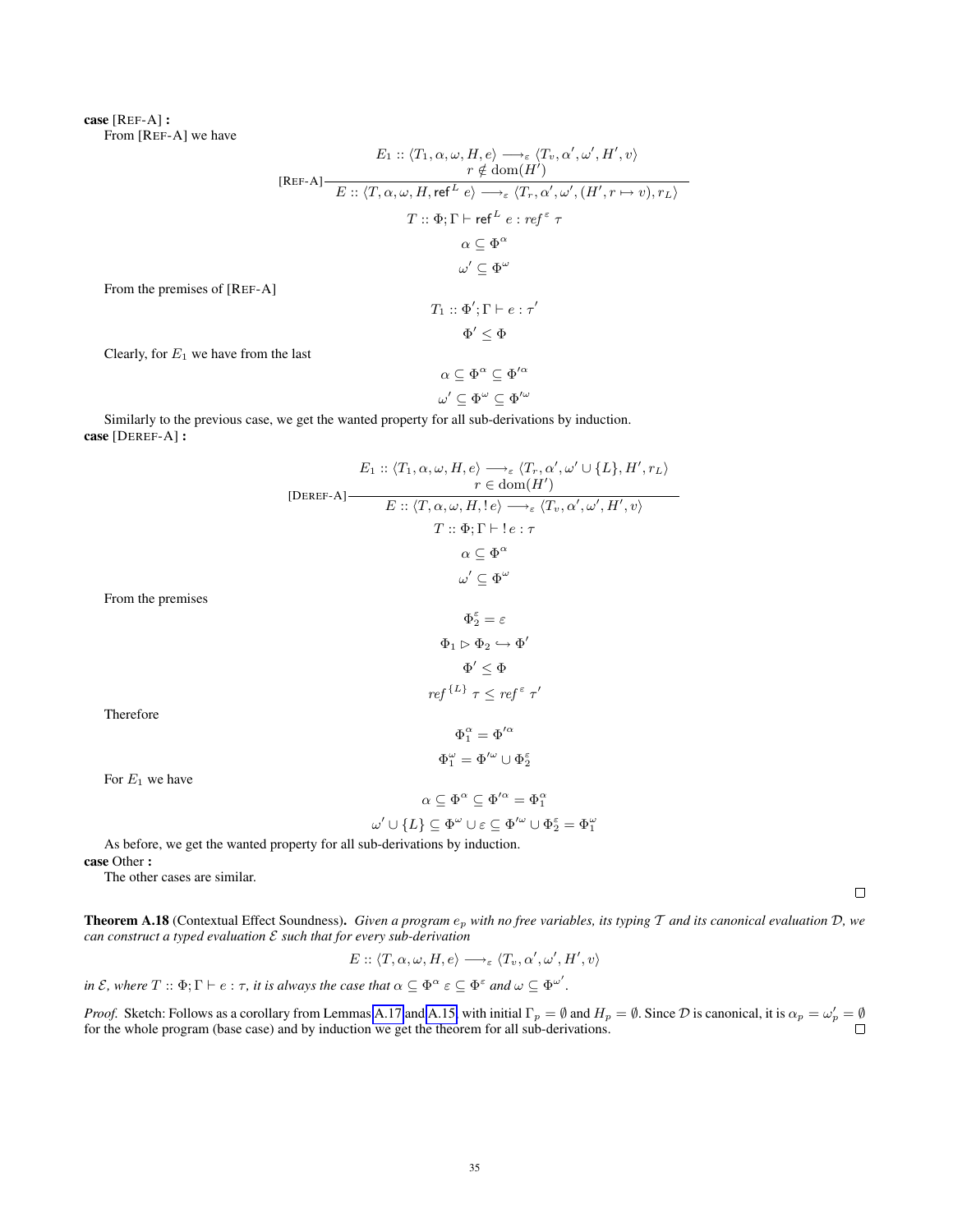# <span id="page-35-0"></span>B. Proteus-tx Proofs

<span id="page-35-3"></span>**Lemma B.1** (Weakening). *If*  $\Phi$ ;  $\Gamma \vdash e : \tau$  *and*  $\Gamma' \supseteq \Gamma$  *then*  $\Phi$ ;  $\Gamma' \vdash e : \tau$ .

*Proof.* By induction on the typing derivation of  $\Phi$ ;  $\Gamma \vdash e : \tau$ .

<span id="page-35-5"></span>**Lemma B.2** (Flow subtyping). *If*  $\Phi_1 \triangleright \Phi_2 \hookrightarrow \Phi$  *then*  $\Phi_1 \leq \Phi$  *and*  $\Phi_2 \leq \Phi$ *.* 

*Proof.* Follows directly from the definitions.

<span id="page-35-2"></span>**Lemma B.3** (Subtyping reflexivity).  $\tau \leq \tau$  for all  $\tau$ .

*Proof.* Straightforward, from the definition of subtyping in Figure [2.](#page-1-2)

<span id="page-35-1"></span>**Lemma B.4** (Subtyping transitivity). For all  $\tau$ ,  $\tau'$ ,  $\tau''$ , if  $\tau \leq \tau'$  and  $\tau' \leq \tau''$  then  $\tau \leq \tau''$ .

*Proof.* By simultaneous induction on  $\tau \leq \tau'$  and  $\tau' \leq \tau''$ . Notice that subtyping is syntax-directed, and this forces the final rule of each derivation to be the same:

case (SINT,SINT) :

From the definition of (SINT), we have  $int \leq int$ , hence  $\tau \leq \tau''$  follows directly.

case (SREF,SREF) :

We have:

$$
\text{SRef} \frac{\tau \le \tau' \quad \tau' \le \tau \quad \varepsilon \subseteq \varepsilon'}{ref^{\varepsilon} \tau \le ref^{\varepsilon'} \tau'} \quad \text{SRef} \frac{\tau' \le \tau'' \quad \tau'' \le \tau' \quad \varepsilon' \subseteq \varepsilon''}{ref^{\varepsilon'} \tau' \le ref^{\varepsilon''} \tau''}
$$

We know that  $\varepsilon \subseteq \varepsilon' \land \varepsilon' \subseteq \varepsilon'' \Rightarrow \varepsilon \subseteq \varepsilon''$ , and by induction we have that  $\tau \leq \tau' \land \tau' \leq \tau'' \Rightarrow \tau \leq \tau''$  and  $\tau' \leq \tau \land \tau'' \leq \tau' \Rightarrow \tau'' \leq \tau$ , respectively.

We can now apply (SREF):

$$
\text{SRef} \frac{\tau \le \tau'' \quad \tau'' \le \tau \quad \varepsilon \subseteq \varepsilon''}{\text{ref}^{\varepsilon} \tau \le \text{ref}^{\varepsilon''} \tau''}
$$

case (SFUN,SFUN) :

We have:

$$
\mathsf{S}\text{-}\mathrm{Fun}\begin{array}{c} \tau_1' \leq \tau_1 \qquad \tau_2 \leq \tau_2' \\ \Phi \leq \Phi' \end{array} \qquad \mathsf{S}\text{-}\mathrm{Fun}\begin{array}{c} \tau_1'' \leq \tau_1' \qquad \tau_2' \leq \tau_2'' \\ \Phi' \leq \Phi'' \end{array}
$$

We know that  $\Phi \leq \Phi' \wedge \Phi' \leq \Phi'' \Rightarrow \Phi \leq \Phi''$ , and by induction (see (SREF, SREF) above) we have  $\tau_1'' \leq \tau_1$  and  $\tau_2 \leq \tau_2''$ . We can now apply (SFUN):  $\overline{u}$ 

$$
\pi_1'' \le \tau_1 \quad \tau_2 \le \tau_2''
$$
  
 
$$
\Phi \le \Phi''
$$
  
 
$$
\tau_1 \longrightarrow^{\Phi} \tau_2 \le \tau_1'' \longrightarrow^{\Phi''} \tau_2''
$$

<span id="page-35-4"></span>**Lemma B.5** (Value typing). *If*  $\Phi$ ;  $\Gamma \vdash v : \tau$  *then*  $\Phi'$ ;  $\Gamma \vdash v : \tau$  *for all*  $\Phi'$ .

*Proof.* By induction on the typing derivation of  $\Phi$ ;  $\Gamma \vdash v : \tau$ .

case (TINT) :

Thus  $v \equiv n$  and we prove the result as follows:

$$
\text{TInt } \frac{\text{Tr}\left(\mathbf{u} - \mathbf{v}_0\right) \cdot \mathbf{v}_0 + \mathbf{v}_0 \cdot \mathbf{v}_0}{\Phi_0 \cdot \mathbf{v}_0 \cdot \mathbf{v}_0} \quad \text{and} \quad \mathbf{v}_0 \leq \mathbf{v}_0 \quad \text{for } \mathbf{v}_0 \leq \mathbf{v}_0 \leq \mathbf{v}_0 \leq \mathbf{v}_0 \leq \mathbf{v}_0 \leq \mathbf{v}_0 \leq \mathbf{v}_0 \leq \mathbf{v}_0 \leq \mathbf{v}_0 \leq \mathbf{v}_0 \leq \mathbf{v}_0 \leq \mathbf{v}_0 \leq \mathbf{v}_0 \leq \mathbf{v}_0 \leq \mathbf{v}_0 \leq \mathbf{v}_0 \leq \mathbf{v}_0 \leq \mathbf{v}_0 \leq \mathbf{v}_0 \leq \mathbf{v}_0 \leq \mathbf{v}_0 \leq \mathbf{v}_0 \leq \mathbf{v}_0 \leq \mathbf{v}_0 \leq \mathbf{v}_0 \leq \mathbf{v}_0 \leq \mathbf{v}_0 \leq \mathbf{v}_0 \leq \mathbf{v}_0 \leq \mathbf{v}_0 \leq \mathbf{v}_0 \leq \mathbf{v}_0 \leq \mathbf{v}_0 \leq \mathbf{v}_0 \leq \mathbf{v}_0 \leq \mathbf{v}_0 \leq \mathbf{v}_0 \leq \mathbf{v}_0 \leq \mathbf{v}_0 \leq \mathbf{v}_0 \leq \mathbf{v}_0 \leq \mathbf{v}_0 \leq \mathbf{v}_0 \leq \mathbf{v}_0 \leq \mathbf{v}_0 \leq \mathbf{v}_0 \leq \mathbf{v}_0 \leq \mathbf{v}_0 \leq \mathbf{v}_0 \leq \mathbf{v}_0 \leq \mathbf{v}_0 \leq \mathbf{v}_0 \leq \mathbf{v}_0 \leq \mathbf{v}_0 \leq \mathbf{v}_0 \leq \mathbf{v}_0 \leq \mathbf{v}_0 \leq \mathbf{v}_0 \leq \mathbf{v}_0 \leq \mathbf{v}_0 \leq \mathbf{v}_0 \leq \mathbf{v}_0 \leq \mathbf{v}_0 \leq \mathbf{v}_0 \leq \mathbf{v}_
$$

case (TGVAR) : We have

$$
\text{TGvar}\frac{\Gamma(\mathbf{f}) = \tau}{\Phi_{\emptyset}; \Gamma \vdash \mathbf{f} : \tau}
$$

We prove the result as follows:

$$
\text{TSub}\frac{\Gamma(f) = \tau}{\Phi_{\emptyset}; \Gamma \vdash f : \tau} \qquad \tau \leq \tau \qquad \text{SCtxt} \quad \frac{\Phi_{\emptyset} \equiv \Phi_{\emptyset} \qquad \Phi' \equiv [\alpha; \varepsilon'; \omega] \qquad \emptyset \subseteq \varepsilon'}{\Phi_{\emptyset} \leq \Phi'} \\ \text{TSub}\frac{\Gamma(f) = \tau}{\Phi'(f) \Gamma \vdash f : \tau}
$$

case (TLOC) :

Similar to (TGVAR).

 $\Box$ 

 $\Box$  $\Box$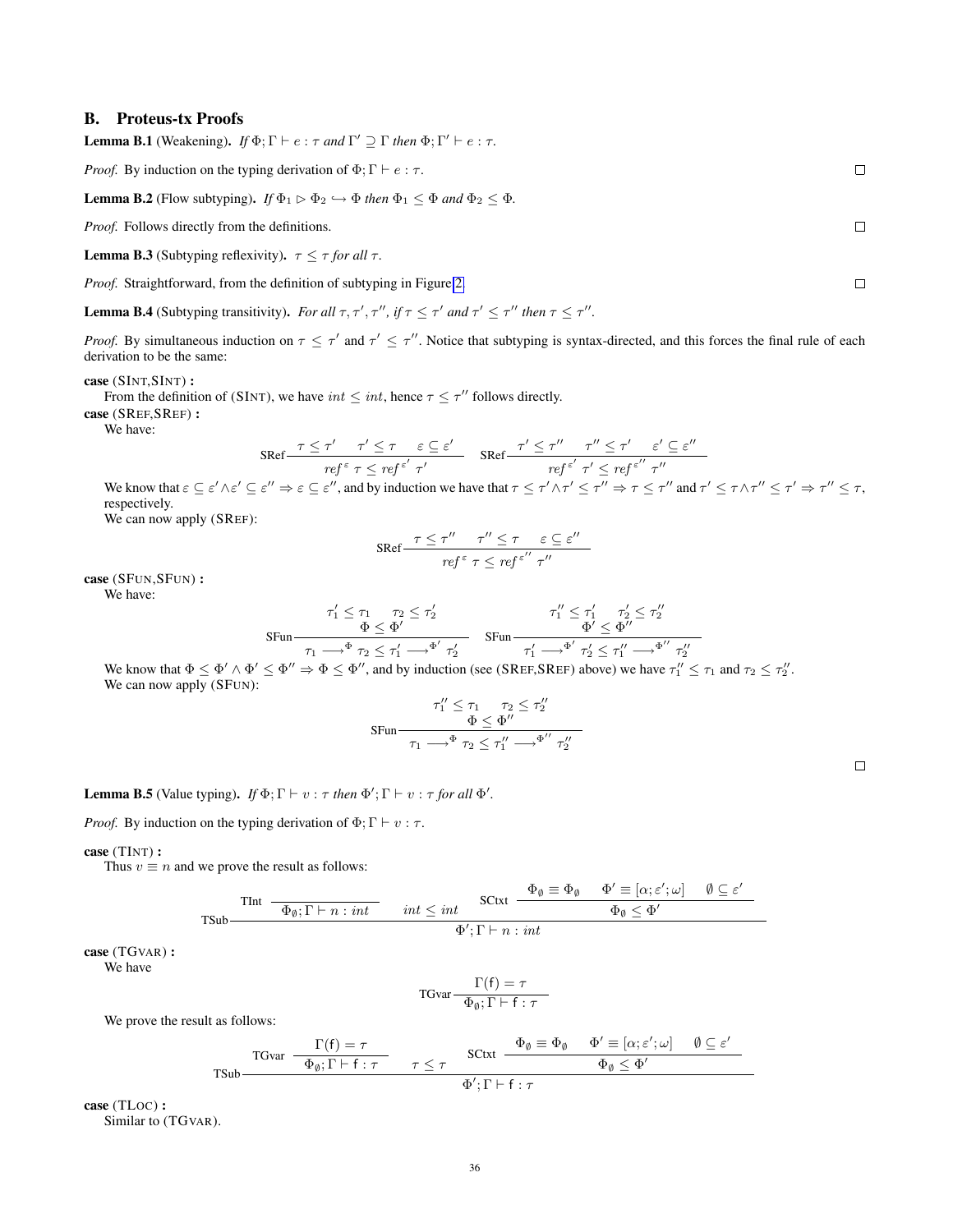case (TSUB) : We have

$$
\text{TSub} \frac{\Phi''; \Gamma \vdash v : \tau' \quad \tau' \leq \tau}{\Phi'' \equiv [\alpha; \varepsilon''; \omega] \quad \Phi \equiv [\alpha; \varepsilon; \omega] \quad \varepsilon'' \subseteq \varepsilon}{\Phi'' \leq \Phi} \frac{\text{SCtxt}}{\Phi; \Gamma \vdash v : \tau}
$$

The result follows by induction on  $\Phi''$ ;  $\Gamma \vdash v : \tau'$  and by applying [TSUB].

<span id="page-36-0"></span>**Lemma B.6** (Subtyping Derivations). *If*  $\Phi$ ;  $\Gamma \vdash e : \tau$  *then we can construct a proof derivation of this judgment that ends in one use of* (TSUB) *whose premise uses a rule other than* (TSUB)*.*

*Proof.* By induction on  $\Phi$ ;  $\Gamma \vdash e : \tau$ .

case (TSUB) :

We have

$$
\text{TSub} \frac{\Phi'; \Gamma \vdash e : \tau' \quad \tau' \leq \tau \quad \text{SCtxt } \frac{\Phi'^{\varepsilon} \subseteq \Phi^{\varepsilon} \quad \Phi^{\alpha} \subseteq \Phi'^{\alpha} \quad \Phi^{\omega} \subseteq \Phi'^{\omega}}{\Phi' \leq \Phi}
$$
\n
$$
\text{TSub} \frac{\Phi'; \Gamma \vdash e : \tau}{\Phi \vdash \Gamma \vdash e : \tau}
$$

By induction, we have

$$
\text{TSub} \frac{\Phi''; \Gamma \vdash e : \tau'' \quad \tau'' \le \tau'}{\Phi'; \Gamma \vdash e : \tau'' \quad \Phi'' \le \tau'} \frac{\text{SCtxt } \frac{\Phi''^{\varepsilon} \subseteq \Phi'^{\varepsilon} \quad \Phi'^{\alpha} \subseteq \Phi''^{\alpha} \quad \Phi'^{\omega} \subseteq \Phi''^{\omega}}{\Phi' \le \Phi'}}{\Phi'; \Gamma \vdash e : \tau'}
$$

where the derivation  $\Phi''$ ;  $\Gamma \vdash e : \tau''$  does not conclude with (TSUB). By the transitivity of subtyping (Lemma [B.4\)](#page-35-1), we have  $\tau'' \leq \tau$ ; we also have  $\varepsilon'' \subseteq \varepsilon$  and finally we get the desired result by (TSUB):

$$
\mathsf{TSub}\frac{\Phi'';\Gamma\vdash e:\tau''\qquad \tau''\leq \tau}{\Phi';\Gamma\vdash e:\tau''}\frac{\mathsf{SCtxt}\frac{\Phi''^\varepsilon\subseteq \Phi^\varepsilon\qquad \Phi^\alpha\subseteq \Phi''^\alpha\qquad \Phi^\omega\subseteq \Phi''^\omega}{\Phi''\leq \Phi}}{\Phi;\Gamma\vdash e:\tau}
$$

case all others :

Since we have that the last rule in  $\Phi$ ;  $\Gamma \vdash e : \tau$  is not (TSUB), we have the desired result by applying (TSUB) (where  $\tau \leq \tau$  follows from the reflexivity of subtyping, Lemma [B.3\)](#page-35-2):

$$
\text{TSub} \frac{\Phi; \Gamma \vdash e : \tau \quad \tau \leq \tau \quad \Phi \leq \Phi}{\Phi; \Gamma \vdash e : \tau}
$$

<span id="page-36-1"></span>Lemma B.7 (Flow effect weakening). *If*  $\Phi$ ;  $\Gamma \vdash e : \tau$  *where*  $\Phi \equiv [\alpha; \varepsilon; \omega]$ *, then*  $\Phi'$ ;  $\Gamma \vdash e : \tau$  *where*  $\Phi' \equiv [\alpha'; \varepsilon; \omega']$ *,*  $\alpha' \subseteq \alpha$ *, and*  $\omega' \subseteq \omega$ *, and all uses of [TSUB] applying*  $\Phi' \leq \Phi$  *require*  $\Phi'^{\omega} = \Phi^{\omega}$  *and*  $\Phi'^{\alpha} = \Phi^{\alpha}$ *.* 

*Proof.* By induction on  $\Phi$ ;  $\Gamma \vdash e : \tau$ .

case (TGVAR),(TINT),(TVAR) : Trivial. case (TUPDATE) : We have

$$
\text{TVpdate}\frac{\alpha\subseteq\alpha''\quad \omega\subseteq\omega''}{(\Phi_\emptyset);\Gamma\vdash \text{update}^{\alpha'',\omega''}: \mathit{int}}
$$

Since  $\alpha' \subseteq \alpha$  and  $\omega' \subseteq \omega$  we can apply (TUPDATE):

$$
\text{TVpdate} \frac{\alpha' \subseteq \alpha'' \quad \omega' \subseteq \omega''}{([ \alpha'; \varepsilon; \omega']) ; \Gamma \vdash \text{update}^{\alpha', \omega'} : \text{int} }
$$

case (TTRANSACT) : We have

$$
\Phi^{\prime\prime}; \Gamma \vdash e : \tau
$$
\n
$$
\Phi^{\alpha} \subseteq \Phi^{\prime\prime\alpha} \qquad \Phi^{\omega} \subseteq \Phi^{\prime\prime\omega}
$$
\n
$$
\Phi: \Gamma \vdash \mathbf{tx} \, e : \tau
$$

Let  $\Phi' = [\alpha'; \varepsilon; \omega']$ . Since  $\Phi'^{\alpha} \subseteq \Phi^{\alpha}$  and  $\Phi'^{\omega} \subseteq \Phi^{\omega}$  we can apply (TTRANSACT):

TTransact Φ <sup>00</sup>; Γ ` e : τ Φ <sup>0</sup><sup>α</sup> ⊆ Φ <sup>00</sup><sup>α</sup> Φ <sup>0</sup><sup>ω</sup> ⊆ Φ 00ω Φ 0 ; Γ ` tx e : τ

 $\Box$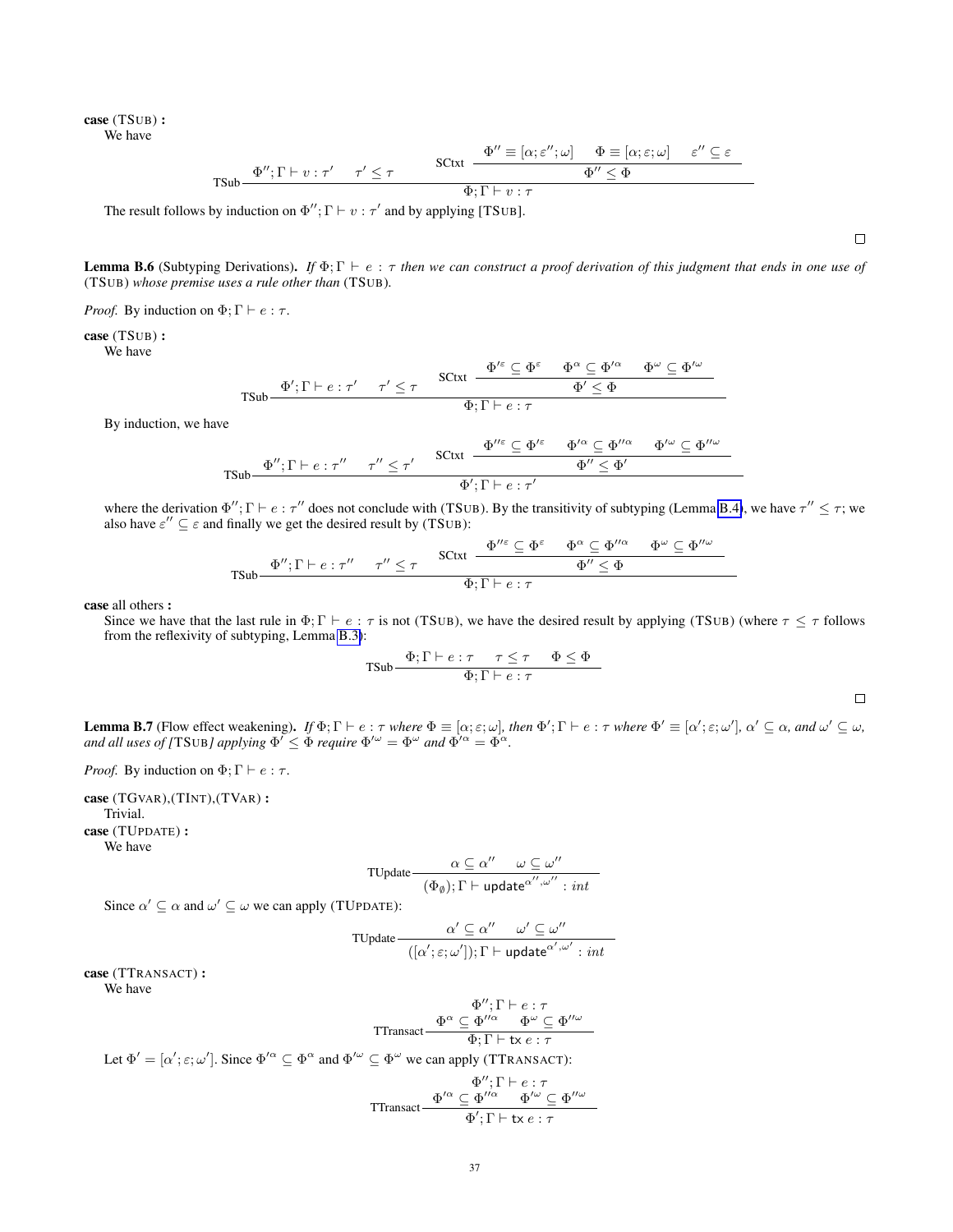### case (TINTRANS) : Similar to (TTRANSACT). case (TSUB) : We have

$$
\mathsf{TSub}\frac{\Phi';\Gamma\vdash e:\tau'\quad \ \, \tau'\leq \tau\quad \, \frac{\Phi'^{\varepsilon}\subseteq \Phi^{\varepsilon}\quad \ \, \Phi^{\omega}\subseteq \Phi'^{\omega}\quad \ \, \Phi^{\alpha}\subseteq \Phi'^{\alpha}}{\Phi;\Gamma\vdash e:\tau}
$$

Let  $\Phi'' = [\Phi^{\alpha}; \Phi'^{\varepsilon}; \Phi^{\omega}]$ . Thus we have

$$
\text{TSub}\frac{\Phi''; \Gamma \vdash e : \tau' \quad \tau' \leq \tau}{\Phi'; \Gamma \vdash e : \tau} \frac{\Phi''^{\varepsilon} \subseteq \Phi^{\varepsilon} \quad \Phi^{\omega} = \Phi''^{\omega}}{\Phi; \Gamma \vdash e : \tau} \frac{\Phi'' \leq \Phi}{\Phi}
$$

where the first premise follows by induction (which we can apply because  $\Phi''^{\omega} \subseteq \Phi'^{\omega}$  and  $\Phi''^{\alpha} \subseteq \Phi'^{\alpha}$  by assumption); the first premise of  $\Phi'' \leq \Phi$  is by assumption, and the latter two premises are by definition of  $\Phi''$ .

case (TREF) :

We know that

$$
\text{TRef} \frac{\Phi; \Gamma \vdash e : \tau}{\Phi; \Gamma \vdash \text{ref}\ e : \text{ref}^{\varepsilon}\ \tau}
$$

and have  $\Phi'$ ;  $\Gamma \vdash e : \tau$  by induction, hence we get the result by (TREF). case (TDEREF) :

We know that

$$
\Phi_1; \Gamma \vdash e : \mathit{ref}^{\varepsilon} \ \tau
$$
\n
$$
\text{TDeref} \xrightarrow{\Phi_2^{\varepsilon}} \varepsilon \qquad \Phi_1 \rhd \Phi_2 \hookrightarrow \Phi
$$
\n
$$
\Phi; \Gamma \vdash ! \ e : \tau
$$

We have  $\Phi' \equiv [\alpha'; \Phi_1^{\varepsilon}; \omega']$  where  $\alpha' \subseteq \Phi^{\alpha}$  and  $\omega' \subseteq \Phi^{\omega}$ . Choose  $\Phi_1' \equiv [\alpha'; \Phi_1^{\varepsilon}; \Phi_2^{\varepsilon} \cup \omega']$  and  $\Phi_2' \equiv [\alpha' \cup \Phi_1^{\varepsilon}; \Phi_2^{\varepsilon}; \omega']$ , hence  $\Phi'_1 \longrightarrow \Phi'_2$ ,  $\Phi'^{\varepsilon}_2 = \Phi^{\varepsilon}_2 = \varepsilon$ , and  $\Phi' \equiv \Phi'_1 \rhd \Phi'_2$ . We want to prove that  $\Phi'; \Gamma \vdash \varepsilon : \tau$ . Since  $\alpha' \subseteq \alpha$  and  $\Phi^{\varepsilon}_2 \cup \omega' \subseteq \Phi^{\varepsilon}_2 \cup \omega$  we can apply induction to get  $\Phi'_1$ ;  $\Gamma \vdash e : ref^{\epsilon} \tau$  and we get the result by applying (TDEREF):

$$
\Phi_1';\Gamma \vdash e : \mathit{ref}^{\varepsilon} \ \tau
$$
\n
$$
\text{TDeref} \frac{\Phi_2'^{\varepsilon} = \varepsilon \quad \Phi_1' \rhd \Phi_2' \hookrightarrow \Phi'}{\Phi';\Gamma \vdash !\, e : \tau}
$$

case (TRET) : Similar to [TDEREF]. case (TAPP) : We know that

$$
\begin{array}{c} \Phi_1;\Gamma\vdash e_1:\tau_1\longrightarrow^{\Phi_f}\tau_2\quad \Phi_2;\Gamma\vdash e_2:\tau_1\\ \Phi_1\vartriangleright\Phi_2\vartriangleright\Phi_3\hookrightarrow\Phi\\ \Phi_3^{\varepsilon}=\Phi_f^{\varepsilon}\quad \Phi_3^{\alpha}\subseteq\Phi_f^{\alpha}\quad \Phi_3^{\omega}\subseteq\Phi_f^{\omega}\\ \Phi;\Gamma\vdash e_1\;e_2:\tau_2 \end{array}
$$

We have  $\Phi' \equiv [\alpha'; \Phi_1^{\varepsilon} \cup \Phi_2^{\varepsilon} \cup \Phi_3^{\varepsilon}; \omega']$  where  $\alpha' \subseteq \Phi^{\alpha}$  and  $\omega' \subseteq \Phi^{\omega}$ . Choose  $\Phi_1' \equiv [\alpha'; \Phi_1^{\varepsilon}; \Phi_2^{\varepsilon} \cup \Phi_3^{\varepsilon} \cup \omega'], \Phi_2' \equiv [\alpha' \cup \Phi_1^{\varepsilon}; \Phi_2^{\varepsilon}; \Phi_3^{\varepsilon} \cup \omega'],$  $\Phi'_3 \equiv [\alpha' \cup \Phi_1^{\varepsilon} \cup \Phi_2^{\varepsilon}; \Phi_3^{\varepsilon}; \omega'],$  hence  $\Phi'_3 = \Phi_3^{\varepsilon} = \varepsilon_f$ , and  $\Phi'_1 \rhd \Phi'_2 \rhd \Phi'_3 \hookrightarrow \Phi'$ . We want to prove that  $\Phi'; \Gamma \vdash e_1 e_2 : \tau_2$ . Since  $\alpha' \subseteq \alpha$ and  $\Phi_2^{\varepsilon} \cup \Phi_3^{\varepsilon} \cup \omega' \subseteq \Phi_2^{\varepsilon} \cup \Phi_3^{\varepsilon} \cup \omega'$  we can apply induction to get  $\Phi'_1$ ;  $\Gamma \vdash e_1 : \tau_1 \longrightarrow^{\Phi_f} \tau_2$ . Similarly, since  $\alpha' \cup \Phi_1^{\varepsilon} \subseteq \alpha \cup \Phi_1^{\varepsilon}$  and  $\Phi_3^{\varepsilon} \cup \omega' \subseteq \Phi_3^{\varepsilon} \cup \omega$ , we can apply induction to get  $\Phi_2'$ ;  $\Gamma \vdash e_2 : \tau_1$ . We get the get the result by applying (TAPP):

$$
\Phi_1'; \Gamma \vdash e_1 : \tau_1 \longrightarrow^{\Phi_f'} \tau_2 \qquad \Phi_2'; \Gamma \vdash e_2 : \tau_1
$$
  
\n
$$
\Phi_1' \rhd \Phi_2' \rhd \Phi_3' \hookrightarrow \Phi'
$$
  
\n
$$
\Phi_3^{\ell \varepsilon} = \Phi_f^{\varepsilon} \qquad \Phi_3^{\ell \alpha} \subseteq \Phi_f^{\alpha} \qquad \Phi_3^{\ell \omega} \subseteq \Phi_f^{\omega}
$$
  
\n
$$
\Phi'; \Gamma \vdash e_1 \ e_2 : \tau_2
$$

case (TASSIGN), (TIF), (TLET) : Similar to (TAPP).

**Definition B.8.** *If*  $\Phi$ ;  $\Gamma \vdash e : \tau$ ,  $[\![\Phi$ ;  $\Gamma \vdash e : \tau \rrbracket = \mathcal{R}$ , and  $\Phi$ ;  $\Gamma \vdash e : \tau \leadsto \mathcal{R}'$  then  $\mathcal{R} \equiv \mathcal{R}'$ , where  $[\![\Phi; \Gamma \vdash e : \tau \rrbracket]$  is defined in Figure [19.](#page-38-0)

<span id="page-37-0"></span>**Lemma B.9** (Left subexpression version consistency). *If*  $\Phi$ ,  $\mathcal{R}$ ;  $H \vdash \Sigma$  and  $\Phi$ <sub>1</sub>  $\triangleright \Phi$ <sub>2</sub>  $\hookrightarrow \Phi$  *then*  $\Phi$ <sub>1</sub>,  $\mathcal{R}$ ;  $H \vdash \Sigma$ .

*Proof.* We know that  $\Phi_1 \triangleright \Phi_2 \equiv [\alpha_1; \epsilon_1 \cup \epsilon_2; \omega_2]$ . We have two cases:

 $\mathcal{R} \equiv \cdot$ : Thus  $\Sigma \equiv (n', \sigma)$  and by assumption we have:

$$
\mathsf{FC}\ \sigma \Rightarrow \mathsf{f}\ \in \alpha_1
$$
\n
$$
\mathsf{TC1}\frac{\mathsf{f}\in \varepsilon_1 \cup \varepsilon_2 \Rightarrow n' \in ver(H, \mathsf{f})}{[\alpha_1; \varepsilon_1 \cup \varepsilon_2; \omega_2], \cdot; H \vdash (n', \sigma)}
$$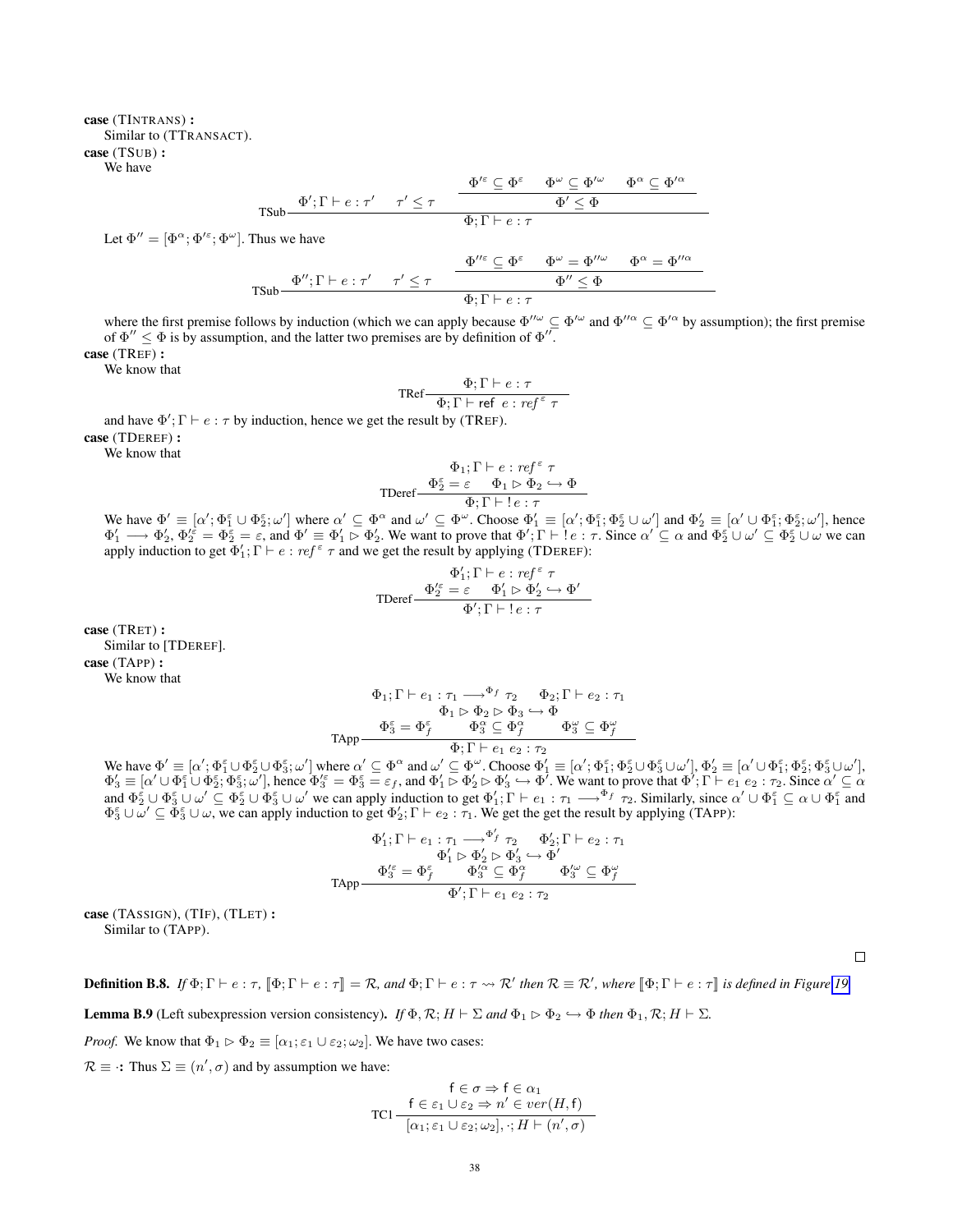$$
\begin{bmatrix}\n(T\text{INT})\overrightarrow{\Phi_{\emptyset}};\Gamma+n:int \\
\hline\nD_{\emptyset};\Phi'|\Gamma+e:i\tau\n\end{bmatrix} = \cdot\n\begin{bmatrix}\nT\text{Var}\overrightarrow{\Phi_{\emptyset}};\Gamma+n:int \\
\hline\n\frac{\partial}{\partial y}:\Phi'|\Gamma+e:i\tau\n\end{bmatrix} = \cdot\n\begin{bmatrix}\nT\text{Var}\overrightarrow{\Phi_{\emptyset}};\Gamma+n:int \\
\hline\n\frac{\partial}{\partial y}:\Phi'|\Gamma+e:i\tau\n\end{bmatrix} = R,\text{ where } [D] = \mathcal{R}
$$
\n
$$
\begin{bmatrix}\n(T\text{UPDATE})\overrightarrow{\Phi_{\emptyset}};\Gamma+n:int\overrightarrow{\Phi_{\emptyset}};\Gamma+n:int \\
\hline\n\frac{\partial}{\partial y}:\Phi_{\emptyset}|\Gamma+e:i\tau\n\end{bmatrix} = R,\text{ where } [D] = \mathcal{R}
$$
\n
$$
\begin{bmatrix}\nT\text{HEP}\overrightarrow{\Phi_{\emptyset}};\Gamma+n:int \\
\hline\n\frac{\partial}{\partial y}:\Phi_{\emptyset}|\Gamma+n:int \\
\hline\n\frac{\partial}{\partial z}:\Phi_{\emptyset}|\Gamma+n:int \\
\hline\n\frac{\partial}{\partial z}:\Phi_{\emptyset}|\Gamma+n:int \\
\hline\n\frac{\partial}{\partial z}:\Phi_{\emptyset}|\Gamma+n:int \\
\hline\n\frac{\partial}{\partial z}:\Phi_{\emptyset}|\Gamma+n:int \\
\hline\n\frac{\partial}{\partial z}:\Phi_{\emptyset}|\Gamma+n:int \\
\hline\n\frac{\partial}{\partial z}:\Phi_{\emptyset}|\Gamma+n:int \\
\hline\n\frac{\partial}{\partial z}:\Phi_{\emptyset}|\Gamma+n:int \\
\hline\n\frac{\partial}{\partial z}:\Phi_{\emptyset}|\Gamma+n:int \\
\hline\n\frac{\partial}{\partial z}:\Phi_{\emptyset}|\Gamma+n:int \\
\hline\n\frac{\partial}{\partial z}:\Phi_{\emptyset}|\Gamma+n:int \\
\hline\n\frac{\partial}{\partial z}:\Phi_{\emptyset}|\Gamma+n:int \\
\hline\n\frac{\partial}{\partial z}:\Phi_{\emptyset}|\Gamma+n:int \\
\hline\n\frac{\partial}{\partial z}:\Phi_{\emptyset}|\Gamma+n:int \\
\hline\n\frac{\partial}{\partial z}:\Phi_{\emptyset}|\Gamma+n:int \\
\hline\n\frac{\partial}{\partial z}:\Phi_{\emptyset}|\Gamma+n:int \\
\hline\n\
$$

<span id="page-38-0"></span> $\cdot \Join \mathcal{R} = \mathcal{R} \ \wedge \ \mathcal{R} \Join \cdot = \mathcal{R}$ 

Figure 19. Transaction effect extraction

The result follows from [TC1]:

$$
f \in \sigma \Rightarrow f \in \alpha_1
$$
  
TC1
$$
\frac{f \in \varepsilon_1 \Rightarrow n' \in ver(H, f)}{[\alpha_1; \varepsilon_1; \omega_1], \cdot; H \vdash (n', \sigma)}
$$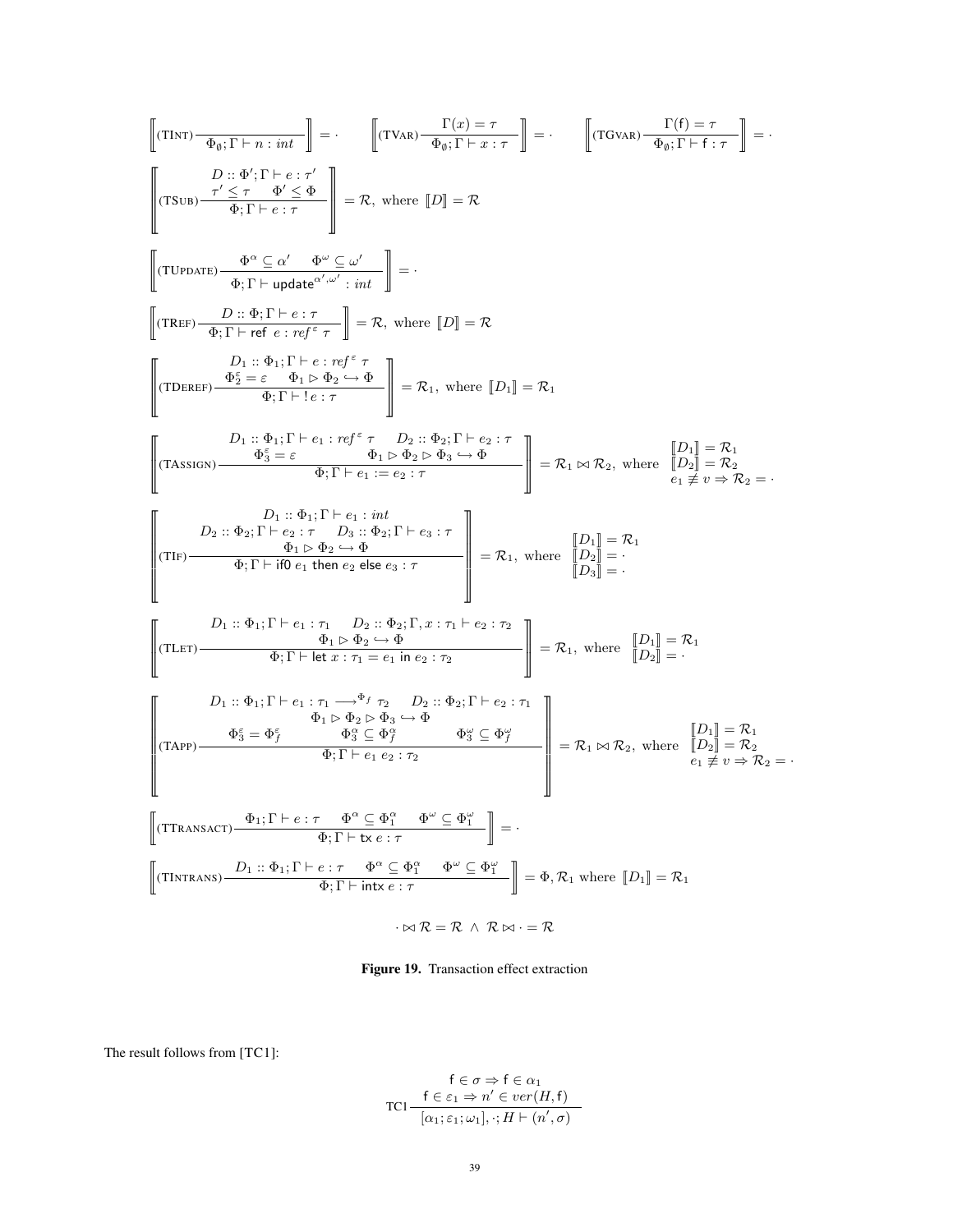$\mathcal{R} \equiv \Phi', \mathcal{R}'$ : Thus we must have

$$
\Phi', \mathcal{R'}; H \vdash \Sigma'
$$
\n
$$
\Phi \equiv [\alpha_1; \varepsilon_1 \cup \varepsilon_2; \omega_2]
$$
\n
$$
\mathsf{f} \in \sigma \Rightarrow \mathsf{f} \in \alpha_1
$$
\n
$$
\mathsf{T} \mathsf{C} 2 \xrightarrow{\mathsf{f} \in \varepsilon_1 \cup \varepsilon_2 \Rightarrow n' \in \mathit{ver}(H, \mathsf{f})}
$$
\n
$$
\Phi, \Phi', \mathcal{R'}; H \vdash ((n', \sigma), \Sigma')
$$

where  $\Sigma \equiv ((n', \sigma), \Sigma')$ . The result follows by [TC2]:

$$
\Phi', \mathcal{R}'; H \vdash \Sigma'
$$
\n
$$
\Phi_1 \equiv [\alpha_1; \varepsilon_1; \omega_1]
$$
\n
$$
\mathsf{f} \in \sigma \Rightarrow \mathsf{f} \in \alpha_1
$$
\n
$$
\mathsf{T} \mathsf{C2} - \frac{\mathsf{f} \in \varepsilon_1 \Rightarrow n' \in ver(H, \mathsf{f})}{\Phi_1, \Phi', \mathcal{R}'; H \vdash ((n', \sigma), \Sigma')}
$$

where the first premise follows by assumption.

<span id="page-39-0"></span>**Lemma B.10** (Subexpression version consistency). *If*  $\Phi$ ,  $\mathcal{R}_1 \bowtie \mathcal{R}_2$ ;  $H \vdash \Sigma$  *and*  $\Phi_1 \triangleright \Phi_2 \hookrightarrow \Phi$  *then (i)*  $\mathcal{R}_2 \equiv \cdot$  *implies*  $\Phi_1, \mathcal{R}_1$ ;  $H \vdash \Sigma$ 

(*ii*)  $\mathcal{R}_1 \equiv \cdot$  *and*  $\Phi_1^{\varepsilon} \equiv \emptyset$  *implies*  $\Phi_2, \mathcal{R}_2$ ;  $H \vdash \Sigma$ 

*Proof.* (i) Since  $\mathcal{R}_2 = \cdot$  by assumption, we have  $\mathcal{R}_1 = \mathcal{R}_1 \bowtie \mathcal{R}_2$ . We have two cases:  $\mathcal{R}_1 \equiv \cdot$ : Thus we must have

$$
\mathsf{FC} \sigma \Rightarrow \mathsf{f} \in \alpha_1
$$
  
TC1
$$
\frac{\mathsf{f} \in \varepsilon_1 \cup \varepsilon_2 \Rightarrow n' \in ver(H, \mathsf{f})}{[\alpha_1; \varepsilon_1 \cup \varepsilon_2; \omega_2], \cdot; H \vdash (n', \sigma)}
$$

where  $\Sigma \equiv (n', \sigma)$ . The result follows from [TC1] :

$$
\mathsf{FC} \sigma \Rightarrow \mathsf{f} \in \alpha_1
$$

$$
\mathsf{TC1} - \frac{\mathsf{f} \in \varepsilon_1 \Rightarrow n' \in ver(H, \mathsf{f})}{[\alpha_1; \varepsilon_1; \omega_1], \cdot; H \vdash (n', \sigma)}
$$

 $\mathcal{R}_1 \equiv \Phi', \mathcal{R}'$ : Thus we must have

$$
\Phi', \mathcal{R'}; H \vdash \Sigma'
$$
\n
$$
\Phi \equiv [\alpha_1; \varepsilon_1 \cup \varepsilon_2; \omega_2]
$$
\n
$$
\mathsf{f} \in \sigma \Rightarrow \mathsf{f} \in \alpha_1
$$
\n
$$
\text{TC2} \frac{\mathsf{f} \in \varepsilon_1 \cup \varepsilon_2 \Rightarrow n' \in ver(H, \mathsf{f})}{\Phi, \Phi', \mathcal{R'}; H \vdash ((n', \sigma), \Sigma')}
$$

where  $\Sigma \equiv ((n', \sigma), \Sigma')$ . The result follows by [TC2]:

$$
\Phi', \mathcal{R}'; H \vdash \Sigma'
$$
\n
$$
\Phi_1 \equiv [\alpha_1; \varepsilon_1; \omega_1]
$$
\n
$$
\mathsf{f} \in \sigma \Rightarrow \mathsf{f} \in \alpha_1
$$
\n
$$
\mathsf{T} \mathsf{C}2 \qquad \frac{\mathsf{f} \in \varepsilon_1 \Rightarrow n' \in ver(H, \mathsf{f})}{\Phi_1, \Phi', \mathcal{R}'; H \vdash ((n', \sigma), \Sigma')}
$$

where the first premise follows by assumption.

(ii) Since  $\mathcal{R}_1 = \cdot$  by assumption, we have  $\mathcal{R}_2 = \mathcal{R}_1 \bowtie \mathcal{R}_2$ . We have two cases:  $\mathcal{R}_2 \equiv \cdot$ : Thus we must have

$$
\mathsf{FC}\ \sigma \Rightarrow \mathsf{f}\ \in \alpha_1
$$
\n
$$
\mathsf{TC1}\begin{array}{c}\n\mathsf{f}\in \mathsf{c}_1 \cup \mathsf{c}_2 \Rightarrow n' \in \mathit{ver}(H,\mathsf{f}) \\
\hline\n[\alpha_1; \varepsilon_1 \cup \varepsilon_2; \omega_2], \cdot; H \vdash (n', \sigma)\n\end{array}
$$

where  $\Sigma \equiv (n', \sigma)$ . Since  $\Phi_1^{\varepsilon} \equiv \emptyset$  and  $\Phi_2^{\alpha} = \Phi_1^{\alpha} \cup \Phi_1^{\varepsilon}$  we have  $\Phi_2^{\alpha} = \Phi_1^{\alpha}$  and the result follows from [TC1]:

$$
\mathsf{FC} \sigma \Rightarrow \mathsf{f} \in \alpha_2
$$
\n
$$
\mathsf{TC1} \frac{\mathsf{f} \in \varepsilon_2 \Rightarrow n' \in ver(H, \mathsf{f})}{[\alpha_2; \varepsilon_2; \omega_2], \cdot; H \vdash (n', \sigma)}
$$

 $\mathcal{R}_2 \equiv \Phi', \mathcal{R}'$ : Thus we must have

$$
\Phi', \mathcal{R'}; H \vdash \Sigma'
$$
\n
$$
\Phi \equiv [\alpha_1; \varepsilon_1 \cup \varepsilon_2; \omega_2]
$$
\n
$$
\mathsf{f} \in \sigma \Rightarrow \mathsf{f} \in \alpha_1
$$
\n
$$
\mathsf{T} \mathsf{C} 2 \xrightarrow{\mathsf{f} \in \varepsilon_1 \cup \varepsilon_2 \Rightarrow n' \in \mathit{ver}(H, \mathsf{f})}
$$
\n
$$
\Phi, \Phi', \mathcal{R'}; H \vdash ((n', \sigma), \Sigma')
$$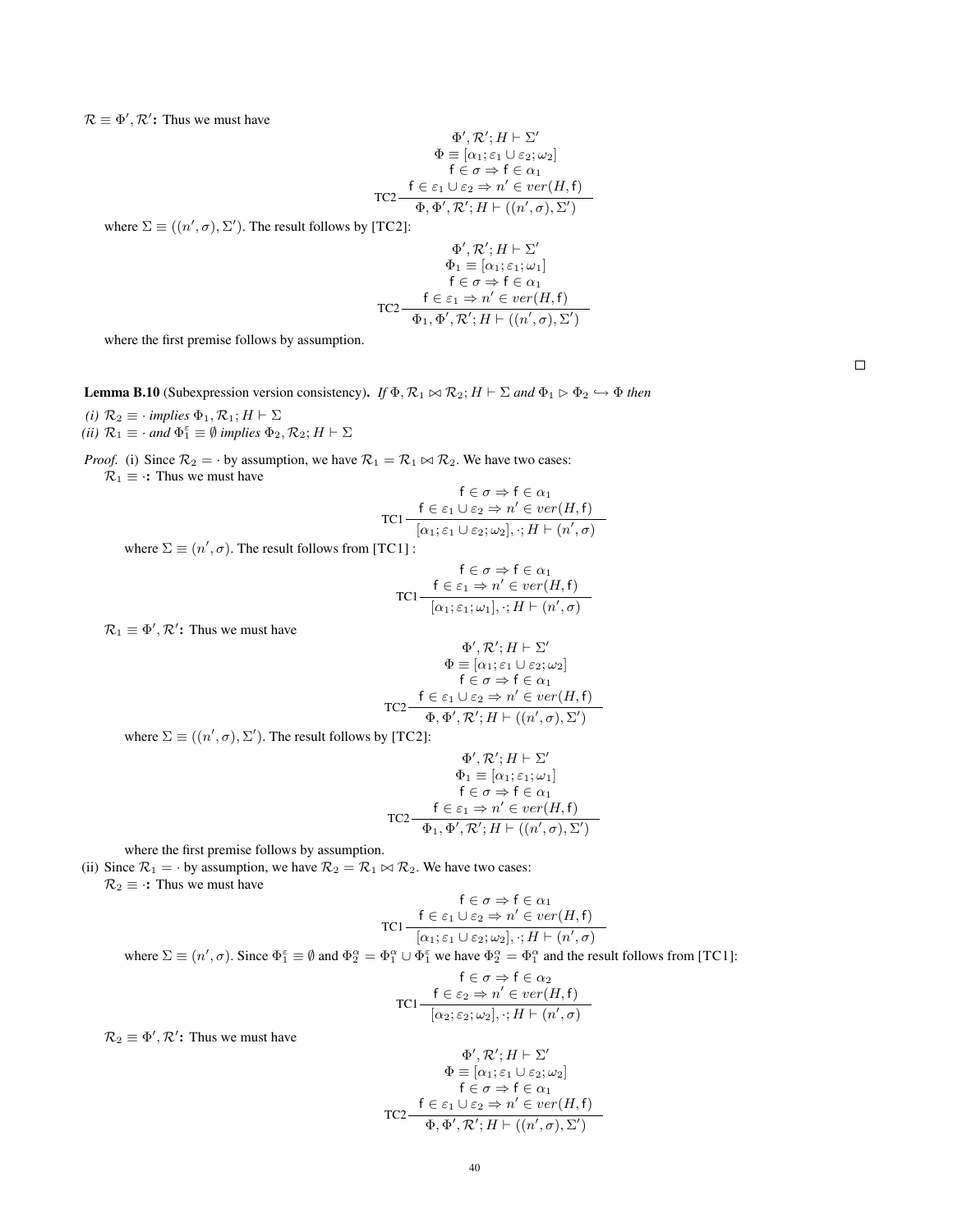where  $\Sigma \equiv ((n', \sigma), \Sigma')$ . The result follows by [TC2] and  $\Phi_2^{\alpha} = \Phi_1^{\alpha}$  (because  $\Phi_1^{\epsilon} \equiv \emptyset$  and  $\Phi_2^{\alpha} = \Phi_1^{\alpha} \cup \Phi_1^{\epsilon}$ ):

$$
\Phi', \mathcal{R'}; H \vdash \Sigma'
$$
\n
$$
\Phi_2 \equiv [\alpha_2; \varepsilon_2; \omega_2]
$$
\n
$$
\mathsf{f} \in \sigma \Rightarrow \mathsf{f} \in \alpha_2
$$
\n
$$
\mathsf{T} \in \varepsilon_2 \Rightarrow n' \in \mathit{ver}(H, \mathsf{f})
$$
\n
$$
\Phi_2, \Phi', \mathcal{R'}; H \vdash ((n', \sigma), \Sigma')
$$

where the first premise follows by assumption.

<span id="page-40-1"></span>**Lemma B.11** (Stack Shapes). If  $\langle n; \Sigma; H; e \rangle \longrightarrow_{\varepsilon_0} \langle n; \Sigma'; H'; e' \rangle$  then  $top(\Sigma) = (n', \sigma)$  and  $top(\Sigma') = (n'', \sigma')$  where  $n' = n''$  and  $\sigma \subseteq \sigma'.$ 

*Proof.* By induction on  $\langle n; \Sigma; H; e \rangle \longrightarrow_{\varepsilon_0} \langle n; \Sigma'; H'; e' \rangle$ .

<span id="page-40-0"></span>**Lemma B.12** (Update preserves heap safety). *If*  $n; \Gamma \vdash H$  *and*  $updateOK(wpd, H, (\alpha, \omega), dir)$  *then*  $n + 1; U[\Gamma]^{upd} \vdash U[H]^{upd}_{n+1}$ .

*Proof.* Let  $n' = n + 1$  and  $\Gamma' \equiv U[\Gamma]^{upd}$  and  $H' \equiv U[H]^{upd}_{n'}$ . From the definition of heap typing (Figure [9\)](#page-8-1), to prove  $n'; \Gamma' \vdash H'$ , we need to show:

1. dom( $\Gamma'$ ) = dom( $H'$ ) 2.  $\forall z \mapsto (\tau, v, \nu) \in H'. \quad \Phi_{\emptyset}; \Gamma' \vdash v : \tau \ \wedge \ \Gamma'(z) = \mathit{ref}^{\varepsilon} \ \tau \ \wedge \ z \in \varepsilon$ 3.  $\forall z \mapsto (\tau \longrightarrow^{\Phi} \tau', \lambda(x).e, \nu) \in H'. \quad \Phi; \Gamma', x: \tau \vdash e: \tau' \ \wedge \ \Gamma'(z) = \tau \longrightarrow^{\Phi} \tau' \ \wedge \ z \in \Phi^{\alpha} \ \wedge \ z \in \Phi^{\varepsilon}$ 4.  $\forall r \mapsto (\cdot, v, \nu) \in H'$ .  $\Phi_{\emptyset}$ ;  $\Gamma' \vdash v : \tau \wedge \Gamma'(r) = ref^{\varepsilon} \tau$ 5.  $\forall z \mapsto (\tau, b, \nu) \in H'. \quad n' \in \nu$ 

Proof by induction on H.

case  $H \equiv \emptyset$ :

We have  $\mathcal{U}[\emptyset]_{n'}^{upd} = upd^{add}$  (modified to have version set  $\{n+1\}$ ), and thus  $dom(H') = dom(upd^{add})$ . Our assumption  $dom(H) =$ dom(Γ) implies that  $\Gamma = \emptyset$ , and thus  $\Gamma' = \mathcal{U}[\emptyset]^{upd} = types(upd^{add})$ .

- 1. dom( $\Gamma'$ ) = dom(types(upd<sup>add</sup>)) = dom(upd<sup>add</sup>) = dom(H').
- 2. Since  $H' = upd^{add}$ , this follows directly from  $updateOK(upd, H, (\alpha, \omega), dir)$  given the definition of  $\Gamma' = U[0]^{upd} =$  $types(upd<sup>add</sup>).$
- 3. Similar to 2.
- 4. Vacuously true, since  $r \notin \text{dom}(H') = \text{dom}(upd^{add})$  for all r.
- 5. Holds by the definition of  $\mathcal{U}[\emptyset]_{n'}^{upd}$ .

case  $H \equiv (r \mapsto (\cdot, b, \emptyset), H'')$  :

We have  $H' \equiv \mathcal{U}[(r \mapsto (\cdot, b, \emptyset), H'')]_{n'}^{upd} = (r \mapsto (\cdot, b, \emptyset)), \mathcal{U}[H'']_{n'}^{upd}$ . Our assumption  $dom(H) = dom(\Gamma)$  implies  $\Gamma \equiv (r : \tau, \Gamma'')$ for some  $\Gamma''$ , where  $\text{dom}(H'') = \text{dom}(\Gamma'')$  and  $\Gamma' \equiv \mathcal{U}[r : \tau, \Gamma'']^{upd} = r : \tau, \mathcal{U}[\Gamma'']^{upd}$ .

1. By induction we know  $\text{dom}(\mathcal{U}[\Gamma'']^{upd}) = \text{dom}(\mathcal{U}[H'']^{upd}_{n'})$ . But  $\text{dom}(H') = \text{dom}(r = (\cdot, b, \emptyset)), \mathcal{U}[H'']^{upd}_{n'}) = \{r\} \cup$  $\text{dom}(\mathcal{U}[H'']^{upd}_{n'}, \text{and } \text{dom}(\Gamma') = \text{dom}(r : \tau, \mathcal{U}[\Gamma'']^{upd}) = \{r\} \cup \text{dom}(\mathcal{U}[\Gamma'']^{upd}).$ 

- 2. Follows by induction, since  $r \neq z$  for all z.
- 3. Same as above.
- 4. For r, this follows by assumption, since it is clear that  $H(r) = U[H]_{n'}^{upd}(r)$  and  $\Gamma(r) = U[\Gamma]^{upd}(r)$ , and for the rest of the heap the property follows by induction.
- 5. Follows by induction, since  $r \neq z$  for all z.

case  $H \equiv (z = (\tau, b, \nu), H'')$ :

We have  $H' \equiv \mathcal{U}[(\mathsf{z} \mapsto (\tau, b, \nu), H'']\big]_{n'}^{upd} = (\mathsf{z} \mapsto (\tau, b', \nu')), \mathcal{U}[H'']_{n'}^{upd}$ . Our assumption  $\text{dom}(H) = \text{dom}(\Gamma)$  implies  $\Gamma \equiv (\mathsf{z} \in \mathsf{z} \setminus \mathsf{z})$  $heapType(\mathsf{z}, \tau), \Gamma'')$  for some  $\Gamma''$ , where  $dom(H'') = dom(\Gamma'')$  and  $\Gamma' \equiv \mathcal{U}[\mathsf{z} : \tau, \Gamma'']^{upd} = \mathsf{z} : heapType(\mathsf{z}, \tau), \mathcal{U}[\Gamma'']^{upd}$ .

- 1. Similar to the argument for the  $H \equiv (r \mapsto (...) , H'')$  case.
- 4. This follows by induction, since  $z \neq r$ .

Now consider the remaining cases according to z with respect to  $upd<sup>chg</sup>$ :

**case**  $z \notin \text{dom}(upd^{chg})$ :

- 2. For z, this follows by assumption, since it is clear that  $H(z) = U[H]_{n'}^{upd}(z)$  and  $\Gamma(z) = U[\Gamma]^{upd}(z)$ . The rest of the heap follows by induction.
- 3. Same as above.
- 5. We have  $\mathcal{U}[(\mathsf{z} \mapsto (\tau, b, \nu), H'')]_{n'}^{upd} = (\mathsf{z} \mapsto (\tau, b, \nu \cup \{n'\}), \mathcal{U}[H'']_{n'}^{upd})$  where  $n' \in (\nu \cup \{n'\})$  for z, and the rest follows by induction.

**case**  $z \in \text{dom}(upd^{chg})$  :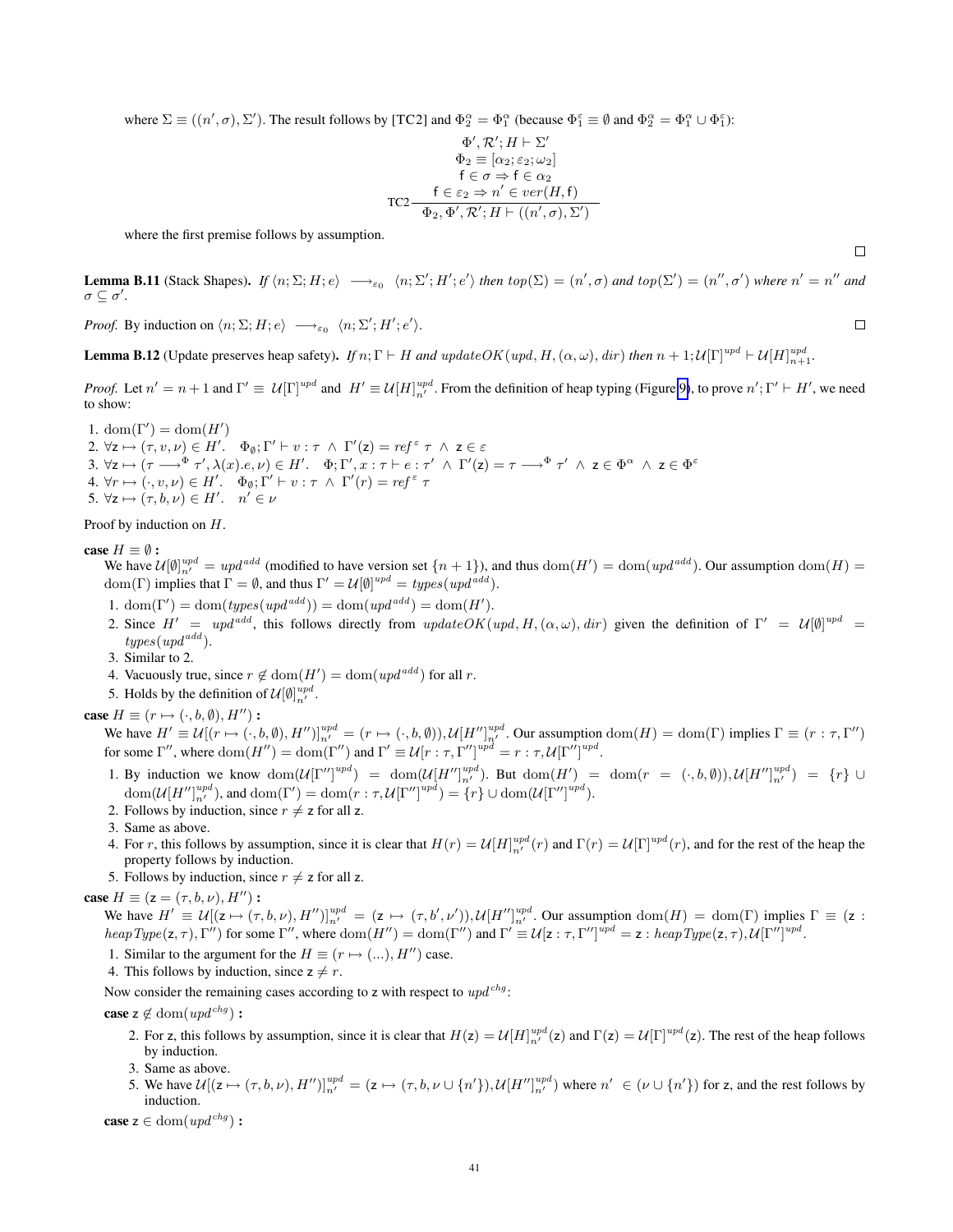2. From the definition of  $updateOK(wpd, H, (\alpha, \omega), dir)$  we know that (i)  $\Phi_{\emptyset}; U[\Gamma]^{upd} \ \vdash \ v' : \tau$ . Considering z, from the definition of  $heapType(\tau, z)$  we have (ii)  $heapType(\tau, z) = ref^{\epsilon} \tau$  where  $z \in \epsilon$ . Combining (i) and (ii) yields

$$
\Phi_{\emptyset};\Gamma'\vdash v:\tau\ \wedge\ \Gamma'(\mathsf{z})=ref^{\varepsilon}\ \tau\ \wedge\mathsf{z}\in\varepsilon
$$

 $\Box$ 

The property holds for the rest of the heap by induction.

3. Similar to the previous.

5. We have  $\mathcal{U}[(z \mapsto (\tau, b, \nu), H'')]_{n'}^{upd} = (z \mapsto (\tau, b', \{n'\}), \mathcal{U}[H'']_{n'}^{upd}$  and obviously  $n' \in \{n'\}$  for z, and the rest by induction.

The following lemma states that if we start with a well-typed program and a version-consistent trace and we take an update step, then afterward we will still have a well-typed program whose trace is version-consistent.

#### <span id="page-41-0"></span>Lemma B.13 (Update preservation). *Suppose we have the following:*

*1.*  $n \vdash H$ ,  $e : \tau$  *(such that*  $\Phi: \Gamma \vdash e : \tau \leadsto \mathcal{R}$  *and*  $n: \Gamma \vdash H$  *for some*  $\Gamma, \Phi$ *)* 2.  $\Phi$ ,  $\mathcal{R}$ :  $H \vdash \Sigma$ *3.*  $traceOK(\Sigma)$ 4.  $\langle n; \Sigma; H; e \rangle \longrightarrow_{\mu} \langle n+1; \Sigma'; H'; e \rangle$ *where*  $H' \equiv U[H]_{n+1}^{upd}$ ,  $\Gamma' \equiv U[\Gamma]^{upd}$ ,  $\mu = (upd, dir)$ ,  $\Sigma' \equiv U[\Sigma]_n^{upd, dir}$ , and  $top(\Sigma') = (n'', \sigma')$ . Then for some  $\Phi'$  such that  $\Phi'^{\alpha} = \Phi^{\alpha}$ ,  $\Phi^{\prime\omega} = \Phi^{\omega}$ , and  $\Phi^{\prime \varepsilon} \subseteq \Phi^{\varepsilon}$  and some  $\Gamma^{\prime} \supseteq \Gamma$  we have that:

- *1.*  $n + 1 \vdash H', e : \tau$  *where*  $\Phi'; \Gamma' \vdash e : \tau \leadsto \mathcal{R}$  *and*  $n + 1; \Gamma' \vdash H'$ 2.  $\Phi', \mathcal{R}; H' \vdash \Sigma'$ 3. trace  $OK(\Sigma')$
- *4.*  $(dr = bck) \Rightarrow n'' \equiv n + 1 \land (dir = fwd) \Rightarrow (f \in \omega \Rightarrow ver(H, f) \subseteq ver(H', f))$

*Proof.* Since  $U[\Gamma]^{upd} \supseteq \Gamma$ ,  $\Phi$ ;  $U[\Gamma]^{upd} \vdash e : \tau \leadsto \mathcal{R}$  follows by weakening (Lemma [B.1\)](#page-35-3). Proceed by simultaneous induction on the typing derivation of  $e(n \vdash H, e : \tau)$  and on the evaluation derivation  $\langle n; \Sigma, H, e \rangle \longrightarrow_{\mu} \langle n+1; \Sigma', H', e \rangle$ . Consider the last rule used in the evaluation derivation:

### case [GVAR-DEREF], [GVAR-ASSIGN], [CALL], [LET], [TX-START], [TX-END], [REF], [DEREF], [ASSIGN], [IF-T], [IF-F], [NO-UPDATE] : Not possible, as these transitions cannot cause an update to occur.

case [UPDATE] :

This implies that  $e \equiv$  update<sup> $\alpha, \omega$ </sup> and thus

$$
\langle n;(n',\sigma); H; \mathsf{update}^{\alpha,\omega} \rangle \longrightarrow {}_{\mu} \langle n+1; \mathcal{U}\big[(n',\sigma)\big]_{n+1}^{upd,dir}; \mathcal{U}[H]_{n+1}^{upd}; 1 \rangle
$$

where  $\mu \equiv (upd, dir)$  and  $updateOK(upd, H, (\alpha, \omega), dir)$ . By subtyping derivations (Lemma [B.6\)](#page-36-0) we have

$$
\text{TVpdate } \cfrac{\alpha \subseteq \alpha'' \quad \omega \subseteq \omega'' \quad \Phi_u \equiv [\alpha; \emptyset; \omega]}{\Phi_u; \Gamma \vdash \text{update}^{\alpha'', \omega''} : \text{int} \leadsto \cdot} \; \text{TSub} \cfrac{\text{int } \leq \text{int} \quad \Phi_u \leq \Phi \quad \Phi \equiv [\alpha; \varepsilon; \omega]}{\Phi; \Gamma \vdash \text{update}^{\alpha, \omega} : \text{int} \leadsto \cdot} \; \text{top}
$$

and by flow effect weakening (Lemma [B.7\)](#page-36-1) we know that  $\alpha$  and  $\omega$  are unchanged in the use of (TSUB). Let  $\Phi' = \Phi_u$  (hence  $\Phi'^{\alpha} = \Phi^{\alpha}$ ,  $\Phi'^\omega = \Phi^\omega$ , and  $\emptyset \subseteq \Phi^\varepsilon$  as required) and  $(n'', \sigma') \equiv \mathcal{U}[(n', \sigma)]_{n+1}^{upd, dir}.$ 

To prove 1., we get  $n + 1$ ;  $\Gamma' \vdash H'$  by Lemma [B.12](#page-40-0) and  $\Phi_u$ ;  $\Gamma' \vdash 1 : int \leadsto \cdot$  by [TINT]. To prove 2., we must show  $\Phi_u$ ,  $\cdot$ ;  $H' \vdash (n'', \sigma')$ . By assumption, we have

$$
\mathsf{FC} \rightarrow \mathsf{FC} \Leftrightarrow \mathsf{FC} \Leftrightarrow \mathsf{TC1} \frac{\mathsf{FC} \in \mathsf{C} \Rightarrow n' \in \mathit{ver}(H, \mathsf{F})}{[\alpha; \varepsilon; \omega], \cdot; H \vdash (n', \sigma)}
$$

We need to prove

$$
\mathsf{FC} \to \mathsf{FC} \alpha
$$
\n
$$
\mathsf{TC1} \xrightarrow{\mathsf{f} \in \emptyset \Rightarrow n'' \in \mathit{ver}(H', \mathsf{f})}
$$
\n
$$
[\alpha; \emptyset; \omega], \cdot; H' \vdash (n'', \sigma')
$$

We have the first premise by assumption (since  $dom(\sigma) = dom(\sigma')$  from the definition of  $\mathcal{U}[(n', \sigma)]_{n+1}^{upd, dir}$ ). The second premise holds vacuously.

To prove 3., we must show  $traceOK(n'', \sigma')$ . Consider each possible update type: case  $dir = bck$ :

From the definition of  $\mathcal{U}[(n', \sigma)]_{n+1}^{upd, bck}$ , we know that  $n'' = n + 1$ . Consider  $(f, \nu) \in \sigma$ ; it must be the case that  $f \notin \text{dom}(upd^{chg})$ . This is because  $dir = bck$  implies  $\alpha \cap dom(wpd^{chg}) = \emptyset$  and by assumption (from the first premise of [TC1] above)  $f \in \alpha$ . Therefore, since  $f \notin \text{dom}(upd^{chg})$ , its  $\sigma'$  entry is  $(f, \nu \cup \{n''\})$ , which is the required result.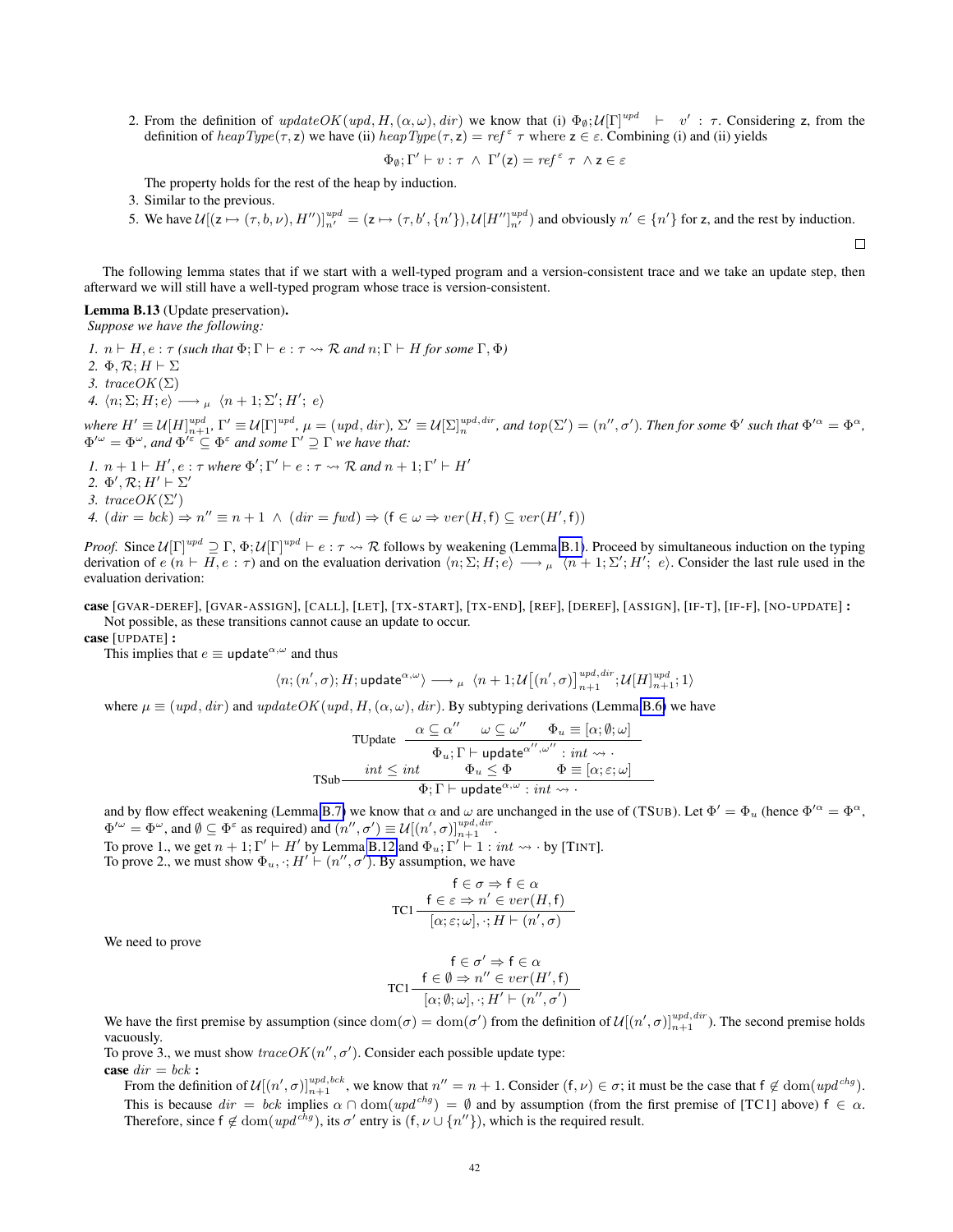### case  $dir = fwd$ :

Since  $\mathcal{U}[(n', \sigma)]_{n+1}^{upd, fwd} = (n', \sigma)$ , the result is true by assumption.

To prove 4., we must show  $n'' \equiv n + 1 \vee (f \in \omega \Rightarrow ver(H, f) \subseteq ver(H', f))$ . Consider each possible update type: case  $dir = bck$ :

From the definition of  $\mathcal{U}[(n', \sigma)]_{n+1}^{\nu p d, bck}$ , we know that  $n'' = n + 1$  so we are done.

case  $dir = fwd$ :

We have  $\mathcal{U}[(n', \sigma)]_{n+1}^{upd, fwd} = (n', \sigma)$ , and from  $updateOK(upd, H, (\alpha, \omega), dir)$  we know that  $f \in \omega \Rightarrow f \notin \text{dom}(upd^{chg})$ . From the definition of  $\mathcal{U}[H]_n^{upd}$  we know that  $\mathcal{U}[(f \mapsto (\tau, b, \nu), H)]_{n+1}^{upd} = f \mapsto (\tau, b, \nu \cup \{n+1\})$  if  $f \notin \text{dom}(upd^{chg})$ . This implies that for  $f \in \omega$ ,  $ver(H, f) = \nu$  and  $ver(H', f) = \nu \cup \{n+1\}$ , and therefore  $ver(H, f) \subseteq ver(H', f)$ .

# case [TX-CONG-1]:

We have that  $\langle n; ((n', \sigma), \Sigma); H; \text{intx} \ e \rangle \longrightarrow_{\mu} \langle n+1; (\mathcal{U}[(n', \sigma)]_{n+1}^{\text{upd}, \text{dir}}, \Sigma'); H'; \text{intx} \ e' \rangle$  follows from  $\langle n; \Sigma; H; e \rangle \longrightarrow_{\mu}$  $\langle n+1;\Sigma'; H'; e' \rangle$  by [TX-CONG-1], where  $\mu \equiv (upd, dir)$ . Let  $(n'', \sigma') \equiv \mathcal{U}[(n', \sigma)]_{n+1}^{upd, dir}$ . By assumption and subtyping derivations (Lemma [B.6\)](#page-36-0) we have

$$
\Phi_{e}; \Gamma \vdash e : \tau' \leadsto \mathcal{R}
$$
\n
$$
\alpha \subseteq \Phi_{e}^{\alpha} \qquad \omega \subseteq \Phi_{e}^{\omega}
$$
\n
$$
\text{That has } \frac{\alpha \subseteq \Phi_{e}^{\alpha} \qquad \omega \subseteq \Phi_{e}^{\omega}}{[\alpha; \emptyset; \omega]; \Gamma \vdash \text{intx } e : \tau' \leadsto \Phi_{e}, \mathcal{R}} \qquad \tau' \leq \tau \qquad [\alpha; \emptyset; \omega] \leq [\alpha; \varepsilon; \omega]
$$
\n
$$
[\alpha; \varepsilon; \omega]; \Gamma \vdash \text{intx } e : \tau \leadsto \Phi_{e}, \mathcal{R}
$$

and by flow effect weakening (Lemma [B.7\)](#page-36-1) we know that  $\alpha$  and  $\omega$  are unchanged in the use of (TSUB). We have  $\Phi_e \equiv [\alpha_e; \varepsilon_e; \omega_e]$ , so that  $\omega_e \supseteq \omega$  and  $\alpha_e \supseteq \alpha$ . To apply induction, we must show that  $\Phi_e, \mathcal{R}; H \vdash \Sigma$  (which follows by inversion on  $\Phi, \Phi_e, \mathcal{R}; H \vdash ((n', \sigma), \Sigma))$ );  $\Phi_e$ ;  $\Gamma \vdash e : \tau' \leadsto \mathcal{R}$  (which follows by assumption); and  $n; \Gamma \vdash H$  (by assumption).

By induction we have:

(i)  $\Phi'_e$ ;  $\Gamma' \vdash e' : \tau' \leadsto \mathcal{R}$  and (ii)  $n + 1$ ;  $\Gamma' \vdash H'$ (iii)  $\Phi'_e$ ,  $\mathcal{R}$ ;  $H' \vdash \Sigma'$ (iv)  $traceOK(\Sigma')$ (v)  $dir = bck$   $\Rightarrow$   $n'' \equiv n + 1 \wedge (dir = fwd) \Rightarrow (f \in \omega_e \Rightarrow ver(H, f) \subseteq ver(H', f))$ where  $\Phi'_e \equiv [\alpha_e; \varepsilon'_e; \omega_e], \varepsilon'_e \subseteq \varepsilon_e$ . Let  $\Phi' = [\alpha, \emptyset, \omega]$  (hence  $\Phi'^{\alpha} = \Phi^{\alpha}$ ,  $\Phi'^{\omega} = \Phi^{\omega}$ , and  $\emptyset \subseteq \Phi^{\varepsilon}$  as required). To prove 1., we can show

$$
\Phi'_e; \Gamma' \vdash e': \tau \leadsto \mathcal{R}
$$
\n
$$
\mathsf{TIntrans} \quad \frac{\alpha \subseteq \Phi_e^{\prime \alpha} \quad \omega \subseteq \Phi_e^{\prime \omega}}{\Phi'; \Gamma \vdash \mathsf{intx} \, e': \tau \leadsto \Phi'_e, \mathcal{R}} \quad \tau' \le \tau \quad \Phi' \le \Phi'
$$
\n
$$
\Phi'; \Gamma \vdash \mathsf{intx} \, e': \tau \leadsto \Phi'_e, \mathcal{R}
$$

The first premise of [TINTRANS] follows by (i), and the second since  $\alpha_e \supset \alpha$  and  $\omega_e \supset \omega$ . To prove 2., we need to show that

$$
\Phi'_{e}, \mathcal{R}; H' \vdash \Sigma'
$$
\n
$$
\mathsf{f} \in \sigma' \Rightarrow \mathsf{f} \in \alpha
$$
\n
$$
\mathsf{T} \mathsf{C}2 - \frac{\mathsf{f} \in \emptyset \Rightarrow n'' \in ver(H', \mathsf{f})}{[\alpha; \emptyset; \omega], \Phi'_{e}, \mathcal{R}; H' \vdash ((n'', \sigma'), \Sigma')}
$$

We have the first premise by (iii), the second by assumption (since  $dom(\sigma) = dom(\sigma')$  from the definition of  $\mathcal{U}[(n', \sigma)]_{n+1}^{upd, dir}$ ), and the last holds vacuously.

To prove 3., we must show  $traceOK((n'', \sigma'), \Sigma'),$  which reduces to proving  $traceOK(n'', \sigma')$  since we have  $traceOK(\Sigma')$  from (iv). We have  $traceOK(n', \sigma)$  by assumption. Consider each possible update type: case  $dir = bck$ :

From the definition of  $\mathcal{U}[(n', \sigma)]_{n+1}^{upd, bck}$ , we know that  $n'' = n + 1$ . Consider  $(f, \nu) \in \sigma$ ; it must be the case that  $f \notin \text{dom}(upd^{chg})$ . This is because  $dir = bck$  implies  $\alpha_e \cap \text{dom}(upd^{chg}) = \emptyset$  and by assumption we have  $\alpha \subseteq \alpha_e$  (from (TINTRANS)) and  $f \in \alpha$  (from the first premise of [TC1] above). Therefore, since  $f \notin dom(wpd^{chg})$ , its  $\sigma'$  entry is  $(f, \nu \cup \{n''\})$ , which is the required result. case  $dir = fwd$ :

Since  $\mathcal{U}[(n', \sigma)]_{n+1}^{upd, fwd} = (n', \sigma)$ , the result is true by assumption.

Part 4. follows directly from (v) and the fact that  $\omega_e \supseteq \omega$ .

# case [CONG] :

We have that  $\langle n; \Sigma; H; \mathbb{E}[e] \rangle \longrightarrow_{\mu} \langle n + 1; \Sigma'; H'; \mathbb{E}[e] \rangle$  follows from  $\langle n; \Sigma; H; e \rangle \longrightarrow_{\mu} \langle n + 1; \Sigma'; H'; e \rangle$  by [CONG], where  $\mu \equiv (upd, dir)$ . Consider the shape of E:

case :

The result follows directly by induction.

case  $\mathbb{E} e_2$ :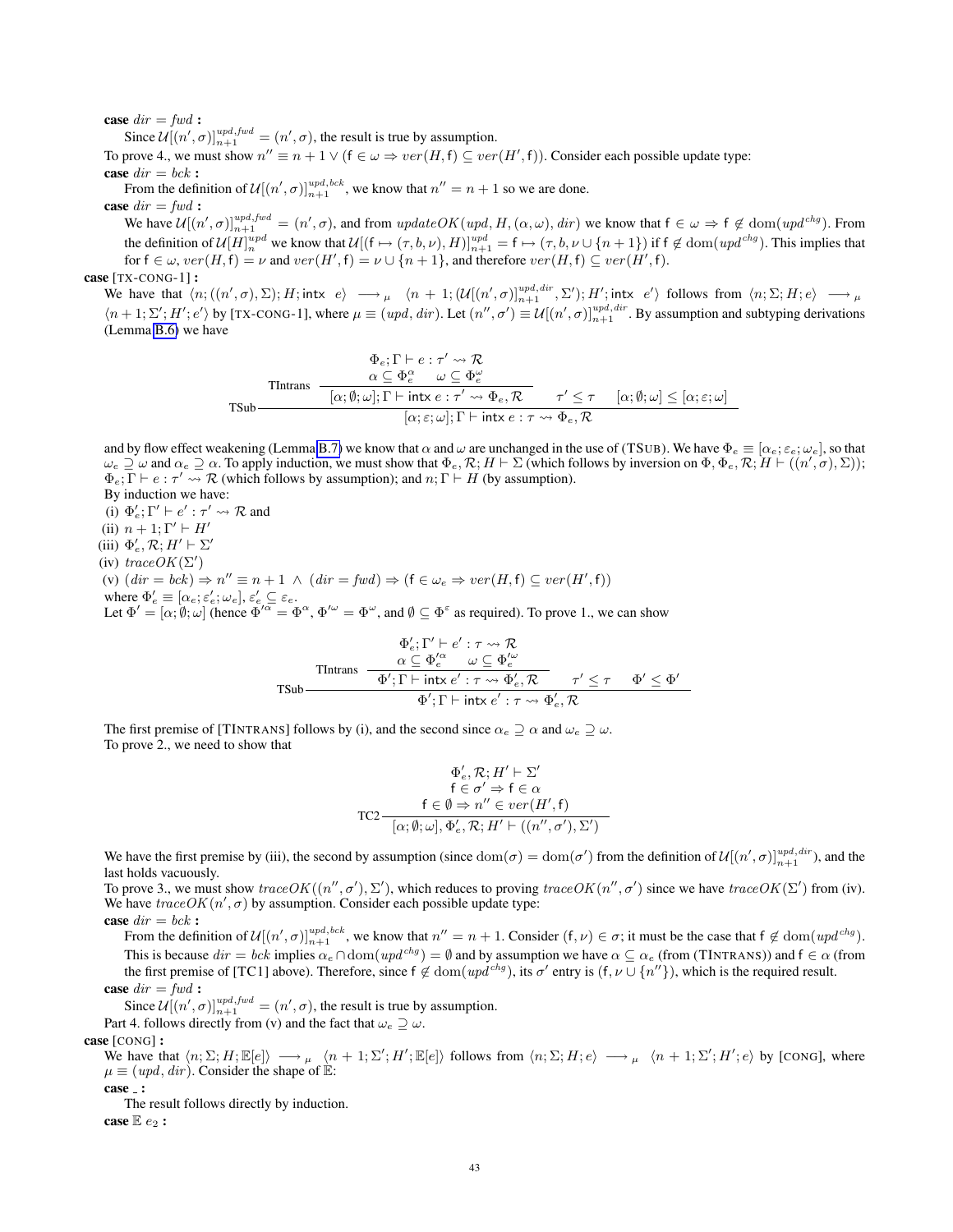By assumption, we have  $\Phi$ ;  $\Gamma \vdash (\mathbb{E} e_2)[e_1] : \tau \rightsquigarrow \mathcal{R}$ . By subtyping derivations (Lemma [B.6\)](#page-36-0) we know we can construct a proof derivation of this ending in (TSUB):

$$
\Phi_1; \Gamma \vdash \mathbb{E}[e_1] : \tau_1 \longrightarrow^{\Phi_f} \tau_2' \leadsto \mathcal{R}_1 \qquad \Phi_2; \Gamma \vdash e_2 : \tau_1 \leadsto \cdot
$$
\n
$$
\Phi_1 \rhd \Phi_2 \rhd \Phi_3 \hookrightarrow \Phi_s
$$
\n
$$
\Phi_3^{\varepsilon} \equiv \Phi_f^{\varepsilon} \qquad \Phi_3^{\alpha} \subseteq \Phi_f^{\alpha} \qquad \Phi_3^{\omega} \subseteq \Phi_f^{\omega}
$$
\n
$$
\text{TApp} \qquad \frac{\mathbb{E}[e_1] \neq v \Rightarrow \mathcal{R}_2 = \cdot}{\Phi_s; \Gamma \vdash (\mathbb{E} e_2)[e_1] : \tau_2' \leadsto \mathcal{R}_1}
$$
\n
$$
\Phi \equiv [\alpha; \varepsilon; \omega]
$$
\n
$$
\Phi_s \equiv [\alpha; \varepsilon_1 \cup \varepsilon_2 \cup \varepsilon_f; \omega]
$$
\n
$$
\text{SCtxt} \qquad \frac{(\varepsilon_1 \cup \varepsilon_2 \cup \varepsilon_f) \subseteq \varepsilon}{\Phi_s \leq \Phi}
$$
\n
$$
\text{FSub} \qquad \frac{\tau_2' \leq \tau_2}{\Phi_f; \Gamma \vdash (\mathbb{E} e_2)[e_1] : \tau_2 \leadsto \mathcal{R}_1}
$$

and by flow effect weakening (Lemma [B.7\)](#page-36-1) we know that  $\alpha$  and  $\omega$  are unchanged in the use of (TSUB). By inversion on  $\langle n; \Sigma; H; (\mathbb{E} \ e_2)[e_1] \rangle \longrightarrow_{\mu} \langle n+1; \Sigma'; H'; (\mathbb{E} \ e_2)[e_1] \rangle$  we have  $\langle n; \Sigma; H; e_1 \rangle \longrightarrow_{\mu} \langle n+1; \Sigma'; H'; e_1' \rangle$ , and then applying [CONG] we have  $\langle n; \Sigma, H; \mathbb{E}[e_1] \rangle \longrightarrow_{\mu} \langle n+1; \Sigma'; H'; \mathbb{E}[e'_1] \rangle$ . From  $\Phi, \mathcal{R}_1; H \vdash \Sigma$  we know that:

$$
\begin{aligned} \mathsf{f} &\in \sigma \Rightarrow \mathsf{f} \in \alpha \\ \mathsf{f} &\in \varepsilon \Rightarrow n' \in \mathit{ver}(H, \mathsf{f}) \end{aligned}
$$

where  $(n', \sigma)$  is the top of  $\Sigma$ . Since  $\Phi \equiv [\alpha; \varepsilon; \omega]$  and  $\Phi_s \equiv [\alpha; \varepsilon_s; \omega]$  and  $\varepsilon_s = \varepsilon_1 \cup \varepsilon_2 \cup \varepsilon_3$  (where  $\varepsilon_3 = \varepsilon_f$ ), we have

$$
\begin{aligned} \mathsf{f} &\in \sigma \Rightarrow \mathsf{f} \in \alpha \\ \mathsf{f} &\in \varepsilon_1 \Rightarrow n' \in ver(H, \mathsf{f}) \end{aligned}
$$

but since  $\Phi_1 \equiv [\alpha; \varepsilon_1; \omega_1]$ , we have  $\Phi_1, \mathcal{R}_1; H \vdash \Sigma$ . Hence we can apply induction on  $\Phi_1; \Gamma \vdash \mathbb{E}[e_1] : \tau_1 \longrightarrow^{\Phi_f} \tau_2' \leadsto \mathcal{R}_1$ , yielding:

(i)  $\Phi'_1$ ;  $\Gamma' \vdash \mathbb{E}[e'_1] : \tau_1 \longrightarrow^{\Phi_f} \tau_2 \leadsto \mathcal{R}_1$  and

(ii)  $n + 1$ ; Γ'  $\vdash H'$ 

(iii)  $\Phi'_1, \mathcal{R}_1; H' \vdash \Sigma'$ 

(iv)  $traceOK(\Sigma')$ 

(v)  $(dr = bck) \Rightarrow n'' \equiv n + 1 \land (dir = fwd) \Rightarrow (f \in \omega_1 \Rightarrow ver(H, f) \subseteq ver(H', f))$ where  $\Phi'_1 \equiv [\alpha_s; \varepsilon'_1; \omega_1]$  and  $\varepsilon'_1 \subseteq \varepsilon_1$ . Choose  $\Phi'_2 = [\alpha_1 \cup \varepsilon'_1; \varepsilon_2; \omega_2]$  and  $\Phi'_3 = [\alpha_1 \cup \varepsilon'_1 \cup \varepsilon_2; \varepsilon_f; \omega_s]$  and thus  $\Phi'_1 \rhd \Phi'_2 \rhd \Phi'_3 \rightarrow \Phi'_s$ <br>and  $\Phi'^\varepsilon'_3 = \Phi^\varepsilon_f$ . Let  $\Phi' = [\alpha; \varepsilon'_1 \cup \varepsilon_$ To prove 1., we have  $n + 1$ ;  $\Gamma' \vdash H'$  by (ii), and apply (TAPP):

$$
\Phi_1';\Gamma'\vdash \mathbb{E}[e_1']:\tau_1 \longrightarrow^{\Phi_f} \tau_2' \leadsto \mathcal{R}_1 \qquad \Phi_2';\Gamma'\vdash e_2:\tau_1 \leadsto \cdot
$$

$$
\Phi_1' \rhd \Phi_2' \rhd \Phi_3' \hookrightarrow \Phi_s' \qquad \Phi_3'' \subseteq \Phi_f'' \qquad \Phi_3'' \subseteq \Phi_f''
$$

$$
\mathbb{E}[e_1'] \not\equiv v \Rightarrow \mathcal{R}_2 = \cdot
$$

$$
\Phi_3';\Gamma'\vdash (\mathbb{E} \ e_2)[e_1']:\tau_2' \leadsto \mathcal{R}_1
$$

The first premise follows by (i), the second because we have  $\Phi_2$ ;  $\Gamma' \vdash e_2 : \tau_1$  by weakening (since  $\Gamma' \supseteq \Gamma$ ) and then  $\Phi'_2$ ;  $\Gamma' \vdash e_2 : \tau_1$ by flow effect weakening (Lemma [B.7\)](#page-36-1) (which we can apply because  $\Phi_2^{\prime\omega} = \Phi_2^{\omega}$ ,  $\Phi_2^{\prime\epsilon} = \Phi_2^{\epsilon}$ ,  $\Phi_2^{\prime\alpha} = \alpha_1 \cup \varepsilon_1^{\prime} \Phi_2^{\alpha} = \alpha_1 \cup \varepsilon_1$  hence  $\Phi_2^{\prime\alpha} \subseteq \Phi_2^{\alpha}$ ) the third—sixth by choice of  $\Phi_2^{\prime}$ ,  $\Phi_3^{\prime}$  and  $\Phi_s^{\prime}$ , and the last as  $\mathcal{R}_2 \equiv \Phi_2^{\prime\prime}$  by assumption. We can now apply (TSUB):

$$
\Phi'; \Gamma \vdash (\mathbb{E} e_2)[e'_1] : \tau'_2 \leadsto \mathcal{R}_1
$$
  
\n
$$
\tau'_2 \leq \tau_2 \qquad \Phi' \leq \Phi'
$$
  
\n
$$
\Phi'; \Gamma \vdash (\mathbb{E} e_2)[e'_1] : \tau_2 \leadsto \mathcal{R}'_1
$$

To prove part 2., we must show that  $\Phi', \mathcal{R}_1; H' \vdash \Sigma'.$ By inversion on  $\Phi$ ,  $\mathcal{R}_1$ ;  $H \vdash \Sigma$  we have  $\Sigma \equiv (n', \sigma)$  or  $\Sigma \equiv (n', \sigma)$ ,  $\Sigma''$ . We have two cases:  $\Sigma \equiv (n', \sigma)$ : By (iii) we must have  $\mathcal{R}_1 \equiv \cdot$  such that

$$
\mathsf{FC} \sigma' \Rightarrow \mathsf{f} \in \alpha
$$
  
TC1
$$
\frac{\mathsf{f} \in \varepsilon_1' \Rightarrow n'' \in ver(H', \mathsf{f})}{[\alpha; \varepsilon_1'; \omega_1], \cdot; H' \vdash (n'', \sigma')}
$$

To achieve the desired result we need to prove:

$$
\mathsf{FC} \sigma' \Rightarrow \mathsf{f} \in \alpha
$$
  
TC1 
$$
\frac{\mathsf{f} \in \varepsilon_1' \cup \varepsilon_2 \cup \varepsilon_f \Rightarrow n'' \in ver(H', \mathsf{f})}{[\alpha; \varepsilon_1' \cup \varepsilon_2 \cup \varepsilon_f; \omega], \cdot; H' \vdash (n'', \sigma')}
$$

The first premise is by assumption (since  $dom(\sigma) = dom(\sigma')$  from the definition of  $\mathcal{U}[(n', \sigma)]_{n+1}^{upd, dir}$ ). For the second premise, we need to show that for all  $f \in (\varepsilon_2 \cup \varepsilon_f) \Rightarrow n'' \in ver(H', f)$  (for those  $f \in \varepsilon'_1$  the result is by assumption). Consider each possible update type: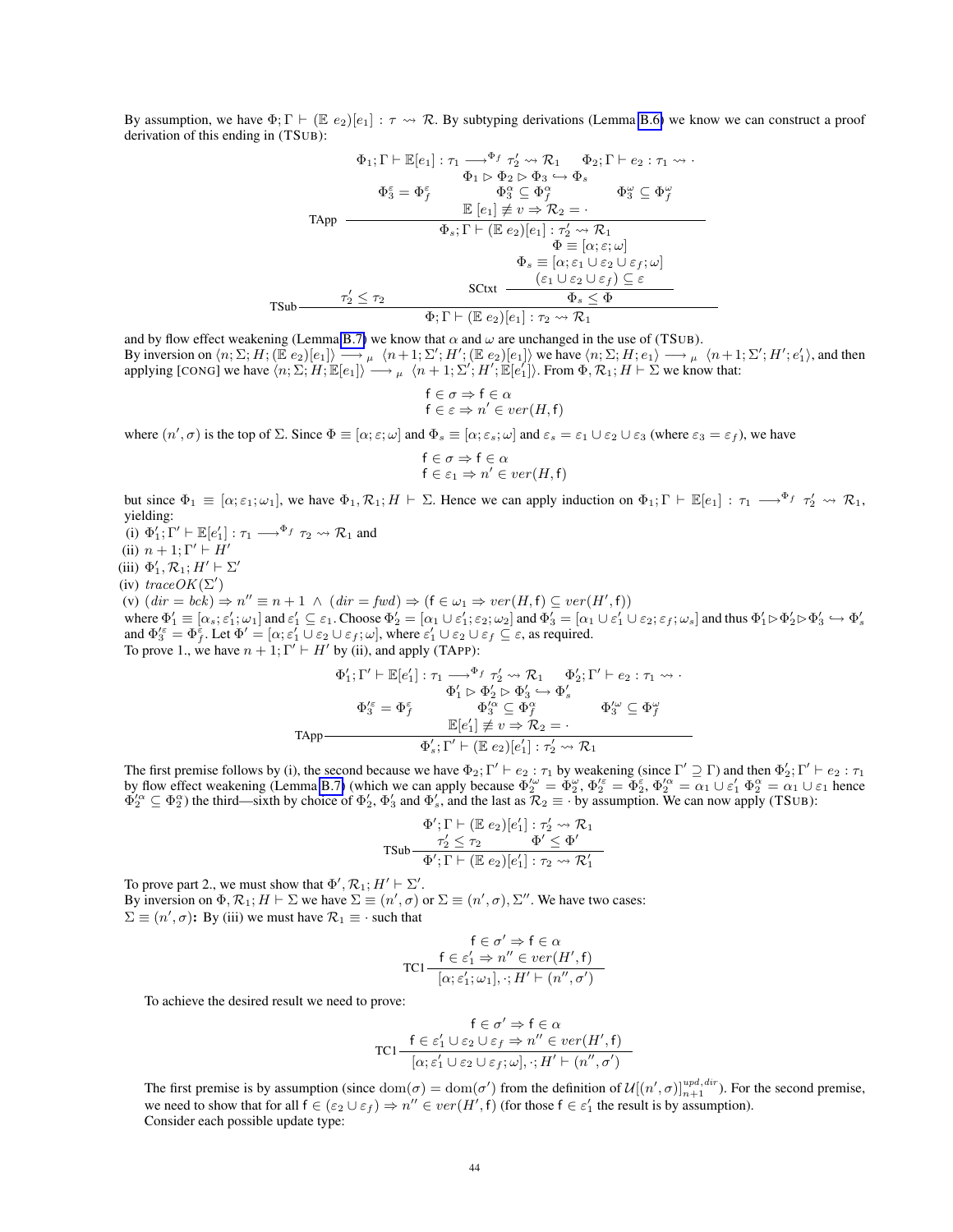# case  $dir = bck$ :

From the definition of  $\mathcal{U}[(n', \sigma)]_{n+1}^{upd, bck}$ , we know that  $n'' = n + 1$ ; from the definition of  $\mathcal{U}[H]_n^{upd}$  we know that  $n + 1 \in ver(H', f)$  for all f, hence  $n'' \in ver(H', f)$  for all f.

case  $dir = fwd$ :

From (v) we have that  $f \in \omega_1 \Rightarrow ver(H, f) \subseteq ver(H', f)$ . Since  $(\varepsilon_2 \cup \varepsilon_f) \subseteq \omega_1$  (by  $\Phi'_1 \triangleright \Phi'_2 \triangleright \Phi'_3 \hookrightarrow \Phi'$ ), we have  $f \in (\varepsilon_2 \cup \varepsilon_f) \Rightarrow ver(H, f) \subseteq ver(H', f)$ . By inversion on  $\Phi, \mathcal{R}_1; H \vdash \Sigma$  we have  $f \in (\varepsilon_1 \cup \varepsilon_2 \cup \varepsilon_f) \Rightarrow n' \in ver(H, f)$ , and thus  $f \in (\varepsilon_2 \cup \varepsilon_f) \Rightarrow n' \in ver(H', f)$ . We have  $\mathcal{U}[(n', \sigma)]_{n+1}^{upd, fwd} = (n', \sigma)$  hence  $n'' = n'$ , so finally we have  $f \in (\varepsilon_2 \cup \varepsilon_f) \Rightarrow n'' \in ver(H', f).$ 

 $\Sigma \equiv (n', \sigma), \Sigma''$  By (iii), we must have  $\mathcal{R}_1 \equiv \Phi'', \mathcal{R}''$  such that

$$
\Phi'', \mathcal{R}''; H' \vdash \Sigma''
$$
  
\n
$$
\Phi'_1 \equiv [\alpha; \varepsilon'_1; \omega_1]
$$
  
\n
$$
\mathsf{f} \in \sigma' \Rightarrow \mathsf{f} \in \alpha
$$
  
\nTC2  
\n
$$
\frac{\mathsf{f} \in \varepsilon'_1 \Rightarrow n'' \in ver(H', \mathsf{f})}{\Phi'_1, \Phi'', \mathcal{R}''; H' \vdash ((n'', \sigma'), \Sigma'')}
$$

We wish to show that

$$
\Phi'', \mathcal{R}''; H' \vdash \Sigma''
$$
  
\n
$$
\Phi' \equiv [\alpha; \varepsilon'_1 \cup \varepsilon_2 \cup \varepsilon_f; \omega]
$$
  
\n
$$
\mathsf{f} \in \sigma' \Rightarrow \mathsf{f} \in \alpha
$$
  
\n
$$
\text{TC2-}\frac{\mathsf{f} \in (\varepsilon'_1 \cup \varepsilon_2 \cup \varepsilon_f) \Rightarrow n'' \in ver(H', \mathsf{f})}{\Phi', \Phi'', \mathcal{R}''; H' \vdash ((n'', \sigma'), \Sigma'')}
$$

 $\Phi'', \mathcal{R}''$ ;  $H' \vdash \Sigma$  follows by assumption while the third and fourth premises follow by the same argument as in the  $\Sigma \equiv (n', \sigma)$ case, above.

Part 3. follows directly from (iv).

Part 4. follows directly from (v) and the fact that  $\omega_1 \supseteq \omega$  (because  $\omega_1 \equiv \varepsilon_2 \cup \varepsilon_f \cup \omega$ ). case  $v \mathbb{E}$  :

By assumption, we have  $\Phi$ ;  $\Gamma \vdash (v \mathbb{E})[e_2] : \tau \leadsto \mathcal{R}$ . By subtyping derivations (Lemma [B.6\)](#page-36-0) we have:

$$
\Phi_1; \Gamma \vdash v : \tau_1 \longrightarrow^{\Phi_f} \tau_2' \leadsto \cdots \Phi_2; \Gamma \vdash \mathbb{E}[e_2] : \tau_1 \leadsto \mathcal{R}_2
$$
\n
$$
\Phi_1 \rhd \Phi_2 \rhd \Phi_3 \hookrightarrow \Phi_s
$$
\n
$$
\Phi_3^{\varepsilon} = \Phi_f^{\varepsilon} \qquad \Phi_3^{\alpha} \subseteq \Phi_f^{\alpha} \qquad \Phi_3^{\omega} \subseteq \Phi_f^{\omega}
$$
\n
$$
v \not\equiv v' \Rightarrow \mathcal{R}_2 = \cdots
$$
\n
$$
\Phi_s; \Gamma \vdash (v \mathbb{E})[e_2] : \tau_2' \leadsto \mathcal{R}_2
$$
\n
$$
\Phi \equiv [\alpha; \varepsilon; \omega]
$$
\n
$$
\Phi_s \equiv [\alpha; \varepsilon_1 \cup \varepsilon_2 \cup \varepsilon_f; \omega]
$$
\n
$$
\tau_2' \leq \tau_2
$$
\n
$$
\text{SCtxt} \qquad \Phi_s \leq \Phi
$$
\n
$$
\Phi; \Gamma \vdash (v \mathbb{E})[e_2] : \tau_2 \leadsto \mathcal{R}_2
$$

and by flow effect weakening (Lemma [B.7\)](#page-36-1) we know that  $\alpha$  and  $\omega$  are unchanged in the use of (TSUB).

By inversion on  $\langle n; \Sigma; H; (\overline{v} \ \mathbb{E})[e_2] \rangle \longrightarrow \mu \langle n+1; \Sigma'; H'; (v \ \mathbb{E})[e_2] \rangle$  we have  $\langle n; \Sigma; H; e_2 \rangle \longrightarrow \mu \langle n+1; \Sigma'; H'; e_2' \rangle$ , and then applying [CONG] we have  $\langle n; \Sigma, H, \mathbb{E}[e_2] \rangle \longrightarrow_{\mu} \langle n+1; \Sigma'; H', \mathbb{E}[e_2] \rangle$ . From  $\Phi, \mathcal{R}_2; H \vdash \Sigma$  we know that:

$$
\begin{aligned} \mathsf{f} &\in \sigma \Rightarrow \mathsf{f} \in \alpha \\ \mathsf{f} &\in \varepsilon \Rightarrow n' \in \mathit{ver}(H, \mathsf{f}) \end{aligned}
$$

where  $(n', \sigma)$  is the top of  $\Sigma$ . We have  $\Phi \equiv [\alpha; \varepsilon; \omega]$ ,  $\Phi_s \equiv [\alpha_s; \varepsilon_s; \omega_s]$ ,  $\varepsilon_s \subseteq \varepsilon$ ,  $\varepsilon_s = \varepsilon_1 \cup \varepsilon_2 \cup \varepsilon_3$  (where  $\varepsilon_3 = \varepsilon_f$ ),  $\Phi_2 \equiv [\alpha_2; \varepsilon_2; \omega_2]$ ,  $\alpha_2 \equiv \alpha_1 \cup \varepsilon_1 = \alpha$  (since  $\varepsilon_1 = \emptyset$ ; if it's not  $\emptyset$  we can construct a derivation for v that has  $\varepsilon_1 = \emptyset$  as argued in preservation (Lemma [B.15\)](#page-46-0), (TAPP)-[CONG], case  $v \mathbb{E}$ ). We have

$$
\begin{aligned} \mathsf{f} &\in \sigma \Rightarrow \mathsf{f} \in \alpha \\ \mathsf{f} &\in \varepsilon_2 \Rightarrow n' \in ver(H, \mathsf{f}) \end{aligned}
$$

hence  $\Phi_2, \mathcal{R}_2$ ;  $H \vdash \Sigma$  and we can apply induction on  $\Phi_2$ ;  $\Gamma \vdash \mathbb{E}[e_2] : \tau_1 \longrightarrow^{\Phi_f} \tau_2' \leadsto \mathcal{R}_2$ , yielding: (i)  $\Phi'_2$ ;  $\Gamma' \vdash \mathbb{E}[e_2] : \tau_1 \leadsto \mathcal{R}_2$  and (ii)  $n + 1$ ;  $\Gamma' \vdash H'$ (iii)  $\Phi'_2, \mathcal{R}_2; H' \vdash \Sigma'$ (iv)  $traceOK(\Sigma')$ (v)  $(dr = bck) \Rightarrow n'' \equiv n + 1 \land (dir = fwd) \Rightarrow (f \in \omega_2 \Rightarrow ver(H, f) \subseteq ver(H', f))$ where  $\Phi'_2 \equiv [\alpha_2, \varepsilon'_2, \omega_2]$  and  $\varepsilon'_2 \subseteq \varepsilon_2$ . Choose  $\Phi'_1 = [\alpha, \emptyset, \omega_2 \cup \varepsilon'_2]$  and  $\Phi'_3 = [\alpha \cup \varepsilon'_2, \varepsilon_f, \omega]$  and thus  $\Phi'_1 \rhd \Phi'_2 \rhd \Phi'_3 \hookrightarrow \Phi'$  and  $\Phi_3^{\prime \varepsilon} = \Phi_f^{\overline{\varepsilon}}.$ Let  $\Phi' \equiv [\alpha; \varepsilon_2' \cup \varepsilon_f; \omega]$  and thus  $\varepsilon_2' \cup \varepsilon_f \subseteq \varepsilon$  as required.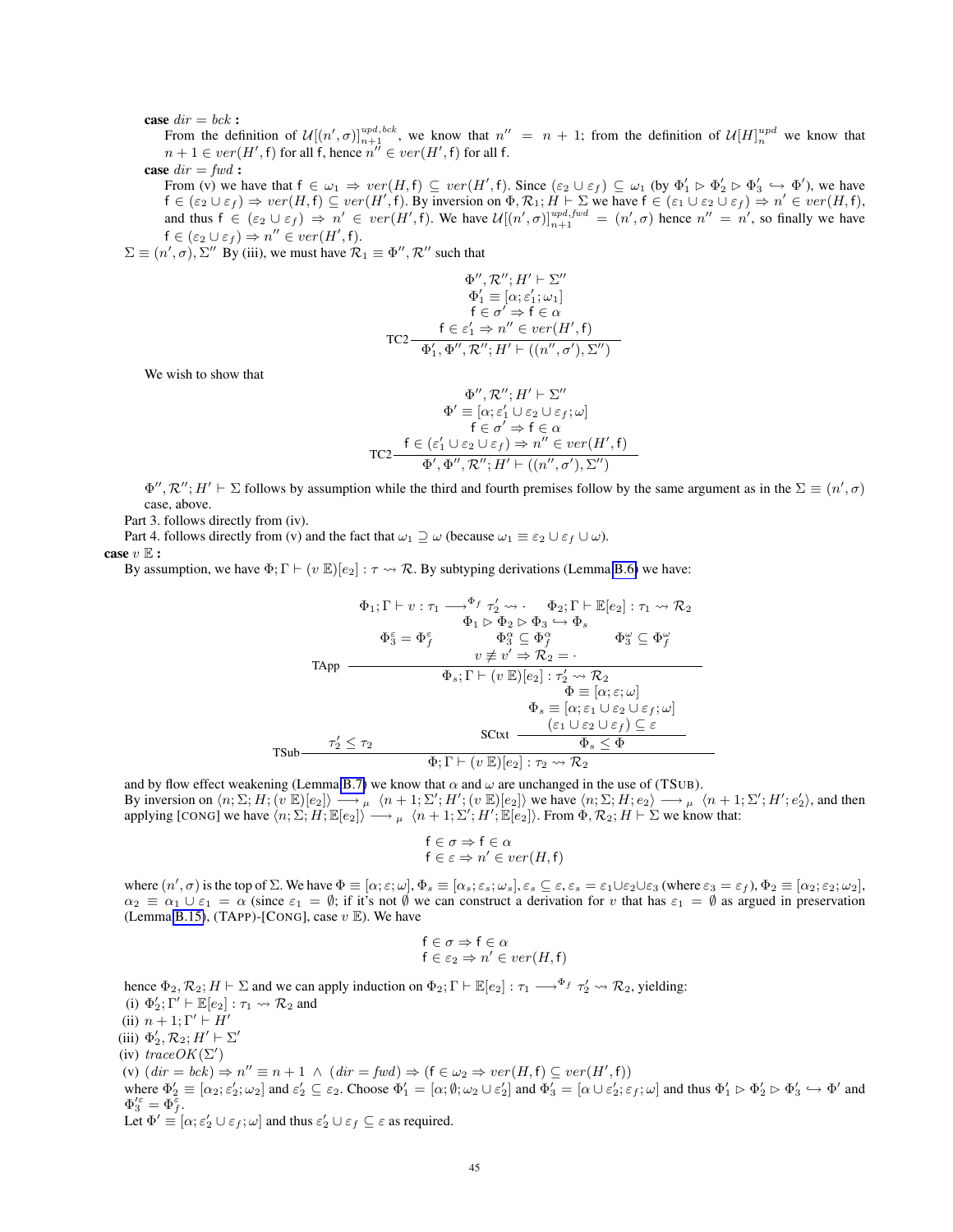To prove 1., we have  $n + 1$ ;  $\Gamma' \vdash H'$  by (ii), and apply (TAPP):

$$
\Phi_1'; \Gamma' \vdash v : \tau_1 \longrightarrow^{\Phi_f} \tau_2' \leadsto \cdot \quad \Phi_2'; \Gamma' \vdash \mathbb{E}[e_2] : \tau_1 \leadsto \mathcal{R}_2
$$

$$
\Phi_1' \rhd \Phi_2' \rhd \Phi_3' \hookrightarrow \Phi'
$$

$$
\Phi_3'^{\varepsilon} = \Phi_f^{\varepsilon} \qquad \Phi_3'^{\alpha} \subseteq \Phi_f^{\alpha} \qquad \Phi_3'^{\omega} \subseteq \Phi_f^{\omega}
$$

$$
v \not\equiv v' \Rightarrow \mathcal{R}_2 = \cdot
$$

$$
\Phi'; \Gamma' \vdash (v \mathbb{E})[e_2] : \tau_2' \leadsto \mathcal{R}_2
$$

The first premise follows by value typing, the second by (i), the third—sixth by choice of  $\Phi'_1$  and  $\Phi'_3$ , and the last holds vacuously. We can now apply (TSUB):

$$
\Phi'; \Gamma \vdash (v \mathbb{E})[e_2] : \tau'_2 \leadsto \mathcal{R}_2
$$
  
\n
$$
\tau'_2 \leq \tau_2 \qquad \Phi' \leq \Phi'
$$
  
\n
$$
\Phi'; \Gamma \vdash (v \mathbb{E})[e_2] : \tau_2 \leadsto \mathcal{R}_2
$$

To prove part 2., we must show that  $\Phi', \mathcal{R}_2; H' \vdash \Sigma'.$ By inversion on  $\Phi$ ,  $\mathcal{R}_2$ ;  $H \vdash \Sigma$  we have  $\Sigma \equiv (n', \sigma)$  or  $\Sigma \equiv (n', \sigma)$ ,  $\Sigma''$ . We have two cases:  $\Sigma \equiv (n', \sigma)$ : By (iii) we must have  $\mathcal{R}_2 \equiv \cdot$  such that

$$
\mathsf{FC} \xrightarrow{\mathsf{f}} \mathsf{F} \in \alpha
$$
\n
$$
\mathsf{TC1} \xrightarrow{\mathsf{f}} \mathsf{C} \varepsilon_2' \Rightarrow n'' \in \text{ver}(H', \mathsf{f})
$$
\n
$$
[\alpha; \varepsilon_2'; \omega_2], \cdot; H' \vdash (n'', \sigma')
$$

To achieve the desired result we need to prove:

$$
\mathsf{f} \in \sigma' \Rightarrow \mathsf{f} \in \alpha
$$
  
TC1
$$
\frac{\mathsf{f} \in \varepsilon_2' \cup \varepsilon_f \Rightarrow n'' \in ver(H', \mathsf{f})}{[\alpha; \varepsilon_2' \cup \varepsilon_f; \omega], \cdot; H' \vdash (n'', \sigma')}
$$

The first premise follows by assumption (since  $\text{dom}(\sigma) = \text{dom}(\sigma')$  from the definition of  $\mathcal{U}[(n', \sigma)]_{n+1}^{\text{upd}, \text{dir}}$ ). For the second premise, we need to show that for all  $f \in \varepsilon_f \Rightarrow n'' \in ver(H', f)$  (for those  $f \in \varepsilon'_2$  the result is by assumption). Consider each possible update type:

case  $dir = bck$ :

From the definition of  $\mathcal{U}[(n', \sigma)]_{n+1}^{upd, bck}$ , we know that  $n'' = n + 1$ ; from the definition of  $\mathcal{U}[H]_n^{upd}$  we know that  $n + 1 \in ver(H', f)$  for all f, hence  $n'' \in ver(H', f)$  for all f.

case  $dir = fwd$ :

From (v) we have that  $f \in \omega_2 \Rightarrow ver(H, f) \subseteq ver(H', f)$ . Thus  $\varepsilon_f \subseteq \omega_2$  (by  $\Phi'_1 \triangleright \Phi'_2 \triangleright \Phi'_3 \hookrightarrow \Phi'$ ) implies  $f \in \varepsilon_f \Rightarrow ver(H, f) \subseteq ver(H', f)$ . By inversion on  $\Phi$ ,  $\mathcal{R}_2$ ;  $H \vdash \Sigma$  we have  $f \in (\varepsilon_2 \cup \varepsilon_f) \Rightarrow n' \in ver(\tilde{H}, f)$ , and thus  $f \in \varepsilon_f \Rightarrow n' \in ver(H', f)$ . We have  $\mathcal{U}[(n', \sigma)]_{n+1}^{upd, fwd} = (n', \sigma)$  hence  $n'' = n'$ , so finally we have  $f \in \varepsilon_f \Rightarrow n'' \in ver(H', f).$ 

 $\Sigma \equiv (n', \sigma), \Sigma''$  By (iii), we must have  $\mathcal{R}_2 \equiv \Phi'', \mathcal{R}''$  such that

$$
\Phi'', \mathcal{R}''; H' \vdash \Sigma''
$$
  
\n
$$
\Phi_2' \equiv [\alpha; \varepsilon_2'; \omega_2]
$$
  
\n
$$
\mathsf{f} \in \sigma' \Rightarrow \mathsf{f} \in \alpha
$$
  
\nTC2  
\n
$$
\mathsf{TC2} \xrightarrow{\mathsf{f} \in \varepsilon_2' \Rightarrow n'' \in ver(H', \mathsf{f})}
$$
  
\n
$$
\Phi_2', \Phi'', \mathcal{R}''; H' \vdash ((n'', \sigma'), \Sigma'')
$$

We wish to show that

$$
\begin{array}{c}\n\Phi'', \mathcal{R}'', H' \vdash \Sigma'' \\
\Phi' \equiv [\alpha; \varepsilon_2' \cup \varepsilon_f; \omega] \\
\mathsf{f} \in \sigma' \Rightarrow \mathsf{f} \in \alpha\n\end{array}
$$
\n
$$
\text{TC2}\frac{\mathsf{f} \in (\varepsilon_2' \cup \varepsilon_f) \Rightarrow n'' \in ver(H', \mathsf{f})}{\Phi', \Phi'', \mathcal{R}'', H' \vdash ((n'', \sigma'), \Sigma'')}
$$

 $\Phi'', \mathcal{R}''$ ;  $H' \vdash \Sigma$  follows by assumption while the third and fourth premises follow by the same argument as in the  $\Sigma \equiv (n', \sigma)$ case, above.

Part 3. follows directly from (iv).

Part 4. follows directly from (v) and the fact that  $\omega_2 \supseteq \omega$ .

case all others :

Similar to cases above.

 $\Box$ 

This lemma says that if take an evaluation step that is not an update, the version set of any z remains unchanged.

<span id="page-45-0"></span>**Lemma B.14** (Non-update step version preservation). If  $\langle n; \Sigma; H; e \rangle \longrightarrow_{\varepsilon} \langle n; \Sigma'; H'; e' \rangle$  then for all  $z \in \text{dom}(H')$ ,  $ver(H', z) =$  $ver(H, z)$ .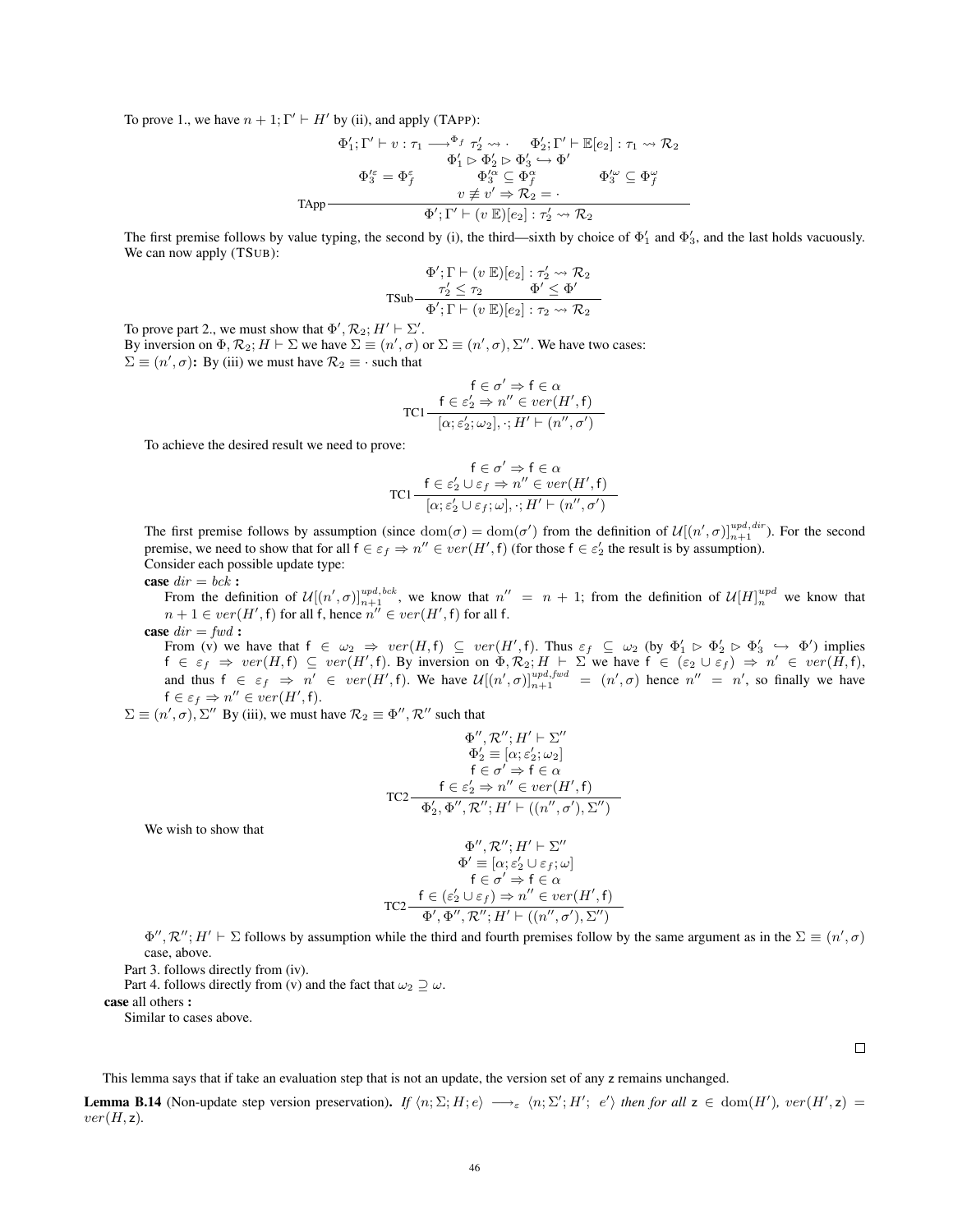*Proof.* By inspection of the evaluation rules.

The following lemma states that if we start with a well-typed program and a version-consistent trace and we can take an evaluation step, then afterward we will still have a well-typed program whose trace is version-consistent.

# <span id="page-46-0"></span>Lemma B.15 (Preservation).

*Suppose we have the following:*

*1.*  $n \vdash H$ ,  $e : \tau$  *(such that*  $\Phi: \Gamma \vdash e : \tau \leadsto \mathcal{R}$  *and*  $n: \Gamma \vdash H$  *for some*  $\Gamma$  *and*  $\Phi$ *)* 2.  $\Phi$ ,  $\mathcal{R}$ ;  $H \vdash \Sigma$ *3.*  $traceOK(\Sigma)$ 4.  $\langle n; \Sigma; H; e \rangle \longrightarrow_{\varepsilon} \langle n; \Sigma'; H'; e' \rangle$ 

*Then for some*  $\Gamma' \supseteq \Gamma$  *and*  $\Phi' \equiv [\Phi^{\alpha} \cup \varepsilon_0; \varepsilon'; \Phi^{\omega}]$  *such that*  $\varepsilon' \cup \varepsilon_0 \subseteq \Phi^{\varepsilon}$ *, we have:* 

*1.*  $n \vdash H', e' : \tau$  *where*  $\Phi'$ ;  $\Gamma' \vdash e' : \tau \leadsto \mathcal{R}'$  *and*  $n; \Gamma' \vdash H'$ 2.  $\Phi', \mathcal{R}'; H' \vdash \Sigma'$ 3. trace  $OK(\Sigma')$ 

*Proof.* Induction on the typing derivation  $n \vdash H$ ,  $e : \tau$ . By inversion, we have that  $\Phi$ ;  $\Gamma \vdash e : \tau \leadsto \mathcal{R}$ ; consider each possible rule for the conclusion of this judgment:

case (TINT-TVAR-TGVAR-TLOC) :

These expressions do not reduce, so the result is vacuously true.

case (TREF) :

We have that:

$$
(\text{TREF})\frac{\Phi; \Gamma \vdash e : \tau \leadsto \mathcal{R}}{\Phi; \Gamma \vdash \text{ref } e : ref^{\varepsilon} \tau \leadsto \mathcal{R}}
$$

There are two possible reductions:

case [REF] :

We have that  $e \equiv v, \mathcal{R} = \cdot$ , and  $\langle n; (n', \sigma); H; \text{ref } v \rangle \longrightarrow_{\emptyset} \langle n; (n', \sigma); H'; r \rangle$  where  $r \notin \text{dom}(H)$  and  $H' = H, r \mapsto (\cdot, v, \emptyset)$ . Let  $\Gamma' = \Gamma, r : ref^{\varepsilon} \tau$  and  $\Phi' = \Phi$  (which is acceptable since  $\Phi'^{\alpha} = \Phi^{\alpha} \cup \emptyset$ ,  $\varepsilon' \cup \emptyset \subseteq \Phi^{\varepsilon}$ , and  $\Phi'^{\omega} = \Phi^{\omega}$ ), and  $\mathcal{R}' = \cdot$ . We have part 1. as follows:

(TLOC) 
$$
\frac{\Gamma'(r) = ref^{\epsilon} \tau}{\Phi_{\emptyset}; \Gamma' \vdash r : ref^{\epsilon} \tau \leadsto \cdot} \quad ref^{\epsilon} \tau \leq ref^{\epsilon} \tau \quad \Phi_{\emptyset} \leq \Phi
$$

$$
\Phi; \Gamma' \vdash r : ref^{\epsilon} \tau \leadsto \cdot
$$

Heap well-formedness  $n; \Gamma' \vdash H, r \mapsto (\cdot, v, \emptyset)$  holds since  $\Phi_{\emptyset}; \Gamma' \vdash v : \tau$  follows by value typing (Lemma [B.5\)](#page-35-4) from  $\Phi; \Gamma' \vdash v : \tau$ , which we have by assumption and weakening; we have  $n; \Gamma' \vdash H$  by weakening.

To prove 2., we must show  $\Phi$ ,  $:H' \vdash (n', \sigma)$ . This follows by assumption since  $H'$  only contains an additional location (i.e., not a global variable) and nothing else has changed. Part 3. follows by assumption since  $\Sigma' = \Sigma$ .

$$
case [CONG]:
$$

We have that  $\langle n; \Sigma; H; \text{ref } \mathbb{E}[e''] \rangle \longrightarrow_{\varepsilon} \langle n; \Sigma'; H'; \text{ref } \mathbb{E}[e'''] \rangle$  from  $\langle n; \Sigma; H; e'' \rangle \longrightarrow_{\varepsilon} \langle n; \Sigma'; H'; e''' \rangle$ . By [CONG], we have  $\langle n; \Sigma; H; e \rangle \longrightarrow_{\varepsilon} \langle n; \Sigma'; H'; e' \rangle$  where  $e \equiv \mathbb{E}[e'']$  and  $e' \equiv \mathbb{E}[e''']$ .

By induction we have:

(i)  $\Phi'$ ;  $\Gamma' \vdash e' : \tau \leadsto \mathcal{R}'$  and

(ii)  $n; \Gamma' \vdash H'$ 

(iii)  $\Phi', \mathcal{R}'; H' \vdash \Sigma'$ 

(iv)  $traceOK(\Sigma')$ 

where  $\Phi'^{\alpha} = \Phi^{\alpha} \cup \varepsilon_0$ ,  $\varepsilon' \cup \varepsilon_0 \subseteq \Phi^{\varepsilon}$ , and  $\Phi'^{\omega} = \Phi^{\omega}$ . We prove 1. using (ii), and applying [TREF] using (i):

$$
(\text{TREF})\frac{\Phi';\Gamma'\vdash e':\tau\leadsto\mathcal{R}'}{\Phi';\Gamma'\vdash \text{ref }e':\text{ref }^{\varepsilon}\tau\leadsto\mathcal{R}'}
$$

Part 2. follows directly from (iii), and part 3. follows directly from (iv). case (TDEREF) :

We know that

$$
\begin{array}{c} \Phi_1;\Gamma\vdash e:ref^{\varepsilon_r}\tau\leadsto \mathcal{R} \\ \Phi_2^{\varepsilon}=\varepsilon_r\hspace{0.5cm}\Phi_1\rhd\Phi_2\hookrightarrow\Phi \\ \hline \Phi;\Gamma\vdash !\,e:\tau\leadsto \mathcal{R} \end{array}
$$

We can reduce using either [GVAR-DEREF], [DEREF], or [CONG].

case [GVAR-DEREF] :

Thus we have  $e \equiv z$  such that

$$
\langle n;(n',\sigma);(H'',\mathbf{z}\mapsto(\tau',v,\nu));\mathbf{z}\rangle\implies_{\mathbf{z}\mathbf{z}}\langle n;(n',\sigma\cup(\mathbf{z},\nu));(H'',\mathbf{z}\mapsto(\tau',v,\nu));v\rangle
$$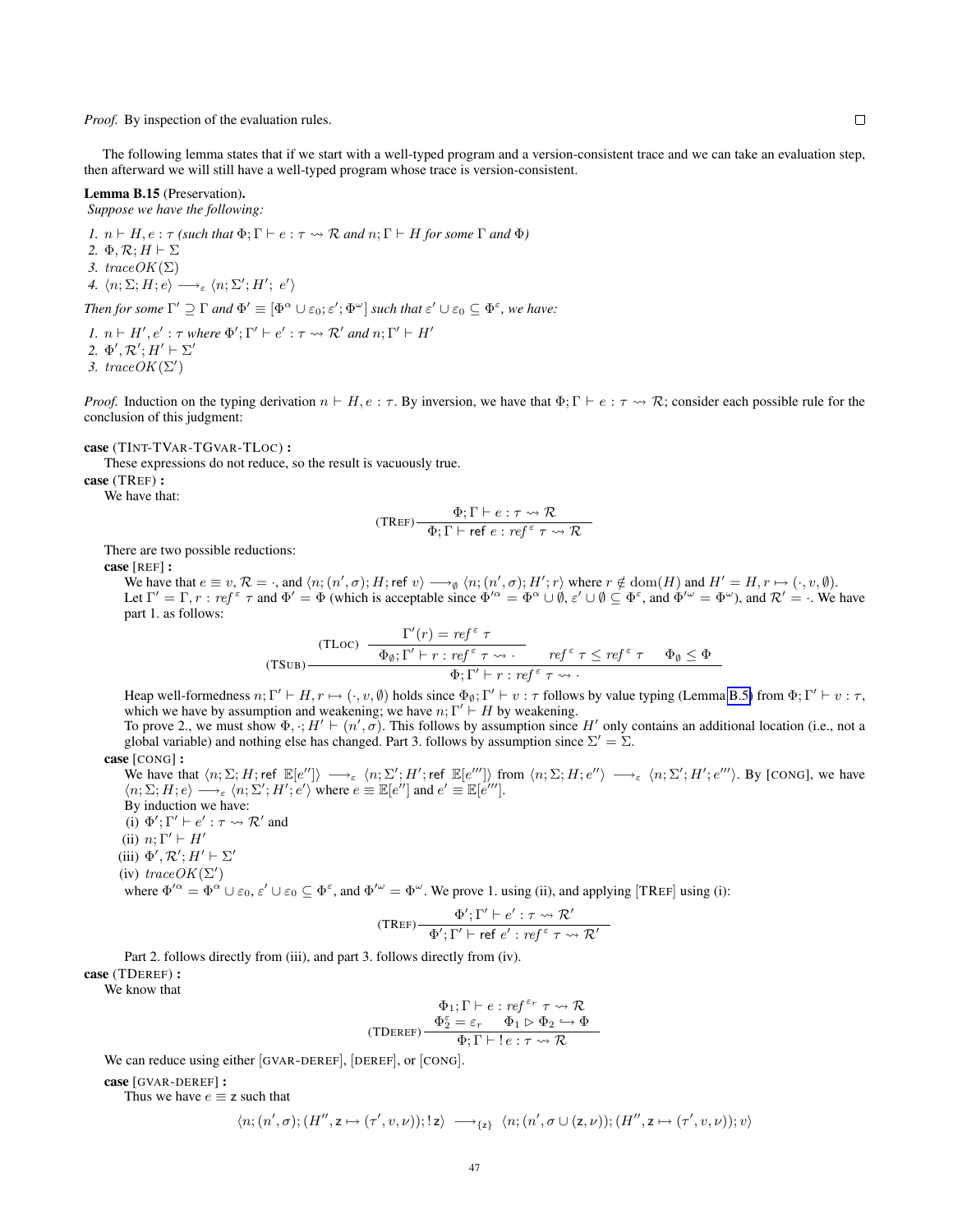(where  $H \equiv (H'', z \mapsto (\tau', v, \nu))$ ), by subtyping derivations (Lemma [B.6\)](#page-36-0) we have

(TSUB)  
\n
$$
\frac{\Gamma(z) = ref^{\varepsilon'_r} \tau'}{\Phi_{\emptyset}; \Gamma \vdash z : ref^{\varepsilon'_r} \tau' \leadsto \cdot} \qquad \frac{\tau' \leq \tau \quad \tau \leq \tau' \quad \varepsilon'_r \subseteq \varepsilon_r}{ref^{\varepsilon'_r} \tau' \leq ref^{\varepsilon_r} \tau} \qquad \Phi_{\emptyset} \leq \Phi_1
$$
\n
$$
\Phi_1; \Gamma \vdash z : ref^{\varepsilon_r} \tau \leadsto \cdot
$$

and

$$
\begin{array}{c} \Phi_1;\Gamma\vdash \mathsf{z}: \mathit{ref}^{\varepsilon_r}\ \tau\leadsto \cdot \\ \Phi_2^\varepsilon=\varepsilon_r\quad \Phi_1 \vartriangleright \Phi_2 \hookrightarrow \Phi \\ \hline \Phi;\Gamma\vdash !\ \mathsf{z}:\tau\leadsto \cdot \end{array}
$$

(where  $\mathcal{R} = \cdot$ ) and  $\Phi \equiv [\Phi_1^{\alpha}; \Phi_1^{\varepsilon} \cup \varepsilon_r; \Phi_2^{\omega}]$ . Let  $\Gamma' = \Gamma$ ,  $\Phi' = [\Phi_1^{\alpha} \cup {\{z\}}; \emptyset; \Phi_2^{\omega}]$  and  $\mathcal{R}' = \mathcal{R} = \cdot$ . Since  $z \in \varepsilon_r$  (by  $n; \Gamma \vdash H$ ) we have  $\emptyset \cup \{\mathsf{z}\} \subseteq (\Phi_1^{\varepsilon} \cup \varepsilon_r)$  hence  $\varepsilon' \cup \{\mathsf{z}\} \subseteq \Phi^{\varepsilon}$ . The choice of  $\Phi'$  is acceptable since  $\Phi'^{\alpha} = \Phi^{\alpha} \cup \{\mathsf{z}\}, \varepsilon' \cup \{\mathsf{z}\} \subseteq \Phi^{\varepsilon}$ , and  $\Phi^{\prime\omega} = \Phi^\omega.$ 

To prove 1., we need to show that  $\Phi'$ ;  $\Gamma \vdash v : \tau \leadsto \cdot$  (the rest of the premises follow by assumption of  $n \vdash H$ ,  $z : \tau$ ).  $H(z) = (\tau', v, \nu)$  and  $\Gamma(z) = ref^{\epsilon'_{r}} \tau'$  implies  $\Phi'; \Gamma \vdash v : \tau' \leadsto \nu$  by  $n; \Gamma \vdash H$ . The result follows by (TSUB):

$$
(TSUB) \frac{\Phi'; \Gamma \vdash v : \tau' \leadsto . \quad \tau' \leq \tau \quad \Phi' \leq \Phi'}{\Phi'; \Gamma \vdash v : \tau \leadsto .}
$$

For part 2., we know  $\Phi$ ,  $\cdot$ ;  $H \vdash (n', \sigma)$ :

$$
\mathsf{f} \in \sigma \Rightarrow \mathsf{f} \in \Phi_1^{\alpha}
$$

$$
(\mathsf{TC1}) \xrightarrow{\mathsf{f} \in (\Phi_1^{\varepsilon} \cup \varepsilon_r) \Rightarrow n' \in ver(H, \mathsf{f})}
$$

$$
[\Phi_1^{\alpha}; \Phi_1^{\varepsilon} \cup \varepsilon_r; \Phi_2^{\omega}], \cdot; H \vdash (n', \sigma)
$$

and need to prove  $\Phi', \cdot; H \vdash (n', \sigma \cup (z, \nu))$ , hence:

$$
f \in (\sigma \cup (z, \nu)) \Rightarrow f \in \Phi_1^{\alpha} \cup \{z\}
$$

$$
(TC1) \frac{f \in \emptyset \Rightarrow n' \in ver(H, f)}{[\Phi_1^{\alpha} \cup \{z\}; \emptyset; \Phi_2^{\omega}], \cdot; H \vdash (n', \sigma \cup (z, \nu))}
$$

The first premise is true by assumption for all  $f \in \sigma$ , and for  $(z, \nu)$  since  $z \in \Phi_1^{\alpha} \cup \{z\}$ . The second premise is vacuously true. For part 3., we need to prove  $traceOK(n', \sigma \cup (z, \nu))$ ; we have  $traceOK(n', \sigma)$  by assumption, hence need to prove that  $n' \in \nu$ . Since by assumption of version consistency we have that  $f \in \Phi_1^{\varepsilon} \cup \varepsilon_r \Rightarrow n' \in ver(H, f)$  and  $ver(H, f) = ver(H', f) = \nu$  (by Lemma [B.14\)](#page-45-0), and  $\{z\} \subseteq \varepsilon_r$  (by  $n; \Gamma \vdash H$ ), we have  $n' \in \nu$ .

# case [DEREF] :

Follows the same argument as the [GVAR-DEREF] case above for part 1.; parts 2 and 3 follow by assumption since the trace has not changed.

case [CONG] :

Here  $\langle n; \Sigma; H; !e \rangle \longrightarrow_{\varepsilon} \langle n; \Sigma'; H'; !e' \rangle$  follows from  $\langle n; \Sigma; H, e \rangle \longrightarrow_{\varepsilon} \langle n; \Sigma'; H', e' \rangle$ . To apply induction, we must have  $\Phi_1, \mathcal{R}; H \vdash \Sigma$  which follows by Lemma [B.9](#page-37-0) since  $\Phi, \mathcal{R}; H \vdash \Sigma$  and  $\Phi_1 \rhd \Phi_2 \hookrightarrow \Phi$ . Hence we have:

(i)  $\Phi'_1$ ;  $\Gamma' \vdash e'$  :  $\mathit{ref}^{\varepsilon_r} \tau \leadsto \mathcal{R}'$ 

(ii)  $n; \Gamma' \vdash H'$ 

(iii)  $\Phi'_1, \mathcal{R}'; H' \vdash \Sigma'$ 

(iv)  $traceOK(\Sigma')$ 

for some  $\Gamma' \supseteq \Gamma$  and some  $\Phi'_1 \equiv [\Phi_1^{\alpha} \cup \varepsilon_0; \varepsilon'_1; \Phi_1^{\omega}]$  where  $\varepsilon'_1 \cup \varepsilon_0 \subseteq \Phi_1^{\varepsilon}$ . Let  $\Phi'_2 = [\Phi_1^{\alpha} \cup \varepsilon_0; \varepsilon_r; \Phi_2^{\omega}]$  hence  $\Phi'_2 = \varepsilon_r$  and  $\Phi'_1 \rhd \Phi'_2 \hookrightarrow \overline{\Phi}'$ , where  $\Phi' \equiv [\Phi_1^{\alpha} \cup \varepsilon_0; \varepsilon'_1 \cup \varepsilon_r; \Phi_2^{\omega}]$  and  $(\varepsilon'_1 \cup \varepsilon_r) \cup \varepsilon_0 \subseteq (\varepsilon_1 \cup \varepsilon_r)$  hence  $\Phi'^{\alpha} = \Phi^{\alpha} \cup \varepsilon_0, \varepsilon' \cup \varepsilon_0 \subseteq \Phi^{\varepsilon}$ , and  $\Phi^{i\omega} = \Phi^{\omega}$  as required.

We prove 1. by (ii) and by applying [TDEREF]:

$$
\Phi_1';\Gamma'\vdash e':\operatorname{ref}^{\varepsilon_r}\tau\leadsto\mathcal{R}'
$$

$$
(\operatorname{TDEREF})\begin{array}{c}\Phi_2^{\prime\varepsilon}=\varepsilon_r\hspace{0.5cm}\Phi_1'\rhd\Phi_2'\hookrightarrow\Phi'\\\hline\Phi';\Gamma'\vdash !\,e':\tau\leadsto\mathcal{R}'\end{array}
$$

The first premise follows from (i) and the second and third premises follows by definition of  $\Phi'$  and  $\Phi'_2$ . To prove part 2., we must show that  $\Phi', \mathcal{R}'; H' \vdash \Sigma'$ . We have two cases:  $\Sigma' \equiv (n', \sigma)$ : By (iii) we must have  $\mathcal{R}' \equiv \cdot$  such that

$$
\mathsf{f} \in \sigma \Rightarrow \mathsf{f} \in \Phi_1^{\alpha} \cup \varepsilon_0
$$
\n
$$
\mathsf{f} \in \varepsilon'_1 \Rightarrow n' \in ver(H', \mathsf{f})
$$
\n
$$
(\mathsf{TC1}) - \left[ \Phi_1^{\alpha} \cup \varepsilon_0; \varepsilon'_1; \Phi_1^{\omega} \right], \, \cdot; H' \vdash (n', \sigma)
$$

To achieve the desired result we need to prove:

$$
\mathsf{f} \in \sigma \Rightarrow \mathsf{f} \in \Phi_1^{\alpha} \cup \varepsilon_0
$$

$$
(\mathsf{T} \mathsf{C} \mathsf{1}) \frac{\mathsf{f} \in (\varepsilon_1' \cup \varepsilon_r) \Rightarrow n' \in \mathit{ver}(H', \mathsf{f})}{[\Phi_1^{\alpha} \cup \varepsilon_0; \varepsilon_1' \cup \varepsilon_r; \Phi_1^{\omega}], \cdot; H' \vdash (n', \sigma)}
$$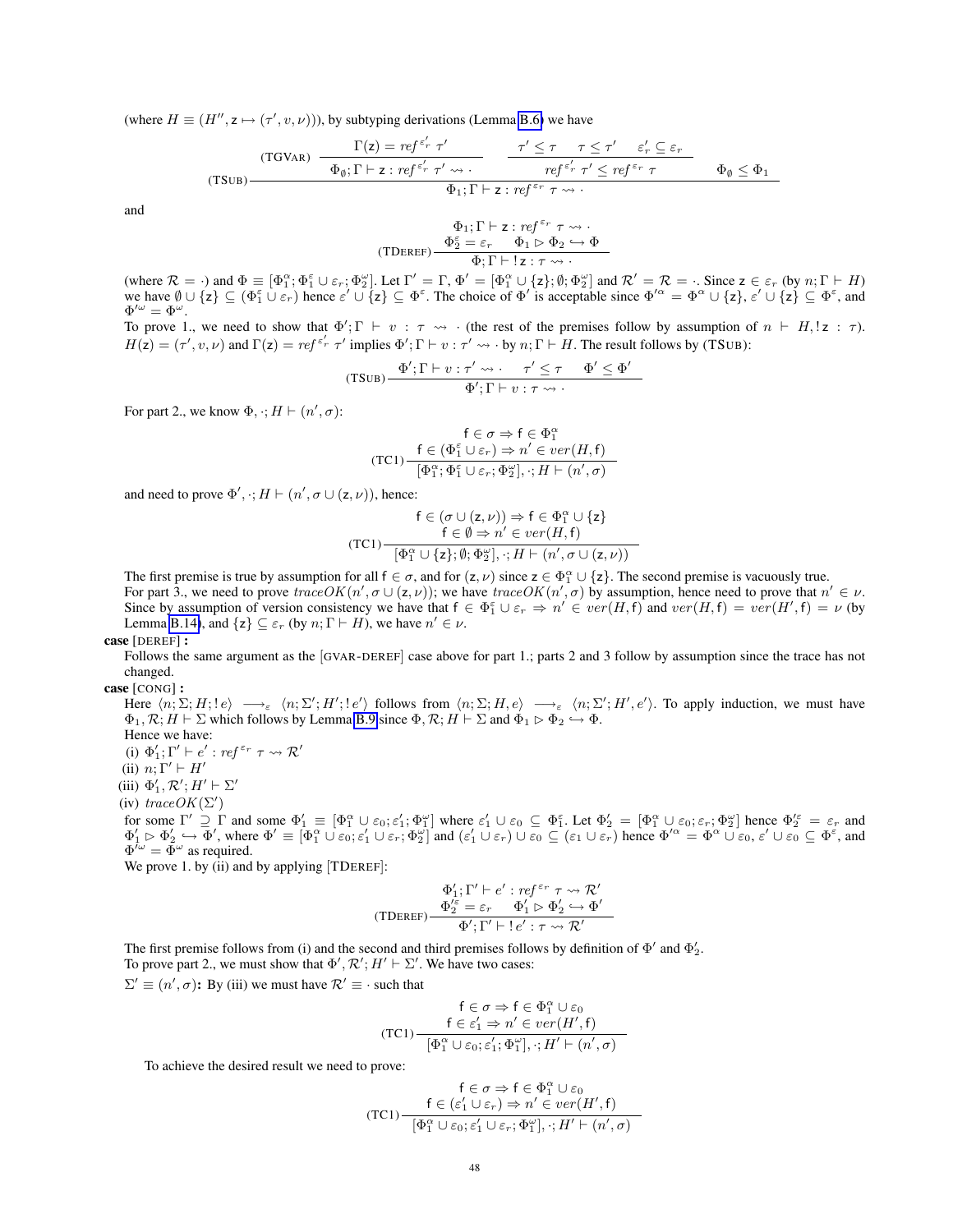The first premise follows directly from (iii). To prove the second premise, we observe that by Lemma [B.11,](#page-40-1)  $top(\Sigma) = (n', \sigma')$ where  $\sigma' \subseteq \sigma$ , and by inversion on  $\Phi$ ;  $\mathcal{R}$ ;  $H \vdash \Sigma$  we know (a)  $f \in \sigma' \Rightarrow f \in \Phi_1^{\alpha}$ , and (b)  $f \in \varepsilon_1 \cup \varepsilon_r \Rightarrow n' \in ver(H, f)$ . The second premise follows from (iii) and the fact that  $f \in \varepsilon_r \Rightarrow n' \in ver(H, f)$  by (b), and for all f,  $ver(H, f) = ver(H', f)$  by Lemma [B.14.](#page-45-0)

 $\Sigma' \equiv (n', \sigma), \Sigma''$ : By (iii), we must have  $\mathcal{R}' \equiv \Phi'''$ ,  $\mathcal{R}'''$  such that

$$
\Phi''', \mathcal{R}'''; H' \vdash \Sigma''
$$
  
\n
$$
\Phi'_1 \equiv [\Phi_1^{\alpha} \cup \varepsilon_0; \varepsilon'_1; \Phi_1^{\omega}]
$$
  
\n
$$
\mathsf{f} \in \sigma \Rightarrow \mathsf{f} \in \Phi_1^{\alpha} \cup \varepsilon_0
$$
  
\n
$$
\mathsf{f} \in \varepsilon'_1 \Rightarrow n' \in ver(H', \mathsf{f})
$$
  
\n(TC2)  
\n
$$
\Phi'_1, \Phi''', \mathcal{R}'''; H' \vdash (n', \sigma), \Sigma''
$$

We wish to show that

$$
\Phi''', \mathcal{R}'''; H' \vdash \Sigma''
$$
  
\n
$$
\Phi' \equiv [\Phi_1^{\alpha} \cup \varepsilon_0; \varepsilon_1' \cup \varepsilon_r; \Phi_2^{\omega}]
$$
  
\n
$$
\mathsf{f} \in \sigma \Rightarrow \mathsf{f} \in \Phi_1^{\alpha} \cup \varepsilon_0
$$
  
\n(TC2)  
\n
$$
\frac{\mathsf{f} \in \varepsilon_1' \cup \varepsilon_r \Rightarrow n' \in ver(H', \mathsf{f})}{\Phi', \Phi''', \mathcal{R}'''; H' \vdash (n', \sigma), \Sigma''}
$$

The first and third premises follow from (iii), while the fourth premise follows by the same argument as in the  $\Sigma' \equiv (n', \sigma)$  case, above.

Part 3. follows directly from (iv).

case (TASSIGN) : We know that:

$$
\Phi_1; \Gamma \vdash e_1 : ref^{\varepsilon_r} \tau \leadsto \mathcal{R}_1 \qquad \Phi_2; \Gamma \vdash e_2 : \tau \leadsto \mathcal{R}_2
$$
\n
$$
\Phi_3^{\varepsilon} = \varepsilon_r \qquad \Phi_1 \rhd \Phi_2 \rhd \Phi_3 \hookrightarrow \Phi
$$
\n
$$
(TASSIGN)
$$
\n
$$
\Phi_1 \not\equiv v \Rightarrow \mathcal{R}_2 = \cdot
$$
\n
$$
\Phi_1 \rhd \varepsilon_2 : \tau \leadsto \mathcal{R}_1 \bowtie \mathcal{R}_2
$$

From  $\mathcal{R}_1 \bowtie \mathcal{R}_2$  it follows that either  $\mathcal{R}_1 \equiv \cdot$  or  $\mathcal{R}_2 \equiv \cdot$ . We can reduce using [GVAR-ASSIGN], [ASSIGN], or [CONG]. case [GVAR-ASSIGN] : This implies that  $e \equiv z := v$  with

$$
\langle n; (n',\sigma); (H'',\mathsf{z} \mapsto (\tau,\mathsf{v}',\nu)); \mathsf{z} := \mathsf{v} \rangle \longrightarrow_{\{\mathsf{z}\}} \langle n; (n',\sigma \cup (\mathsf{z},\nu)); (H'',\mathsf{z} \mapsto (\tau,\mathsf{v},\nu)); \mathsf{v} \rangle
$$

where  $H \equiv (H'', z \mapsto (\tau, v', \nu))$ .  $\mathcal{R}_1 \equiv \cdot$  and  $\mathcal{R}_2 \equiv \cdot$  (thus  $\mathcal{R}_1 \bowtie \mathcal{R}_2 \equiv \cdot$ ). Let  $\Gamma' = \Gamma$ ,  $\mathcal{R}' = \cdot$ , and  $\Phi' = [\Phi^{\alpha} \cup {\zeta}; \emptyset; \Phi^{\omega}]$ . Since  $z \in \varepsilon_r$  (by  $n; \Gamma \vdash H$ ) we have  $\emptyset \subseteq (\varepsilon_1 \cup \varepsilon_2 \cup \varepsilon_r)$ , hence  $\emptyset \cup {\zeta} \subseteq (\varepsilon_1 \cup \varepsilon_2 \cup \varepsilon_r)$ 

which means  $\varepsilon' \cup \{z\} \subseteq \Phi^{\varepsilon}$ . The choice of  $\Phi'$  is acceptable since  $\Phi'^{\alpha} = \Phi^{\alpha} \cup \{z\}, \varepsilon' \cup \{z\} \subseteq \Phi^{\varepsilon}$ , and  $\Phi'^{\omega} = \Phi^{\omega}$ . We prove 1. as follows. Since  $\Phi_2$ ;  $\Gamma \vdash v : \tau \leadsto \cdot$ , by value typing (Lemma [B.5\)](#page-35-4) we have  $\Phi'$ ;  $\Gamma \vdash v : \tau \leadsto \cdot \overline{n}$ ;  $\Gamma \vdash H'$  follows from  $n; \Gamma \vdash H$  and  $\Phi'; \Gamma \vdash v : \tau \leadsto \cdot$  (since  $\Phi^{\varepsilon} = \emptyset$ ).

Parts 2. and 3. are similar to the (TDEREF) case.

case [ASSIGN] :

Part 1. is similar to (GVAR-ASSIGN); we have parts 2. and 3. by assumption.

case [CONG] :

Consider the shape of E: case  $\mathbb{E} := e$ :  $\langle n; \Sigma; H; e_1 := e_2 \rangle \longrightarrow_{\varepsilon} \langle n; \Sigma'; H'; e_1' := e_2 \rangle \text{ follows from } \langle n; \Sigma; H; e_1 \rangle \longrightarrow_{\varepsilon} \langle n; \Sigma'; H'; e_1' \rangle.$ Since  $e_1 \not\equiv v \Rightarrow \mathcal{R}_2 = \cdot$  by assumption, by Lemma [B.10](#page-39-0) we have  $\Phi_1, \mathcal{R}_1$ ;  $H \vdash \Sigma$ , hence we can apply induction: (i)  $\Phi'_1$ ;  $\Gamma' \vdash e'_1$  :  $ref^{\varepsilon_r} \tau \leadsto \mathcal{R}'_1$  and (ii)  $n: \Gamma' \vdash H'$ (iii)  $\Phi'_1, \mathcal{R}'_1$ ;  $H' \vdash \Sigma'$ (iv) trace  $OK(\Sigma')$ for some  $\Gamma' \supseteq \Gamma$  and some  $\Phi'_1 \equiv [\Phi_1^{\alpha} \cup \varepsilon_0; \varepsilon'_1; \Phi_1^{\omega}]$  where  $\varepsilon'_1 \cup \varepsilon_0 \subseteq \varepsilon_1$  and  $\Phi_1^{\omega} \equiv \Phi_2^{\varepsilon} \cup \varepsilon_r \cup \Phi_3^{\omega}$ . Let  $\Phi_2' = [\Phi_1^{\alpha} \cup \varepsilon_1' \cup \varepsilon_0; \Phi_2^{\varepsilon}; \varepsilon_r \cup \Phi_3^{\omega}]$  $\Phi_3^7 \quad \equiv \quad [\Phi_1^{\alpha} \cup \varepsilon_1^{7} \cup \varepsilon_0 \cup \Phi_2^{\varepsilon}; \varepsilon_r; \Phi_3^{\omega}]$ Thus  $\Phi_3^{\prime \varepsilon} = \varepsilon_r$  and  $\Phi_1' \triangleright \Phi_2' \triangleright \Phi_3' \hookrightarrow \Phi'$  such that  $\Phi' \equiv [\Phi_1^{\alpha} \cup \varepsilon_0; \varepsilon_1' \cup \Phi_2^{\varepsilon} \cup \varepsilon_r; \Phi_3^{\omega}]$  The choice of  $\Phi'$  is acceptable since  $\Phi'^{\alpha} = \Phi^{\alpha} \cup \varepsilon_0$ ,  $(\varepsilon'_1 \cup \varepsilon_r \cup \varepsilon_2) \cup \varepsilon_0 \subseteq (\varepsilon_1 \cup \varepsilon_r \cup \varepsilon_2)$  i.e.,  $\varepsilon' \cup \varepsilon_0 \subseteq \Phi^{\varepsilon}$  and  $\Phi'^{\omega} = \Phi^{\omega}$  as required).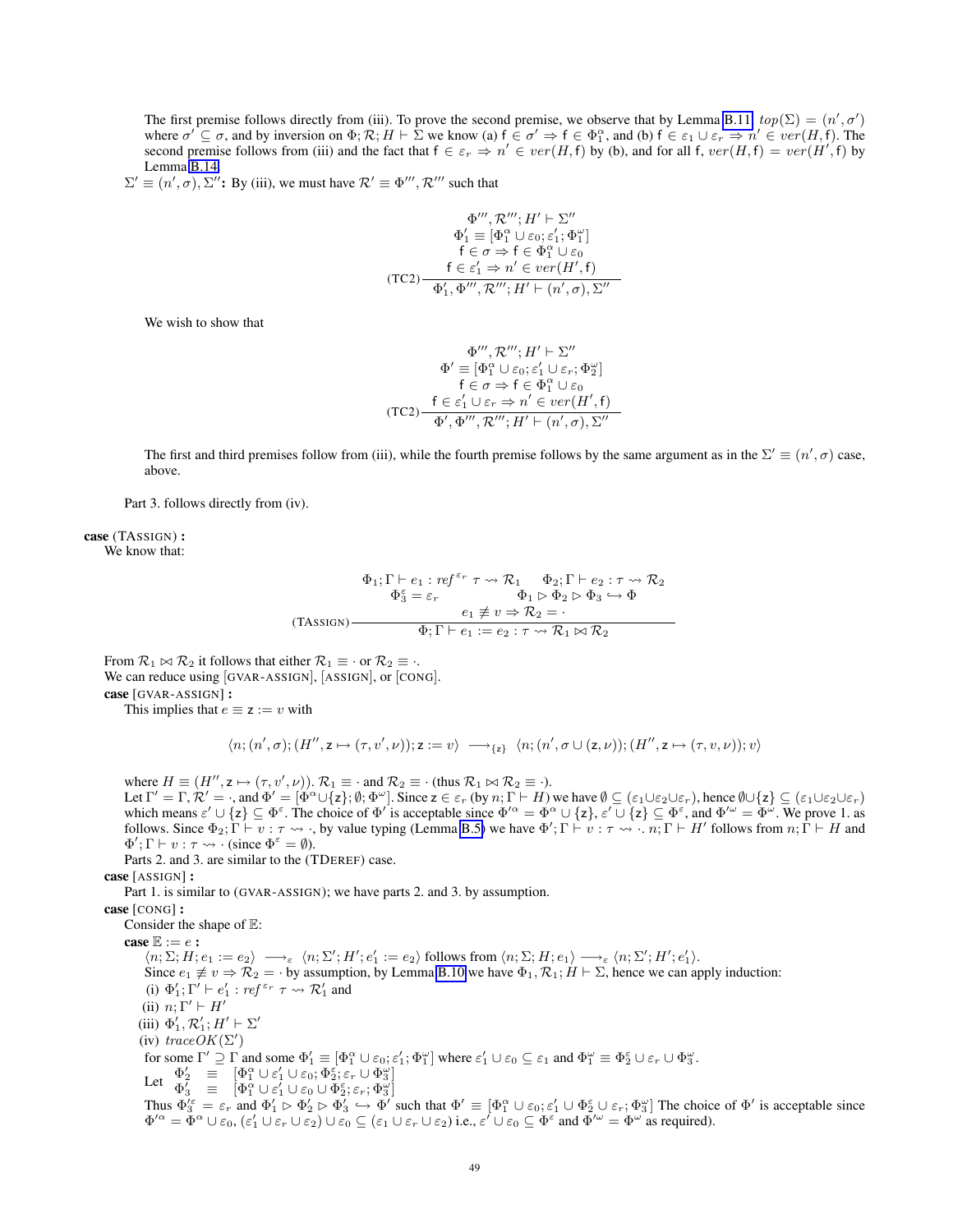To prove 1., we have  $n; \Gamma' \vdash H'$  by (ii), and apply (TASSIGN):

$$
\Phi'_1; \Gamma' \vdash e'_1 : ref^{\varepsilon_r} \tau \leadsto \mathcal{R}'_1
$$
\n
$$
\Phi_1^{\alpha} \cup \varepsilon'_1 \cup \varepsilon_0 \subseteq \Phi_1^{\alpha} \cup \Phi_1^{\varepsilon}
$$
\n
$$
\Phi_2^{\varepsilon} \subseteq \Phi_2^{\varepsilon}
$$
\n(TSUB) 
$$
\frac{\Phi_2; \Gamma' \vdash e_2 : \tau \leadsto \mathcal{R}_2 \quad \tau \leq \tau \quad \overbrace{\Phi_2 \leq \Phi_2^{\varepsilon}}
$$
\n
$$
\Phi_2'; \Gamma' \vdash e_2 : \tau \leadsto \mathcal{R}_2 \quad \Phi_2 \leq \Phi_2'
$$
\n
$$
\Phi_2'; \Gamma' \vdash e_2 : \tau \leadsto \mathcal{R}_2
$$
\n
$$
\Phi_1' \rhd \Phi_2' \rhd \Phi_3' \hookrightarrow \Phi'
$$
\n(TASSIGN) 
$$
\frac{e'_1 \not\equiv v \Rightarrow \mathcal{R}_2 = \cdot}{\Phi'_1; \Gamma' \vdash e'_1 := e_2 : \tau \leadsto \mathcal{R}'_1 \bowtie \mathcal{R}_2}
$$

Note that  $\Phi_2$ ;  $\Gamma' \vdash e_2 : \tau$  follows from  $\Phi_2$ ;  $\Gamma \vdash e_2 : \tau$  by weakening (Lemma [B.1\)](#page-35-3). To prove part 2., we must show that  $\Phi', \mathcal{R}_1'; H' \vdash \Sigma'$  (since  $\mathcal{R}_1' \bowtie \mathcal{R}_2 = \mathcal{R}_1'$ ). By inversion on  $\Phi, \mathcal{R}; H \vdash \Sigma$  we have  $\Sigma \equiv (n', \sigma)$ or  $\hat{\Sigma} \equiv (\hat{n}', \sigma), \Sigma''$ . We have two cases:

 $\Sigma' \equiv (n', \sigma)$ : By (iii) we must have  $\mathcal{R}'_1 \equiv \cdot$  such that

$$
\mathsf{f} \in \sigma \Rightarrow \mathsf{f} \in \Phi_1^{\alpha} \cup \varepsilon_0
$$
\n
$$
\mathsf{f} \in \varepsilon_1' \Rightarrow n' \in ver(H', \mathsf{f})
$$
\n
$$
[\Phi_1^{\alpha} \cup \varepsilon_0; \varepsilon_1'; \Phi_1^{\omega}], \cdot; H' \vdash (n', \sigma)
$$

To achieve the desired result we need to prove:

$$
\mathsf{f} \in \sigma \Rightarrow \mathsf{f} \in \Phi_1^{\alpha} \cup \varepsilon_0
$$

$$
(\mathsf{TC1}) \frac{\mathsf{f} \in (\varepsilon_1' \cup \Phi_2^{\varepsilon} \cup \varepsilon_r) \Rightarrow n' \in \mathit{ver}(H', \mathsf{f})}{[\Phi_1^{\alpha} \cup \varepsilon_0; \varepsilon_1' \cup \Phi_2^{\varepsilon} \cup \varepsilon_r; \Phi_3^{\omega}], \cdot; H' \vdash (n', \sigma)}
$$

The first premise follows directly from (iii). To prove the second premise, we observe that by Lemma [B.11,](#page-40-1)  $top(\Sigma) = (n', \sigma')$ where  $\sigma' \subseteq \sigma$ , and by inversion on  $\Phi$ ;  $\mathcal{R}$ ;  $H \vdash \Sigma$  we know (a)  $f \in \sigma' \Rightarrow f \in \Phi_1^{\alpha}$ , and (b)  $f \in \Phi_1^{\varepsilon} \cup \Phi_2^{\varepsilon} \cup \varepsilon_r \Rightarrow n' \in ver(H, f)$ . The second premise follows from (iii) and the fact that  $f \in \varepsilon_r \Rightarrow n' \in ver(H, f)$  by (b), and for all f,  $ver(H, f) = ver(H', f)$ by Lemma [B.14.](#page-45-0)

 $\Sigma' \equiv (n', \sigma), \Sigma''$ : By (iii), we must have  $\mathcal{R}'_1 \equiv \Phi'''$ ,  $\mathcal{R}'''$  such that

$$
\Phi''', \mathcal{R}'''; H' \vdash \Sigma''
$$
  
\n
$$
\Phi'_1 \equiv [\Phi_1^{\alpha} \cup \varepsilon_0; \varepsilon'_1; \Phi_1^{\omega}]
$$
  
\n
$$
f \in \sigma \Rightarrow f \in \Phi_1^{\alpha} \cup \varepsilon_0
$$
  
\n
$$
f \in \varepsilon'_1 \Rightarrow n' \in ver(H', f)
$$
  
\n(TC2)  
\n
$$
\Phi'_1, \Phi''', \mathcal{R}'''; H' \vdash (n', \sigma), \Sigma''
$$

We wish to show that

$$
\Phi''', \mathcal{R}'''; H' \vdash \Sigma''
$$

$$
\Phi' \equiv [\Phi_1^{\alpha} \cup \varepsilon_0; \varepsilon_1' \cup \Phi_2^{\varepsilon} \cup \varepsilon_r; \Phi_3^{\omega}]
$$

$$
\mathsf{f} \in \sigma \Rightarrow \mathsf{f} \in \Phi_1^{\alpha} \cup \varepsilon_0
$$

$$
(\mathsf{TC2}) \frac{\mathsf{f} \in (\varepsilon_1' \cup \Phi_2^{\varepsilon} \cup \varepsilon_r) \Rightarrow n' \in ver(H', \mathsf{f})}{\Phi', \Phi''', \mathcal{R}'''; H' \vdash (n', \sigma), \Sigma''}
$$

The first and third premises follow from (iii), while the fourth premise follows by the same argument as in the  $\Sigma' \equiv (n', \sigma)$ case, above.

Part 3. follows directly from (iv).

case  $r := \mathbb{E}$  :

 $\langle n; \Sigma; H; r := e_2 \rangle \longrightarrow_{\varepsilon} \langle n; \Sigma'; H'; r := e_2' \rangle$  follows from  $\langle n; \Sigma; H; e_2 \rangle \longrightarrow_{\varepsilon} \langle n; \Sigma'; H'; e_2' \rangle$ . Since  $e_1 \equiv r$ , by inversion  $\mathcal{R}_1 \equiv \cdot$ . By Lemma [B.10](#page-39-0) (which we can apply because  $\Phi_1^{\varepsilon} \equiv \emptyset$ ; if  $\Phi_1^{\varepsilon} \not\equiv \emptyset$  we can rewrite the derivation using value typing to make it so) we have  $\Phi_2$ ,  $\mathcal{R}_2$ ;  $H \vdash \Sigma$ , hence we can apply induction to get: (i)  $\Phi'_2$ ;  $\Gamma' \vdash e'_2 : \tau \leadsto \overline{\mathcal{R}}'_2$ 

(ii)  $n: \Gamma' \vdash H'$ 

(iii)  $\Phi'_2, \mathcal{R}'_2$ ;  $H' \vdash \Sigma'$ 

(iv) trace  $OK(\Sigma')$ 

for some  $\Gamma' \supseteq \Gamma$  and some  $\Phi_2' \equiv [\Phi_2^{\alpha} \cup \varepsilon_0, \varepsilon_2'; \Phi_2^{\omega}]$  where  $(\varepsilon_2' \cup \varepsilon_0) \subseteq \Phi_2^{\varepsilon}$ ; note  $\Phi_2^{\alpha} \equiv \Phi_1^{\alpha}$  (since  $\Phi_1^{\varepsilon} \equiv \emptyset$ ) and  $\Phi_2^{\omega} \equiv \varepsilon_3 \cup \Phi_3^{\omega}$ . Let  $\Phi'_1 = [\Phi_1^{\alpha} \cup \varepsilon_0; \emptyset; \overline{\varepsilon}_2 \cup \varepsilon_r \cup \Phi_3^{\omega}]$ 

 $\Phi_3^{\overline{\prime}} \equiv \left[ \Phi_1^{\alpha} \cup \varepsilon_0 \cup \varepsilon_2^{\prime}; \varepsilon_r; \Phi_3^{\omega} \right]$ 

Thus  $\Phi_3^{\prime \varepsilon} = \varepsilon_r$  and  $\Phi_1' \rhd \Phi_2' \rhd \Phi_3' \to \Phi'$  such that  $\Phi' \equiv [\Phi_1^{\alpha} \cup \varepsilon_0; \varepsilon_2' \cup \varepsilon_r; \Phi_3^{\alpha}]$  and  $(\varepsilon_2' \cup \varepsilon_r) \cup \varepsilon_0 \subseteq (\Phi_2^{\varepsilon} \cup \varepsilon_r)$ . The choice of  $\Phi'$  is acceptable since  $\Phi'^{\alpha} = \Phi^{\alpha} \cup \varepsilon_0, \varepsilon' \cup \varepsilon_0 \subseteq \Phi^{\varepsilon}$  and  $\Phi'^{\omega} = \Phi^{\omega}$  as required). To prove 1., we have  $n; \Gamma' \vdash H'$  by (ii), and we can apply [TASSIGN]:

$$
\Phi'_1; \Gamma' \vdash r : ref^{\varepsilon_r} \tau \leadsto \Phi'_2; \Gamma' \vdash e'_2 : \tau \leadsto \mathcal{R}'_2
$$

$$
\Phi_3^{\prime \varepsilon_r} = \varepsilon_r \qquad \Phi'_1 \rhd \Phi'_2 \rhd \Phi'_3 \hookrightarrow \Phi'
$$

$$
(TASSIGN) \qquad \qquad \tau \not\equiv v \Rightarrow \mathcal{R}'_2 = \cdot
$$

$$
\Phi'; \Gamma' \vdash r := e'_2 : \tau \leadsto \cdot \bowtie \mathcal{R}'_2
$$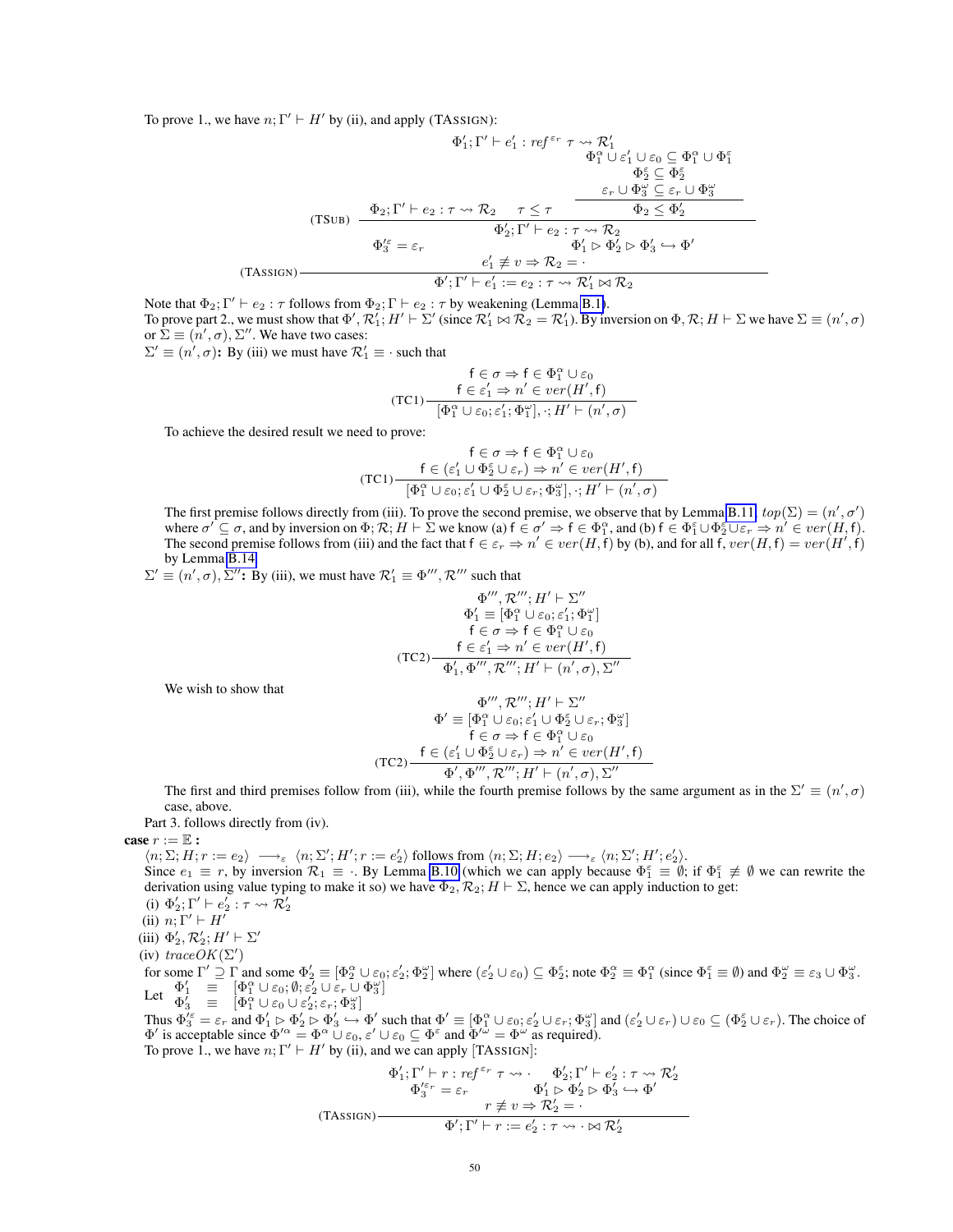Note that we have  $\Phi'_1$ ;  $\Gamma' \vdash r : ref^{\varepsilon_r} \tau \leadsto \cdot$  from  $\Phi_1$ ;  $\Gamma \vdash r : ref^{\varepsilon_r} \tau \leadsto \cdot$  by value typing and weakening To prove part 2., we must show that  $\Phi', \mathcal{R}'_2$ ;  $H' \vdash \Sigma'$  (since  $\mathcal{R}_1 \bowtie \mathcal{R}_2 = \mathcal{R}'_2$ ). By inversion on  $\Phi, \mathcal{R}; H \vdash \Sigma$  we have  $\Sigma \equiv (n', \sigma)$ or  $\hat{\Sigma} \equiv (\hat{n}', \sigma), \Sigma''$ . We have two cases:

 $\Sigma' \equiv (n', \sigma)$ : By (iii) we must have  $\mathcal{R}'_2 \equiv \cdot$  such that

$$
\mathsf{f} \in \sigma \Rightarrow \mathsf{f} \in \Phi_2^{\alpha} \cup \varepsilon_0
$$
\n
$$
\mathsf{f} \in \varepsilon_2' \Rightarrow n' \in ver(H', \mathsf{f})
$$
\n
$$
[\Phi_2^{\alpha} \cup \varepsilon_0; \varepsilon_2'; \Phi_2^{\omega}], \cdot; H' \vdash (n', \sigma)
$$

To achieve the desired result we need to prove:

$$
\mathsf{f}\in\sigma\Rightarrow\mathsf{f}\in\Phi_1^\alpha\cup\varepsilon_0\\\mathsf{f}\in(\varepsilon_r\cup\varepsilon_2')\Rightarrow n'\in ver(H',\mathsf{f})\\\hline\lbrack\Phi_1^\alpha\cup\varepsilon_0;\varepsilon_2'\cup\varepsilon_r;\Phi_3^\omega\rbrack,\cdot;H'\vdash(n',\sigma)
$$

The first premise follows from (iii) since  $\Phi_1^{\alpha} = \Phi_2^{\alpha}$ .

To prove the second premise, we observe that by Lemma [B.11,](#page-40-1)  $top(\Sigma) = (n', \sigma')$  where  $\sigma' \subseteq \sigma$ , and by inversion on  $\Phi$ ;  $\mathcal{R}$ ;  $H \vdash \Sigma$  we know (a)  $f \in \sigma' \Rightarrow f \in \Phi_1^{\alpha}$ , and (b)  $f \in \varepsilon_r \cup \Phi_2^{\varepsilon} \Rightarrow n' \in ver(H, f)$ . The second premise follows from (iii) and the fact that  $f \in \varepsilon_r \Rightarrow n' \in ver(H, f)$  by (b), and for all  $f, ver(H, f) = ver(H', f)$  by Lemma [B.14.](#page-45-0)  $\Sigma' \equiv (n', \sigma), \Sigma''$ : By (iii), we must have  $\mathcal{R}'_2 \equiv \Phi'''$ ,  $\mathcal{R}'''$  such that:

$$
\begin{array}{c}\n\Phi''',\mathcal{R}''',H'\vdash\Sigma'' \\
\Phi'_2\equiv[\Phi_2^\alpha\cup\varepsilon_0;\varepsilon'_2;\Phi_2^\omega] \\
\mathsf{f}\in\sigma\Rightarrow\mathsf{f}\in\Phi_2^\alpha\cup\varepsilon_0 \\
\mathsf{f}\in\varepsilon'_2\Rightarrow n'\in ver(H',\mathsf{f}) \\
(\mathrm{TC2})\overline{\Phi'_2,\Phi''',\mathcal{R}''',H'\vdash(n',\sigma),\Sigma''}\n\end{array}
$$

We wish to show that

$$
\Phi''', \mathcal{R}'''; H' \vdash \Sigma''
$$
  
\n
$$
\Phi' \equiv [\Phi_1^\alpha \cup \varepsilon_0; \varepsilon_2' \cup \varepsilon_r; \Phi_3^\omega]
$$
  
\n
$$
\mathsf{f} \in \sigma \Rightarrow \mathsf{f} \in \alpha \cup \varepsilon_0
$$
  
\n(TC2)  
\n
$$
\frac{\mathsf{f} \in \varepsilon_2' \cup \varepsilon_r \Rightarrow n' \in ver(H', \mathsf{f})}{\Phi', \Phi''', \mathcal{R}'''; H' \vdash (n', \sigma), \Sigma''}
$$

The first and third premises follow from (iii), while the fourth premise follows by the same argument as in the  $\Sigma' \equiv (n', \sigma)$ case, above.

Part 3. follows directly from (iv).

case (TUPDATE) :

case [NO-UPDATE] :

Thus we must have

$$
\langle n;(n',\sigma); H; {\sf update}^{\alpha'',\omega''}\rangle \ \longrightarrow\ \langle n;(n',\sigma); H; 0\rangle
$$

Let  $\Gamma' = \Gamma$  and  $\Phi' = \Phi$  (and thus  $\varepsilon \cup \emptyset \subseteq \Phi^{\varepsilon}$ ,  $\Phi'^{\alpha} = \Phi^{\alpha} \cup \emptyset$ , and  $\Phi'^{\omega} = \Phi^{\omega}$ ) as required. For 1.,  $\Phi$ ;  $\Gamma \vdash 0 : int \leadsto \cdot$  follows from (TINT) and value typing and  $n; \Gamma \vdash H$  is true by assumption. Parts 2. and 3. follow by assumption.

case (TIF) :

We know that:

$$
\Phi_1; \Gamma \vdash e_1 : int \leadsto \mathcal{R}
$$
\n
$$
(TIF) \xrightarrow{\Phi_2; \Gamma \vdash e_2 : \tau \leadsto \cdot \quad \Phi_2; \Gamma \vdash e_3 : \tau \leadsto \cdot \quad \Phi_1 \triangleright \Phi_2 \hookrightarrow \Phi}
$$
\n
$$
\Phi; \Gamma \vdash \text{if0 } e_1 \text{ then } e_2 \text{ else } e_3 : \tau \leadsto \mathcal{R}
$$

We can reduce using [IF-T], [IF-F] or [CONG].

case [IF-T] :

This implies that  $e_1 \equiv v$  hence  $\mathcal{R} = \cdot$ . We have

$$
\langle n;(n',\sigma); H;\text{if} 0 \text{ $v$ then $e2$ else $e3\rangle$ } \longrightarrow \langle n;(n',\sigma); H; e2\rangle
$$

Let  $\Gamma' = \Gamma$  and  $\Phi' = \Phi$  (and thus  $\varepsilon \cup \emptyset \subseteq \Phi^{\varepsilon}$ ,  $\Phi'^{\alpha} = \Phi^{\alpha} \cup \emptyset$ , and  $\Phi'^{\omega} = \Phi^{\omega}$ ) as required. To prove 1., we have  $n; \Gamma \vdash H$  by assumption, and we have

$$
\frac{\Phi_2; \Gamma \vdash e_2 : \tau \leadsto \cdot \quad \tau \leq \tau}{\Phi_2 \leq \Phi}
$$
\n(TSUB)\n
$$
\frac{\Phi_2 \leq \Phi}{\Phi \cdot \Gamma \vdash e_2 : \tau \leadsto \cdot}
$$

The first premise holds by assumption, the second by reflexivity of subtyping, and the third by Lemma [B.2.](#page-35-5)

case [IF-F] :

This is similar to [IF-T].

case [CONG] :

 $\langle n ; \Sigma ; H ;$  if0  $e_1$  then  $e2$  else  $e3\rangle \longrightarrow_{\varepsilon} \langle n ; \Sigma' ; H' ;$  if0  $e'_1$  then  $e2$  else  $e3\rangle$  follows from  $\langle n ; \Sigma ; H ; e_1\rangle \longrightarrow_{\varepsilon} \langle n ; \Sigma' ; H' ; e'_1\rangle.$  To apply induction, we must have  $\Phi_1, \mathcal{R}; H \vdash \Sigma$  which follows by Lemma [B.9](#page-37-0) since  $\Phi, \mathcal{R}; H \vdash \Sigma$  and  $\Phi_1 \rhd \Phi_2 \rightarrow \Phi$ . Hence we have: (i)  $\Phi'_1$ ;  $\Gamma' \vdash e'_1$  : *int*  $\leadsto \mathcal{R}'$  and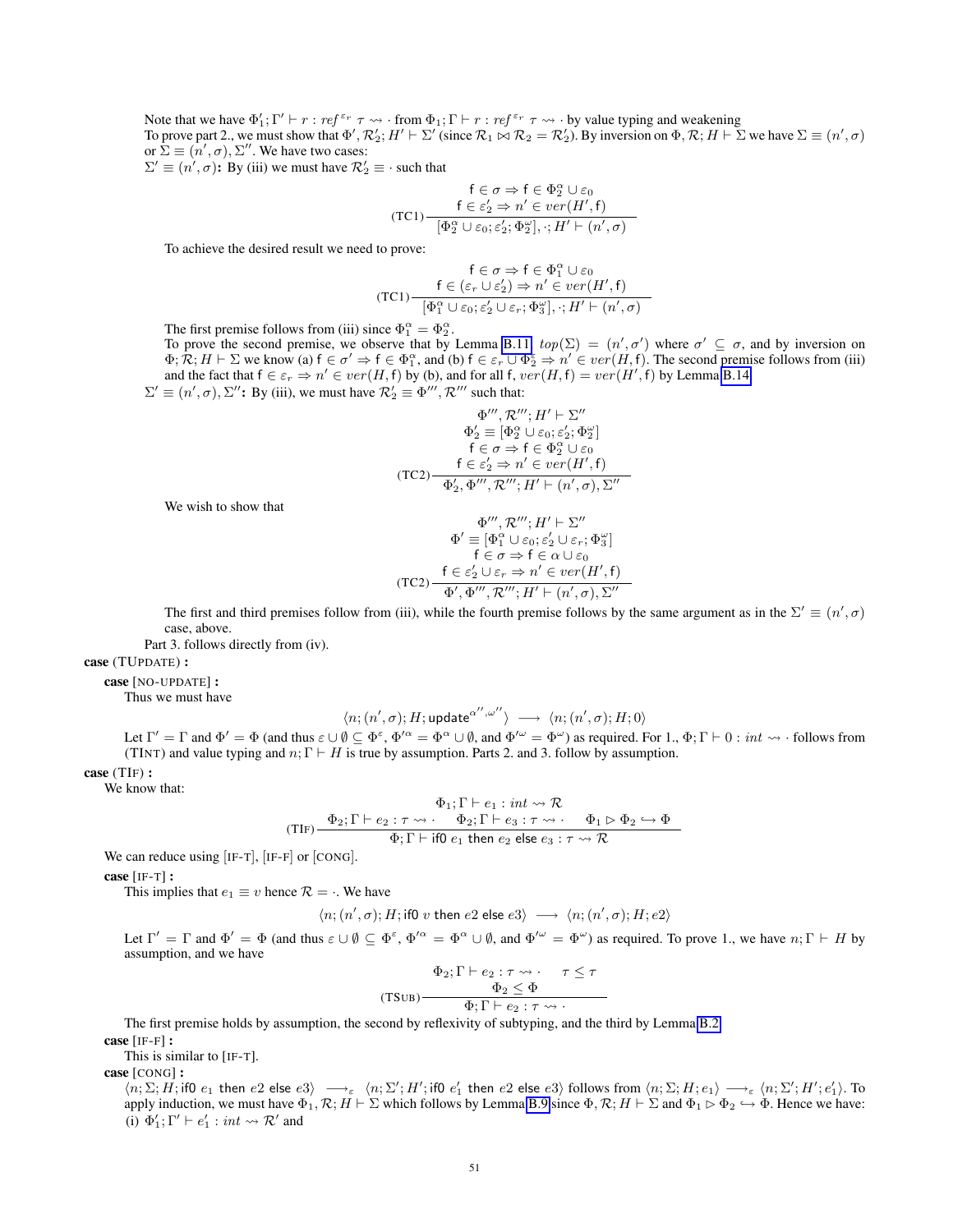(ii)  $n; \Gamma' \vdash H'$ 

(iii)  $\Phi'_1, \mathcal{R}'; H' \vdash \Sigma'$ 

(iv)  $traceOK(\Sigma')$ 

for some  $\Gamma' \supseteq \Gamma$  and some  $\Phi_1' \equiv [\Phi_1^{\alpha} \cup \varepsilon_0; \varepsilon_1'; \Phi_1^{\omega}]$  where  $\varepsilon_1' \cup \varepsilon_0 \subseteq \Phi_1^{\varepsilon}$ . (Note that  $\Phi_1^{\omega} \equiv \Phi_2^{\varepsilon} \cup \Phi_2^{\omega}$ .) Let  $\Phi'_2 \equiv [\Phi_1^{\alpha} \cup \varepsilon'_1 \cup \varepsilon_0, \Phi_2^{\varepsilon}; \Phi_2^{\omega}]$ . Thus  $\Phi'_1 \rhd \Phi'_2 \rightarrow \Phi'$  so that  $\Phi' \equiv [\Phi_1^{\alpha} \cup \varepsilon_0; \varepsilon'_1 \cup \Phi_2^{\varepsilon}; \Phi_2^{\omega}]$  where  $\varepsilon'_1 \cup \varepsilon_0 \cup \Phi_2^{\varepsilon} \subseteq \Phi_1^{\varepsilon} \cup \Phi_2^{\varepsilon}$  and  $\Phi^{\prime\omega} = \Phi^{\omega}$  as required.

To prove 1., we have  $n; \Gamma' \vdash H'$  by (ii), and can apply (TIF): We prove 1. by (ii) and as follows:

(TSUB) 
$$
\frac{\Phi_2; \Gamma' \vdash e_2 : \tau \leadsto . \quad \tau \leq \tau}{\Phi_2 \leq \Phi'_2} \qquad \qquad (\text{TSUB})
$$
\n
$$
\frac{\Phi_2; \Gamma' \vdash e_2 : \tau \leadsto . \quad \tau \leq \tau}{\Phi'_2; \Gamma' \vdash e_2 : \tau \leadsto . \quad (\text{TSUB})} \qquad \frac{\Phi_2; \Gamma' \vdash e_2 : \tau \leadsto . \quad \tau \leq \tau}{\Phi'_2; \Gamma' \vdash e_3 : \tau \leadsto . \quad \tau \leq \tau \wedge . \quad \tau \leq \tau \wedge . \quad (\text{TSUB})}
$$
\n
$$
\frac{\Phi'_1; \Gamma' \vdash e'_1 : \text{int} \leadsto \mathcal{R}'_1}{\Phi'_1; \Gamma' \vdash \text{if0 } e'_1 \text{ then } e_2 \text{ else } e_3 : \tau \leadsto \mathcal{R}'}
$$

Note that  $\Phi_2$ ;  $\Gamma' \vdash e_2 : \tau \leadsto \mathcal{R}$  follows from  $\Phi_2$ ;  $\Gamma \vdash e_2 : \tau \leadsto \mathcal{R}$  by weakening (Lemma [B.1\)](#page-35-3) and likewise for  $\Phi_2$ ;  $\Gamma' \vdash e_3 : \tau \leadsto \mathcal{R}$ .

Parts 2. and 3. follow by an argument similar to (TDEREF)-[CONG] and (TASSIGN)-[CONG].

case (TTRANSACT) :

We know that:

$$
\Phi^{\prime\prime};\Gamma\vdash e:\tau\leadsto\cdot\\\text{(TTransact)}\begin{array}{c}\Phi^{\alpha}\subseteq\Phi^{\prime\prime\alpha}&\Phi^{\omega}\subseteq\Phi^{\prime\prime\omega}\\ \Phi;\Gamma\vdash\text{tx}\,e:\tau\leadsto\cdot\end{array}
$$

We can reduce using [TX-START]:

 $\langle n; (n', \sigma); H; \mathsf{tx} \rangle \longrightarrow \langle n; (n, \emptyset), (n', \sigma); H; \mathsf{intx} \rangle$ 

Let  $\Gamma' = \Gamma$  and  $\Phi' \equiv [\Phi^{\alpha}; \emptyset; \Phi^{\omega}]$  (and thus  $\emptyset \cup \emptyset \subseteq \Phi^{\varepsilon}$ ,  $\Phi'^{\alpha} = \Phi^{\alpha} \cup \emptyset$ , and  $\Phi'^{\omega} = \Phi^{\omega}$ , as required). To prove 1., we have  $n; \Gamma \vdash H$  by assumption, and the rest follows by (TINTRANS):

$$
\Phi''; \Gamma \vdash e : \tau \leadsto \cdot
$$
  
(TINTRANS)
$$
\frac{\Phi'^{\alpha} \subseteq \Phi''^{\alpha}}{\Phi'; \Gamma \vdash \text{intx} e : \tau \leadsto \Phi'', \cdot}.
$$

The first premise is true by assumption, and the second by choice of  $\Phi'$ . We prove 2. as follows:

$$
\mathsf{f} \in \emptyset \Rightarrow \mathsf{f} \in \Phi''^{\alpha}
$$
\n
$$
(\mathsf{TC1}) \quad \frac{\mathsf{f} \in \Phi''^{\varepsilon} \Rightarrow n \in ver(H, \mathsf{f})}{\Phi'', \cdot; H \vdash (n, \emptyset)}
$$
\n
$$
\mathsf{f} \in \sigma \Rightarrow \mathsf{f} \in \Phi^{\alpha}
$$
\n
$$
(\mathsf{TC2}) \quad \frac{\mathsf{f} \in \emptyset \Rightarrow n' \in ver(H, \mathsf{f})}{[\Phi^{\alpha}; \emptyset; \Phi^{\omega}], \Phi'', \cdot; H \vdash (n, \emptyset), (n', \sigma)]}
$$

First premise of [TC1] is true vacuously, and the second is true by  $n: \Gamma \vdash H$ , which we have by assumption. For [TC2], the first premise holds by inversion of  $\Phi$ ,  $:H \vdash (n', \sigma)$ , which we have by assumption, and the second holds vacuously. Part 3. follows easily: we have  $traceOK((n', \sigma))$  by assumption,  $traceOK((n, \emptyset))$  is vacuously true, hence  $traceOK((n, \emptyset), (n', \sigma))$  is

true.

case (TINTRANS) :

We know that:

$$
\Phi''; \Gamma \vdash e : \tau \leadsto \mathcal{R}
$$
  
(TINTRANS)
$$
\frac{\Phi^{\alpha} \subseteq \Phi''^{\alpha}}{\Phi; \Gamma \vdash \text{intx} e : \tau \leadsto \Phi'', \mathcal{R}}
$$

There are two possible reductions:

case [TX-END] :

We have that  $e \equiv v$  and thus  $\mathcal{R} \equiv \cdot$ ; we reduce as follows:

$$
\mathit{traceOK}(n'', \sigma')
$$
  

$$
\langle n; ((n', \sigma'), (n'', \sigma'')); H; \mathsf{intx} \ v \rangle \longrightarrow \langle n; (n', \sigma); H; v \rangle
$$

Let  $\Phi' = \Phi$  and  $\Gamma' = \Gamma$  (and thus  $\Phi'^{\alpha} = \Phi^{\alpha} \cup \emptyset$ ,  $\varepsilon' \cup \emptyset \subseteq \Phi^{\varepsilon}$ , and  $\Phi'^{\omega} = \Phi^{\omega}$  as required). To prove 1., we know that  $n; \Gamma \vdash H$ follows by assumption and  $\Phi; \Gamma \vdash v : \tau \leadsto \cdot$  by value typing. To prove 2., we must show that  $\Phi, \cdot; H \vdash (n', \sigma)$ , but this is true by inversion on  $\Phi$ ,  $\Phi''$ ,  $\cdot$ ;  $H \vdash ((n', \sigma'), (n'', \sigma'')).$ 

For 3., trace  $OK((n', \sigma))$  follows from trace  $OK(((n', \sigma'), (n'', \sigma'')))$  (which is true by assumption). case [TX-CONG-2]:

We know that

$$
\frac{\langle n; \Sigma; H; e \rangle \longrightarrow_{\varepsilon} \langle n'; \Sigma'; H'; e' \rangle}{\langle n; \Sigma; H; \text{intx } e \rangle \longrightarrow_{\emptyset} \langle n'; \Sigma'; H'; \text{intx } e' \rangle}
$$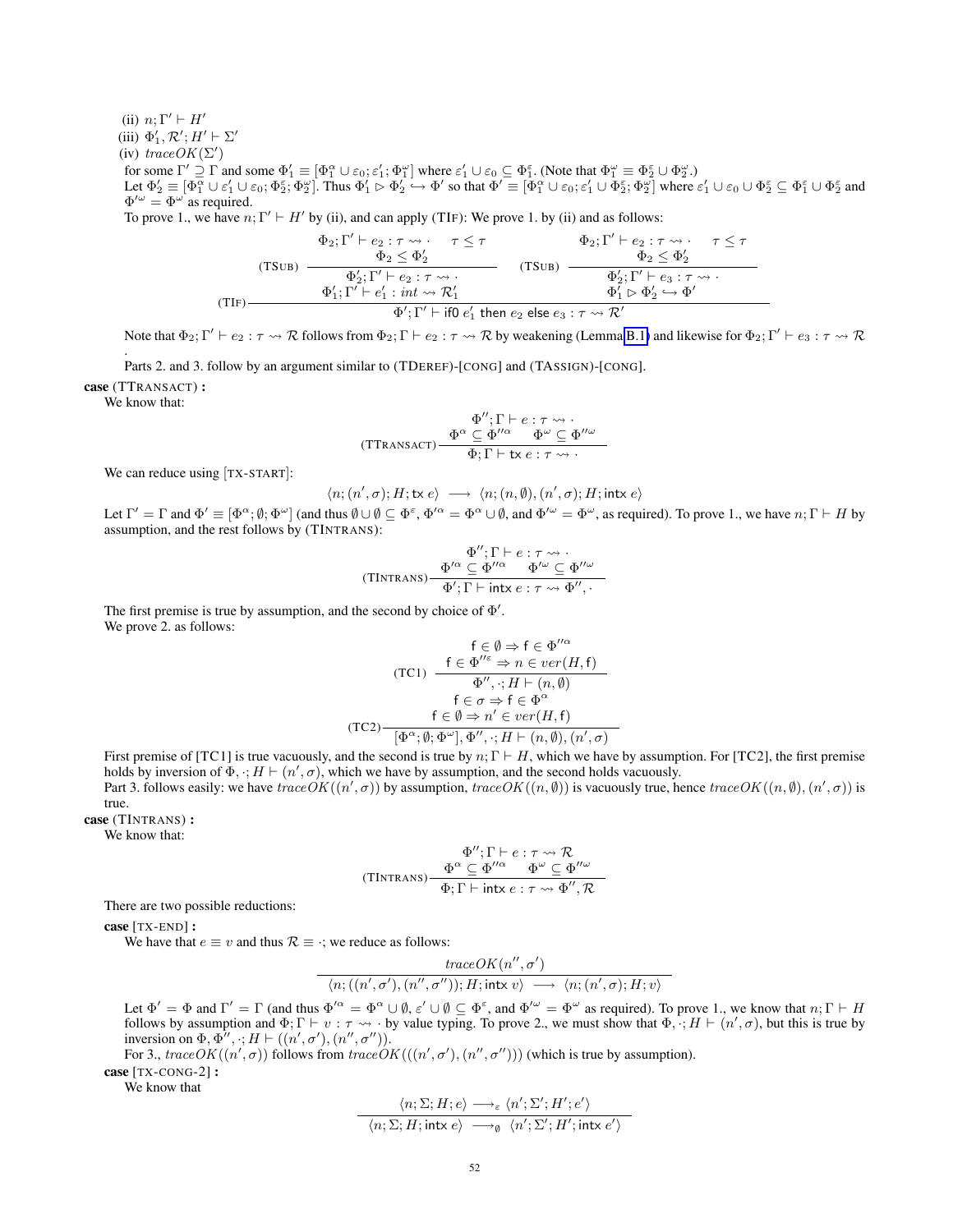follows from  $\langle n; \Sigma; H; e \rangle \longrightarrow_{\eta} \langle n; \Sigma'; H'; e' \rangle$  (because the reduction does not perform an update, hence  $\eta \equiv \varepsilon_0$  and we apply [TX-CONG-2]).

We have  $\Phi'', \mathcal{R}; H \vdash \Sigma$  by inversion on  $\Phi, \Phi'', \mathcal{R}; H \vdash ((n', \sigma), \Sigma)$ , hence by induction:

(i)  $\Phi'''$ ;  $\Gamma' \vdash e' : \tau \leadsto \mathcal{R}'$  and

(ii)  $n: \Gamma' \vdash H'$ 

(iii)  $\Phi'''$ ,  $\mathcal{R}'$ ;  $H' \vdash \Sigma'$ 

(iv)  $traceOK(\Sigma')$ 

for some  $\Gamma' \supseteq \Gamma$  and some  $\Phi'''$  such that  $\Phi'''^{\alpha} = \Phi''^{\alpha} \cup \varepsilon_0$ ,  $\varepsilon''' \cup \varepsilon_0 \subseteq \Phi''^{\varepsilon}$ , and  $\Phi''''^{\omega} = \Phi''^{\omega}$ . Let  $\Phi' = \Phi$  (hence  $\Phi'^{\alpha} = \Phi'^{\alpha} \cup \emptyset$ ,  $\varepsilon' \cup \emptyset \subseteq \Phi^{\varepsilon}$ , and  $\Phi'^{\omega} = \Phi^{\omega}$  as required) and  $\Gamma' = \Gamma$ . To prove 1., we have  $n; \Gamma' \vdash H'$  by (ii), and we can apply [TINTRANS]:

$$
\Phi'''; \Gamma' \vdash e' : \tau \leadsto \mathcal{R}'
$$
  
(TINTRANS) 
$$
\frac{\Phi'^{\alpha} \subseteq \Phi''^{\alpha}}{\Phi'; \Gamma' \vdash \text{intx } e' : \tau \leadsto \Phi''', \mathcal{R}'}
$$

The first premise follows from (i), and the second holds because  $\Phi^{\alpha} \subseteq \Phi''^{\alpha}$  and  $\Phi^{\omega} \subseteq \Phi''^{\omega}$  by assumption and we picked  $\Phi' = \Phi$ (hence  $\Phi^{i\alpha} \subseteq \Phi^{\prime\prime\prime\alpha} \Phi^{\prime\omega} \subseteq \Phi^{\prime\prime\prime\omega}$ ).

Part 2. follows directly from (iii). Part 3. follows directly from (iv).

case (TLET) :

We know that:

$$
\Phi_1; \Gamma \vdash e_1 : \tau_1 \leadsto \mathcal{R} \qquad \Phi_2; \Gamma, x : \tau_1 \vdash e_2 : \tau_2 \leadsto \cdot
$$
\n
$$
\Phi_1 \rhd \Phi_2 \hookrightarrow \Phi
$$
\n
$$
\overline{\Phi}; \Gamma \vdash \text{let } x : \tau_1 = e_1 \text{ in } e_2 : \tau_2 \leadsto \mathcal{R}
$$

We can reduce using either [LET] or [CONG].

case [LET] :

This implies that  $e_1 \equiv v$  hence  $\mathcal{R} \equiv \cdot$ . We have:

$$
\langle n; (n', \sigma); H; \text{let } x : \tau = v \text{ in } e \rangle \longrightarrow \langle n; (n', \sigma); H; e[x \mapsto v] \rangle
$$

To prove 1., we have  $n; \Gamma \vdash H$  by assumption; let  $\Gamma' = \Gamma$  and  $\Phi' = \Phi$ ; since  $\varepsilon_2 \subseteq (\varepsilon_1 \cup \varepsilon_2)$ , we can apply [TSUB]:

$$
\Phi_2; \Gamma, x : \tau_1 \vdash e_2 : \tau_2 \leadsto \cdot \quad \tau_2 \leq \tau_2
$$
  
(TSUB) 
$$
\frac{\Phi_2 \leq \Phi}{\Phi; \Gamma, x : \tau_1 \vdash e_2 : \tau_2 \leadsto \cdot}
$$

The first premise holds by assumption, the second by reflexivity of subtyping, and the third by Lemma [B.2.](#page-35-5) By value typing we have  $\Phi$ ;  $\Gamma \vdash v : \tau_1 \leadsto \tau_2$ , so by substitution (Lemma [B.17\)](#page-57-0) we have  $\Phi$ ;  $\Gamma \vdash e_2[x \mapsto v] : \tau_2 \leadsto \tau_1$ .

Parts 2. and 3. hold by assumption.

case [CONG] :

Similar to (TIF)-[CONG].

case (TAPP) :

We know that:

$$
\Phi_1; \Gamma \vdash e_1 : \tau_1 \longrightarrow^{\Phi_f} \tau_2 \leadsto \mathcal{R}_1 \qquad \Phi_2; \Gamma \vdash e_2 : \tau_1 \leadsto \mathcal{R}_2
$$
\n
$$
\Phi_1 \rhd \Phi_2 \rhd \Phi_3 \hookrightarrow \Phi
$$
\n
$$
\Phi_3^{\varepsilon} = \Phi_f^{\varepsilon} \qquad \Phi_3^{\alpha} \subseteq \Phi_f^{\alpha} \qquad \Phi_3^{\omega} \subseteq \Phi_f^{\omega}
$$
\n
$$
(TAPP)
$$
\n
$$
\Phi_1; \Gamma \vdash e_1 \varepsilon_2 : \tau_2 \leadsto \mathcal{R}_1 \bowtie \mathcal{R}_2
$$

We can reduce using either [CALL] or [CONG].

case [CALL] :

We have that

$$
\langle n; (n',\sigma); (H'',z \mapsto (\tau,\lambda(x).e,\nu)); z \ v \rangle \longrightarrow_{\{z\}} \langle n; (n',\sigma \cup (z,\nu)); (H'',z \mapsto (\tau,\lambda(x).e,\nu)); e[x \mapsto v] \rangle
$$
  
(where  $H \equiv (H'',z \mapsto (\tau,\lambda(x).e,\nu)))$ , and

$$
\Phi_1; \Gamma \vdash z : \tau_1 \longrightarrow^{\Phi_f} \tau_2 \leadsto \cdot \quad \Phi_2; \Gamma \vdash v : \tau_1 \leadsto \cdot
$$
\n
$$
\Phi_1 \rhd \Phi_2 \rhd \Phi_3 \hookrightarrow \Phi
$$
\n
$$
\Phi_3^{\varepsilon} = \Phi_f^{\varepsilon} \qquad \Phi_3^{\alpha} \subseteq \Phi_f^{\alpha} \qquad \Phi_3^{\omega} \subseteq \Phi_f^{\omega}
$$
\n
$$
\tau \neq v \Rightarrow \mathcal{R}_2 = \cdot
$$
\n
$$
\Phi; \Gamma \vdash z \ v : \tau_2 \leadsto \cdot
$$

where by subtyping derivations (Lemma [B.6\)](#page-36-0) we have

(TSUB)  
\n
$$
\frac{\Gamma(z) = \tau_1' \longrightarrow^{\Phi'_f} \tau_2'}{\Phi_{\emptyset}; \Gamma \vdash z : \tau_1' \longrightarrow^{\Phi'_f} \tau_2' \longrightarrow \cdots} \qquad \frac{\tau_1 \leq \tau_1' \qquad \tau_2' \leq \tau_2 \qquad \Phi'_f \leq \Phi_f}{\tau_1' \longrightarrow^{\Phi'_f} \tau_2' \leq \tau_1 \longrightarrow^{\Phi_f} \tau_2} \qquad \Phi_{\emptyset} \leq \Phi_1
$$
\n
$$
\Phi_1; \Gamma \vdash z : \tau_1 \longrightarrow^{\Phi_f} \tau_2 \longrightarrow \cdots
$$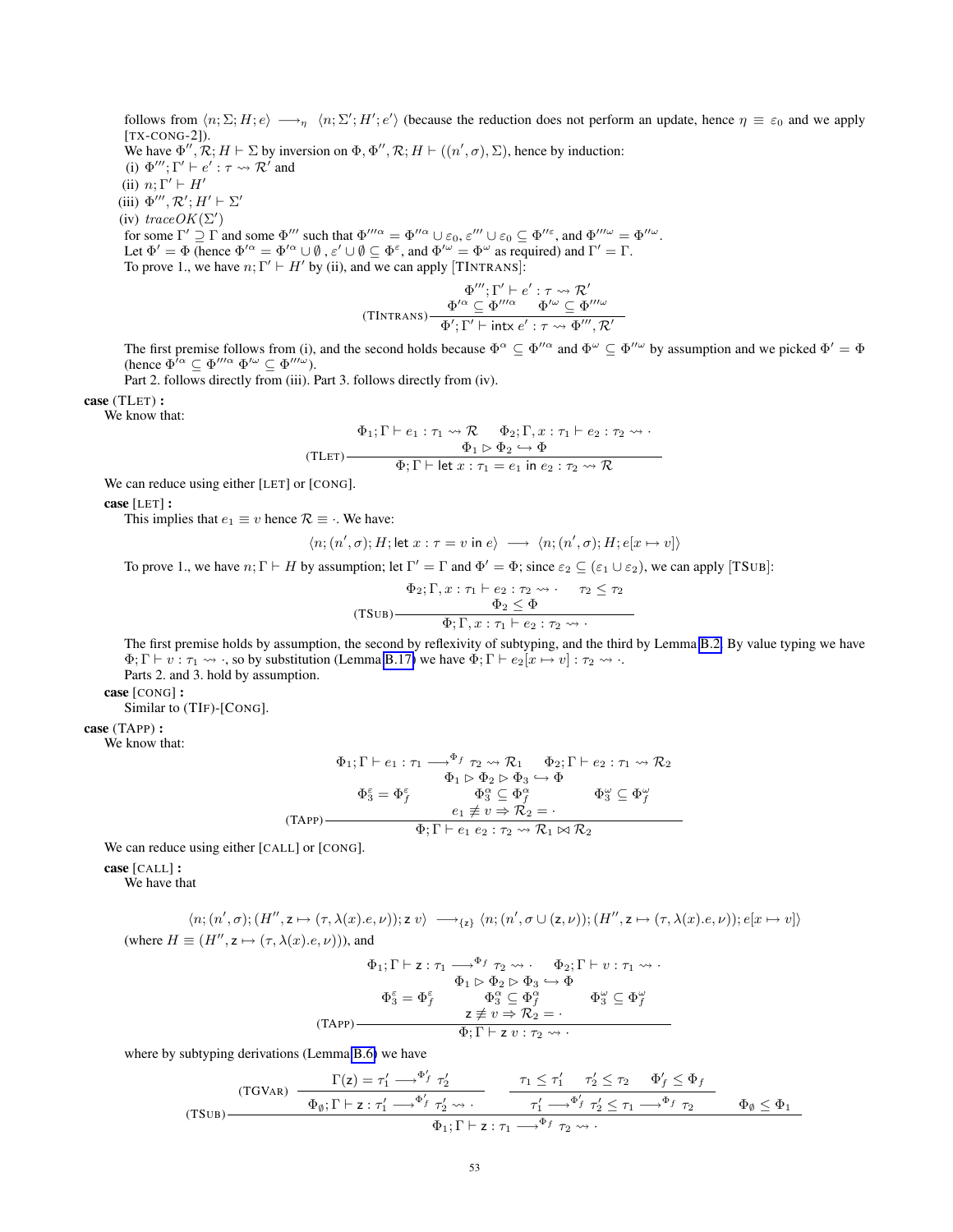Define  $\Phi_f \equiv [\alpha_f; \varepsilon_f; \omega_f]$  and  $\Phi'_f \equiv [\alpha'_f; \varepsilon'_f; \omega'_f]$ .

Let  $\Gamma' = \Gamma$ ,  $\mathcal{R}' = \cdot$  and choose  $\Phi' = [\Phi_1^{\alpha} \cup \{z\}; \varepsilon_f; \Phi_3^{\omega}]$ . Since  $z \in \varepsilon'_f$  (by  $n; \Gamma \vdash H$ ) and  $\varepsilon'_f \subseteq \varepsilon_f$  (by  $\Phi'_f \leq \Phi_f$ ) we have  $\varepsilon_f \cup \{z\} \subseteq (\varepsilon_1 \cup \varepsilon_2 \cup \varepsilon_f)$ . The choice of  $\Phi'$  is acceptable since  $\Phi'^{\alpha} = \Phi^{\alpha} \cup \{z\}, \Phi'^{\varepsilon} \cup \{z\} \subseteq \Phi^{\varepsilon}$ , and  $\Phi'^{\omega} = \Phi^{\omega}$ . For 1., we have  $n; \Gamma \vdash \overline{H'}$  by assumption; for the remainder we have to prove  $\Phi'; \Gamma \vdash e[x \mapsto v] : \tau_2 \leadsto \overline{\cdot}$  First, we must prove that  $\Phi'_f \leq \Phi'$ . Note that since  $\{z\} \subseteq \alpha_f$  by  $n; \Gamma \vdash H'$ , from  $\Phi_1 \rhd \Phi_2 \rhd \Phi_3 \rightarrow \Phi$  and choice of  $\Phi'$  we get  $\Phi_3'^{\alpha} \cup \{z\} \subseteq \alpha_f$ . We have:

$$
\begin{array}{llll}\n\Phi' & \equiv & [\Phi_1^{\alpha} \cup \{z\}; \varepsilon_f; \Phi_3^{\omega}] & \text{(by choice of } \Phi') \\
\Phi_f & \equiv & [\alpha_f; \varepsilon_f; \omega_f] \\
\Phi'_f & \equiv & [\alpha'_f; \varepsilon'_f; \omega'_f] \\
\varepsilon'_f & \subseteq & \varepsilon_f \\
\alpha_f & \subseteq & \alpha'_f \\
\omega_f & \subseteq & \omega'_f \\
\Phi_3^{\lambda \alpha} \cup \{z\} & \subseteq & \alpha_f \\
\Phi_3^{\lambda \alpha} & \equiv & \Phi_1^{\alpha} \cup \Phi_1^{\varepsilon} \cup \Phi_2^{\lambda \varepsilon} & \text{(by } \Phi_1 \rhd \Phi_2 \rhd \Phi_3 \rightarrow \Phi) \\
\Phi_3^{\lambda \alpha} & \equiv & \Phi_1^{\alpha} \cup \Phi_1^{\varepsilon} \cup \Phi_2^{\lambda \varepsilon} & \text{(by assumption and choice of } \Phi') \\
\Phi_3^{\lambda \omega} & \subseteq & \omega_f & \text{(by assumption and choice of } \Phi')\n\end{array}
$$

Thus we have the result by [TSUB]

$$
\frac{\Phi'_f;\Gamma\vdash e[x\mapsto v]:\tau'_2\leadsto\cdot\quad \tau'_2\leq\tau_2\quad \Phi'_f\leq\Phi'}{\Phi';\Gamma\vdash e[x\mapsto v]:\tau_2}
$$

By assumption, we have  $\Phi_2$ ;  $\Gamma \vdash v : \tau_1 \leadsto \cdot$ . By value typing and  $\tau_1 \leq \tau'_1$  we have  $\Phi'$ ;  $\Gamma \vdash v : \tau'_1 \leadsto \cdot$ . Finally by substitution we have  $\Phi'$ ;  $\Gamma \vdash e[x \mapsto v] : \tau_2 \leadsto \ldots$ 

For part 2., we need to prove  $\Phi', \cdot, H \vdash (n'', \sigma')$  where  $\sigma' = \sigma \cup (\mathsf{z}, \nu)$  and  $n'' = n'$ , hence:

$$
\mathsf{f} \in (\sigma \cup (\mathsf{z}, \nu)) \Rightarrow \mathsf{f} \in \Phi^{\alpha} \cup \{\mathsf{z}\}
$$
\n
$$
\mathsf{f} \in \varepsilon_f \Rightarrow n' \in ver(H, \mathsf{f})
$$
\n
$$
\Phi', \cdot; H \vdash (n'', \sigma')
$$

The first premise is true by assumption and the fact that  $\{z\} \subseteq \{z\}$ . The second premise is true by assumption. For part 3., we need to prove  $traceOK(\sigma \cup (z, \nu))$ ; we have  $traceOK(\sigma)$  by assumption, hence need to prove that  $n' \in \nu$ . Since by assumption we have that  $f \in \varepsilon_1 \cup \varepsilon_2 \cup \varepsilon_f \Rightarrow n' \in ver(H, f)$  and  $\{z\} \subseteq \varepsilon_f$ , we have  $n' \in \nu$ . case [CONG] :

case  $\mathbb{E} e$  :

 $\langle n; \Sigma; H; e_1 \ e_2 \rangle \longrightarrow_{\varepsilon} \langle n; \Sigma'; H'; e_1' \ e_2 \rangle$  follows from  $\langle n; \Sigma; H; e_1 \rangle \longrightarrow_{\varepsilon} \langle n; \Sigma'; H'; e_1' \rangle$ . Since  $e_1 \not\equiv v \Rightarrow \mathcal{R}_2 = \cdot$  by assumption, by Lemma [B.10](#page-39-0) we have  $\Phi_1, \mathcal{R}_1; H \vdash \Sigma$  hence we can apply induction: (i)  $\Phi'_1$ ;  $\Gamma' \vdash e'_1 : \tau_1 \longrightarrow^{\Phi_f} \tau_2 \leadsto \mathcal{R}'_1$  and (ii)  $n; \Gamma' \vdash H'$ (iii)  $\Phi'_1, \mathcal{R}'_1$ ;  $H' \vdash \Sigma'$ (iv) trace  $OK(\Sigma')$ for some  $\Gamma' \supseteq \Gamma$  and some  $\Phi'_1 \equiv [\Phi_1^{\alpha} \cup \varepsilon_0; \varepsilon'_1; \Phi_1^{\omega}]$  where  $\varepsilon'_1 \cup \varepsilon_0 \subseteq \varepsilon_1$  and  $\Phi_1^{\omega} \equiv \Phi_2^{\varepsilon} \cup \varepsilon_f \cup \Phi_3^{\omega}$ . Let  $\Phi_2' \equiv [\Phi_1^{\alpha} \cup \varepsilon_1' \cup \varepsilon_0; \Phi_2^{\varepsilon}; \varepsilon_1' \cup \Phi_3^{\omega}]$  $\Phi'_3$  =  $[\Phi_1^\alpha \cup \varepsilon'_1 \cup \varepsilon_0 \cup \Phi_2^\varepsilon; \varepsilon_f; \Phi_3^\omega]$ Thus  $\Phi_3^{\prime \varepsilon} = \varepsilon_f$ ,  $\Phi_1' \triangleright \Phi_2' \triangleright \Phi_3' \hookrightarrow \Phi_1'$ ,  $\Phi_3^{\prime \alpha} \subseteq \Phi_f^{\alpha}$  and  $\Phi_3^{\prime \omega} \subseteq \Phi_f^{\omega}$  (since  $\Phi_3^{\prime \alpha} \cup \varepsilon_0 \subseteq \Phi_3^{\alpha}$  and  $\Phi_3^{\prime \omega} = \Phi_3^{\omega}$ ). We have  $\Phi' \equiv [\Phi_1^{\alpha} \cup \varepsilon_0; \varepsilon_1' \cup \Phi_2^{\varepsilon} \cup \varepsilon_f; \Phi_3^{\omega}]$ . The choice of  $\Phi'$  is acceptable since  $\Phi'^{\alpha} = \Phi^{\alpha} \cup \varepsilon_0$ ,  $(\varepsilon_1' \cup \varepsilon_f \cup \varepsilon_2) \cup \varepsilon_0 \subseteq (\varepsilon_1 \cup \varepsilon_2 \cup \varepsilon_f)$ i.e.,  $\varepsilon' \cup \varepsilon_0 \subseteq \Phi^{\varepsilon}$  and  $\Phi'^{\omega} = \Phi^{\omega}$  as required).

To prove 1., we have 
$$
n; \Gamma' \vdash H'
$$
 by (ii), and apply (TAPP):

$$
\Phi_1'; \Gamma' \vdash e_1' : \tau_1 \longrightarrow^{\Phi_f} \tau_2 \leadsto \mathcal{R}_1' \n\Phi_1^{\alpha} \cup \varepsilon_1' \cup \varepsilon_0 \subseteq \Phi_1^{\alpha} \cup \Phi_1^{\varepsilon} \n\Phi_2^{\varepsilon} \subseteq \Phi_2^{\varepsilon} \n(TSUB) \quad \frac{\Phi_2; \Gamma' \vdash e_2 : \tau_1 \leadsto \mathcal{R}_2 \qquad \tau_1 \leq \tau_1 \qquad \frac{\varepsilon_f \cup \Phi_3^{\omega} \subseteq \varepsilon_f \cup \Phi_3^{\omega} \n\Phi_2' \subseteq \mathcal{R}_2' \qquad \frac{\varepsilon_f \cup \Phi_3^{\omega} \subseteq \varepsilon_f \cup \Phi_3^{\omega} \n\Phi_2' \subseteq \mathcal{R}_2' \qquad \frac{\varepsilon_1' \vdash e_2 : \tau_1 \leadsto \mathcal{R}_2}{\Phi_3' \subseteq \Phi_1^{\omega} \land \Phi_3' \subseteq \Phi_1^{\omega} \qquad \Phi_3'^{\omega} \subseteq \Phi_1^{\omega} \n\epsilon_1' \not\equiv v \Rightarrow \mathcal{R}_2 = \cdot \n\Phi'; \Gamma' \vdash e_1' \in 2 : \tau_2 \leadsto \mathcal{R}_1' \bowtie \mathcal{R}_2
$$

Note that  $\Phi_2$ ;  $\Gamma' \vdash e_2 : \tau_1 \leadsto \mathcal{R}_2$  follows from  $\Phi_2$ ;  $\Gamma \vdash e_2 : \tau_1 \leadsto \mathcal{R}_2$  by weakening (Lemma [B.1\)](#page-35-3). The last premise holds vacuously as  $\mathcal{R}_2 \equiv \cdot$  by assumption.

To prove part 2., we must show that  $\Phi', \mathcal{R}'; H' \vdash \Sigma'$ . The proof is similar to the (TASSIGN)-[CONG] proof, case  $\mathbb{E} := e$  but substituting  $\varepsilon_f$  for  $\varepsilon_r$ .

Part 3. follows directly from (iv).

case  $v \mathbb{E}$  :

 $\langle n; \Sigma; H; v e_2 \rangle \longrightarrow_{\varepsilon} \langle n; \Sigma'; H'; v e_2' \rangle$  follows from  $\langle n; \Sigma; H; e_2 \rangle \longrightarrow_{\varepsilon} \langle n; \Sigma'; H'; e_2' \rangle$ .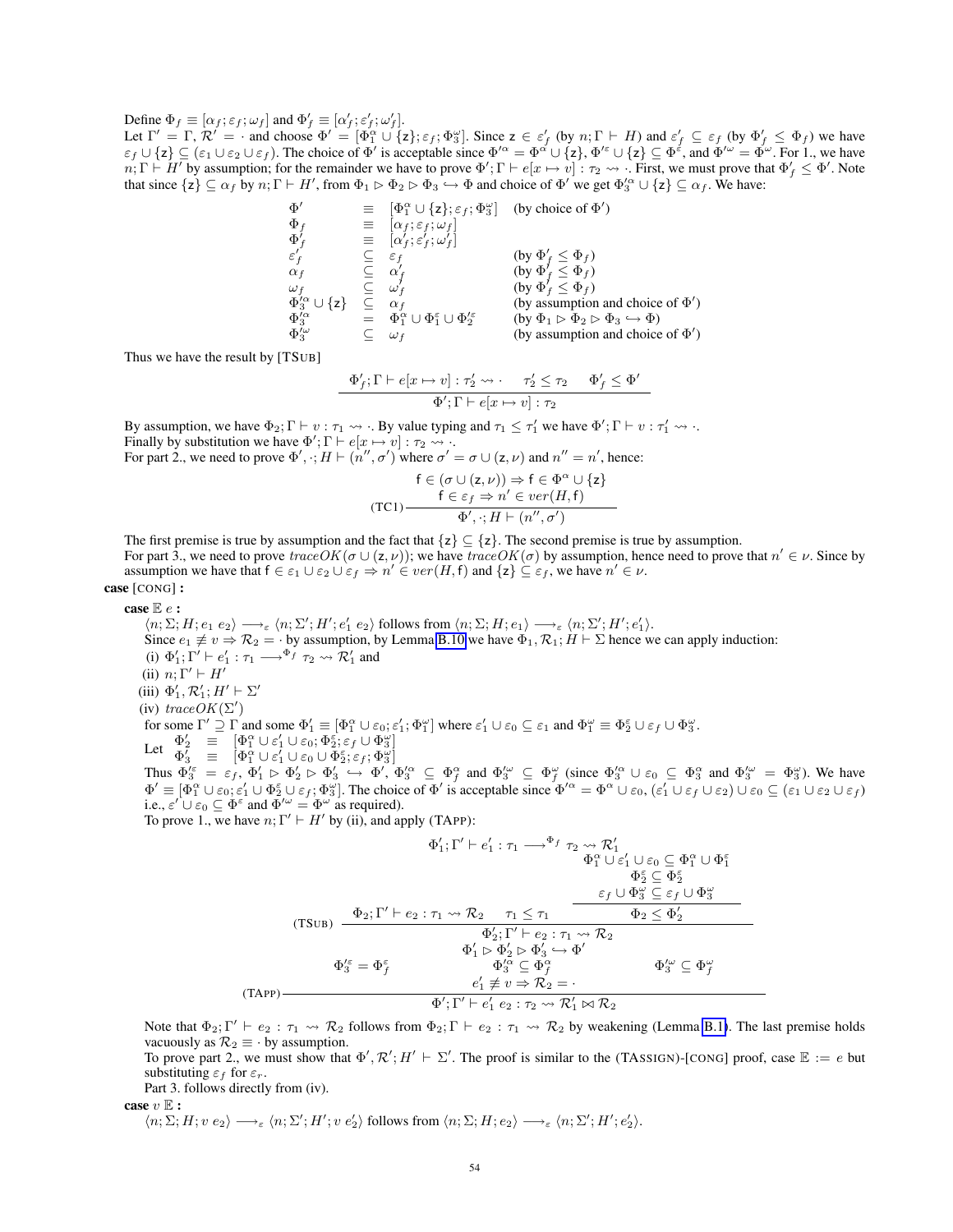For convenience, we make  $\Phi_1^{\varepsilon} \equiv \emptyset$ ; if  $\Phi_1^{\varepsilon} \neq \emptyset$ , we can always construct a typing derivation of v that uses value typing to make  $\Phi_1^{\varepsilon} \equiv \emptyset$ . Note that  $\Phi_1 \rhd \Phi_2 \rhd \Phi_3 \hookrightarrow \Phi$  would still hold since Lemma [B.7](#page-36-1) allows us to decrease  $\Phi_2^{\alpha}$  to satisfy  $\Phi_2^{\alpha} = \Phi_1^{\alpha} \cup \Phi_1^{\varepsilon}$ ; similarly, since  $\Phi_3^\alpha = \Phi_1^\alpha \cup \Phi_1^\varepsilon \cup \Phi_2^\varepsilon$  we know that  $\Phi_3^\alpha \subseteq \Phi_f^\alpha$  would still hold if  $\Phi_3^\alpha$  was smaller as a result of shrinking  $\bar{\Phi}_1^\varepsilon$  to be  $\emptyset$ .

Since  $e_1 \equiv v$ , by inversion  $\mathcal{R}_1 \equiv \cdot$  and by Lemma [B.10](#page-39-0) (which we can apply since  $\Phi_1^{\varepsilon} \equiv \emptyset$ ), we have  $\Phi_2$ ,  $\mathcal{R}_2$ ;  $H \vdash \Sigma$ ; hence by induction:

(i)  $\Phi'_2$ ;  $\Gamma' \vdash e'_2 : \tau_1 \leadsto \mathcal{R}'_2$ (ii)  $n; \Gamma' \vdash H'$ 

(iii)  $\Phi'_2, \mathcal{R}'_2$ ;  $H' \vdash \Sigma'$ 

(iv)  $traceOK(\Sigma')$ 

for some  $\Gamma' \supseteq \Gamma$  and some  $\Phi_2' \equiv [\Phi_2^{\alpha} \cup \varepsilon_0, \varepsilon_2'; \Phi_2^{\omega}]$  where  $(\varepsilon_2' \cup \varepsilon_0) \subseteq \Phi_2^{\varepsilon}$ ; note  $\Phi_2^{\alpha} \equiv \Phi_1^{\alpha}$  (since  $\Phi_1^{\varepsilon} \equiv \emptyset$ ) and  $\Phi_2^{\omega} \equiv \varepsilon_3 \cup \Phi_3^{\omega}$ . Let  $\begin{array}{rcl} \Phi'_1 & \equiv & [\Phi_1^\alpha \cup \varepsilon_0; \emptyset; \varepsilon'_2 \cup \varepsilon_f \cup \\ \Phi'_3 & \equiv & [\Phi_1^\alpha \cup \varepsilon_0 \cup \varepsilon'_2; \varepsilon_f; \Phi_3^\omega] \end{array}$  $\mathbf{q}'_1 \equiv [\Phi_1^{\alpha} \cup \varepsilon_0; \emptyset; \varepsilon_2' \cup \varepsilon_f \cup \Phi_3^{\omega}]$ 

Thus  $\Phi_3^{\prime \varepsilon} = \varepsilon_f$ ,  $\Phi_1^{\prime} \triangleright \Phi_2^{\prime} \triangleright \Phi_3^{\prime} \hookrightarrow \Phi_1^{\prime}$ ,  $\Phi_3^{\prime \alpha} \subseteq \Phi_f^{\alpha}$  and  $\Phi_3^{\prime \omega} \subseteq \Phi_f^{\omega}$  (since  $\Phi_3^{\prime \alpha} \cup \varepsilon_0 \subseteq \Phi_3^{\alpha}$  and  $\Phi_3^{\prime \omega} = \Phi_3^{\omega}$ ). We have  $\Phi' \equiv [\Phi_1^{\alpha} \cup \varepsilon_0; \varepsilon_2' \cup \varepsilon_f; \Phi_3^{\omega}]$  and  $(\varepsilon_2' \cup \varepsilon_f) \cup \varepsilon_0 \subseteq (\Phi_2^{\varepsilon} \cup \varepsilon_f)$ . The choice of  $\Phi'$  is acceptable since  $\Phi'^{\alpha} = \Phi^{\alpha} \cup \varepsilon_0, \varepsilon' \cup \varepsilon_0 \subseteq \Phi^{\varepsilon}$ and  $\Phi^{\prime\omega} = \Phi^{\omega}$  as required).

To prove 1., we have  $n; \Gamma' \vdash H'$  by (ii), and we can apply [TApp]:

$$
\Phi'_1; \Gamma' \vdash v : \tau_1 \longrightarrow^{\Phi_f} \tau_2 \leadsto . \qquad \Phi'_2; \Gamma' \vdash e'_2 : \tau_1 \leadsto \mathcal{R}'_2
$$
\n
$$
\Phi'_1 \rhd \Phi'_2 \rhd \Phi'_3 \hookrightarrow \Phi'
$$
\n
$$
\Phi'^{\varepsilon}_3 = \Phi^{\varepsilon}_f \qquad \qquad \Phi'^{\alpha}_3 \subseteq \Phi^{\alpha}_f \qquad \qquad \Phi'^{\omega}_3 \subseteq \Phi^{\omega}_f
$$
\n
$$
(TAPP)
$$
\n
$$
\Phi'; \Gamma' \vdash v \ e'_2 : \tau_2 \leadsto \ldots \bowtie \mathcal{R}'_2
$$

(Note that  $\cdot \bowtie \mathcal{R}'_2 = \mathcal{R}'_2$ .)

The first premise follows by value typing and weakening; the second by (i); the third—sixth by choice of  $\Phi'$ ,  $\Phi'_1$ ,  $\Phi'_2$ ,  $\Phi'_3$ ; the last holds vacuously since  $\mathcal{R}_1 \equiv \cdot$  by assumption.

To prove part 2., we must show that  $\Phi', \mathcal{R}'; H' \vdash \Sigma'$ . The proof is similar to the (TASSIGN)-[CONG] proof, case  $r := \mathbb{E}$  but substituting  $\varepsilon_f$  for  $\varepsilon_r$ .

Part 3. follows directly from (iv).

case (TSUB) :

We have

$$
\Phi''; \Gamma \vdash e : \tau'' \leadsto \mathcal{R}
$$
\n
$$
\Phi'' \equiv [\alpha; \varepsilon''; \omega] \qquad \Phi \equiv [\alpha; \varepsilon; \omega]
$$
\n(TSUB)\n
$$
\begin{array}{c}\n\tau'' \leq \tau & \varepsilon'' \subseteq \varepsilon \\
\Phi; \Gamma \vdash e : \tau \leadsto \mathcal{R}\n\end{array}
$$

since by flow effect weakening (Lemma [B.7\)](#page-36-1) we know that  $\alpha$  and  $\omega$  are unchanged in the use of (TSUB). We have  $\langle n; \Sigma; H; e \rangle \longrightarrow_{\varepsilon} \langle n; \Sigma'; H'; e' \rangle$ . To apply induction we must show that  $n; \Gamma \vdash H$ , which we have by assumption,  $\Phi''$ ;  $\Gamma \vdash e : \tau'' \leadsto \mathcal{R}$ , which we also have by assumption, and  $\Phi'', \mathcal{R}$ ;  $H \vdash \Sigma$ , which follows easily since  $\varepsilon'' \subseteq \varepsilon$ . Hence we have: (i)  $\Phi'''$ ;  $\Gamma' \vdash e' : \tau'' \leadsto \mathcal{R}'$  and (ii)  $n; \Gamma' \vdash H'$ 

(iii)  $\Phi'''$ ,  $\mathcal{R}'$ ;  $H' \vdash \Sigma'$ 

(iv)  $traceOK(\Sigma')$ 

for some  $\Gamma' \supseteq \Gamma$ ,  $\Phi'''$  such that  $\Phi'''^{\alpha} = \alpha \cup \varepsilon_0$ ,  $\Phi'''^{\varepsilon} \cup \varepsilon_0 \subseteq \varepsilon''$  Let  $\Phi' \equiv \Phi'''$ , and thus  $\Phi'^{\alpha} = \alpha \cup \varepsilon_0$ ,  $\Phi'^{\varepsilon} \cup \varepsilon_0 \subseteq \varepsilon$  since  $\varepsilon'' \subseteq \varepsilon$ , and  $\Phi^{\prime\omega} = \omega$  as required. All results follow by induction.

 $\Box$ 

<span id="page-54-0"></span>**Lemma B.16** (Progress). If  $n \vdash H$ ,  $e : \tau$  *(such that*  $\Phi$ ;  $\Gamma \vdash e : \tau \leadsto \mathcal{R}$  *and*  $n$ ;  $\Gamma \vdash H$ *) and for all*  $\Sigma$  *such that*  $\Phi$ ,  $\mathcal{R}$ ;  $H \vdash \Sigma$  *and*  $traceOK(\Sigma)$ , then either e is a value, or there exist  $n', H', \Sigma', e'$  such that  $\langle n, \Sigma, H; e \rangle \longrightarrow_{\eta} \langle n', \Sigma', H'; e' \rangle$ .

*Proof.* Induction on the typing derivation  $n \vdash H$ ,  $e : \tau$ ; consider each possible rule for the conclusion of this judgment:

case (TINT-TGVAR-TLOC) : These are all values. case (TVAR) : Can't occur, since local values are substituted for. case (TREF) :

We must have that

$$
(\text{TREF})\frac{\Phi; \Gamma \vdash e': \tau \leadsto \mathcal{R}}{\Phi; \Gamma \vdash \text{ref } e': \text{ref }^{\varepsilon} \tau \leadsto \mathcal{R}}
$$

There are two possible reductions, depending on the shape of  $e$ :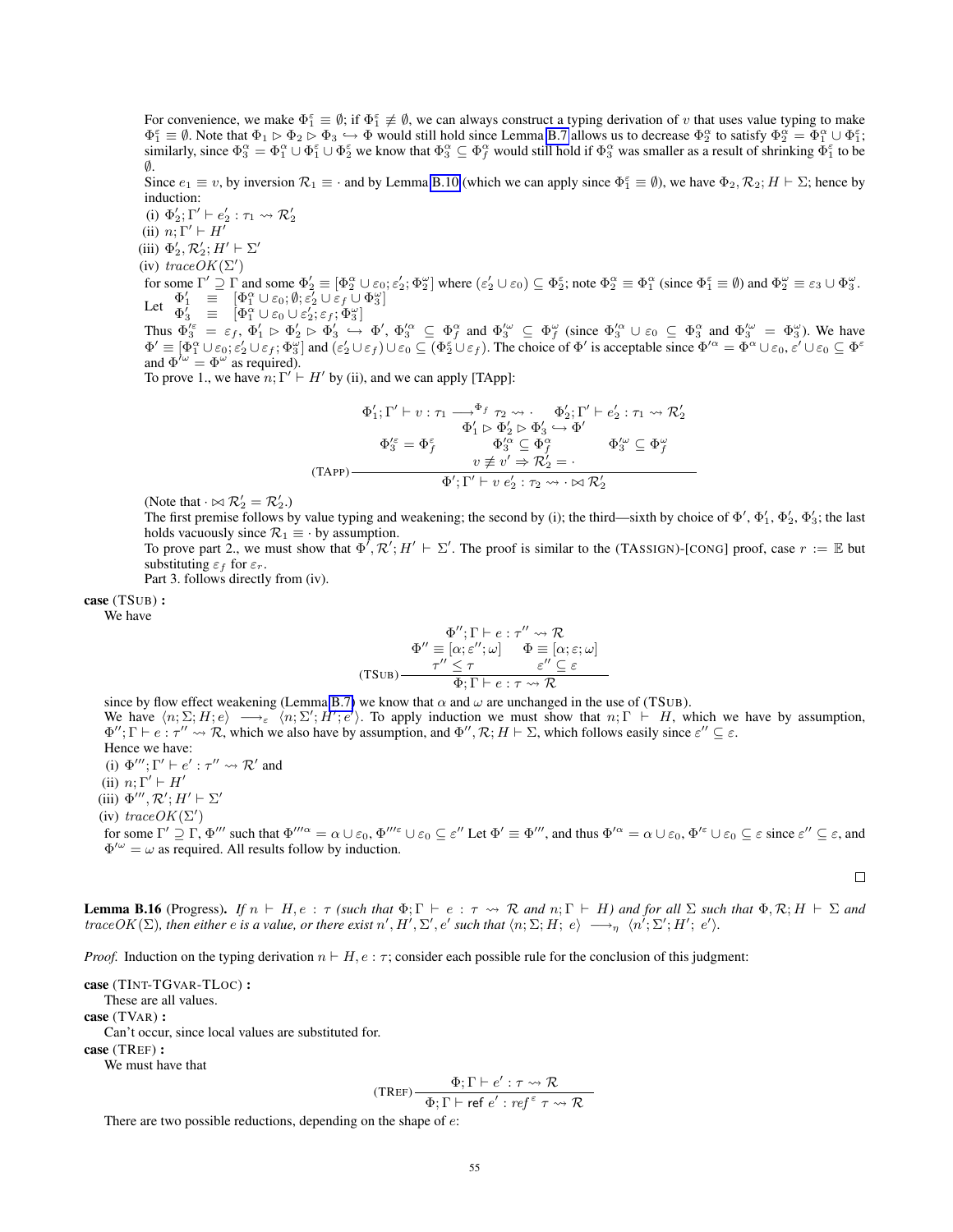case  $e' \equiv v$  :

By inversion on  $\Phi$ ;  $\Gamma \vdash v : \tau \leadsto \cdot$  we know that  $\mathcal{R} \equiv \cdot$  hence by inversion on  $\Phi$ ,  $\mathcal{R}$ ;  $H \vdash \Sigma$  we have  $\Sigma \equiv (n', \sigma)$ . We have that  $\langle n; (n', \sigma); H; \text{ref } v \rangle \longrightarrow n; (n', \sigma); H'; r \text{ where } r \notin \text{dom}(H) \text{ and } H' = H, r \mapsto (\cdot, v, \emptyset) \text{ by (REF)}.$ 

case  $e' \not\equiv v$ :

By induction,  $\langle n; \Sigma; H; e' \rangle \longrightarrow_{\eta} \langle n'; \Sigma'; H'; e'' \rangle$  and thus  $\langle n; \Sigma; H; (ref_-)[e'] \rangle \longrightarrow_{\eta} \langle n'; \Sigma'; H'; (ref_-)[e''] \rangle$  by [CONG]. case (TDEREF) :

We know that

$$
\Phi_1; \Gamma \vdash e : \mathit{ref}^{\varepsilon_r} \tau \leadsto \mathcal{R}
$$
\n
$$
(\text{TDEREF}) \begin{array}{c} \Phi_2^{\varepsilon} = \varepsilon_r \quad \Phi_1 \rhd \Phi_2 \hookrightarrow \Phi\\ \hline \Phi; \Gamma \vdash ! \, e : \tau \leadsto \mathcal{R} \end{array}
$$

Consider the shape of e:

case  $e' \equiv v$  :

Since v is a value of type  $ref^{\varepsilon_r} \tau$ , we must have  $v \equiv z$  or  $v \equiv r$ .

case  $e' \equiv z$  :

We have

$$
\Phi_1;\Gamma\vdash \mathsf{z}: \mathsf{ref}^{\varepsilon_r}\ \tau\leadsto \cdot\\\ \frac{\Phi_2^\varepsilon=\varepsilon_r\quad \Phi_1\rhd \Phi_2\hookrightarrow \Phi}{\Phi;\Gamma\vdash \mathsf{!}\ z:\tau\leadsto \cdot}
$$

where by subtyping derivations (Lemma [B.6\)](#page-36-0) we have

(TSUB)  
\n
$$
\frac{\Gamma(z) = ref^{c'_r} \tau'}{\Phi_{\emptyset}; \Gamma \vdash z : ref^{c'_r} \tau' \leadsto \cdot} \frac{\tau' \leq \tau \quad \tau \leq \tau' \quad \varepsilon'_r \subseteq \varepsilon_r}{ref^{c'_r} \tau' \leq ref^{c_r} \tau} \qquad \Phi_{\emptyset} \leq \Phi_1}{\Phi_1; \Gamma \vdash z : ref^{c_r} \tau \leadsto \cdot}
$$

By inversion on  $\Phi$ ,  $:H \vdash \Sigma$  we have  $\Sigma \equiv (n', \sigma)$ . By  $n; \Gamma \vdash H$  we have  $z \in \text{dom}(H)$  (and thus  $H \equiv H''$ ,  $z \mapsto$  $(ref^{\epsilon'_r} \tau', v, \nu))$  since  $\Gamma(z) = ref^{\epsilon'_r} \tau'$ . Therefore, we can reduce via [GVAR-DEREF]:

$$
\langle n; (n',\sigma); (H'',z \mapsto (ref^{\varepsilon'_r} \tau', v, \nu)); \; \mathsf{I}z \rangle \; \longrightarrow_{\{z\}} \; \langle n; (n',\sigma \cup (z,\nu)); (H'',z \mapsto (ref^{\varepsilon'_r} \tau', v, \nu)); v \rangle
$$

case  $e' \equiv r$  :

Similar to the  $e' \equiv z$  case above, but reduce using [DEREF].

case  $e' \not\equiv v$ :

Let  $\mathbb{E} \equiv !$  so that  $e \equiv \mathbb{E}[e']$ . To apply induction, we have  $\Phi_1, \mathcal{R}; H \vdash \Sigma$  by Lemma [B.9.](#page-37-0) Thus we get  $\langle n; \Sigma; H; e' \rangle \longrightarrow_{\eta}$  $\langle n'; \Sigma'; H'; e'' \rangle$ , hence we have that  $\langle n; \Sigma; H; \mathbb{E}[e'] \rangle \longrightarrow_{\eta} \langle n'; \Sigma'; H'; \mathbb{E}[e''] \rangle$  by [CONG].

case (TASSIGN) :

$$
\Phi_1; \Gamma \vdash e_1 : ref^{\varepsilon_r} \tau \leadsto \mathcal{R}_1 \qquad \Phi_2; \Gamma \vdash e_2 : \tau \leadsto \mathcal{R}_2
$$
\n
$$
\Phi_3^{\varepsilon} = \varepsilon_r \qquad \Phi_1 \rhd \Phi_2 \rhd \Phi_3 \hookrightarrow \Phi
$$
\n
$$
(TASSIGN)
$$
\n
$$
\Phi_1 \rhd \tau \Rightarrow \mathcal{R}_2 = \cdot
$$
\n
$$
\Phi_1 \rhd \tau \Rightarrow \mathcal{R}_2 = \cdot
$$
\n
$$
\Phi_1 \rhd \tau \Rightarrow \mathcal{R}_2 = \cdot
$$

Depending on the shape of e, we have:

case  $e_1 \equiv v_1, e_2 \equiv v_2$ :

Since  $v_1$  is a value of type ref<sup> $\varepsilon_r$ </sup>  $\tau$ , we must have  $v_1 \equiv z$  or  $v_1 \equiv r$ . The results follow by reasoning quite similar to [TDEREF] above.

case  $e_1 \equiv v_1, e_2 \not\equiv v$ :

Let  $\mathbb{E} \equiv v_1 :=$  so that  $e \equiv \mathbb{E}[e_2]$ . Since  $e_1$  is a value,  $\mathcal{R}_1 \equiv \cdot$  hence we have  $\Phi_2, \mathcal{R}; H \vdash \Sigma$  by Lemma [B.10](#page-39-0) and we can apply induction. We have  $\langle n; \Sigma; H; e_2 \rangle \longrightarrow_{\eta} \langle n'; \Sigma'; H'; e_2' \rangle$ , and thus  $\langle n; \Sigma; H; \mathbb{E}[e_2] \rangle \longrightarrow_{\eta} \langle n'; \Sigma'; H'; \mathbb{E}[e_2'] \rangle$  by [CONG]. case  $e_1 \not\equiv v$ :

Since  $e_1$  is a not value,  $\mathcal{R}_2 \equiv \cdot$  hence we have  $\Phi_1, \mathcal{R}$ ;  $H \vdash \Sigma$  by Lemma [B.10](#page-39-0) and we can apply induction. The rest follows by an argument similar to the above case.

case (TUPDATE) :

By inversion on  $\Phi$ ;  $\Gamma \vdash$  update<sup> $\alpha, \omega$ </sup>: int  $\leadsto \mathcal{R}$  we have that  $\mathcal{R} \equiv \cdot$ , hence by inversion on  $\Phi$ ,  $\cdot$ ;  $H \vdash \Sigma$  we have  $\Sigma \equiv (n', \sigma)$ . If  $updateOK(upd, H, (\alpha, \omega), dir) =$ tt, then update<sup> $\alpha, \omega$ </sup> reduces via [UPDATE], otherwise update $\alpha, \omega$  reduces via [NO-UPDATE]. case (TIF) :

$$
\Phi_1; \Gamma \vdash e_1 : int \leadsto \mathcal{R}
$$
\n
$$
\Phi_2; \Gamma \vdash e_2 : \tau \leadsto \cdots \Phi_2; \Gamma \vdash e_3 : \tau \leadsto \cdot
$$
\n
$$
(TIF) \xrightarrow{\Phi_1 \vdash \Phi_2 \hookrightarrow \Phi} \Phi
$$
\n
$$
\Phi; \Gamma \vdash \text{if } 0 \text{ } e_1 \text{ then } e_2 \text{ else } e_3 : \tau \leadsto \mathcal{R}
$$

Depending on the shape of e, we have:

case  $e_1 \equiv v$ :

This implies  $\mathcal{R} \equiv \cdot$  so by inversion on  $\Phi$ ,  $\cdot$ ;  $H \vdash \Sigma$  we have  $\Sigma \equiv (n', \sigma)$ . Since the type of v is *int*, we know v must be an integer n. Thus we can reduce via either [IF-T] or [IF-F].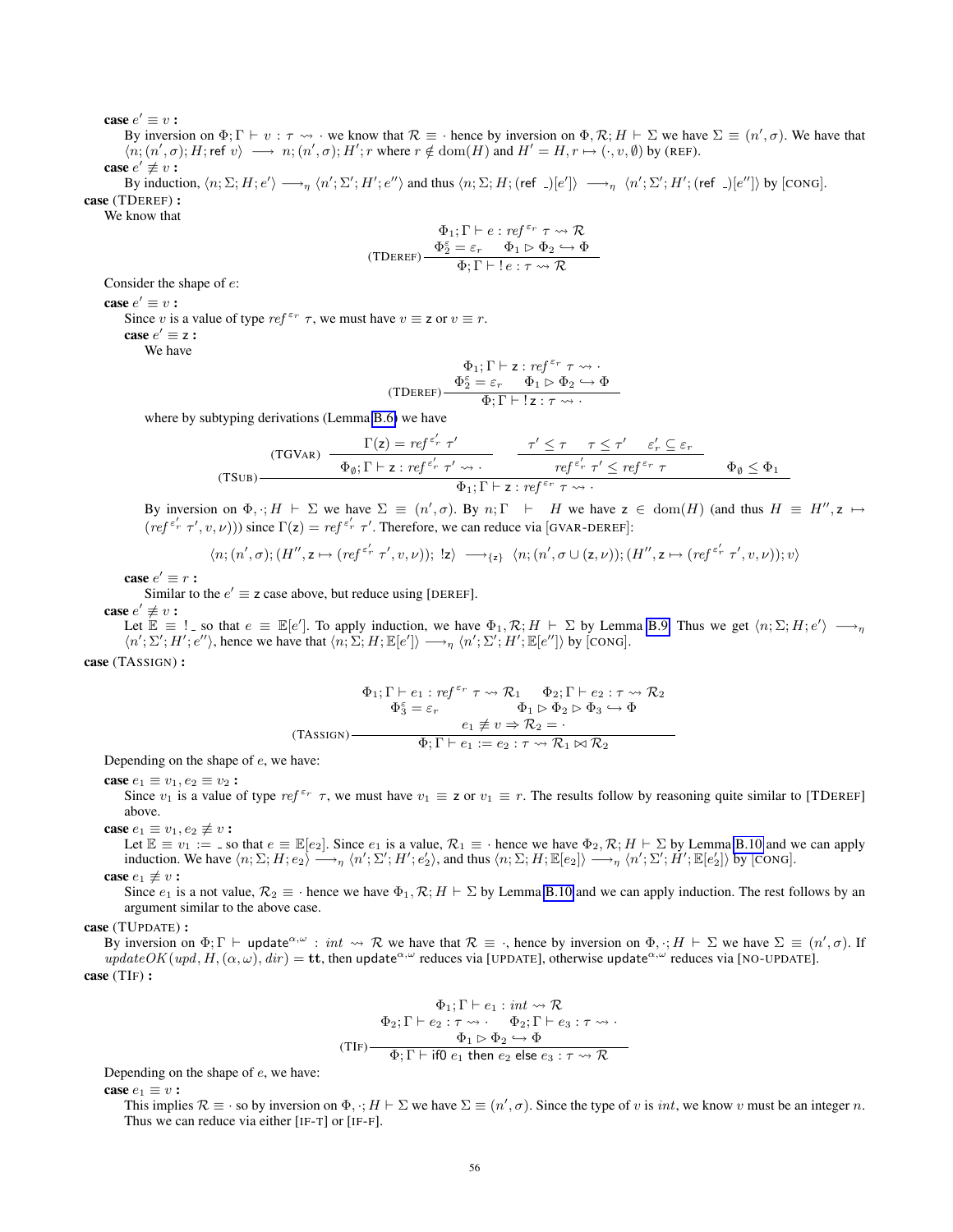case  $e_1 \not\equiv v$ : Let  $\mathbb{E} = \text{if } 0$  then  $e_2$  else  $e_3$  so that  $e \equiv \mathbb{E}[e_1]$ . To apply induction, we have  $\Phi_1, \mathcal{R}; H \vdash \Sigma$  by Lemma [B.9.](#page-37-0) We have  $\langle n; \Sigma; H; e_1 \rangle \longrightarrow_{\eta} \langle n'; \Sigma'; H'; e_1' \rangle$  and thus  $\langle n; \Sigma; H; \mathbb{E}[e_1] \rangle \longrightarrow_{\eta} \langle n'; \Sigma'; H'; \mathbb{E}[e_1''] \rangle$  by [CONG]. case (TTRANSACT) :

We know that:

$$
\Phi';\Gamma \vdash e : \tau \leadsto \cdot
$$
  
(Ttransact)
$$
\frac{\Phi^{\alpha} \subseteq \Phi'^{\alpha} \qquad \Phi^{\omega} \subseteq \Phi'^{\omega}}{\Phi; \Gamma \vdash \text{tx } e : \tau \leadsto \cdot}
$$

By inversion on  $\Phi$ ,  $\cdot$ ;  $H \vdash \Sigma$  we have  $\Sigma \equiv (n', \sigma)$ . Thus we can reduce by [TX-START]. case (TINTRANS) :

We know that:

$$
\Phi'; \Gamma \vdash e : \tau \leadsto \mathcal{R}
$$
  
(TINTRANS) 
$$
\frac{\Phi^{\alpha} \subseteq \Phi'^{\alpha} \qquad \Phi^{\omega} \subseteq \Phi'^{\omega}}{\Phi; \Gamma \vdash \text{intx } e : \tau \leadsto \Phi', \mathcal{R}}
$$

Consider the shape of e:

case  $e \equiv v$ : Thus

$$
\Phi'; \Gamma \vdash v : \tau \leadsto \cdot
$$
  
(TINTRANS) 
$$
\frac{\Phi^{\alpha} \subseteq \Phi'^{\alpha} \qquad \Phi^{\omega} \subseteq \Phi'^{\omega}}{\Phi; \Gamma \vdash \text{intx } v : \tau \leadsto \Phi', \cdot}
$$

We have  $\Phi$ ,  $\Phi'$ ,  $\cdot$ ;  $H \vdash \Sigma$  by assumption:

$$
\Phi', \cdot; H \vdash \Sigma
$$
  
\n
$$
\Phi \equiv [\alpha; \varepsilon; \omega]
$$
  
\n
$$
\mathsf{f} \in \sigma \Rightarrow \mathsf{f} \in \alpha
$$
  
\n(TC2)  
\n
$$
\Phi \equiv \Phi \Rightarrow \mathsf{f} \in \alpha
$$
  
\n
$$
\Phi \Rightarrow \mathsf{f} \in \mathsf{f} \Rightarrow \mathsf{f} \in \mathsf{f} \Rightarrow \mathsf{f} \in \mathsf{f} \Rightarrow \mathsf{f} \in \mathsf{f} \Rightarrow \mathsf{f} \in \mathsf{f} \Rightarrow \mathsf{f} \in \mathsf{f} \Rightarrow \mathsf{f} \in \mathsf{f} \Rightarrow \mathsf{f} \in \mathsf{f} \Rightarrow \mathsf{f} \in \mathsf{f} \Rightarrow \mathsf{f} \in \mathsf{f} \Rightarrow \mathsf{f} \in \mathsf{f} \Rightarrow \mathsf{f} \in \mathsf{f} \Rightarrow \mathsf{f} \in \mathsf{f} \Rightarrow \mathsf{f} \in \mathsf{f} \Rightarrow \mathsf{f} \in \mathsf{f} \Rightarrow \mathsf{f} \in \mathsf{f} \Rightarrow \mathsf{f} \in \mathsf{f} \Rightarrow \mathsf{f} \in \mathsf{f} \Rightarrow \mathsf{f} \in \mathsf{f} \Rightarrow \mathsf{f} \in \mathsf{f} \Rightarrow \mathsf{f} \in \mathsf{f} \Rightarrow \mathsf{f} \in \mathsf{f} \Rightarrow \mathsf{f} \in \mathsf{f} \Rightarrow \mathsf{f} \in \mathsf{f} \Rightarrow \mathsf{f} \in \mathsf{f} \Rightarrow \mathsf{f} \in \mathsf{f} \Rightarrow \mathsf{f} \in \mathsf{f} \Rightarrow \mathsf{f} \in \mathsf{f} \Rightarrow \mathsf{f} \in \mathsf{f} \Rightarrow \mathsf{f} \in \mathsf{f} \Rightarrow \mathsf{f} \in \mathsf{f} \Rightarrow \mathsf{f} \in \mathsf{f} \Rightarrow \mathsf{f} \in \mathsf{f} \Rightarrow \mathsf{f} \in \mathsf{f} \Rightarrow \mathsf{f} \in \mathsf{f} \Rightarrow \mathsf{f} \in \mathsf{f} \Rightarrow \mathsf{f} \in \mathsf{f} \Rightarrow \mathsf{f} \in \mathsf{f} \Rightarrow \mathsf{f} \in \mathsf{f} \Rightarrow \mathsf{f} \in \mathsf{f} \
$$

By inversion we have  $\Sigma \equiv ((n', \sigma'), (n'', \sigma''))$ ; by assumption we have  $traceOK(n'', \sigma'')$  so we can reduce via [TX-END]. case  $e \not\equiv v$ :

We have  $\Phi$ ,  $\Phi'$ ,  $\mathcal{R}$ ;  $H \vdash \Sigma$  by assumption. By induction we have  $\langle n, \Sigma' ; H ; e' \rangle \longrightarrow_{\eta} \langle n' ; \Sigma'' ; H' ; e'' \rangle$ , hence by [TX-CONG-2]:

$$
\langle n; \Sigma'; H; \text{intx} \ e' \rangle \ \longrightarrow_{\emptyset} \ \langle n'; \Sigma''; H'; \text{intx} \ e'' \rangle
$$

case (TLET) :

We know that:

$$
\Phi_1; \Gamma \vdash e_1 : \tau_1 \leadsto \mathcal{R} \qquad \Phi_2; \Gamma, x : \tau_1 \vdash e_2 : \tau_2 \leadsto \cdot
$$
\n
$$
\Phi_1 \rhd \Phi_2 \hookrightarrow \Phi
$$
\n
$$
\Phi; \Gamma \vdash \text{let } x : \tau_1 = e_1 \text{ in } e_2 : \tau_2 \leadsto \mathcal{R}
$$

Consider the shape of e:

case  $e_1 \equiv v$ :

Thus  $\Phi_1$ ;  $\Gamma \vdash v : \tau \leadsto \cdot$  and by inversion on  $\Phi$ ,  $\cdot$ ;  $H \vdash \Sigma$  we have  $\Sigma \equiv (n', \sigma)$ . We can reduce via [LET].

case  $e_1 \not\equiv v$ :

Let  $\mathbb{E} \equiv$  let  $x : \tau_1 = \bot$  in  $e_2$  so that  $e \equiv \mathbb{E}[e_1]$ . To apply induction, we have  $\Phi_1, \mathcal{R}; H \vdash \Sigma$  by Lemma [B.9.](#page-37-0) We have  $\langle n; \Sigma; H; e_1 \rangle \longrightarrow_{\eta} \langle n'; \Sigma'; H'; e'_1 \rangle$  and so  $\langle n; \Sigma; H; \mathbb{E}[e_1] \rangle \longrightarrow_{\eta} \langle n'; \Sigma'; H'; \mathbb{E}[e'_1] \rangle$  by [CONG]. case (TAPP) :

$$
\Phi_1; \Gamma \vdash e_1 : \tau_1 \longrightarrow^{\Phi_f} \tau_2 \leadsto \mathcal{R}_1 \qquad \Phi_2; \Gamma \vdash e_2 : \tau_1 \leadsto \mathcal{R}_2
$$
\n
$$
\Phi_1 \rhd \Phi_2 \rhd \Phi_3 \hookrightarrow \Phi
$$
\n
$$
\Phi_3^{\varepsilon} = \Phi_f^{\varepsilon} \qquad \Phi_3^{\alpha} \subseteq \Phi_f^{\alpha} \qquad \Phi_3^{\omega} \subseteq \Phi_f^{\omega}
$$
\n
$$
\text{(TAPP)} \longrightarrow \qquad \Phi_1; \Gamma \vdash e_1 \ e_2 : \tau_2 \leadsto \mathcal{R}_1 \bowtie \mathcal{R}_2
$$

Depending on the shape of e, we have:

case  $e_1 \equiv v_1, e_2 \equiv v_2$ :

Since  $v_1$  is a value of type  $\tau_1 \longrightarrow^{\Phi} \tau_2$ , we must have  $v_1 \equiv z$ , hence

$$
\Phi_1; \Gamma \vdash z : \tau_1 \longrightarrow^{\Phi_f} \tau_2 \leadsto . \qquad \Phi_2; \Gamma \vdash v : \tau_1 \leadsto .
$$
\n
$$
\Phi_1 \rhd \Phi_2 \rhd \Phi_3 \hookrightarrow \Phi
$$
\n
$$
\Phi_3^{\varepsilon} = \Phi_f^{\varepsilon} \qquad \Phi_3^{\alpha} \subseteq \Phi_f^{\alpha} \qquad \Phi_3^{\omega} \subseteq \Phi_f^{\omega}
$$
\n
$$
\tau \neq v \Rightarrow \mathcal{R}_2 = .
$$
\n
$$
\Phi; \Gamma \vdash z \ v : \tau_2 \leadsto .
$$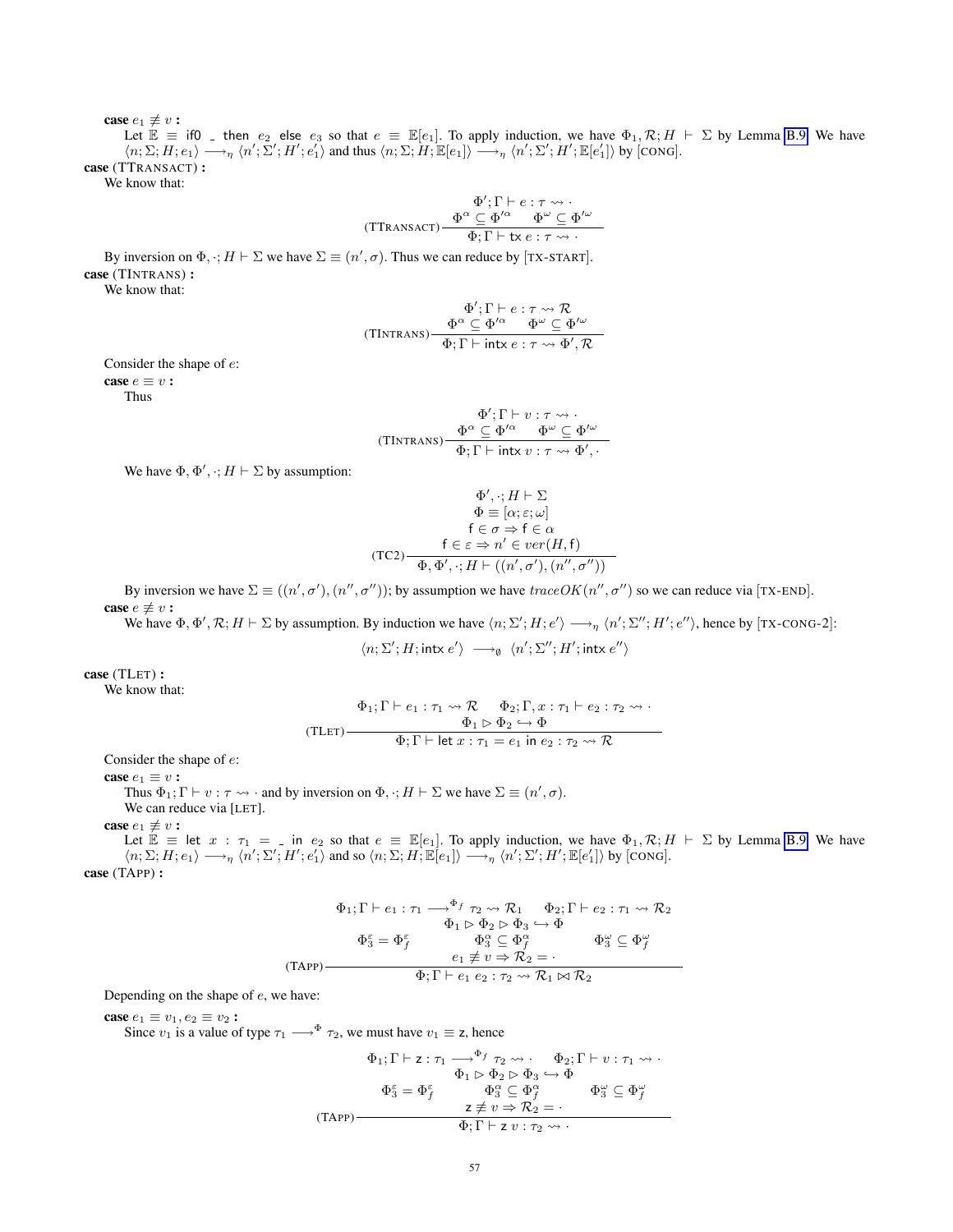where by subtyping derivations (Lemma [B.6\)](#page-36-0) we have

(TGVAR) 
$$
\frac{\Gamma(z) = \tau_1' \longrightarrow^{\Phi'_f} \tau_2'}{\Phi_{\emptyset}; \Gamma \vdash z : \tau_1' \longrightarrow^{\Phi'_f} \tau_2' \longrightarrow \tau_1' \longrightarrow^{\Phi'_f} \tau_2' \leq \tau_1 \longrightarrow^{\Phi'_f} \tau_2' \leq \tau_1 \longrightarrow^{\Phi_f} \tau_2}
$$
  
(TSUB) 
$$
\frac{\Phi_{\emptyset} \leq \Phi_1}{\Phi_1; \Gamma \vdash z : \tau_1 \longrightarrow^{\Phi_f} \tau_2 \longrightarrow \tau_1' \longrightarrow^{\Phi_f} \tau_2}
$$

By inversion on  $\Phi$ ,  $\cdot$ ;  $H \vdash \Sigma$  we have  $\Sigma \equiv (n', \sigma)$ . By  $n; \Gamma \vdash H$  we have  $z \in \text{dom}(H)$  and  $H \equiv (H'', z \mapsto (\tau_1' \longrightarrow^{\Phi'} H)$  $\tau'_2, \lambda(x) \cdot e'', \nu)$  since  $\Gamma(z) = \tau'_1 \longrightarrow^{\Phi'_f} \tau'_2$ . By [CALL], we have:

$$
\langle n; (n',\sigma); (H'',z \mapsto (\tau_1' \longrightarrow^{\Phi'_f} \tau_2',\lambda(x).e'',\nu)); z \ v \rangle \longrightarrow_{\{z\}} \langle n; (n',\sigma \cup (z,\nu)); (H'',z \mapsto (\tau_1' \longrightarrow^{\Phi'_f} \tau_2',\lambda(x).e'',\nu)); e''[x \mapsto v] \rangle
$$

case  $e_1 \not\equiv v$ :

Let  $\mathbb{E} \equiv e_2$  so that  $e \equiv \mathbb{E}[e_1]$ . Since  $e_1$  is a not value,  $\mathcal{R}_2 \equiv \cdot$  hence we have  $\Phi_1, \mathcal{R}; H \vdash \Sigma$  by Lemma [B.10](#page-39-0) and we can apply induction and we have:  $\langle n; \Sigma; H; e_1 \rangle \longrightarrow_{\eta} \langle n'; \Sigma'; H'; e_1' \rangle$ , and thus  $\langle n; \Sigma; H; \mathbb{E}[e_1] \rangle \longrightarrow_{\eta} \langle n'; \Sigma'; H'; \mathbb{E}[e_1'] \rangle$  by [CONG]. case  $e_1 \equiv v_1, e_2 \not\equiv v$ :

Let  $\mathbb{E} \equiv v_1$  \_ so that  $e \equiv \mathbb{E}[e_2]$ . Since  $e_1$  is a value,  $\mathcal{R}_1 \equiv \cdot$  hence we have  $\Phi_2, \mathcal{R}; H \vdash \Sigma$  by Lemma [B.10](#page-39-0) and we can apply induction. The rest follows similarly to the above case.

$$
case \; (TSUB):
$$

We know that:

$$
\Phi_1; \Gamma \vdash e : \tau' \leadsto \mathcal{R} \qquad \tau' \leq \tau
$$
  
(TSUB) 
$$
\frac{\Phi_1 \equiv [\alpha; \varepsilon_1; \omega] \qquad \Phi \equiv [\alpha; \varepsilon; \omega] \qquad \varepsilon_1 \subseteq \varepsilon}{\Phi; \Gamma \vdash e : \tau \leadsto \mathcal{R}}
$$

If e is a value v we are done. Otherwise, since  $\Phi_1, \mathcal{R}; H \vdash \Sigma$  follows from  $\Phi, \mathcal{R}; H \vdash \Sigma$  (by  $\Phi_1^{\varepsilon} \subseteq \Phi^{\varepsilon}$  and  $\Phi_1^{\alpha} = \Phi^{\alpha}$ ); we have  $\langle n; \Sigma; H; e \rangle \longrightarrow_{\eta} \langle n'; \Sigma'; H'; e' \rangle$  by induction.

# <span id="page-57-0"></span>Lemma B.17 (Substitution).

*If*  $\Phi$ ;  $\Gamma$ ,  $x : \tau' \vdash e : \tau$  *and*  $\Phi$ ;  $\Gamma \vdash v : \tau'$  *then*  $\Phi$ ;  $\Gamma \vdash e[x \mapsto v] : \tau$ *.* 

*Proof.* Induction on the typing derivation of  $\Phi$ ;  $\Gamma \vdash e : \tau$ .

### case (TINT) :

Since  $e \equiv n$  and  $n[x \mapsto v] \equiv n$ , the result follows by (TINT).

case (TVAR) :

 $e$  is a variable  $y$ . We have two cases:

$$
case \; y = x:
$$

We have  $\tau = \tau'$  and  $y[x \mapsto v] \equiv v$ , hence we need to prove that  $\Phi; \Gamma \vdash v : \tau$  which is true by assumption.

case  $y \neq x$ :

We have  $y[x \mapsto v] \equiv y$  and need to prove that  $\Phi; \Gamma \vdash y : \tau$ . By assumption,  $\Phi; \Gamma, x : \tau' \vdash y : \tau$ , and thus  $(\Gamma, x : \tau')(y) = \tau$ ; but since  $x \neq y$  this implies  $\Gamma(y) = \tau$  and we have to prove  $\Phi$ ;  $\Gamma \vdash y : \tau$  which follows by (TVAR).

case (TGVAR),(TLOC), (TUPDATE) :

Similar to (TINT).

#### case (TREF) :

We know that  $\Phi; \Gamma, x : \tau' \vdash \mathsf{ref} \in : \mathit{ref} \in \tau$  and  $\Phi; \Gamma \vdash v : \tau'$ , and need to prove that  $\Phi; \Gamma \vdash (\mathsf{ref} \; e)[x \mapsto v] : \mathit{ref} \in \tau$ . By inversion on  $\Phi; \Gamma, x : \tau' \vdash \mathsf{ref} \; e : \mathsf{ref} \; \tau$  we have  $\Phi; \Gamma, x : \tau' \vdash e : \tau$ ; applying induction to this, we have  $\Phi; \Gamma \vdash e[x \mapsto v] : \tau$ . We can now apply [TRef]:

$$
(\text{TREF}) - \frac{\Phi; \Gamma \vdash e[x \mapsto v] : \tau}{\Phi; \Gamma \vdash \text{ref} \ (e[x \mapsto v]) : \text{ref}^{\varepsilon} \ \tau}
$$

The desired result follows since ref  $(e[x \mapsto v]) \equiv (ref \ e)[x \mapsto v]$ .

#### case (TDEREF) :

We know that  $\Phi$ ;  $\Gamma$ ,  $x : \tau' \vdash \vdash e : \tau$  and  $\Phi$ ;  $\Gamma \vdash v : \tau'$  and need to prove that  $\Phi$ ;  $\Gamma \vdash (\vdash e)[x \mapsto v] : \tau$ . By inversion on  $\Phi$ ;  $\Gamma$ ,  $x : \tau' \vdash \vdash e : \tau$ we have  $\Phi_1$ ;  $\Gamma$ ,  $x : \tau' \vdash e : ref^{\varepsilon_r} \tau$  and  $\Phi_2$  such that  $\Phi_1 \rhd \Phi_2 \rightarrow \Phi$  and  $\Phi \equiv \Phi_1 \rhd \Phi_2$ . By value typing we have  $\Phi_1$ ;  $\Gamma \vdash v : \tau'$ . We can then apply induction, yielding  $\Phi_1$ ;  $\Gamma \vdash e[x \mapsto v] : ref^{\varepsilon_r} \tau$ . Finally, we apply (TDEREF)

$$
\begin{array}{c} \Phi_1;\Gamma\vdash e[x\mapsto v]:\mathit{ref}^{\,\varepsilon_r}\;\tau\\ \Phi_2^\varepsilon=\varepsilon_r\quad \Phi_1\rhd\Phi_2\hookrightarrow\Phi\\ \hline \Phi;\Gamma\vdash !\mathit{e}[x\mapsto v]:\tau \end{array}
$$

Note that the second premise holds by inversion on  $\Phi; \Gamma, x : \tau' \vdash ! e : \tau$ . The desired result follows since  $!(e[x \mapsto v]) \equiv (! e)(x \mapsto v].$ case (TSUB) :

We know that  $\Phi; \Gamma, x : \tau' \vdash e : \tau$  and  $\Phi; \Gamma \vdash v : \tau'$  and need to prove that  $\Phi; \Gamma \vdash e[x \mapsto v] : \tau$ . By inversion on  $\Phi; \Gamma, x : \tau' \vdash e : \tau$  we have  $\Phi'$ ;  $\Gamma$ ,  $x : \tau' \vdash e : \tau'$ . By value typing we have  $\Phi'$ ;  $\Gamma$ ,  $x : \tau' \vdash v : \tau'$ . We can then apply induction, yielding  $\Phi'$ ;  $\Gamma \vdash e[x \mapsto v] : \tau'$ .